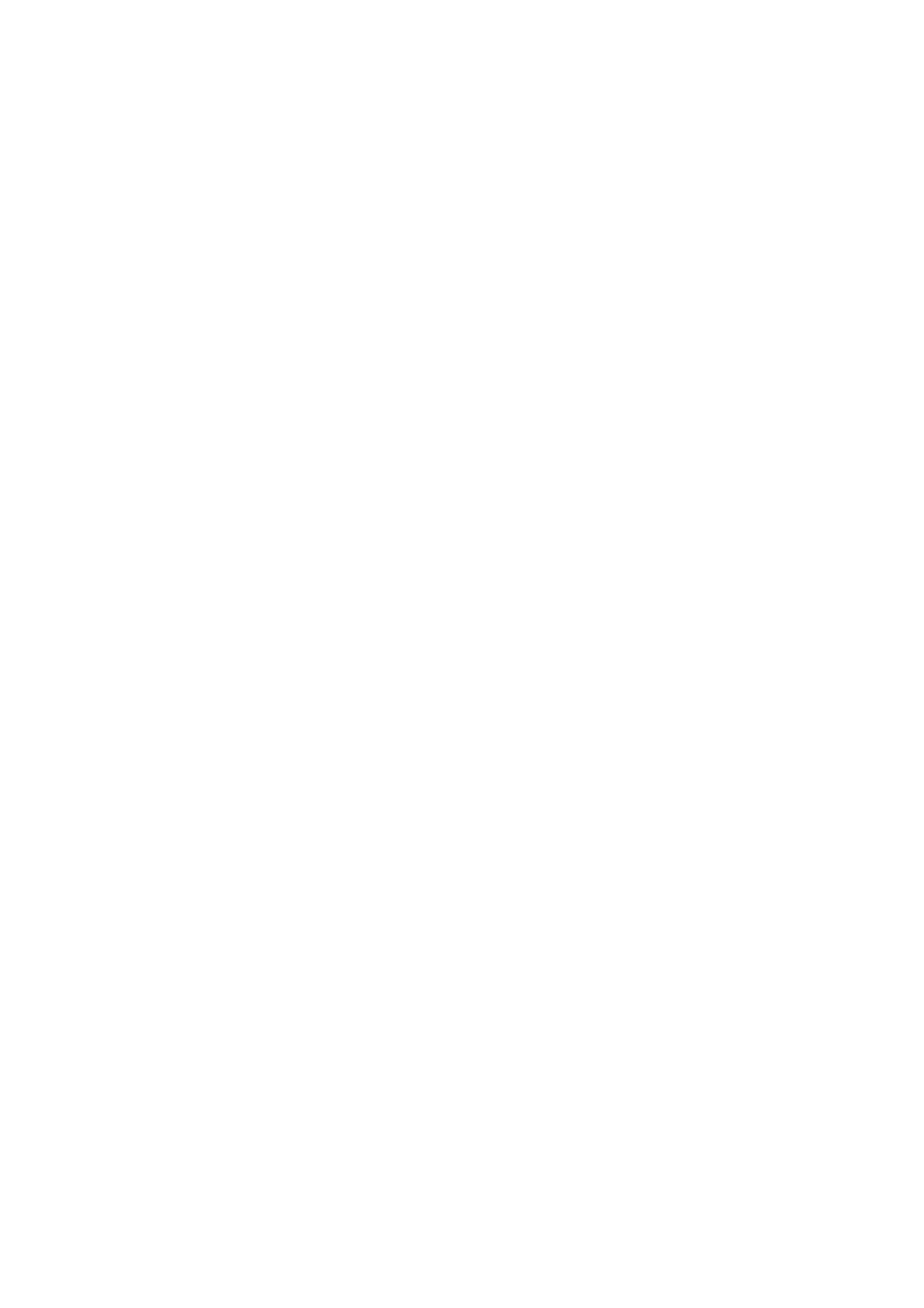

# House of Commons Science and Technology **Committee**

# **Forensic Science on Trial**

# **Seventh Report of Session 2004–05**

*Report, together with formal minutes* 

*Ordered by The House of Commons to be printed 16 March 2005* 

> **HC 96–I**  Published on 29 March 2005 by authority of the House of Commons London: The Stationery Office Limited £0.00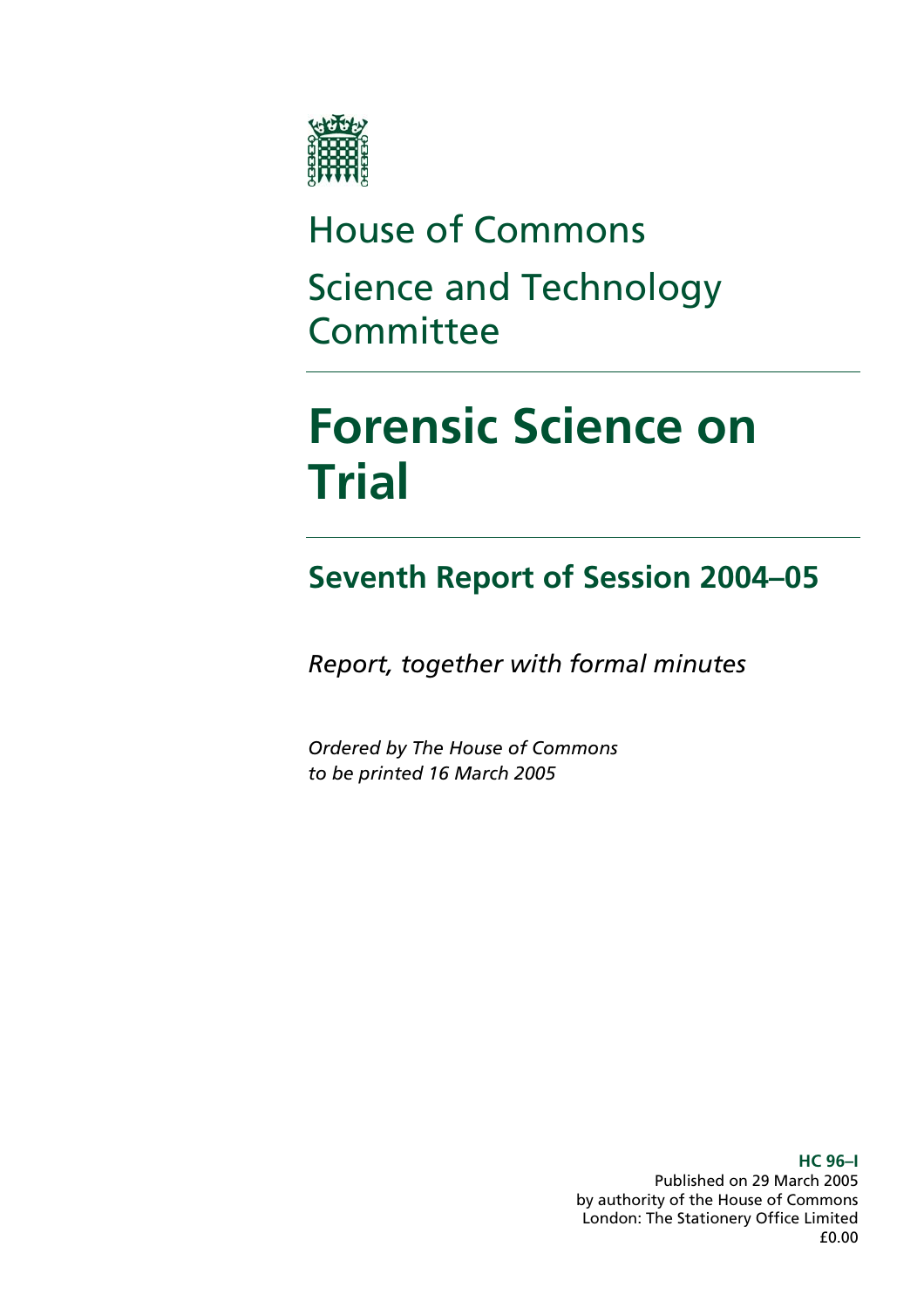### **The Science and Technology Committee**

The Science and Technology Committee is appointed by the House of Commons to examine the expenditure, administration and policy of the Office of Science and Technology and its associated public bodies.

#### **Current membership**

Dr Ian Gibson MP (*Labour, Norwich North*) (Chairman) Paul Farrelly MP (*Labour, Newcastle-under-Lyme)* Dr Evan Harris MP *(Liberal Democrat, Oxford West & Abingdon)*  Kate Hoey MP *(Labour, Vauxhall)* Dr Brian Iddon MP (*Labour, Bolton South East*) Mr Robert Key MP (*Conservative, Salisbury*) Mr Tony McWalter MP (*Labour, Hemel Hempstead*) Dr Andrew Murrison MP (*Conservative, Westbury*) Geraldine Smith MP (*Labour, Morecambe and Lunesdale*) Bob Spink MP (*Conservative, Castle Point*) Dr Desmond Turner MP *(Labour, Brighton Kemptown)*

#### **Powers**

The Committee is one of the departmental Select Committees, the powers of which are set out in House of Commons Standing Orders, principally in SO No.152. These are available on the Internet via www.parliament.uk

#### **Publications**

The Reports and evidence of the Committee are published by The Stationery Office by Order of the House. All publications of the Committee (including press notices) are on the Internet at www.parliament.uk/s&tcom A list of Reports from the Committee in the present Parliament is included at the back of this volume.

#### **Committee staff**

The current staff of the Committee are: Chris Shaw (Clerk); Emily Commander (Second Clerk); Alun Roberts (Committee Specialist); Hayaatun Sillem (Committee Specialist); Ana Ferreira (Committee Assistant); Robert Long (Senior Office Clerk); and Christine McGrane (Committee Secretary).

#### **Contacts**

All correspondence should be addressed to the Clerk of the Science and Technology Committee, Committee Office, 7 Millbank, London SW1P 3JA. The telephone number for general inquiries is: 020 7219 2793; the Committee's email address is: scitechcom@parliament.uk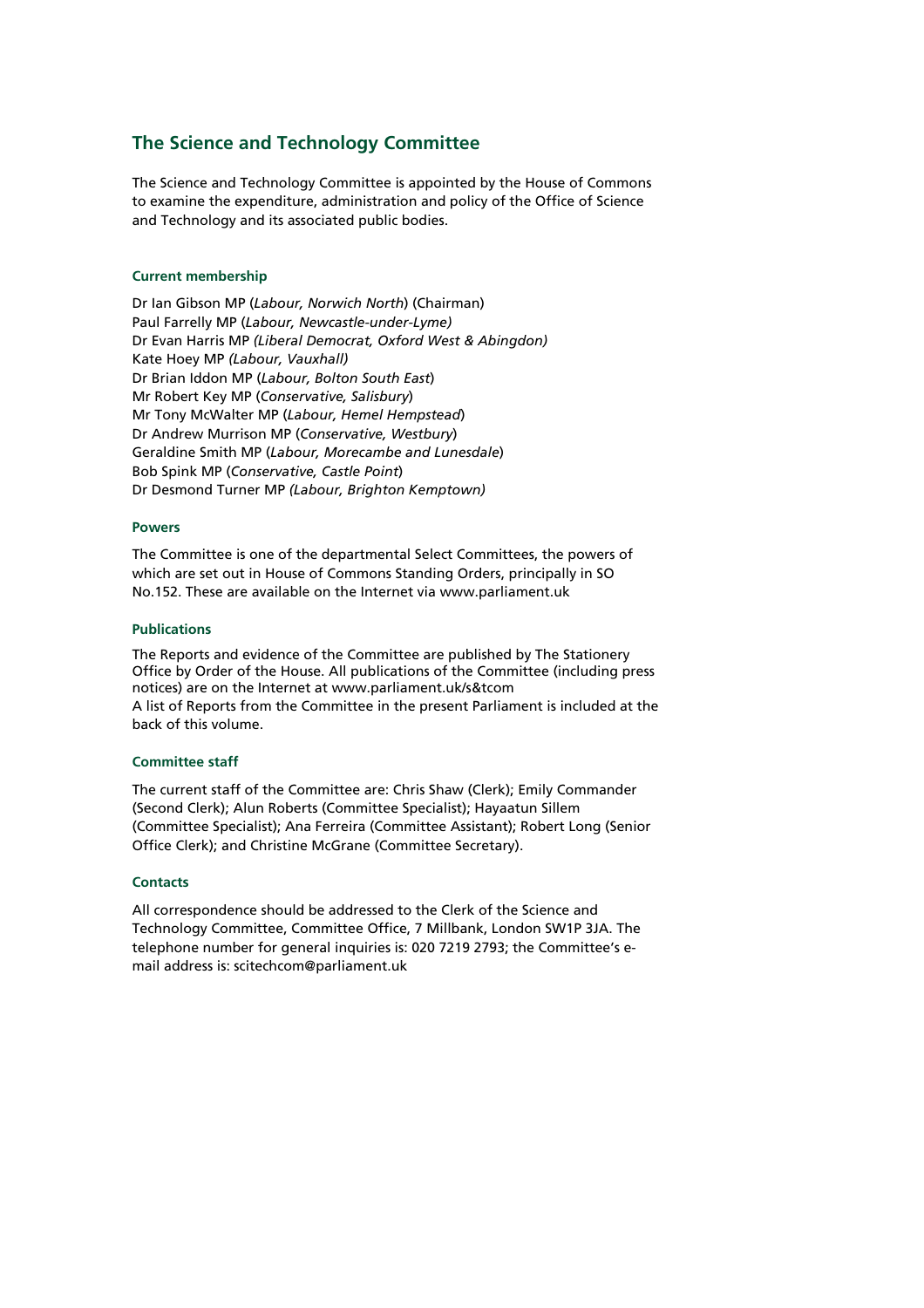# **Contents**

| <b>Report</b><br>Page |                                                        |    |
|-----------------------|--------------------------------------------------------|----|
|                       | <b>Summary</b>                                         | 3  |
| 1                     | <b>Introduction</b>                                    | 5  |
| 2                     | <b>Background</b>                                      | 6  |
|                       | What is forensic science?                              | 6  |
|                       | Key organisations                                      | 6  |
|                       | <b>Forensic Science Service</b>                        | 6  |
|                       | Home Office                                            | 6  |
|                       | Police                                                 | 8  |
|                       | Use of forensic science by the criminal justice system | 8  |
|                       | Intelligence-led policing                              | 9  |
|                       | <b>DNA Expansion Programme</b>                         | 10 |
|                       | Forensic services market                               | 12 |
| 3                     | <b>Changing Status of the FSS</b>                      | 13 |
|                       | Decision to move to PPP                                | 13 |
|                       | Recent history of the FSS                              | 13 |
|                       | <b>McFarland Review</b>                                | 13 |
|                       | <b>Attitudes towards PPP</b>                           | 15 |
|                       | GovCo                                                  | 20 |
|                       | Next steps                                             | 23 |
|                       | Market in forensic services                            | 24 |
|                       | Regulation of the market                               | 26 |
| 4                     | <b>National Databases</b>                              | 29 |
|                       | <b>National DNA Database</b>                           | 29 |
|                       | History                                                | 29 |
|                       | Taking and retention of samples                        | 30 |
|                       | Custodianship arrangements                             | 34 |
|                       | New applications                                       | 38 |
|                       | Platform technology                                    | 40 |
|                       | Other national databases                               | 42 |
| 5                     | <b>Education and Training</b>                          | 43 |
|                       | University courses                                     | 43 |
|                       | <b>Accreditation scheme</b>                            | 45 |
|                       | Implications for pure science                          | 46 |
|                       | Training of forensic scientists                        | 47 |
|                       | Police training                                        | 48 |
|                       | Identification of best practice                        | 50 |
|                       | <b>Implications of GovCo/PPP</b>                       | 52 |
| 6                     | <b>Research and Development</b>                        | 54 |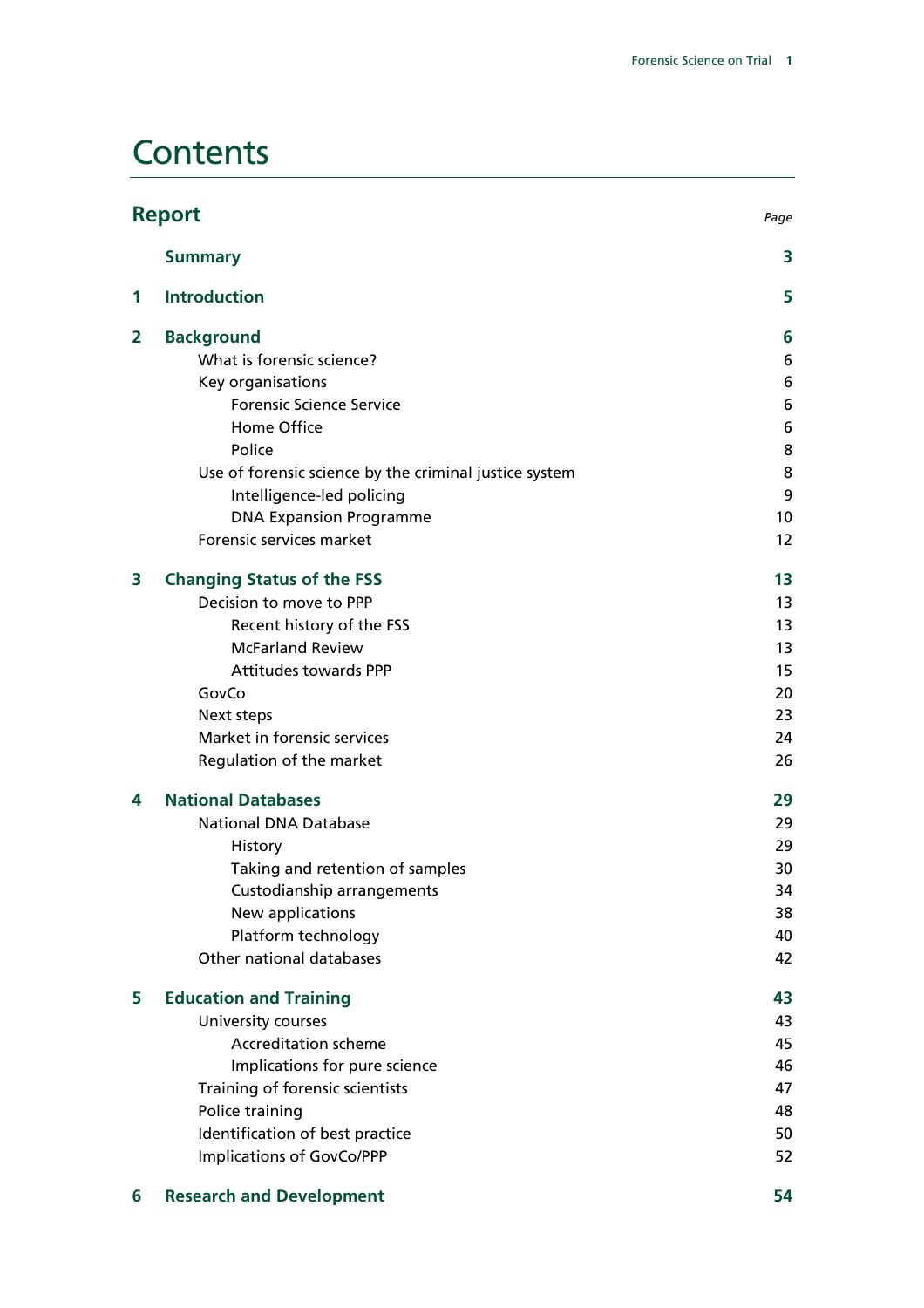| Home Office and police R&D                             | 54 |
|--------------------------------------------------------|----|
| Police Science and Technology Strategy                 | 54 |
| Funding for R&D                                        | 55 |
| Other sources of funding                               | 55 |
| <b>EPSRC Think Crime Programme</b>                     | 56 |
| Exploitation of research                               | 56 |
| <b>Implications of GovCo/PPP</b>                       | 58 |
| Intellectual property rights                           | 59 |
| Use of Forensic Evidence in Court<br>7                 | 60 |
| <b>Expert witnesses</b>                                | 60 |
| Role of experts                                        | 60 |
| Council for the Registration of Forensic Practitioners | 60 |
| Presentation of evidence                               | 63 |
| Training of experts                                    | 64 |
| Adversarial system                                     | 66 |
| Single joint experts                                   | 67 |
| Pre-trial meetings                                     | 67 |
| Services for the defence                               | 68 |
| Presentation of risk and probability                   | 70 |
| Presentation of DNA evidence                           | 70 |
| Communication between scientists and legal profession  | 71 |
| Juries                                                 | 72 |
| Scrutiny of expert evidence                            | 74 |
| Systems failure                                        | 74 |
| Admissibility of expert evidence                       | 75 |
| Early warning system                                   | 76 |
| Training of judges and lawyers in forensic evidence    | 78 |
| Lawyers                                                | 78 |
| Judges                                                 | 79 |
| Specialist judges and lawyers                          | 80 |
| <b>Conclusion</b>                                      | 81 |
| <b>Conclusions and recommendations</b>                 | 82 |
| <b>Formal minutes</b>                                  | 90 |
| <b>Witnesses</b>                                       | 91 |
| <b>Written Memoranda</b>                               | 92 |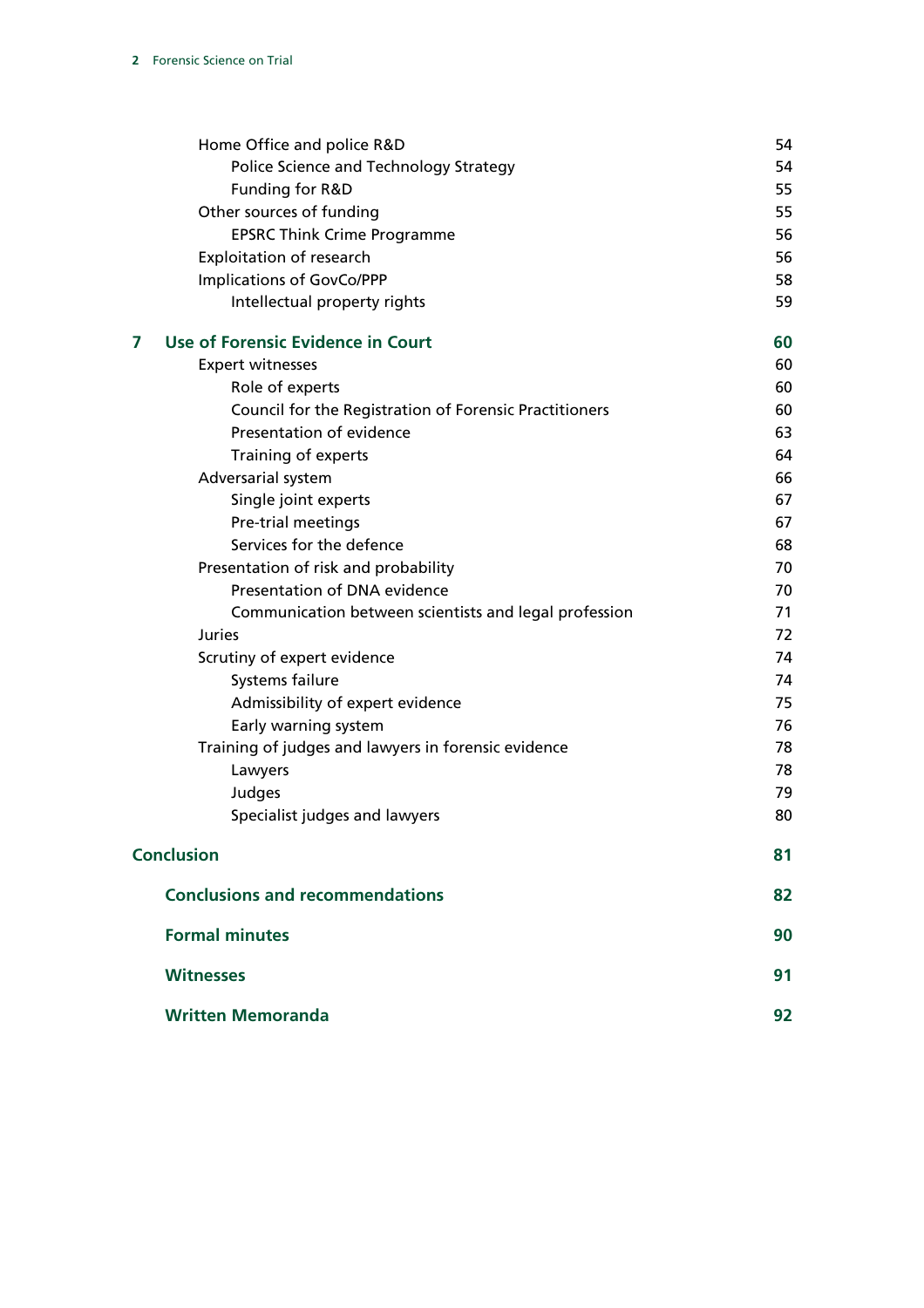# **Summary**

Forensic science is a vital instrument for the detection of crime and the administration of justice. The Forensic Science Service (FSS) plays a critical role in the delivery of forensic services to the criminal justice system and has established itself as a world leader in forensic science. In this inquiry we sought to investigate the likely implications of the Government's plan to develop the FSS as a Government owned company (GovCo) and possibly a publicprivate partnership (PPP). This Report welcomes the fact that, during the course of this inquiry, the Home Office stated its intention to fully test the GovCo model for the FSS, rather than automatically progressing to a PPP. However, we regret the confusing way in which the Home Office announced this decision: the mixed messages it sent out have only added to the uncertainty over the future of the FSS. The staff of the FSS have contributed enormously to building the reputation of the organisation and are essential to its future success. We urge the Home Office and senior management at the FSS to take positive steps to address the concerns of staff and rebuild confidence within the organisation. The lack of adequate independent oversight of the process of developing the FSS into a GovCo and possibly a PPP is unsatisfactory and we call for the Government to improve the transparency of this process.

In addition, we identify a need for the Government to implement measures to ensure that the criminal justice system has uninterrupted access to the full range of forensic services of the required quality standards and at affordable prices. We recommend that a Forensic Science Advisory Council be established to act as a regulator of the forensic services market, and to provide a much needed overview of the process by which forensic science is used in the criminal justice system. In light of the changing status of the FSS, the Council could also provide a source of independent impartial advice on forensic science to the Government, police and others. We further criticise the fact that the Home Office has failed to establish an independent body to oversee the work of the National DNA Database, or to make adequate provision for ethical and lay input. We additionally note the need for better management of the technology transfer process to facilitate exploitation of academic research with potential for application to crime prevention and detection technologies.

Although we accept that flaws in expert evidence are unlikely to have led, in isolation, to a significant number of miscarriages of justice, it is impossible to determine the number of cases which have been adversely affected by the conduct of an expert, or the handling of expert evidence in court. We emphasise that where miscarriages of justice have arisen in association with problems in expert evidence, this reflects a *systems* failure. We recommend various measures to improve the handling of expert evidence in court, including better provision of training for expert witnesses, lawyers and judges. We also recommend the establishment of a Science and the Law Forum and a Scientific Review Committee within the Criminal Cases Review Commission, to promote communication between the scientific and legal professions and to provide for ongoing scientific scrutiny of expert evidence.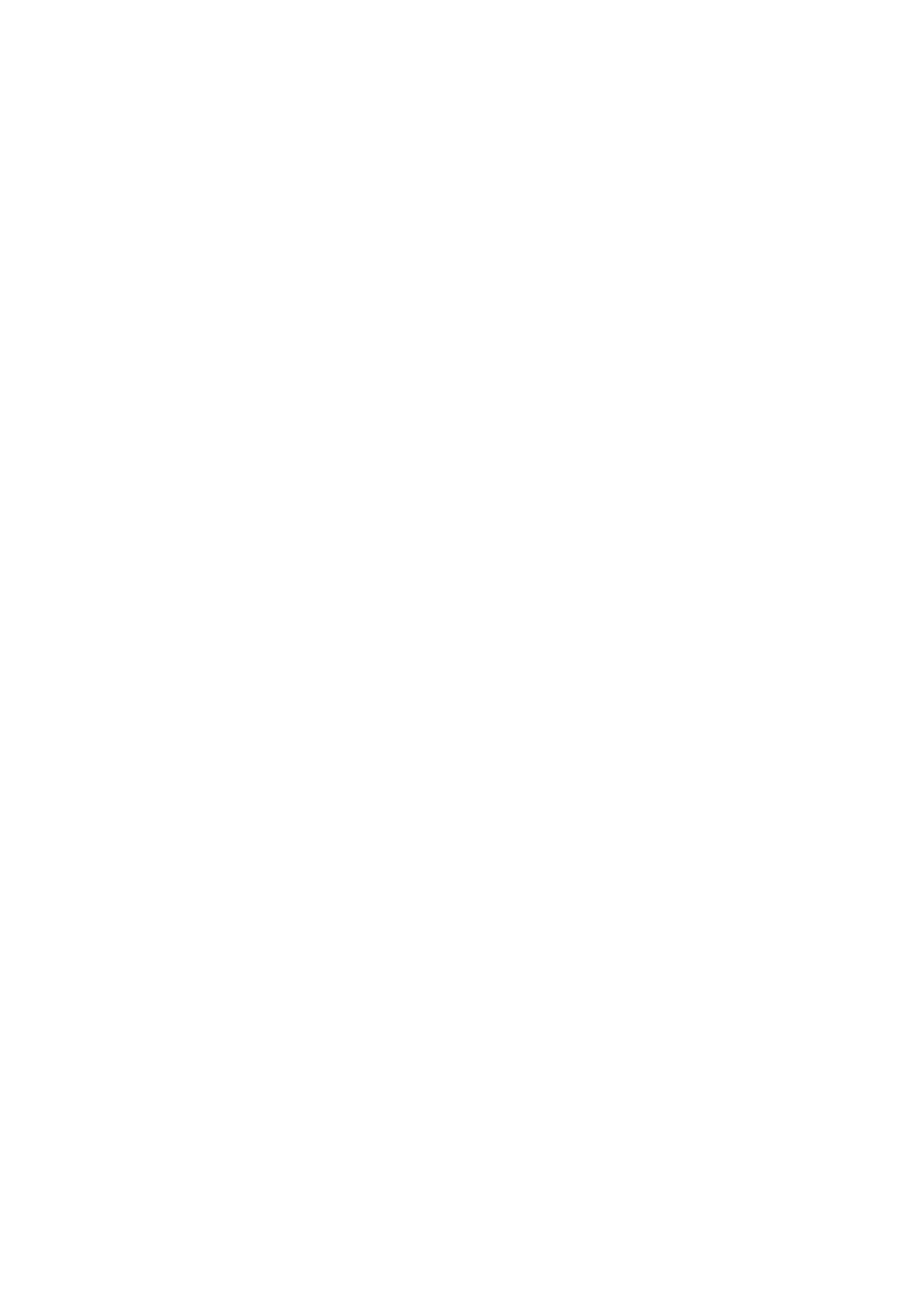# 1 Introduction

1. Crime is estimated to cost the UK economy around  $£50$  billion each year.<sup>1</sup> Forensic science is a vital instrument for the detection and deterrence of crime, and the administration of justice. In the UK, around 85% of forensic services are delivered by the Forensic Science Service (FSS). On 17 July 2003 the then Home Secretary, Rt. Hon. David Blunkett MP, announced the Government's intention to develop the FSS as a publicprivate partnership (PPP).<sup>2</sup> The decision was welcomed by the management of the FSS, but greeted with dismay by the trade unions representing the majority of FSS staff.

2. We announced our inquiry into forensic science on 21 July 2004. Our aim was to investigate the likely impact of the Government plan to develop the Forensic Science Service as a public-private partnership on the competitiveness of the FSS and on the effective provision of forensic science services to the criminal justice system. We also sought to examine the quality of forensic science education and training and the supply of skilled personnel in forensic science; levels of investment in forensic science R&D; and the use of forensic science, including novel forensic technologies, in criminal investigations and court proceedings. We have concerned ourselves with the criminal justice system in England and Wales only and have not addressed the systems in Scotland or Northern Ireland, or the use of forensic evidence by HM Customs and Excise.

3. In the course of this inquiry we held five oral evidence sessions, during which we heard from:

- Home Office officials and the FSS;
- The Council for the Registration of Forensic Practitioners, the Forensic Science Society, private sector providers and trade unions;
- The Association of Chief Police Officers and academics;
- The Crown Prosecution Service, the Bar Council and a Crown Court judge; and
- The Parliamentary Under-Secretary of State for Reducing Organised and International Crime, Police Science and Technology, Anti-Drugs Co-Ordination and International and European Issues.

The transcripts of these sessions are published with this Report, together with the 34 written submissions received in response to our call for evidence and requests for supplementary information. We are grateful to all those who have contributed to this inquiry and would also like to place on record our thanks to our specialist advisers: David Blakey, formerly one of Her Majesty's Inspectors of Constabulary; and Professor David Barclay, formerly Head of Physical Evidence, National Crime and Operations Faculty.

<sup>1</sup> *Safety in Numbers*, Audit Commission, 1998

<sup>2 17</sup> Jul 2003: Column 62WS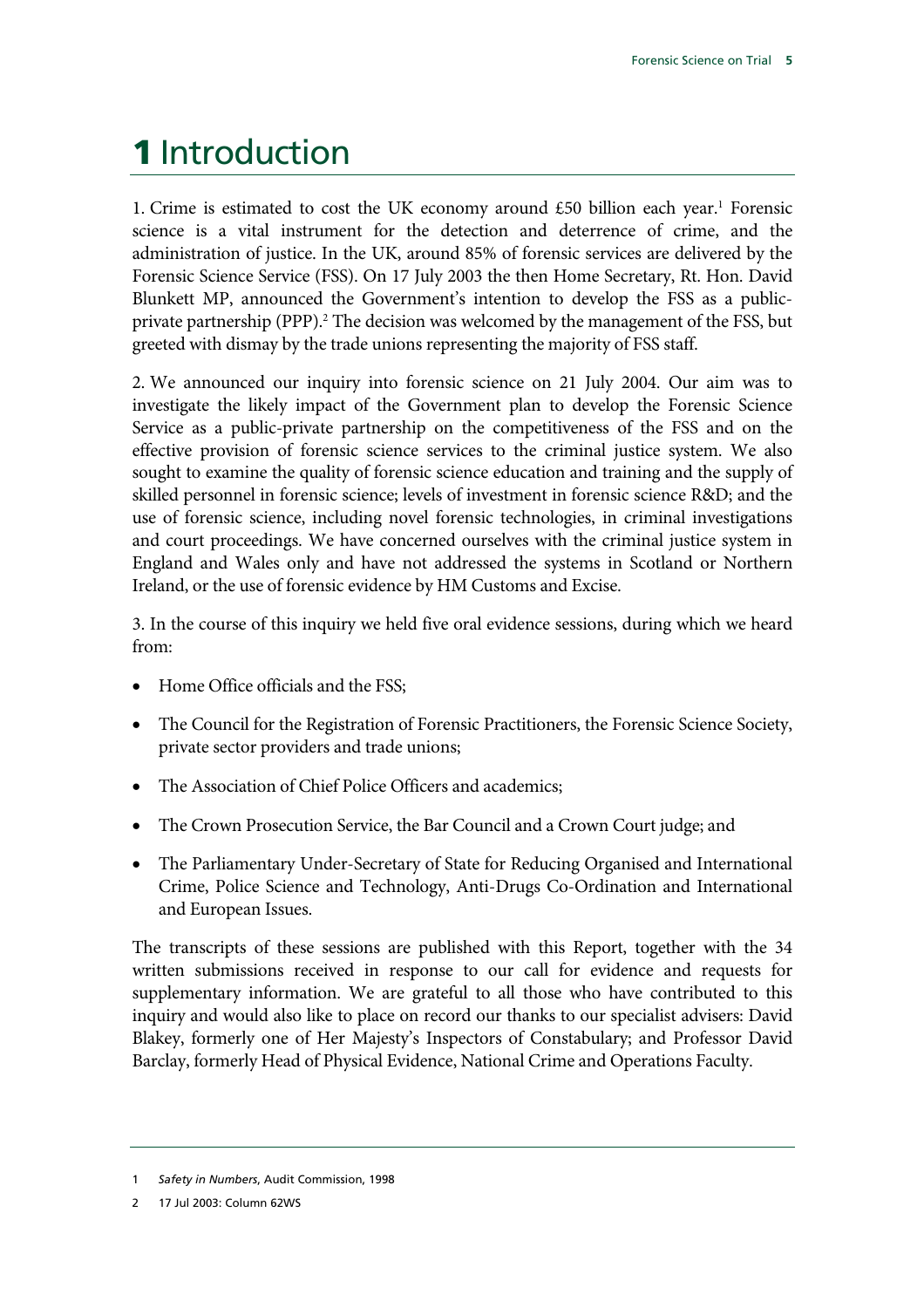# 2 Background

# **What is forensic science?**

4. Forensic science is science used for the purposes of the law. We have adopted a broad definition of the term and include the full spectrum of forensic science from basic research to applied technology. Thus, the term "forensic science" here refers not only to the typical services offered by the main forensic science providers, such as toxicology, DNA, hair, fibre, footwear, toolmark, firearms, drugs and document analyses; but also to the research that underpins the development, testing and introduction of new forensic technology. Forensic pathology, the examination of human bodies to determine the cause and manner of death in criminal or suspicious circumstances, is also included within this definition. Fingerprints (usually referred to as fingermarks) are obviously part of forensic science as well, but we have not considered the arrangements for their effective use separately in this Report.

# **Key organisations**

# *Forensic Science Service*

5. The Forensic Science Service (FSS) is an Executive Agency of the Home Office. The Agency, through its seven laboratories and more than 2,500 staff, delivers forensic science services to the 43 police forces in England and Wales, the Crown Prosecution Service and HM Customs and Excise. The four main services through which the FSS supports the criminal justice system are:

- Scientific analysis and interpretation to support criminal investigations;
- Maintenance of the National DNA Database;
- Analysis of DNA for inclusion on the National DNA Database; and
- Expert testimony in support of prosecutions.

In addition, the FSS carries out R&D, fulfils advisory functions to Home Office Ministers, and undertakes some private sector and international work. In 2003–04 the FSS had a turnover of  $£149$  million.<sup>3</sup>

# *Home Office*

6. The Home Office is the Government Department with responsibility for the use of forensic science in the criminal justice system. Effective use of forensic science will be required to enable the Home Office to meet at least three of its seven Public Service Agreement (PSA) targets: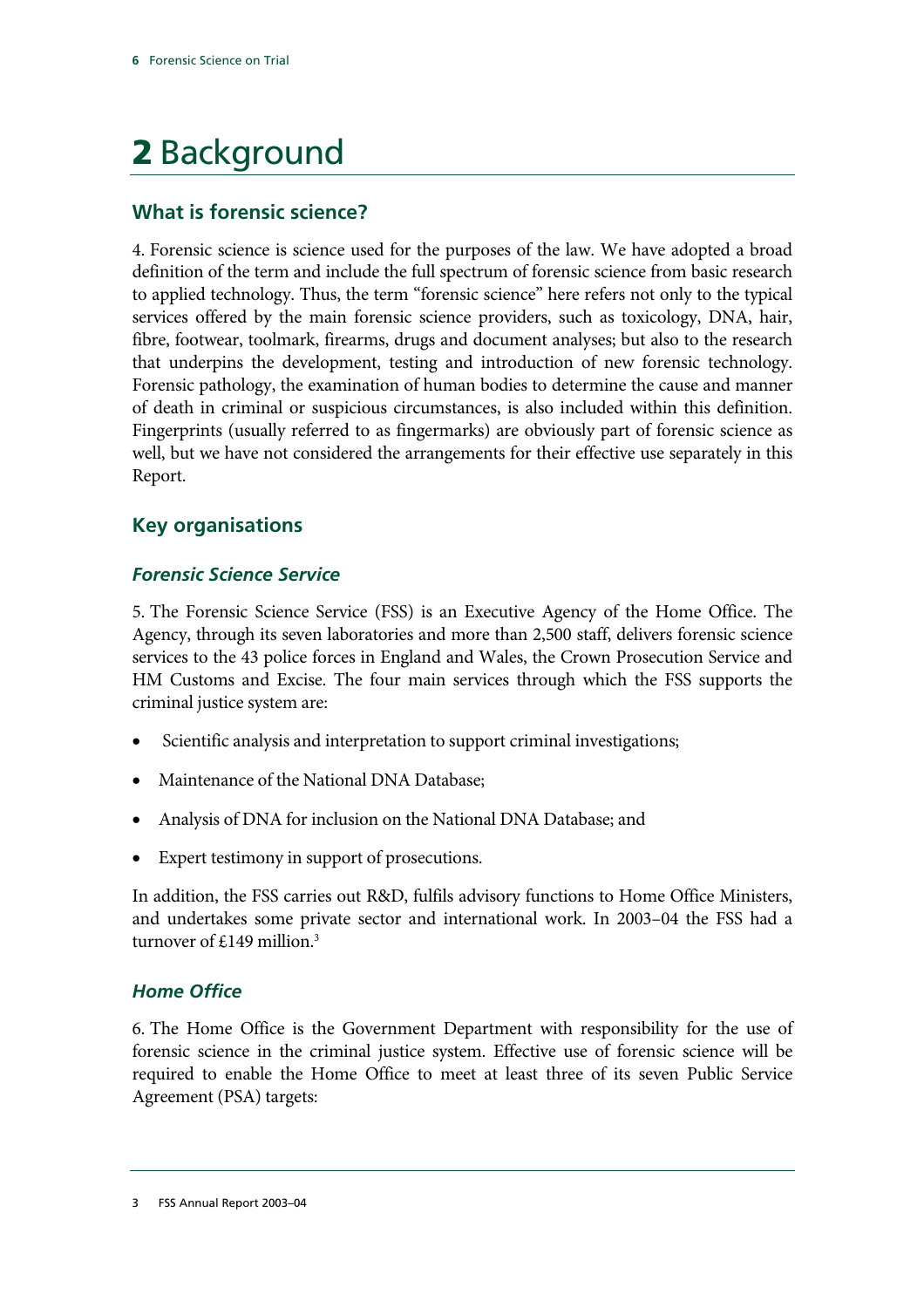- PSA target 1: Reduce crime and the fear of crime; improve performance overall, including by reducing the gap between the highest Crime and Disorder Partnerships areas and the best comparable areas.
- PSA target 2: Improve the performance of all police forces, and significantly reduce the performance gap between the best and worst performing forces; and significantly increase the proportion of time spent on frontline duties.
- PSA target 3: Improve the delivery of justice by increasing the number of crimes for which an offender is brought to justice to 1.25 million by 2007–08.

#### **Figure 1: Science and technology in the Home Office**

#### Science Policy Unit

The Science Policy Unit of the Home Office (SPU) has responsibility for developing and delivering policy on police use of science and technology. This includes the development and implementation of the overarching Police Science and Technology Strategy (see paragraph 116), in addition to programmes such as the DNA expansion programme and the prisoner DNA sampling programming. The SPU also acts as a sponsor unit for the Forensic Science and Forensic Pathology Services.

#### The Police Scientific Development Branch

The Police Scientific Development Branch (PSDB) is a core unit of the Home Office that provides impartial advice and technical, operational and policy support to Ministers, Home Office policy units and the police themselves. The PSDB evaluates, develops and advises on science and technology equipment and techniques.

#### Police Standards Unit

The Police Standards Unit (PSU) aims to raise standards and improve operational performance in the police forces and in crime reduction in general. The PSU measures and compares performance between forces, with the objective of understanding the underlying causes of performance variations, identifying and disseminating good practice and supporting those who need assistance. The PSU forensic science team works with the Association of Chief Police Officers, the SPU and Her Majesty's Inspectorate of Constabulary to identify good practice and reduce variability in police forensic processes. The PSU has also been leading a "cold case" review programme in collaboration with the DNA Expansion Programme and the FSS. The review programme has identified 215 cases that were mainly undetected serious sexual offences for which DNA samples were able to be recovered and analysed. Twenty five per cent of these cases have now produced matches on the National DNA Database (NDNAD) leading to the identification of 34 named suspects.

#### Other Home Office sources of science and technology

The Police Information Technology Organisation (PITO) is a Non-Departmental Public Body (NDPB) responsible for managing the development of national IT and communications systems for the police. Together with the PSDB and FSS, PITO forms one of the three main providers of science and technology services and advice to the police. Other sources of science and technology and related advice used by the Home Office and police include the Defence Science and Technology Laboratory (DSTL) and private sector companies.

*Source: Home Office* 

7. Our 2003 Report on the scientific response to terrorism noted the "weak scientific culture in the Home Office" and we heard in this inquiry that there were "black holes" in its understanding of forensic science.<sup>4,5</sup> The Government, in its Response to our Report on terrorism, "accepted the need to continue developing the use of science within the Home Office" and told us that it was "confident that the scientific culture across the Home Office will continue to improve through the work of Professor Wiles [the Chief Scientific Adviser

<sup>4</sup> House of Commons Science and Technology Committee, Eighth Report of Session 2002–03, *The Scientific Response to Terrorism*, HC 415-I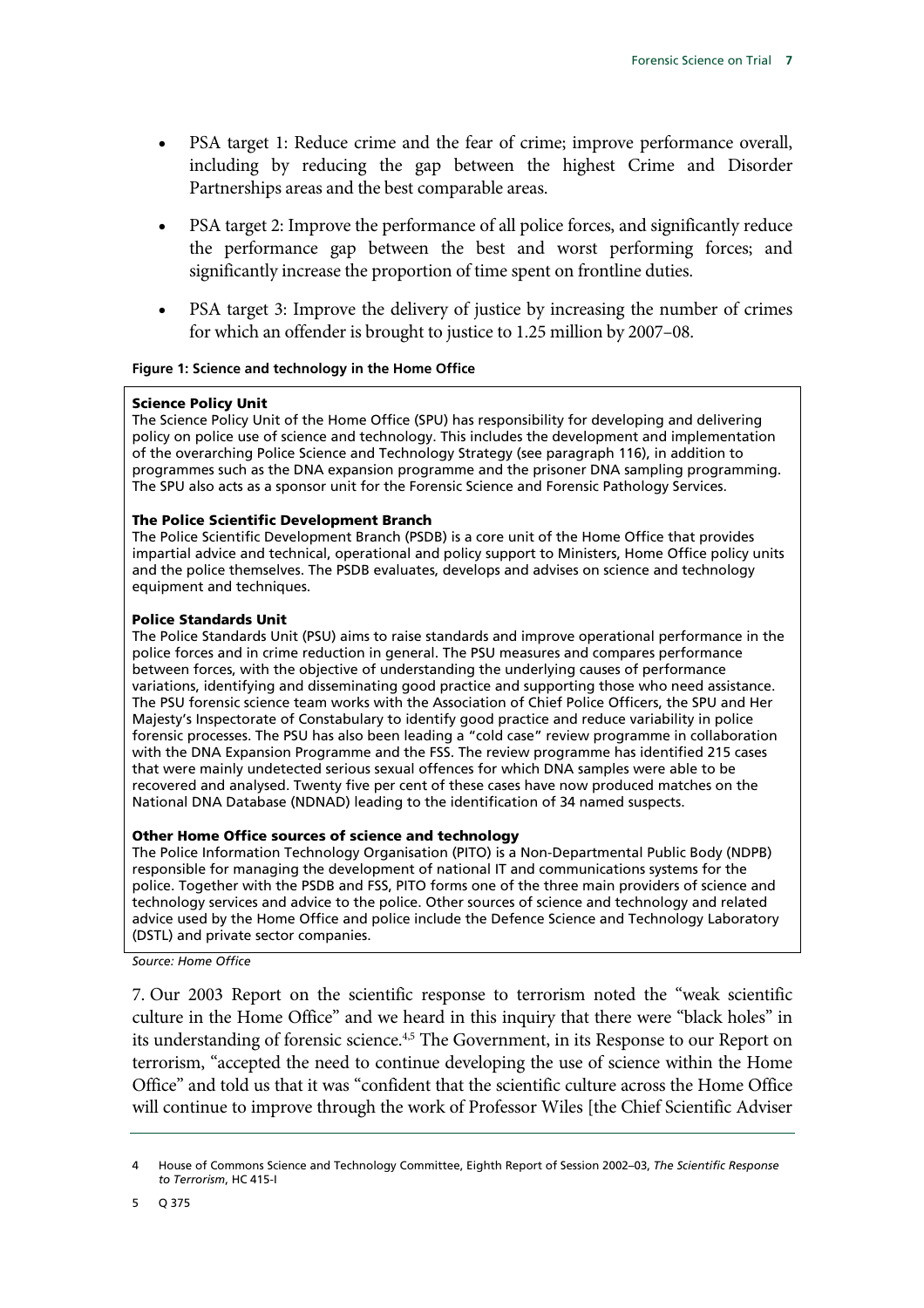to the Home Office] and the Home Secretary".<sup>6</sup> We have been surprised by the conspicuous absence of input from Professor Wiles during this inquiry. In response to our inquiries, the Home Office told us that Professor Wiles was "clearly aware of the way in which corporate policy is being developed and will have been copied into quite a lot of material".7 The Home Office subsequently noted that one of his advisers had also been part of the project group overseeing the transformation of the FSS.<sup>8</sup> Nevertheless, the low **visibility of the Home Office Chief Scientific Adviser is a source of concern, particularly in view of the history of weak scientific culture in the department.**

## *Police*

8. The Association of Chief Police Officers (ACPO) forms a single point of reference for the 43 police forces of England and Wales. ACPO is the professional association of the chief officers of these police forces and has responsibility for the following:

- Formulating guidance for the service, e.g. for interpretation of new legislation.
- Speaking for its members when appropriate, for example with regard to the Service's relationship with the Home Office.
- Serving as a professional advisor on policing matters to the Home Secretary.
- Co-ordinating the Service's response when it needs to act as a single force, in times of national emergency or when there is a major or catastrophic incident.

9. Each of the 43 police forces in England and Wales employs scientific support staff. The titles may differ slightly, but typically a police force will have a Scientific Support Manager (SSM) and a number of Scenes of Crime Officers (SOCOs). Scientific Support Managers serve as heads of the administrative departments that co-ordinate the work of SOCOs, manage budgets for forensic science and fingerprints, and assist in the development of forensic science policy within the forces. They may have a scientific, business or police background but very few are police officers. SOCOs are employed to visit scenes of crime to look for DNA, fingerprints or other traces; again, very few of them are police officers. Some will be graduates, others will have come from a variety of backgrounds. They will all have attended training courses both locally and nationally. Training for police staff is discussed further in paragraph 104.

# **Use of forensic science by the criminal justice system**

10. Forensic science is critical to the efficiency and effectiveness of the criminal justice system. The main contribution that forensic science makes to the criminal justice system is the generation of intelligence to assist investigations: the provision of actual evidence to convict the guilty or exculpate the innocent represents a small, although very significant, part of its role. DNA profiling, sometimes called DNA fingerprinting, is perhaps the most well known forensic technique and an increasing number of investigations rely on DNA

8 Q 535, footnote by the witness

<sup>6</sup> Cm 6108

<sup>7</sup> Q 538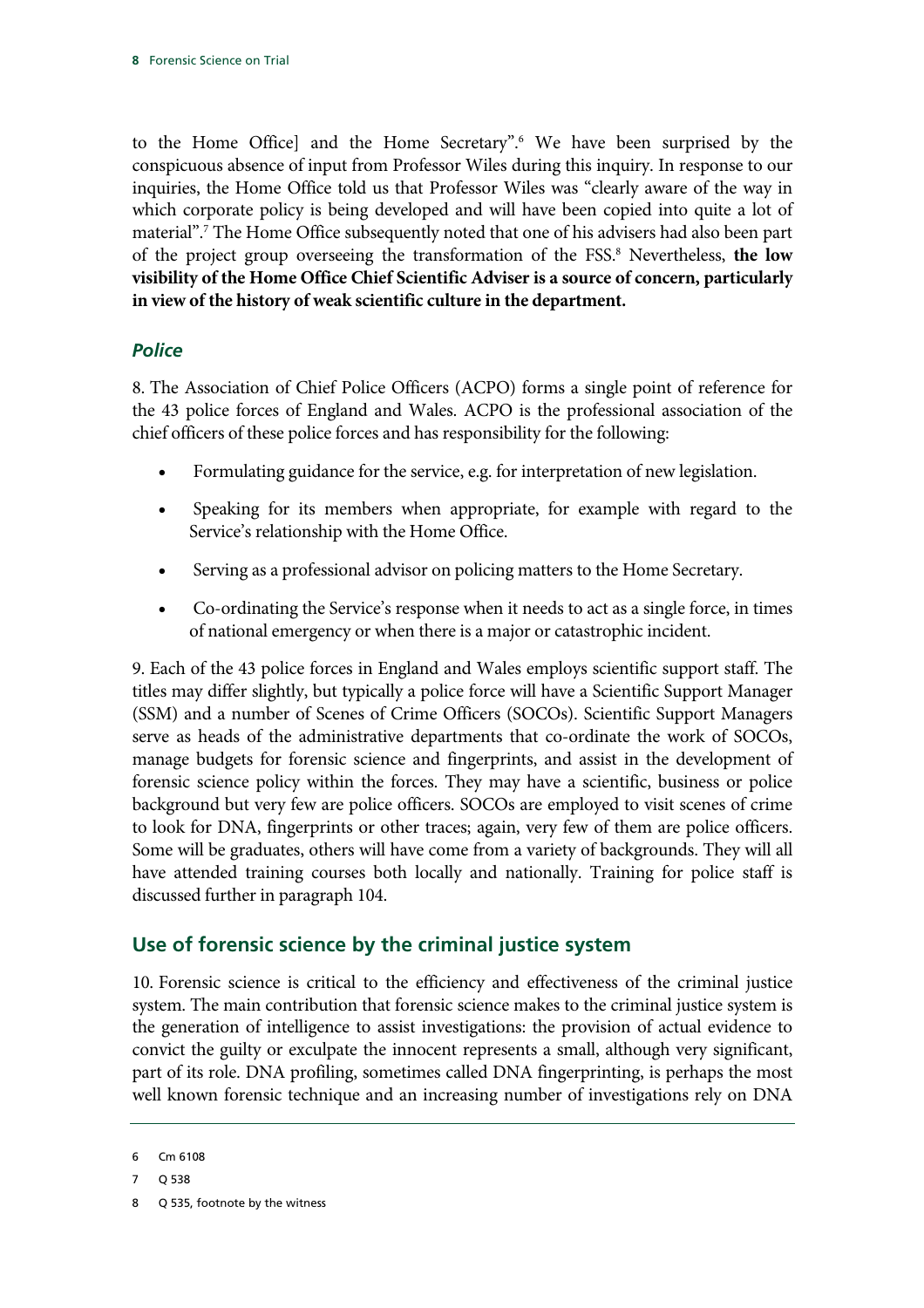evidence. Data are not available on the numbers of convictions that have been aided by the availability of DNA evidence. However, it is known that in 2002–03 there were more than 21,000 detections in crimes where a DNA profile had been obtained, a 132% increase since 2000.9 HMIC has described DNA analysis as "by far the most significant breakthrough in crime detection since the inception of fingerprint identification".10

11. An overview of the process by which forensic evidence is obtained and used by the criminal justice system is provided in Figure 2. In summary, once a crime has been identified, potential evidence at the scene (or on the victim or suspect) is identified and recovered, usually by SOCOs, although in more serious cases forensic scientists from the forensic service providers may also be involved. Fingerprints found at scenes are checked against national databases directly by police forces. Other potential evidence, some of which will be recovered in the laboratory rather than at the crime scene, is subjected to detailed examination and analysis using a range of techniques. (e.g. DNA tool marks, glass, shoe prints etc.). The value of any forensic evidence is critically dependent on the interpretation of the scientific test result, necessitating an awareness and understanding of the particular circumstances of the case in question. The choice of items to be submitted for testing, and the priority awarded to them, also has a major impact on the benefit to the investigation that is derived from forensic analysis. Furthermore, appropriate action needs to be taken by the police once the forensic test results become available. The power of forensic science to facilitate the administration of justice is therefore entirely dependent on the ability of the police, and others, to use it effectively.

12. The Thematic Inspection Report, *Under the Microscope*, and its follow-up, *Under the Microscope Refocused*, carried out by Her Majesty's Inspectorate of Constabulary (HMIC) in 2000 and 2002 respectively identified a number of problems with the use of forensic science by police forces.<sup>11,12</sup> These included the failure of senior officers to "champion" the scientific support function, a lack of performance data on volume crime and scientific support, and difficulties associated with crime scene attendance and in managing the process of turning identifications into detections. See paragraph 109 for further discussion of best practice in forensic science in the police force.

#### *Intelligence-led policing*

13. Since *Under the Microscope* and *Under the Microscope Refocused*, police forces have put significant effort into improving policies on scene attendance by SOCOs to help them manage and cost their work more effectively, and into measuring performance. It is now increasingly realised that scientific support staff are more effective when fully integrated into the whole intelligence and investigative process. This in turn reflects the recognition that forensic science can play a key role in the intelligence-led approach to policing enshrined in the National Intelligence Model that was adopted by ACPO in 2000. The Model represents the collected wisdom and best practice in intelligence-led policing and law enforcement and has played an important part in police reform, helping senior

<sup>9</sup> Home Office, *DNA 21st Century Crime Fighting Tool*, July 2003

<sup>10</sup> Home Office, *Under the Microscope*, Her Majesty's Inspector David Blakey, July 2000

<sup>11</sup> Home Office, *Under the Microscope*, Her Majesty's Inspector David Blakey, July 2000

<sup>12</sup> Home Office, *Under the Microscope Refocused*, Her Majesty's Inspector David Blakey, June 2002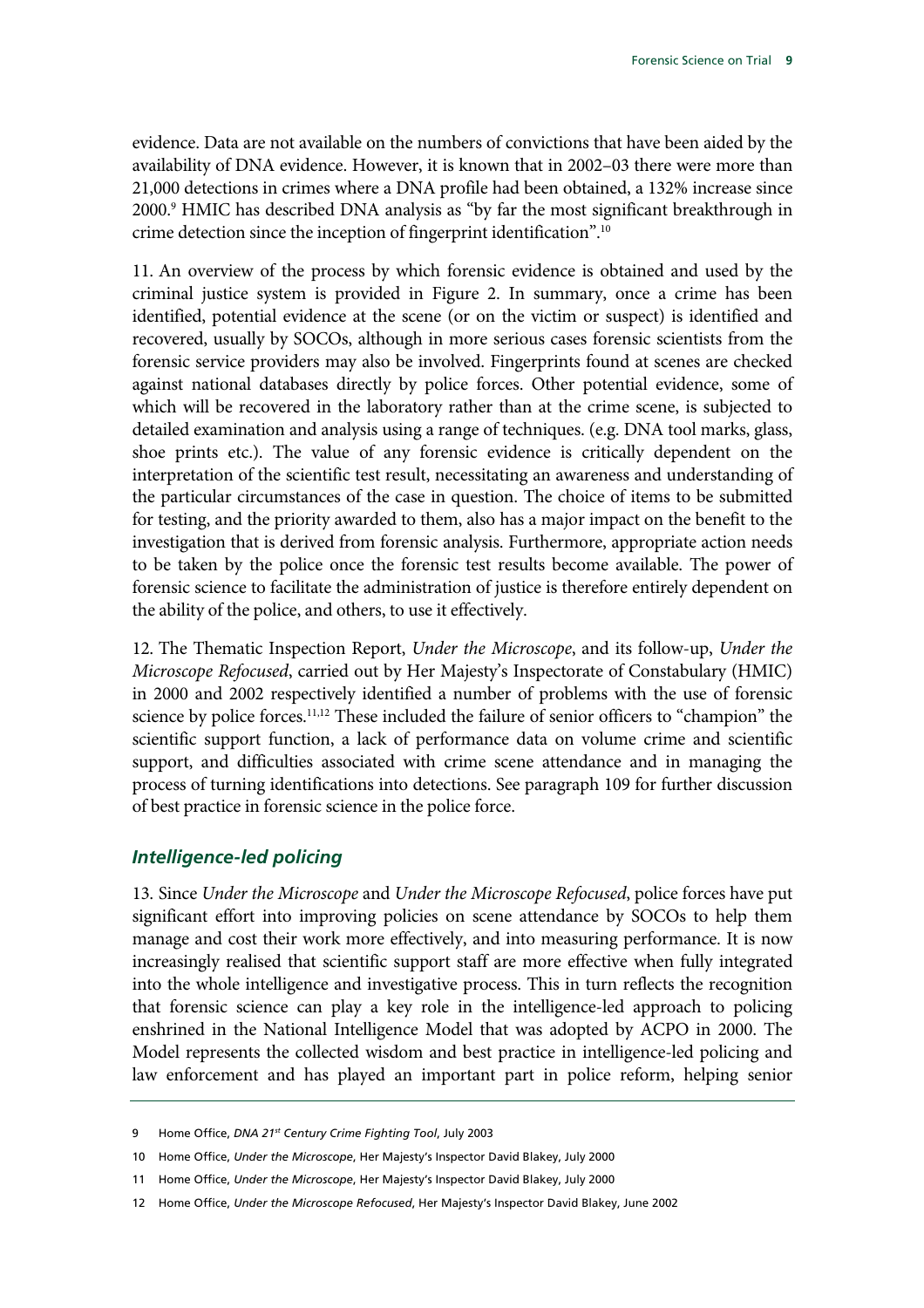managers to provide strategic direction; make tactical decisions about resources; and manage risk.<sup>13</sup> The growing exploitation of forensic evidence for intelligence purposes is a key factor in the effective operation of the National Intelligence Model.<sup>14</sup>

#### *DNA Expansion Programme*

14. The increasing emphasis on forensic intelligence stems, in part, from the availability of large searchable national databases of forensic evidence. The Metropolitan Police Service, for example, told us of the "strategic shift" that had "taken place in the use of forensic science following the development of forensic intelligence databases that identify suspects rather than provide evidence for the courts".<sup>15</sup> The most significant database in this regard is the National DNA Database (NDNAD) which has undergone a substantial expansion programme over the past five years. The Home Office DNA Expansion Programme provided £186.2 million to the police forces in England and Wales between April 2000 and March 2004.16 The aim of the funding was to enable the police to take a DNA sample from all known active offenders and to increase the retrieval and use of DNA material left by offenders at scenes of volume crime e.g. burglary and vehicle crime. There are now more than 2.7 million criminal justice samples on the NDNAD and 243,627 crime stain records.17 The National DNA Database and DNA Expansion Programme are discussed further in chapter four.

<sup>13</sup> http://www.ncis.co.uk/nim.asp and http://www.police.uk/nim2/

<sup>14</sup> Ev 113

<sup>15</sup> Ev 113

<sup>16</sup> Forensic Science Service, *The National DNA Database Annual Report 2003–04*, 2004

<sup>17</sup> *Hitting the mark*, *Jane's Police Review*, 18 February 2005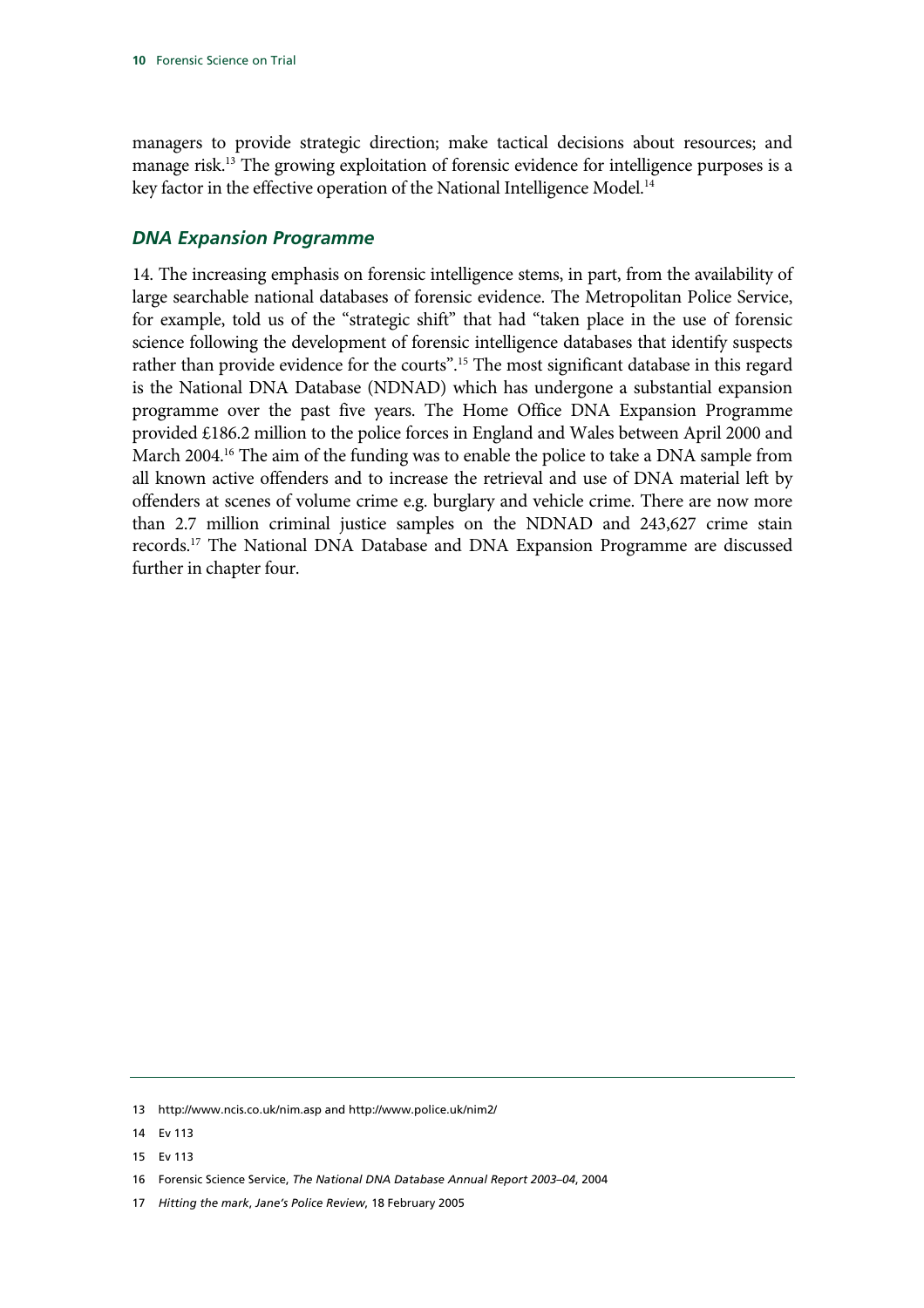

**Figure 2: The use of forensic science by the criminal justice system**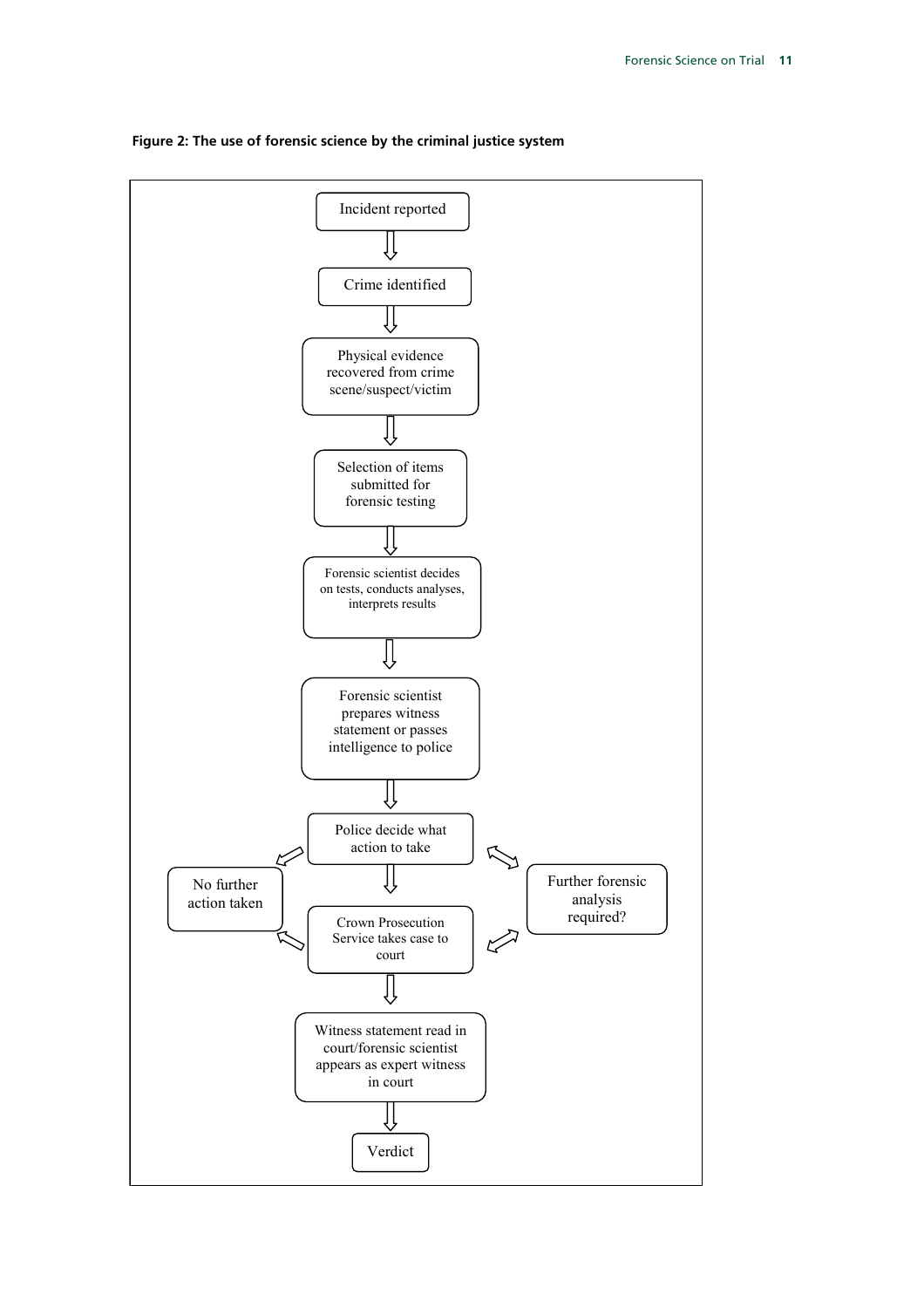# **Forensic services market**

15. Total forensic provision is estimated to cost the police service in the region of £400 million annually, amounting to 0.04% of police expenditure (central and local) in England and Wales.18 Within each police force, expenditure on forensic science is estimated to comprise approximately 20% of the force's scientific and technological spend. £210 million (or 52%) of police forensic spend is on services provided in-house by police forces—mainly fingerprinting and SOCOs.19

16. The remaining £190 million (or 48%) reflects expenditure on services provided by external suppliers of forensic services.<sup>20</sup> The major external providers are the FSS and the private companies, Forensic Alliance Ltd and LGC Ltd. There are a number of smaller companies engaged in analytical and testing work, particularly drug testing and document analysis, and a small percentage of services is provided by individual forensic practitioners (see figure 3). The FSS accounts for around 85% of the external forensic services market, but this market share has been declining.<sup>21</sup> The main services provided by external organisations (as opposed to services offered in-house to the police) are forensic analysis and more specialised and labour intensive casework.



#### **Figure 3: The market for forensic science in England and Wales (2004 estimates)**

| .,<br>۰. | M<br>۰.<br>×<br>×<br>۹ |
|----------|------------------------|
|          |                        |

- 19 Ev 95
- 20 Ev 95
- 21 Ev 95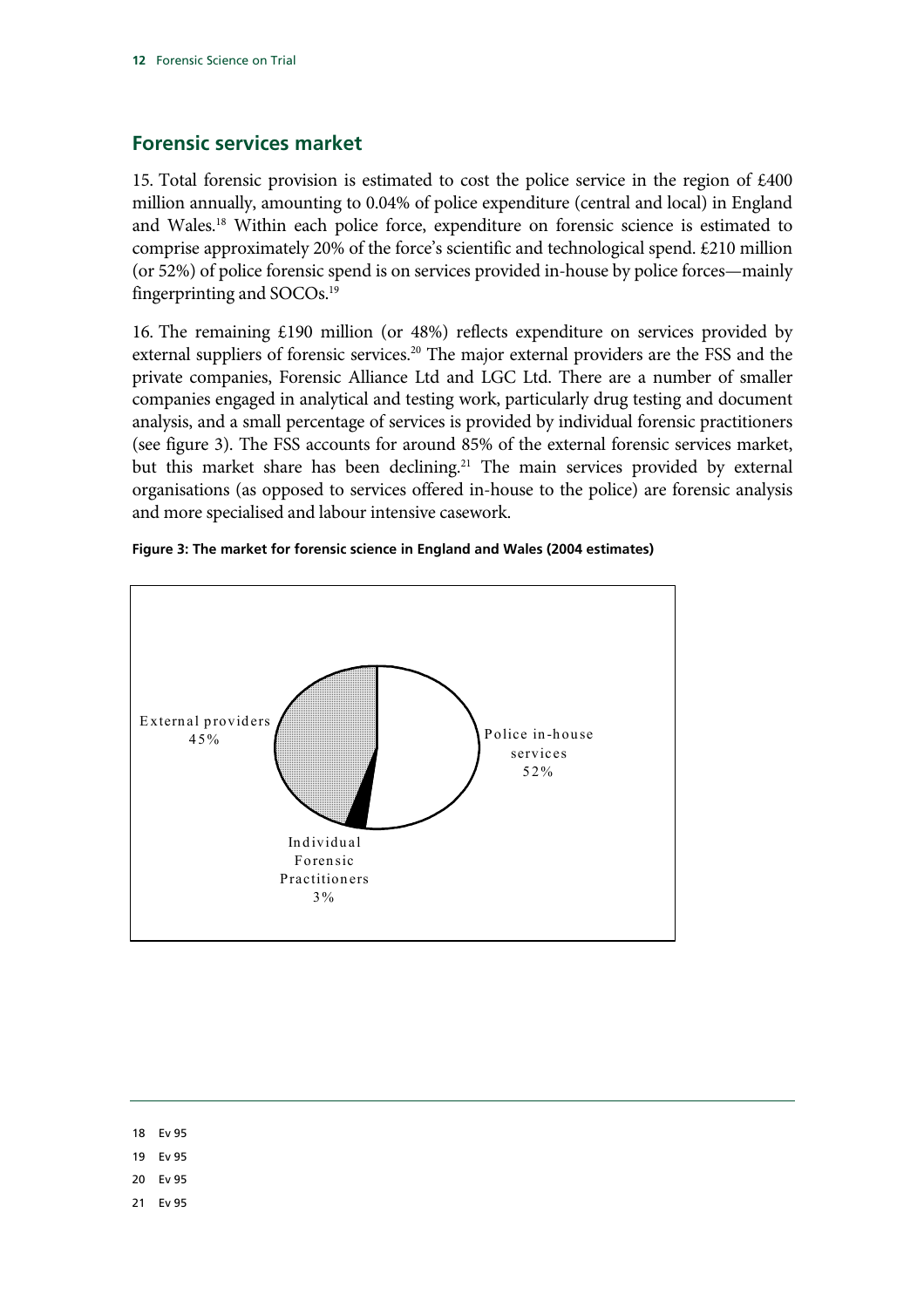# 3 Changing Status of the FSS

### **Decision to move to PPP**

#### *Recent history of the FSS*

17. The FSS became an Executive Agency of the Home Office in 1991. Prior to this, there was no charging mechanism for forensic services and services were, in effect, free at the point of use.22 In 1996 the FSS merged with the Metropolitan Police Forensic Science Laboratory and then in 1999 acquired Trading Fund status. These changes opened up the possibility of a market in forensic science services and, as noted by ACPO, "introduced financial discipline into forensic science provision and procurement" such that "Costs and value added by forensic support became clearer to police forces".23 During the 1990s the companies LGC and later Forensic Alliance started to penetrate the market. However, the FSS remained ACPO's "preferred supplier" until 2002, with many forces opting to extend "what was effectively a 'gentleman's agreement' with the FSS to provide services" despite the emergence of competitors and, until recently, formal contractual arrangements were the exception.<sup>24</sup>

18. The Local Government Act 1999 required Police Authorities to obtain Best Value in local policing services. This obliged Authorities to challenge, consult, compare and compete when undertaking reviews of services. Clearly, this was not compatible with the historical approach of police forces to procurement of forensic services. This change in policy impacted directly on the FSS's market share. In January 2003, following the new procurement requirements, a review of the Metropolitan Police Service procurement practices was carried out on behalf of the Mayor of London, the Metropolitan Police Authority and the Metropolitan Police Commissioner.<sup>25</sup> The review criticised the absence of a clear and accountable business relationship between the Metropolitan Police Service and the FSS and ultimately led to the Metropolitan Police purchasing services from all three major suppliers, rather than just the FSS. Many other forces have also adopted a mixed approach, purchasing a proportion of their services from the FSS and the remainder from the private sector suppliers, while Thames Valley Police now works exclusively with Forensic Alliance (whose main laboratory is sited within the Thames Valley force's area).

#### *McFarland Review*

19. Against this background of the developing market in forensic science and the changing relationship between the police and the FSS, the McFarland Review of the FSS was announced in July 2002 by the then Home Office Minister of State for Policing, John

24 Ev 129

<sup>22</sup> Ev 128

<sup>23</sup> Ev 128

<sup>25</sup> Accenture, Efficiency and Effectiveness Review Programme: Tranche 21 Forensics and DNA Review, May 2002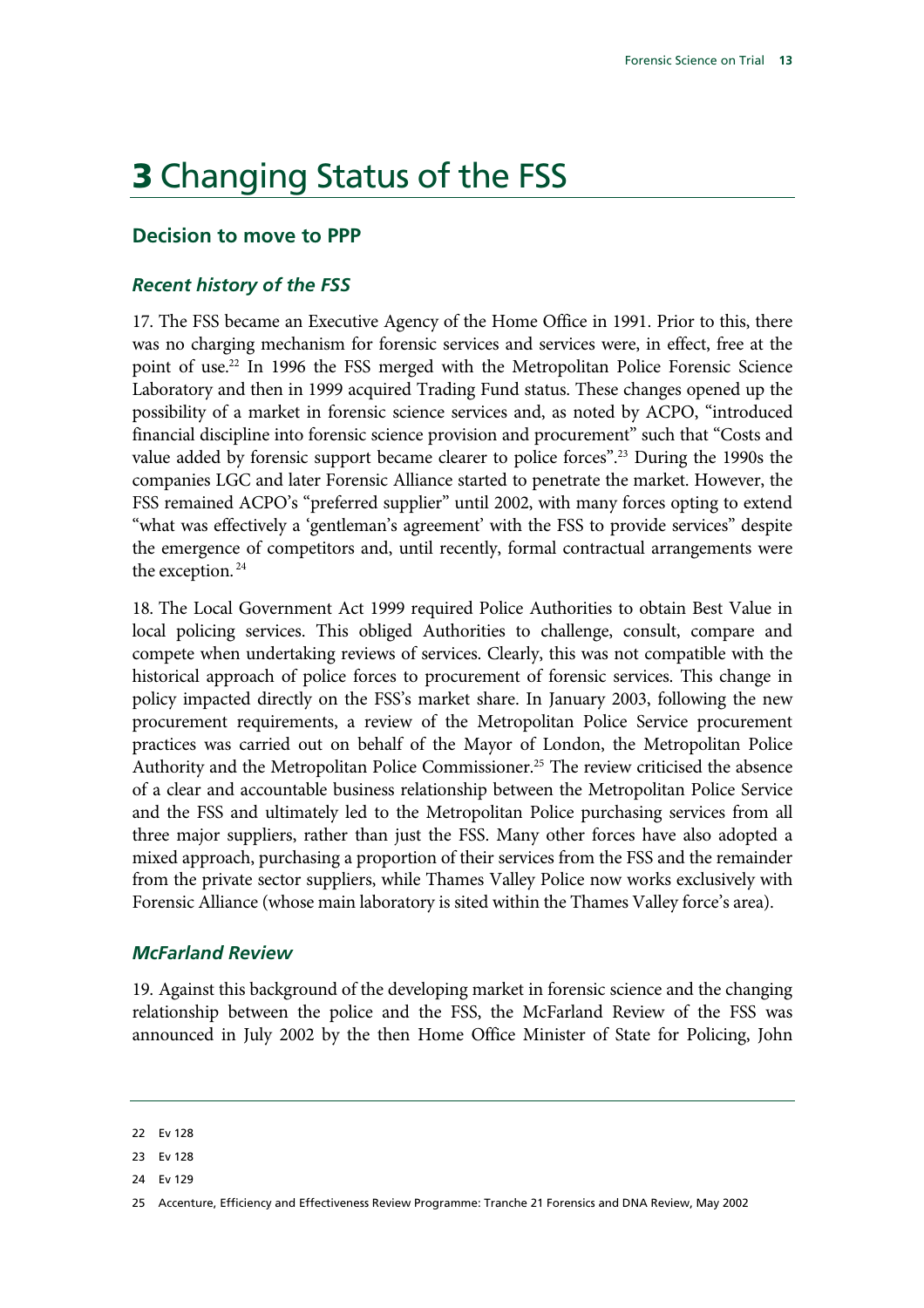Denham MP. Robert McFarland reported his findings to the Home Secretary in July 2003.26 The Review addressed three principal issues:

- The role that the FSS plays in the criminal justice system and, in particular, its contribution to meeting Home Office objectives;
- The need to deliver high quality, timely and cost-effective forensic science services that meet the needs of efficient police investigation and the criminal justice system; and
- The future organisational status of the FSS.

20. The Review stated that overall the FSS had been successful, was "on the whole well regarded by its stakeholders" and had "consistently met most of the operational and financial targets set by the Home Office".<sup>27</sup> The Review stated that the FSS should "take particular credit for:

- Its response to the significant increases in demand for forensic services over the last decade;
- The development of the forensic applications of DNA, and the setting up and managing, with the Association of Chief Police Officers (ACPO), of the NDNAD; and
- Pioneering new ways of working with and in support of the police".28

21. The Review concluded, however, that "the emergence of a fully open and competitive market has been constrained by what the private sector saw as the entrenched monopoly of the FSS", whilst "the FSS feels that its effectiveness is hampered by the way the Trading Fund framework operates".<sup>29</sup> The Review attributed the increasing competition in provision of forensic science services predominantly to "the search by police authorities for 'best value'" and noted that this had also "undermined the FSS position as 'preferred supplier".<sup>30</sup>

22. The Review considered, and ruled out, a number of organisational options for the FSS: abolition, strategic contracting out, market testing, and merger and rationalisation. The two remaining options, i.e. for the FSS to continue as a Trading Fund or to become a private sector classified company with the Government retaining a minority shareholding (a PPP), were then given further consideration. The Review noted that the FSS was "unique as a Trading Fund in having competition across the whole of its core business" and asserted that the "constraints under which the FSS operates as a Trading Fund place it at a significant disadvantage, leading to a high risk that the FSS could progressively decline".31 The Review raised the possibility that "if the Government were prepared both to invest additional long-term capital, and to renegotiate aspects of the Framework Document to give the FSS further operating freedoms while remaining within the terms of the 1973

- 29 As above.
- 30 As above.
- 31 As above.

<sup>26</sup> Home Office, *Review of the Forensic Science Service*, July 2003

<sup>27</sup> As above.

<sup>28</sup> As above.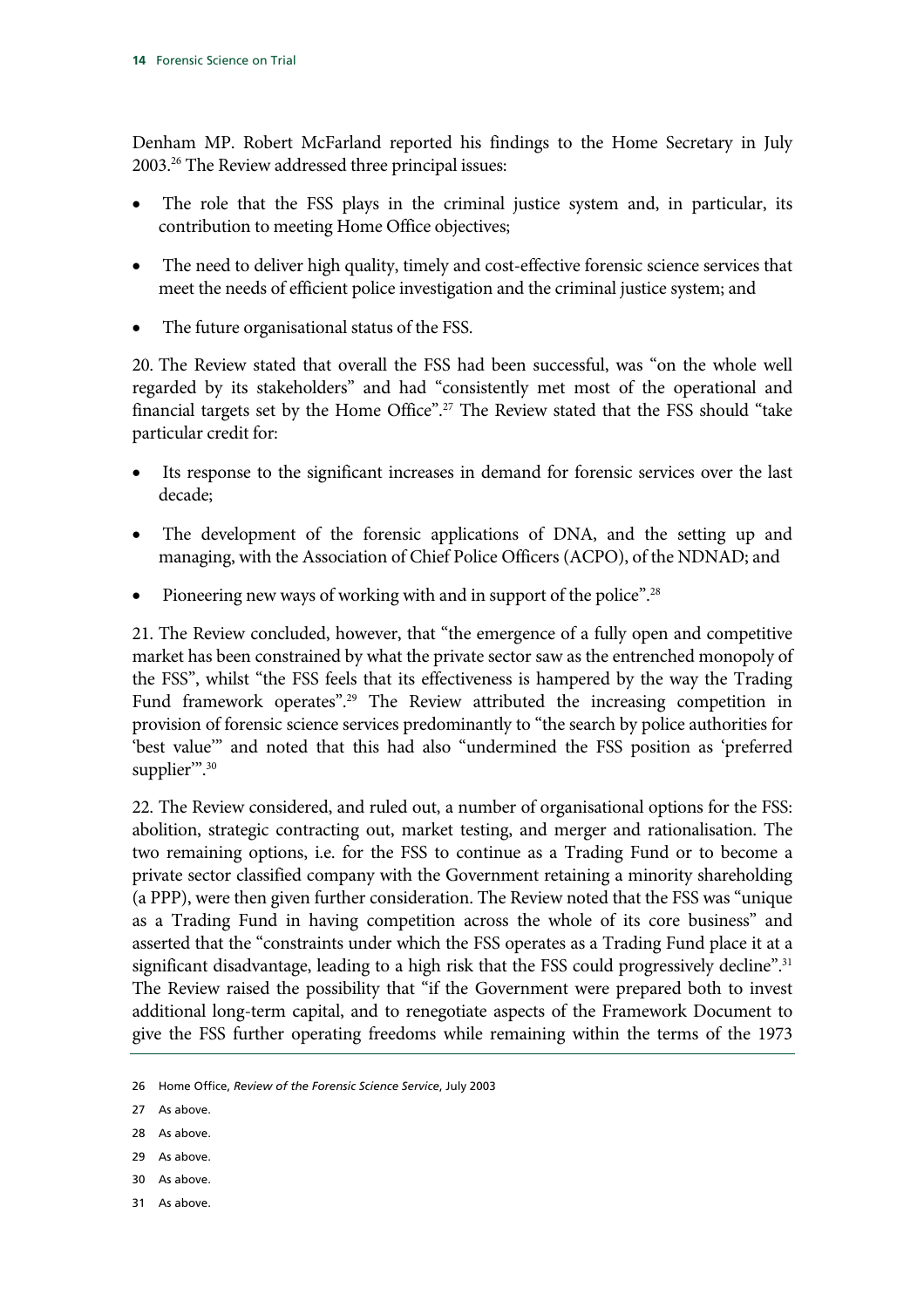Government Trading Fund Act", the FSS, "at least in the short to medium term, should be able to continue to operate effectively".<sup>32</sup> The Review estimated that a one-off capital investment of £20 million to £30 million would be necessary to sustain Forensic Science Service business at current levels.<sup>33</sup>

23. Nevertheless, the Review ultimately concluded that "the balance of the argument is strongly in favour of the PPP option", asserting that "By becoming private sector classified the FSS would acquire the private sector flexibilities it desires, and the Government would be relieved of responsibility for a commercial operation, as well as partly realising its investment".34 The Review stated that the "risks from following the PPP route are not considered high, certainly when weighed against the potential benefits" and said that there was "every reason to believe that the FSS, its management and its staff would prosper" in these circumstances<sup>35</sup>

24. The Review therefore recommended that the FSS be transformed into a Government owned company (GovCo) as a precursor to evolution into a private sector classified PPP over 12–18 months. The GovCo phase would enable the agreement of a "contract between the embryonic PPP and the Government to ensure continuity of services, quality standards, and prices to public sector customers of forensic science services", as well as the identification of an appropriate private sector partner.<sup>36</sup>

#### *Attitudes towards PPP*

#### *The need for change*

25. Much of the evidence received in this inquiry, whilst praising the work of the FSS and its staff, has suggested that the FSS does need to make changes to the way it operates, in particular by increasing its customer focus and commercial competitiveness. The Biosciences Federation told us, for example, that the "FSS is currently not client or business orientated and turn-around times can be slow".37 This echoed the Committee of Public Accounts' 2003 Report, *Improving service delivery: the Forensic Science Service*, which called the timeliness performance of the FSS "disappointing".38 ACPO agreed that the FSS had to "become more customer focussed" and told us that to date this transition had been "slow, resulting in work being lost".<sup>39</sup> The Home Office viewed the problems faced by the FSS as even more serious:

"The Government acknowledges the scale of the challenge. The FSS needs to focus on meeting the demands posed by its core business in terms of enhanced service

- 35 As above.
- 36 As above.
- 37 Ev 137

39 Ev 130

<sup>32</sup> As above.

<sup>33</sup> As above.

<sup>34</sup> As above.

<sup>38</sup> House Of Commons Committee of Public Accounts, Fourth Report of Session 2003–04, *Improving service delivery: the Forensic Science Service*, HC 137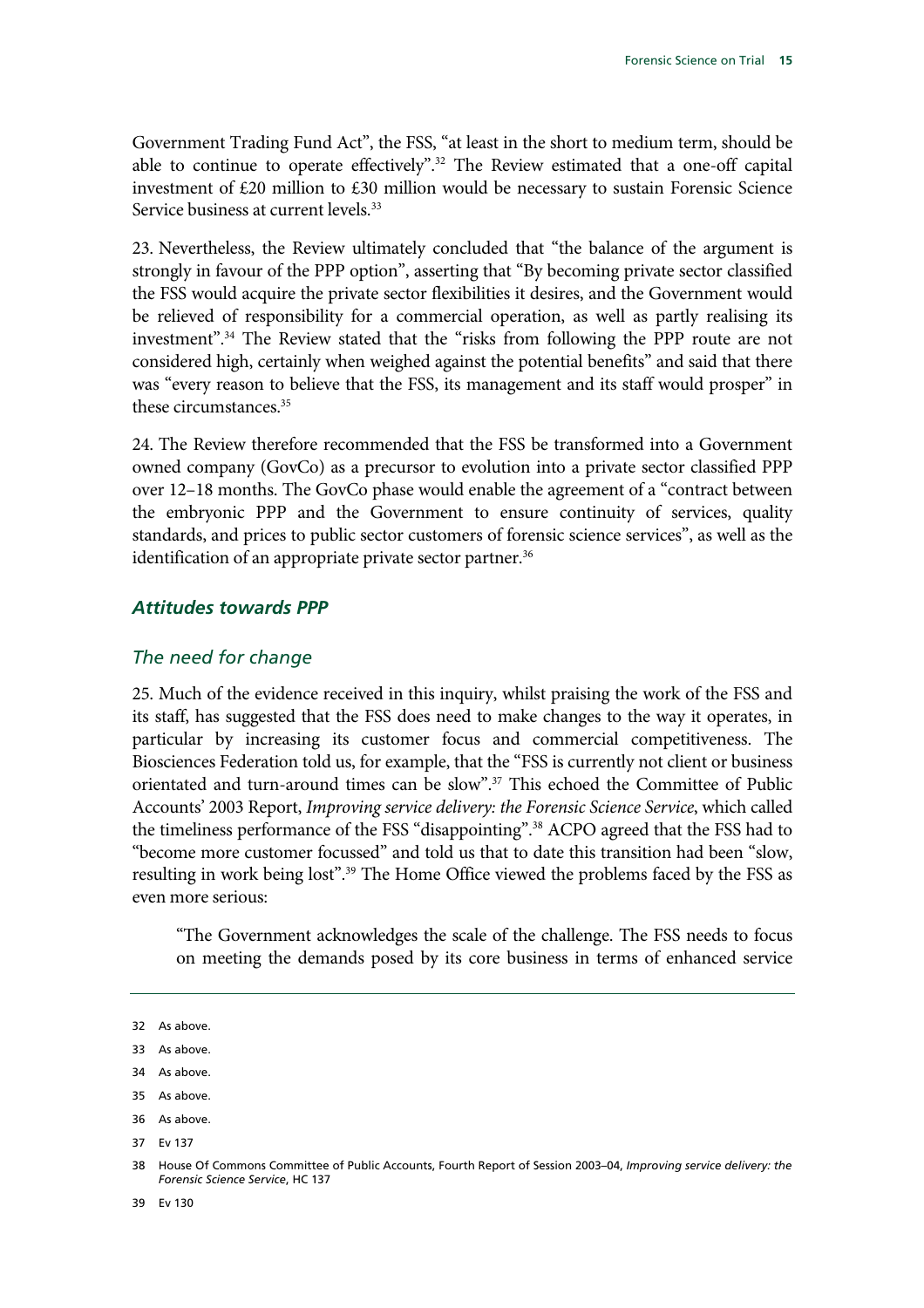delivery and customer relations; keep pace with the proving and deployment of new scientific techniques; improve efficiency; re-balance charging structures and develop the commercial skills to fully utilise its key asset: a highly qualified workforce. Indeed, its present systemic weaknesses are such that it must begin making major improvements as soon as possible".40

The Home Office and the FSS were both of the view that the constraints imposed on the FSS by Trading Fund Status inhibited the ability of the FSS to meet these challenges. In particular, they asserted that there was a pressing need for contractual agreements with customers to be on a firm legal basis, and for the FSS to be able to access funding and carry out procurement exercises unencumbered by public sector restrictions.<sup>41</sup>

26. Prospect also acknowledged that the FSS was disadvantaged "by general Government constraints regarding the public sector borrowing requirement" and that there was "a need for investment in the Forensic Science Service".<sup>42</sup> However, along with other witnesses Prospect and PCS questioned whether development of the FSS as a PPP was the only solution to these problems.<sup>43</sup> The Royal Society of Edinburgh told us that "it should have been possible to introduce greater commercial awareness into the FSS within the existing structure and without conversion to PPP", whilst Strathclyde University emphasised the need to "focus on behavioral (as opposed to structural) change".<sup>44,45</sup>

#### *Responses to McFarland*

27. The then Home Secretary's acceptance of McFarland's recommendations in July 2003 provoked a range of responses, including consternation on the part of many who feared that a PPP would have adverse consequences for the criminal justice system in the UK. Over the course of the ensuing 18 months, MPs repeatedly raised the issue in Parliament, challenging the wisdom of this course of action and urging the Government to resile from its decision to develop the FSS as a PPP.<sup>46</sup> Some of the most vehement opposition to the decision was presented by the trade unions representing the majority of FSS staff, Prospect and PCS, which launched a campaign against developing the FSS as a PPP under the strapline, "Don't Profit From Crime".47 A recent staff survey by the FSS indicated that 75% of the staff who responded had an unfavourable view of PPP.<sup>48</sup> The key concerns cited by those who have opposed the idea of developing the FSS as a PPP are summarised below in paragraphs 29 to 37 (see paragraph 126 for discussion of the likely consequences of PPP for expenditure on R&D).

- 44 Ev 136
- 45 Ev 103
- 46 e.g. HC Deb, 5 November 2003, col 259WH
- 47 www.pcs.org.uk
- 48 Ev 179

<sup>40</sup> Ev 99

<sup>41</sup> As a Trading Fund the FSS cannot, for example, contract directly with the Home Office and other central Government customers.

<sup>42</sup> Q 269, 271

<sup>43</sup> Ev 124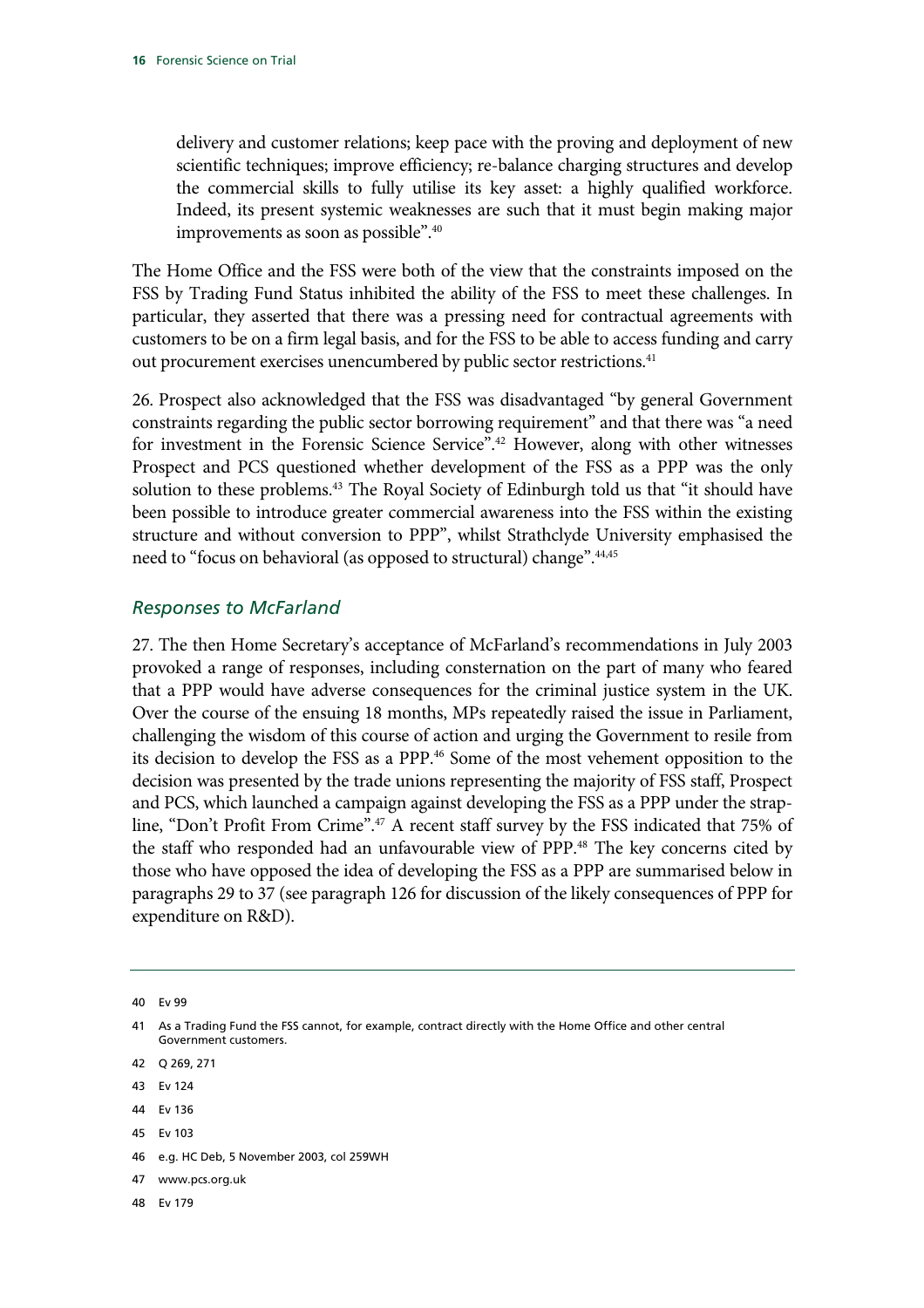28. By contrast, others saw the move towards PPP as a logical progression: a competitive market for forensic services already exists and a PPP of the FSS should help to achieve a "levelling of the playing field between providers".49 Forensic Alliance pointed out that emergence of competition in provision of forensic services had already benefited the criminal justice system by, for example, "improving the timeliness of forensic services", "expanding the national pool of forensic scientists" and "the breadth and depth of forensic science expertise", and "stimulating innovative approaches and methodologies".<sup>50</sup> In addition, ACPO told us that it would be "desirable" for the FSS to have "access to the same market freedoms that other competitors enjoy, if it is to be able to modernise, re-capitalise, and increase its speed of decision-making".<sup>51</sup>

### *Principle that FSS should remain in public sector*

29. Some of the hostility towards PPP stems from a fundamental belief that the nature of the work carried out by the FSS and its role in the criminal justice system mean that it should always be a public sector organisation. Helen Kenny, the Prospect FSS Branch Secretary, told us: "The objection that most staff have […] is the objection to carrying out the work for profit. At the moment we carry it out as a public service".<sup>52</sup> This view was reinforced by Jeremy Gautrey from PCS: "The majority of our members object to the FSS being privatised because they do their work as public servants and they want to continue as public servants".53 Ian Parkinson, an employee of the FSS, further told us that PPP could undermine public confidence in the services provided by the FSS: "The FSS scientist, maintains the public sector ethos and as a public servant is clearly (and is understood in court) to be balanced and impartial".54 Conversely, Mr Parkinson believed that development of the FSS as a PPP would introduce "a risk to the perception of integrity and impartiality in court" since "privately employed scientists are perceived as more likely to represent a vested interest".55 The Home Office counter argument was that the current private sector involvement in forensic science means that the courts have already heard evidence from private sector scientists, although it could not provide us with any empirical data on public attitudes towards this change.<sup>56</sup>

30. A further source of concern over the PPP of the FSS derives from the fact that the UK appears to be the only country that has proposed PPP as a desirable model for its forensic science service. Strathclyde University, for example, observed that "Although there are a number of countries with elements of private forensic science provision, such as the USA, no other country is contemplating the complete privatization of forensic science provision to its criminal justice system".57

49 Ev 118

50 Ev 117

51 Ev 130

- 52 Q 273
- 53 Q 273
- 54 Ev 148
- 55 Ev 149
- 56 Q 34
- 57 Ev 102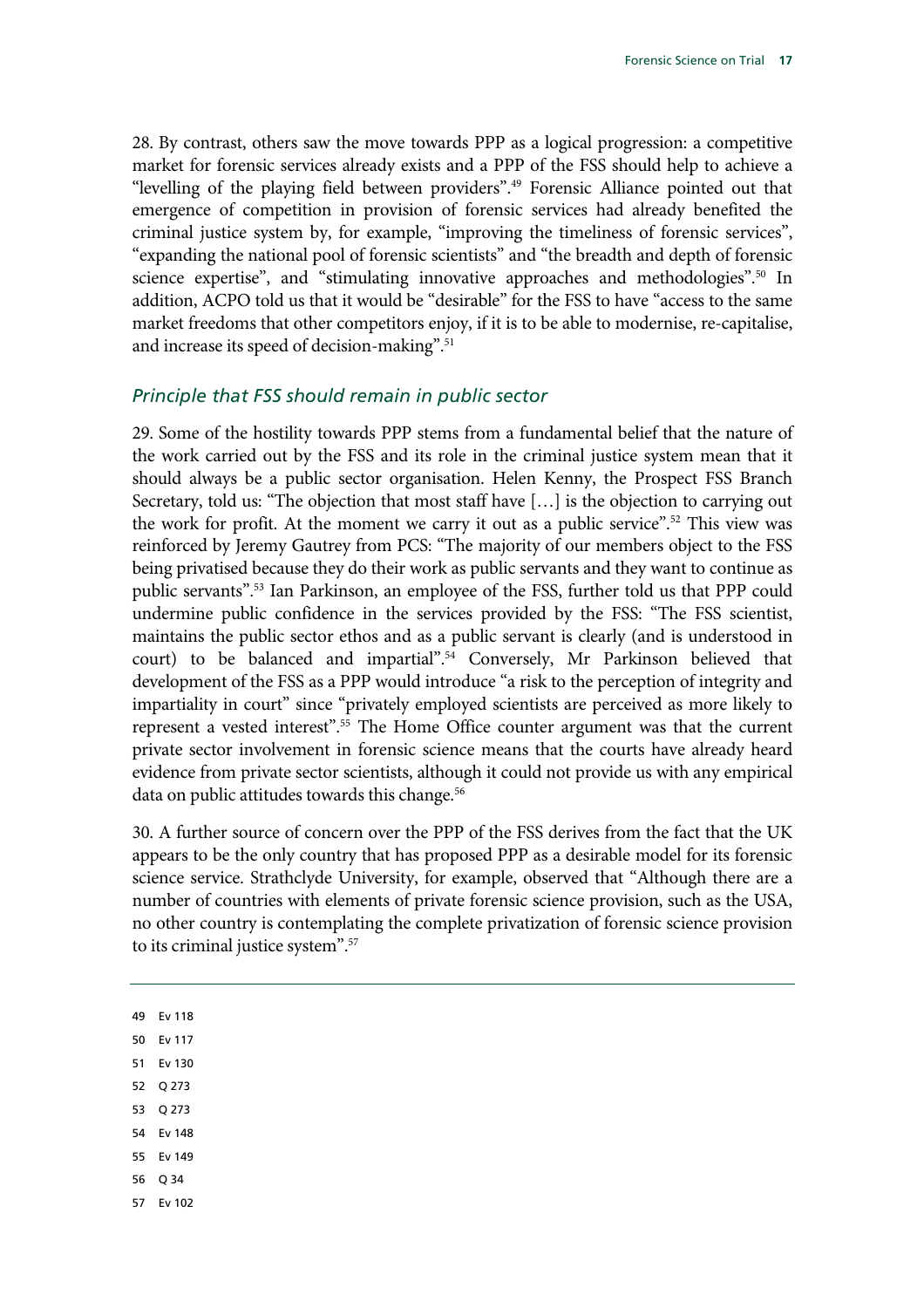31. There is also unease over the loss of opportunities for Parliamentary oversight of the FSS under a scenario where the FSS becomes a PPP. PCS and Prospect commented that "As a PPP, the Government would be a minority shareholder and will not have a controlling influence. Neither will other stakeholders have any say in how the Company is run, unless they themselves become stakeholders".58

### *Implications for cost and range of services*

32. Various witnesses were of the view that, as a PPP, the commercial pressures on the FSS may cause it to restrict the range of the services that it offered. ACPO pointed out that competition might cause providers to "reduce the availability of some of the more specialised and costly services, which are rarely used but vital when needed, or might decline to provide services in remote parts of the country".<sup>59</sup> There is also a perception that developing the FSS as a PPP could lead to increased charges for both services and training. PCS and Prospect told us: "On low profit items (e.g. firearms) where there is only limited competition, prices to the customer (primarily police forces) will go up considerably […] police forces may have no option but to reduce the amount of evidence sent for analysis".<sup>60</sup> They also noted that "Free advice given over the phone prior to the submission of evidence would have to be charged for".<sup>61</sup>

33. Prospect and PCS further commented that "In the financial year 2003–04 the FSS delivered over 450 courses to over 50 police forces/other bodies, training officers of all ranks" and suggested that, if the FSS became a PPP, the "External training given to customers, which is currently cost-neutral, would have a profit element introduced".62 The latter view was endorsed by the Royal Society of Edinburgh, which told us: "It is important that commercial pressures at the FSS and the sensitive supplier-customer relationship do not have a negative effect on the role of the FSS in educating those concerned with the assurance of justice".<sup>63</sup> We return to this point in paragraph 114.

## *Possibility of failure*

34. The FSS occupies a unique position in the forensic services market. The FSS told us that its competitors "at present lack the infrastructure and critical mass to offer the total 24 hour, 365 day service which is singularly the hallmark of the FSS".<sup>64</sup> ACPO, despite being broadly supportive of the plan to develop the FSS as a PPP, commented that a "destabilised and rapidly failing FSS, currently widely regarded as the leading forensic provider in the world, and with up to 90% of market share at present, is potentially a disaster, which we would prefer not to contemplate".<sup>65</sup> In addition, Prospect and PCS were of the view that the Government could not afford to let the FSS fail: "The creation of a PPP will not transfer

- 58 Ev 124
- 59 Ev 129
- 60 Ev 122
- 61 Ev 122
- 62 Ev 122
- 63 Ev 136
- 64 Ev 154
- 65 Ev 129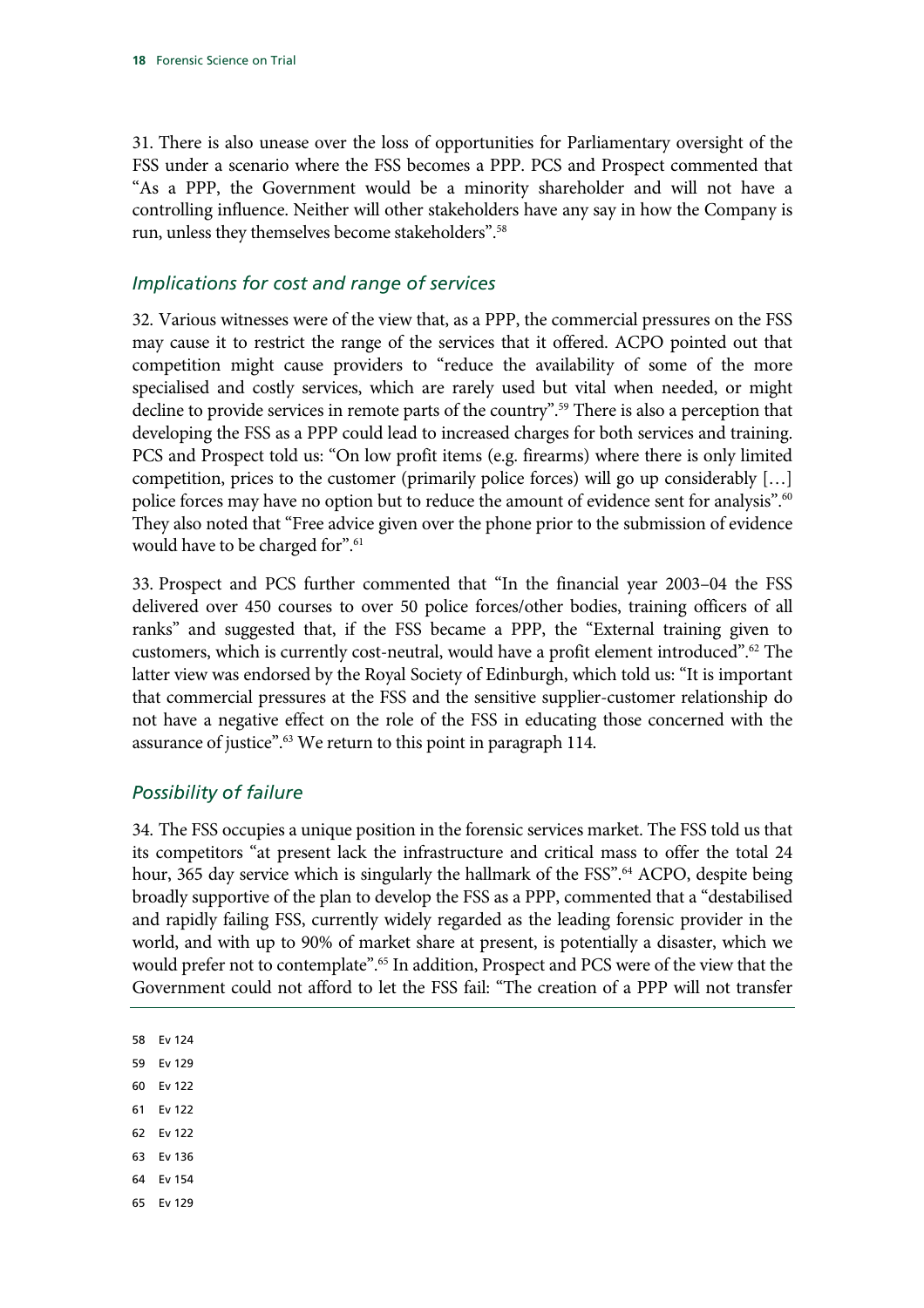risk to the private sector, because if the Company were to fail financially, the Government would be forced to step in for the benefit of the Criminal Justice System".<sup>66</sup>

35. Disquiet over the prospect of PPP has been intensified by the fact that neither the Government as a whole nor the Home Office has a good track record in managing large PPP projects. High-profile problems have arisen, for instance, in the PPP projects for the national air traffic control system and the new IT systems for the Child Support Agency and the Magistrates' Courts (Libra project).<sup>67,68,69</sup> Within the Home Office, there have been problems with the capacity of systems to carry out checks in the Criminal Records Bureau.<sup>70</sup> While not all of these projects are directly comparable to a public-private partnership for the FSS, **the Government's poor track record at managing PPP projects does not inspire confidence in its ability to make a success of developing the FSS as a PPP.**

#### *Fragmentation*

36. It has been noted above that the interpretation of forensic evidence is highly context sensitive. Forensic Alliance told us that "Currently the most likely reason for forensic science to prove unreliable is when findings are interpreted out of context, usually when the scientist offering expert opinion is not in full possession of all relevant facts".71 Forensic Alliance further noted that PPP could make this position "more complex if, as the forensic science market expands, scientific input is fragmented between suppliers".<sup>72</sup> Ian W. Parkinson, an employee of the FSS, also asserted that development of the FSS as a PPP would work "against disclosure of material in cases between suppliers".73 Prospect and PCS shared this view: "Information is not likely to be shared between Companies, and the consequence would be a loss of communication and a reduction in shared intelligence. Such liaison is crucial, as was highlighted in the M25 serial rapist case, when more than 100 scientists and support staff from five of the FSS's laboratories were involved in carrying out work for six police forces".74 Furthermore, Prospect and PCS told us: "Competition developing at different rates in different fields means that a future Company may decide to sell one or more areas of its work, thereby splitting up the organisation and losing the valuable liaison that currently takes place within and between laboratories".<sup>75</sup>

- 73 Ev 149
- 74 Ev 122
- 75 Ev 122

<sup>66</sup> Ev 124

<sup>67</sup> House of Commons Committee of Public Accounts, Forty-eighth Report of Session 2002–03, *The Public-Private Partnership for National Air Traffic Services Ltd*, HC 80

<sup>68</sup> House of Commons Work and Pensions Committee, Third Report of Session 2003–04, *Department for Work and Pensions Management of Information Technology Projects: Making IT Deliver for DWP Customers*, HC 1125

<sup>69</sup> House of Commons Committee of Public Accounts, Forty-fourth Report of Session 2002–03, *New IT systems for Magistrates' Courts: the Libra project*, HC 434

<sup>70</sup> National Audit Office, *Criminal records Bureau: Delivering Safer Recruitment?*, 12 February 2004, HC 266

<sup>71</sup> Ev 119

<sup>72</sup> Ev 119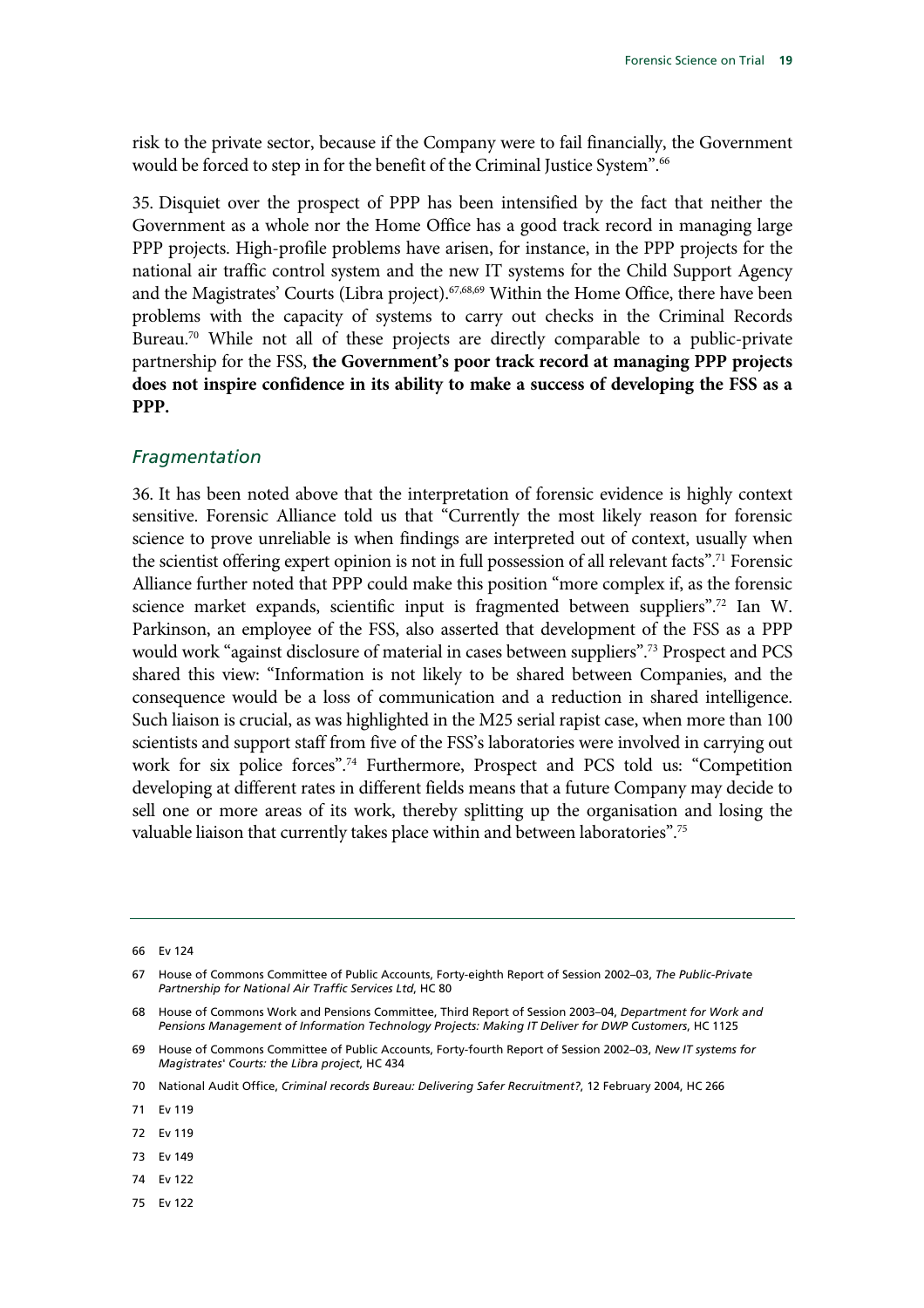## *Security implications*

37. An additional reason cited for scepticism over PPP related to security considerations. The trade unions Prospect and PCS remarked that "Currently the FSS security clears all staff to a minimum of Counter Terrorist Level as work is often highly sensitive including organised crime, terrorism and internal police investigations", but "as a result of the PPP, the UK could be faced with the prospect of having non-governmental and non-security cleared staff processing some of the most sensitive criminal and intelligence information in the UK".76 Jeremy Gautrey from PCS also commented in oral evidence that, although "Currently, you could argue that there are people working in the private sector or forensic market that are not security cleared […] a lot of people who work in the private sector companies have already been security cleared because they worked for the Forensic Science Service previously".77

## **GovCo**

38. On 11 January 2005 the Home Office issued a further statement on the future status of the FSS.78 The statement confirmed that the FSS would be transformed into a GovCo but, in an apparent departure from previous policy, made no explicit mention of PPP. Furthermore, the statement said that the Home Office would "use the interim period to fully test the merits of the FSS as a Government owned Company in its own right".<sup>79</sup> Somewhat confusingly, the statement also said that the GovCo would be a "transitional structure".<sup>80</sup> The public response reflected this confusion, with some people welcoming the change in the Government's stance and others saying that they could see no evidence of a change in policy.

39. We sought to clarify whether progression to PPP was still inevitable or whether the FSS might stay as a GovCo indefinitely. In response to our question, the Home Office said: "The Government intends that FSS GovCo should be a success. It could remain as such in the longer term, but it is likely to need to be a transitional structure, in order to [have] access to private sector capital and skills through partnering in order to meet its full potential".<sup>81</sup> In oral evidence the Parliamentary Under-Secretary of State for Reducing Organised and International Crime, Police Science and Technology, Anti-Drugs Coordination and International and European Issues, Caroline Flint MP, confirmed that she was sceptical about the ability of an FSS GovCo to survive in the long term: "If the GovCo can deliver, then that is fine, but I still have doubts about particularly the injection of sufficient funding for it to develop and for it to innovate in the future".<sup>82</sup> This was in accordance with the earlier oral evidence of Steven Rimmer, a Home Office official, who,

- 77 Q 284
- 78 HC Deb, 11 January 2005, col 12WS
- 79 As above.
- 80 As above.
- 81 Ev 158
- 82 Q 532

<sup>76</sup> Ev 124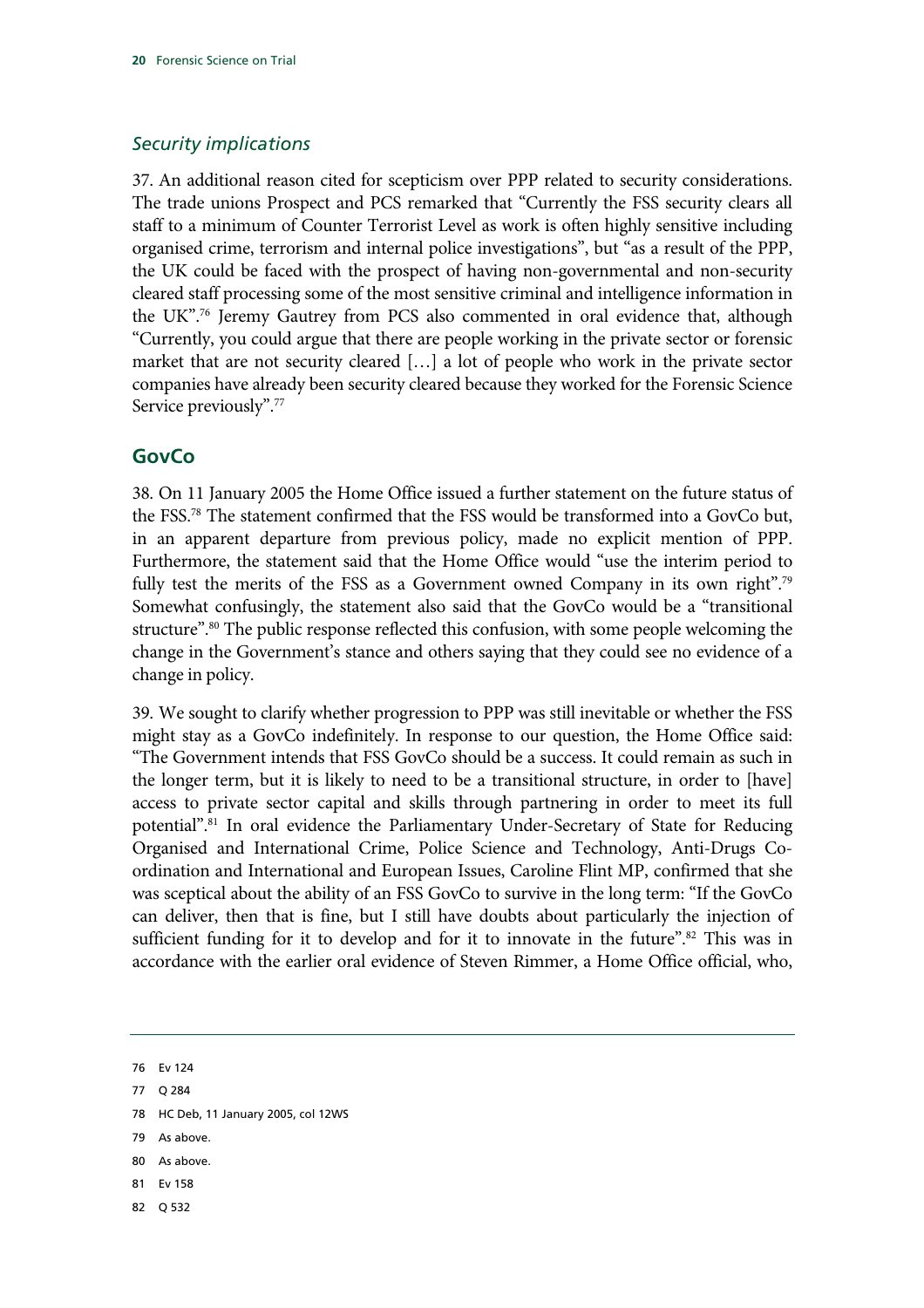when asked whether the assumption was that a GovCo would not provide everything that was needed for the FSS, had replied in the affirmative.<sup>83</sup>

40. In view of the mixed messages contained within the Home Office statement of 11 January, we sought to elucidate whether or not it signified a change in Government policy on PPP. We were told by Tim Wilson, Head of the Home Office Science Policy Unit, that "There is no change of policy, but there is a distinctive change of pace".<sup>84</sup> Mr Wilson went on to explain:

"Normally when the Government cedes the majority control of an entity, the government-owned company corporatised stage takes place a minute before midnight and a minute after midnight, it sells 51 per cent or so of its stake. What we are trying to do is expand that window of opportunity to work with the FSS to see how it can transform itself, running under a corporate structure, not an accounting officer's structure, with people with the right kind of commercial discipline and experience in order to see what can be achieved from the revenue that the organisation itself can earn as it develops to face a competitive market".<sup>85</sup>

The expansion of the window of opportunity referred to by Mr Wilson is dramatic to say the least: instead of confining the GovCo stage to two minutes, the Home Office has promised to allow two years for testing the viability of GovCo status.

41. **We believe that a decision to expand the duration of the GovCo phase from a matter of minutes to up to two years is a sufficiently drastic change of pace to constitute a change of policy. Furthermore, the statement of January 11 2005 which vowed to test the GovCo model for the PPP in its own right is not consistent with the original acceptance of the McFarland Review in July 2003, which invoked GovCo only as a precursor to PPP. The Government's presentation of the decision has been misleading and confusing. At a time when the FSS and its staff have been seeking reassurance and clarity over the future of the organisation, the mixed messages being sent out by the Government are regrettable and damaging.**

42. The Home Office had further stated in its announcement of 11 January that the timing of the next stage, i.e. following development of the FSS as a GovCo, would "depend upon reaching agreement with key stakeholders that conditions are favourable and the move would be advantageous to the business".<sup>86</sup> We asked the Home Office who the key stakeholders referred to above were and whether development of the FSS as a PPP could occur without consensus between them. In response the Home Office told us that key stakeholders included the FSS, ACPO, Association of Police Authorities, and the trade unions representing FSS staff.87 It also stated that "The views of all stakeholders will be taken into account when determining next steps, but the main focus will be on the interests of the business, the cost, development and availability of forensic science for the police and

- 85 Q 540
- 86 HC Deb, 11 January 2005, col 12WS
- 87 Ev 158

<sup>83</sup> Q 38

<sup>84</sup> Q 540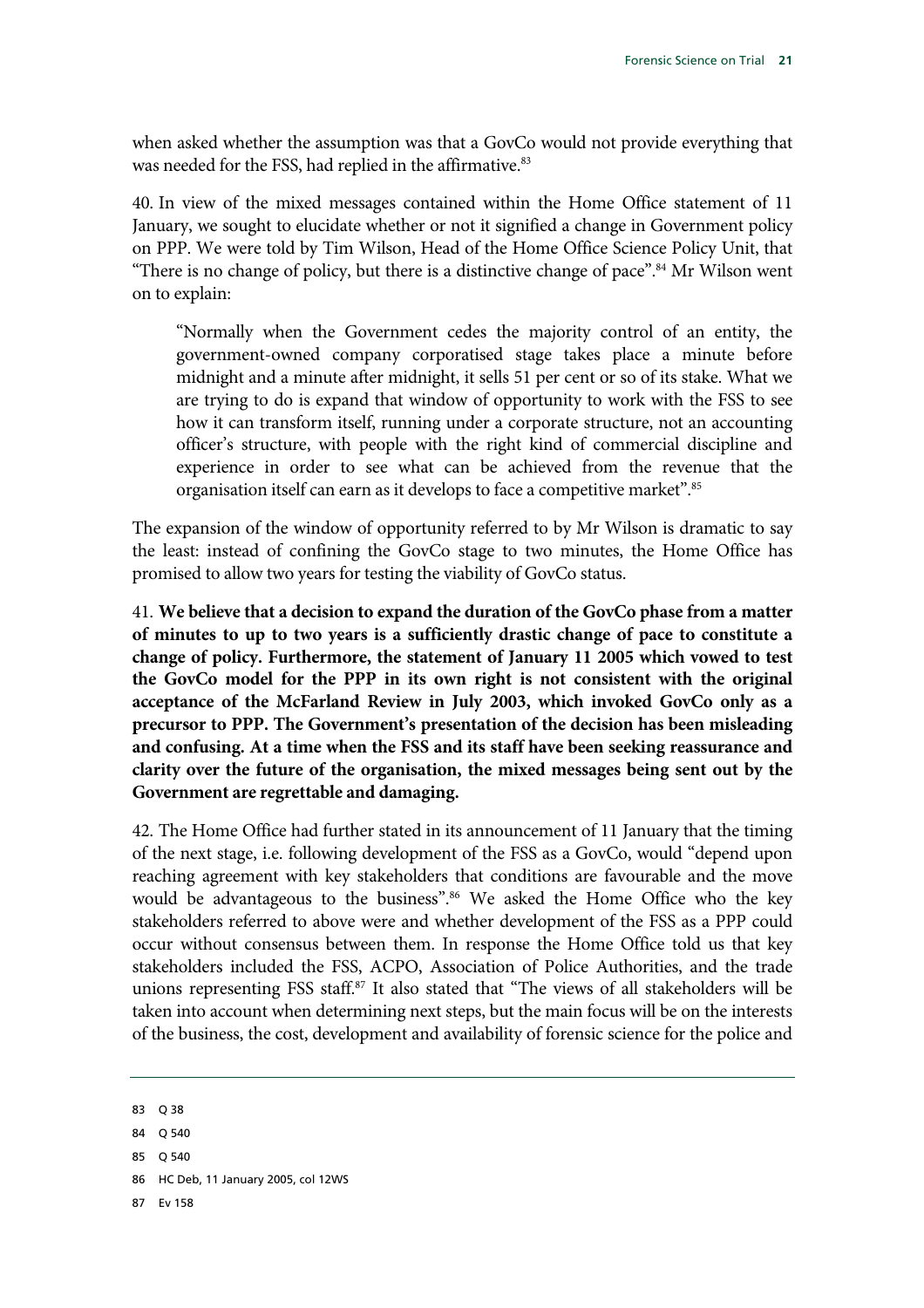how to maximise its potential impact on the CJS in reducing crime".88 **The Home Office's evidence clearly implies that, contrary to the impression given in its earlier statement, progression to PPP could indeed occur in the absence of agreement by all stakeholders that this is the best way to proceed. It is hard not to interpret the statement as an attempt to mollify those who opposed the PPP by using deliberate obfuscation.**

43. The Home Office told us that the target date for the FSS GovCo to come into being was 1 July 2005.89 To enable this to happen, the Home Office and FSS will need to revoke the Forensic Science Trading Fund Order 1998, incorporate the new company and develop its constitution.90 In particular, provision needs to be made for:

- Corporate governance;
- Staff transfer and pension arrangements;
- Business planning;
- Commercial strategy;
- Initial capitalisation, financing and performance targets; and
- Contractual arrangements for the FSS continued operational role in respect of the NDNAD.91

Tim Wilson admitted to us that it was "an ambitious target and not everything within the process is under the control of the FSS or the Home Office", but highlighted the need "to move to a restructured FSS as quickly as possible".<sup>92</sup>

44. We fully recognise the importance of reducing uncertainty over the future of the FSS in as timely manner as possible. Indeed, the FSS had explicitly complained about the interregnum between the decision to move to PPP and the announcement of any further details, telling us that the major issue was not "the likely impact of transformation, but the need to bring this about as soon as possible, given that a freely competitive market is developing rapidly".<sup>93</sup> We therefore asked the Home Office why there had been such a long delay between the acceptance of McFarland's recommendations and the further statement in January 2005. The Minister told us: "having come into this in June, most of my discussions over the last six months have been about trying to establish for myself what the problems are and trying to make progress on discussions which have already happened, on work that had already been done on the outline business case in July of last year when the workshop was had with the trade unions on the outline business case, and I think some of those activities have just fallen into place in the last six months".94 **Other than the change in ministerial responsibilities, we have not heard any convincing reasons for the delay** 

- 88 Ev 158
- 89 Ev 157
- 90 Ev 202
- 91 Ev 202
- 92 Q 541
- 93 Ev 154
- 94 Q 541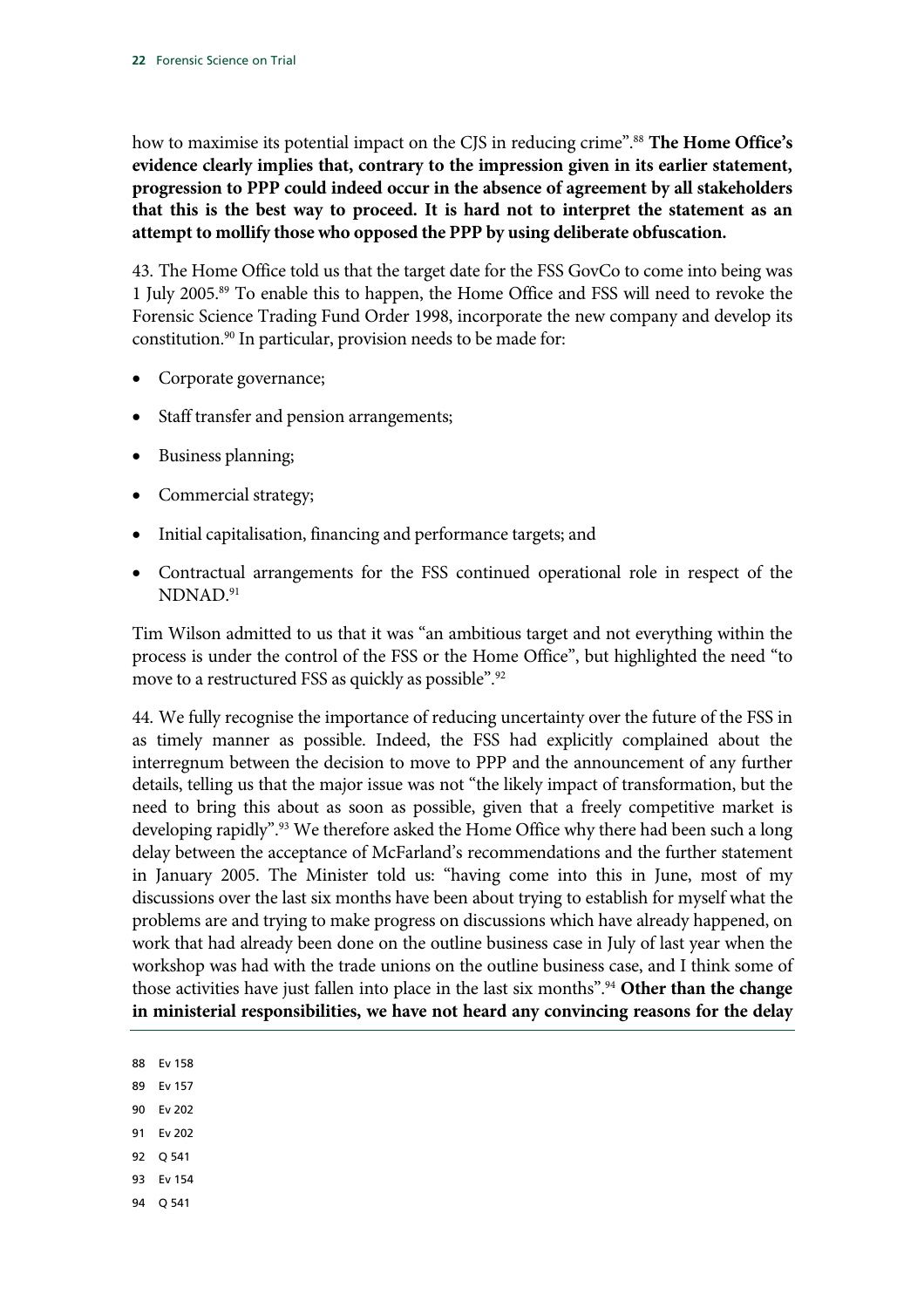**between the statement that the FSS would become a PPP and the announcement of further details on the plans to develop the FSS. This 18 month delay has been to the detriment of the FSS and its staff. It is also indicative of poor planning that, following this long delay, a very tight deadline was set for the FSS GovCo to come into being.**

45. We asked the Home Office what specific criteria would be used to evaluate whether GovCo has been a success. In response the Home Office gave us a short list of "Typical measures for evaluating the success of a company of this type" and told us that it would be developing specific targets for the FSS over the next few months.<sup>95</sup> We also asked what criteria will be used to determine when or if the GovCo should be developed into a PPP. The Home Office responded in general terms again, telling us: "Any future move will be determined against comprehensive tests that take account of the possible benefits of private sector participation, likely changes in the forensic science market, benefits to business, realisable value to the government and access to private sector capital".96

46. **It is worrying that the Government will have full responsibility both for designing the criteria by which the success of the FSS GovCo and the desirability of PPP will be assessed, and for making the assessment of whether those criteria have been met. Moreover, the Government, as sole shareholder, will have a significant influence over the management of the FSS through this transition; this in turn impacts on the chances of success at each stage. There is a pressing need for greater transparency and independent oversight of this process. We recommend that the Government make public the specific criteria that will be used for evaluating the success of GovCo and the need for progression to PPP. In addition, we recommend that the National Audit Office report on the Government's management of the transformation of the FSS in order to provide some level of independent scrutiny of the process.**

47. **Very clear evidence would be needed to justify a transition from GovCo status to a PPP. It should not be assumed that a GovCo is merely a transition step leading to a PPP and, if the FSS is successful as a GovCo, it should remain as such.**

#### **Next steps**

48. If the Government does decide to develop the FSS as a public-private partnership, it must put in place certain conditions to safeguard the quality, availability and cost of services provided by, and public confidence in, the FSS. Firstly, the Government needs to recognise that the choice of private sector partner is a matter of great significance. Some of the reservations expressed in evidence about PPP related to this. The Royal Society of Edinburgh remarked on the uncertainty surrounding who the FSS "partners will be, and what their long-term view for the service will be".<sup>97</sup> The Home Office told us that no criteria had been drawn up regarding the exclusion of certain types of businesses as private sector partners, although the Minister did say in oral evidence: "We are not looking for people who come in, sort of venture capitalists, and take what they can and move out".<sup>98</sup>

- 97 Ev 135
- 98 Q 549

<sup>95</sup> Ev 203

<sup>96</sup> Ev 159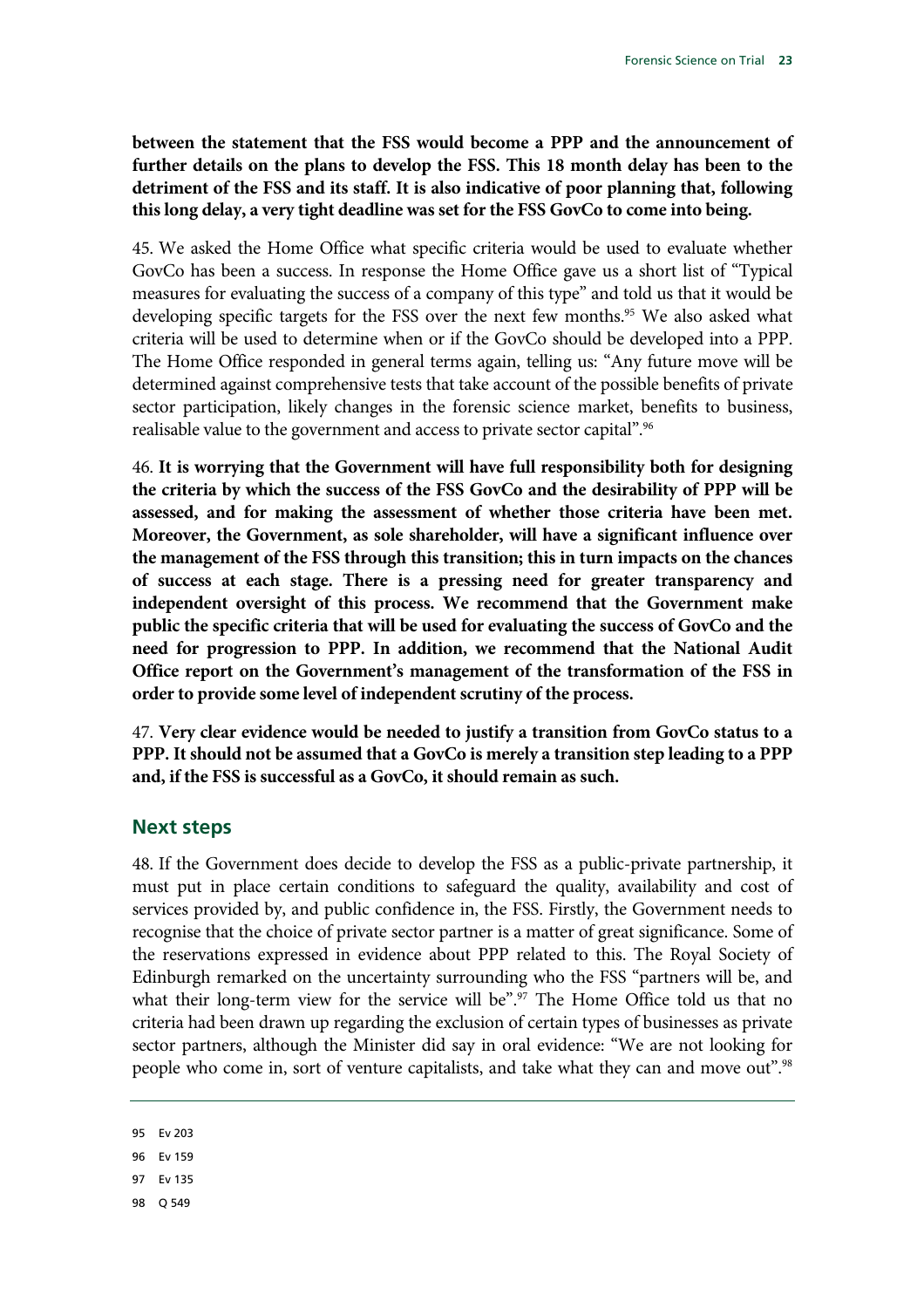We hope that these conditions will be explicitly articulated at an early stage should a decision be made to pursue a PPP.

49. With regard to ensuring access to services for the police, the Home Office has told us that "In the transitional stage commitments will be placed on the FSS to provide services to forces as a supplier of last resort, but subject to value for money considerations and appropriate remuneration to reflect the costs of providing such services".<sup>99</sup> However, the FSS GovCo would be free to set its own price structures: there will be no cap on the prices of core services, for example.100 Relying on competition to keep services affordable carries risks and, should the FSS become a PPP, it is not clear that it will still be required to act as supplier of last resort. We asked the FSS whether it would be tempted to cherry pick the more profitable services once given the freedom to do so. Dave Werrett, the Chief Executive, denied that this would be the case: "I think one of our greatest strengths and indeed commercial advantages is that we tend to offer a one-stop-shop service" (although we note that there is no authoritative definition of this service and the core menu of services differs between suppliers).<sup>101</sup> Nevertheless, the commercial pressures of an increasingly competitive marketplace may well cause an FSS PPP to review this policy: the costs associated with keeping rarely used and labour intensive services on the books may be hard to justify to shareholders. **If the FSS becomes a PPP, the Government must put in place measures to ensure that the criminal justice system has continued access to the full range of forensic services at an affordable price—whether provided by the FSS or another supplier. We recommend that this be done on a force by force basis through agreements between police forces and suppliers, within the framework of the police procurement strategy.**

50. Furthermore, we are mindful of the stressful impact that the uncertainty over the future of the FSS has had on staff there. The FSS is often cited as a "world leader" in forensic science and the skill and dedication of the FSS staff have undoubtedly been instrumental in building this reputation. We acknowledge the attempts made by the FSS management to understand better the views of their staff about the move to PPP by conducting surveys.<sup>102</sup> **It is now up to both the Home Office and the FSS management team to take positive action to address the concerns expressed by staff over their own personal future at the FSS and their wider apprehensions about the future of the organisation.**

# **Market in forensic services**

51. The McFarland Review noted that, since the FSS became an Agency in 1991, the market for forensic science services has grown in real terms by 10.5% a year, attributing this growth to:

- The increasing demands from the courts for independent evidence;
- New and improved technology, principally the development of DNA;

```
99 Ev 159 
100 Q 48 and Q 543-544 
101 Q 90 
102 Ev 175
```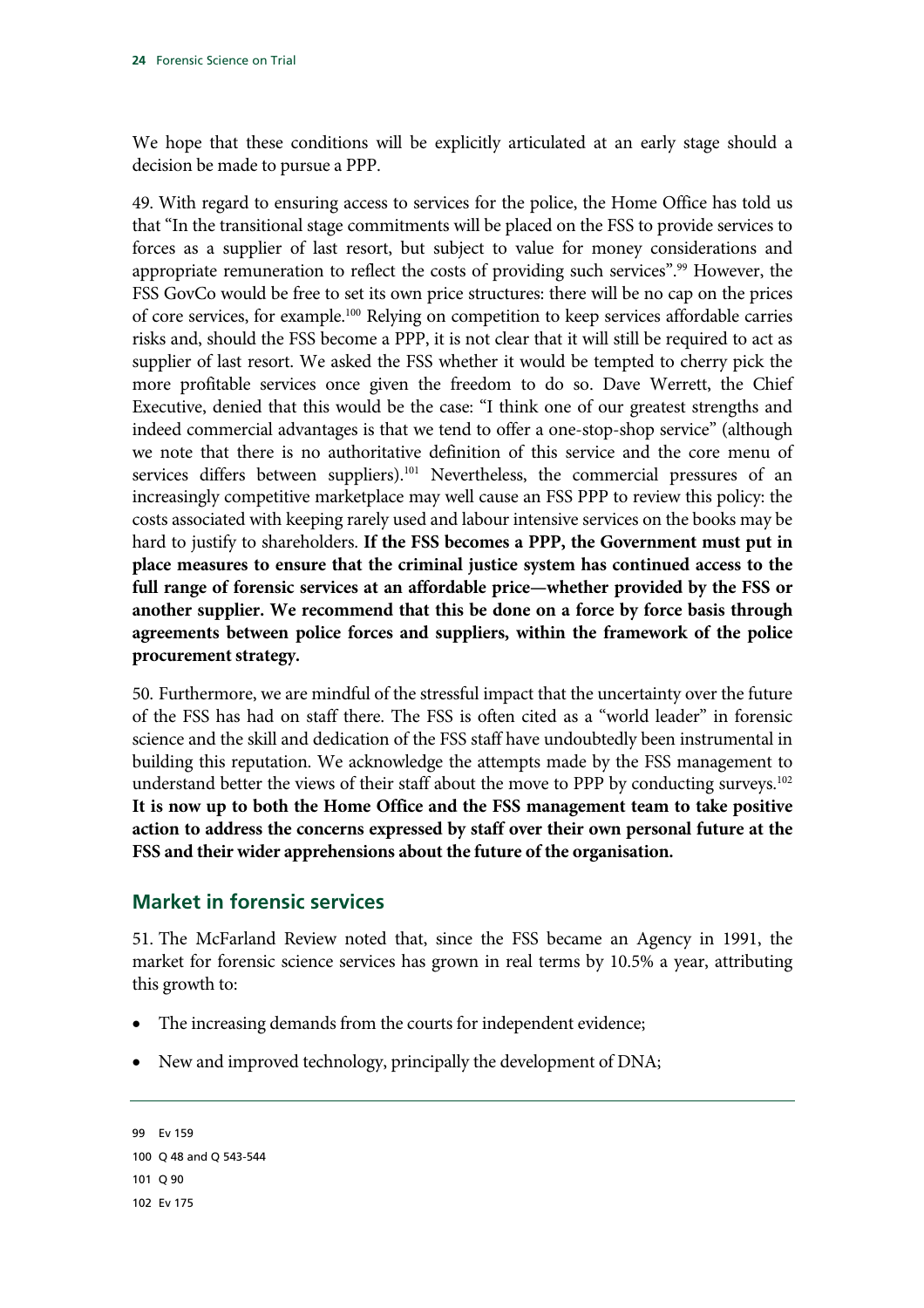- The development of forensic science databases, principally the National DNA Database and the National Fingerprint Identification System; and
- The reduced effectiveness of other methods of securing convictions.<sup>103</sup>

The Review team concluded that although growth would be less rapid over the next five years, annual volume growth should still reach around 8%.104

52. The Home Office memorandum also stated that, although the "market for forensic science has grown rapidly in recent years due mainly to the increased use of DNA", the "rate of market growth slowed significantly in 2003 and 2004" due to completion of the process of populating the National DNA Database.105 ACPO expressed reservations about the future size of the market in forensic services: "Any development in the immediate future is likely to involve improving efficiency by rationalisation of services between forces, rather than outsourcing, thus restricting potential market opportunities for commercial providers".106 ACPO further noted that it was "unlikely, given our assumptions about public expenditure constraints, that police spending on forensic services will continue to grow at a significant rate in the future", meaning that "The size of the market may therefore remain relatively stable, although the mechanisms within it, and the services we seek, will change".107 The development of lab-on-a-chip technology that would enable police officers to carry out certain forensic tests at the crime scene could also lead to an increase in the proportion of forensic science work carried out in-house by the police.

53. In the light of these potential limitations, the future commercial success of the FSS may depend on it penetrating markets in other countries. Equally, if there is an active global market in forensic services, there is no reason why foreign companies could not increase their UK market share. We were interested to know whether the Home Office foresaw any difficulties for the UK in this scenario. Mr Wilson, Head of the Home Office Science Policy Unit, noted that "The Government are signatories to the Government Purchasing Agreement which, under the World Trade Organisation's rules, means that we cannot close up our gates to forensic science providers from any countries" and, furthermore, pointed out that "Much of the IPR [intellectual property rights used in the UK] is owned by US companies and there is US investment in the UK forensic science market already".108,109 The Home Office also emphasised the importance of partnering with businesses who have local knowledge, and suggested that consideration be given "to whether business risks from such overseas ventures need to be ring-fenced to limit the FSS's exposure in a way that such activities do not result in unacceptable risks to its UK forensic services and products".<sup>110</sup> The FSS said that it did provide some forensic services to other countries, e.g. by carrying out specialist testing and acting as expert witnesses.111 The

- 103 Home Office, *Review of the Forensic Science Service*, July 2003
- 104 As above.
- 105 Ev 95
- 106 Ev 129
- 107 Ev 129
- 108 Q 560
- 109 Q 51 110 Ev 203
- 
- 111 Ev 178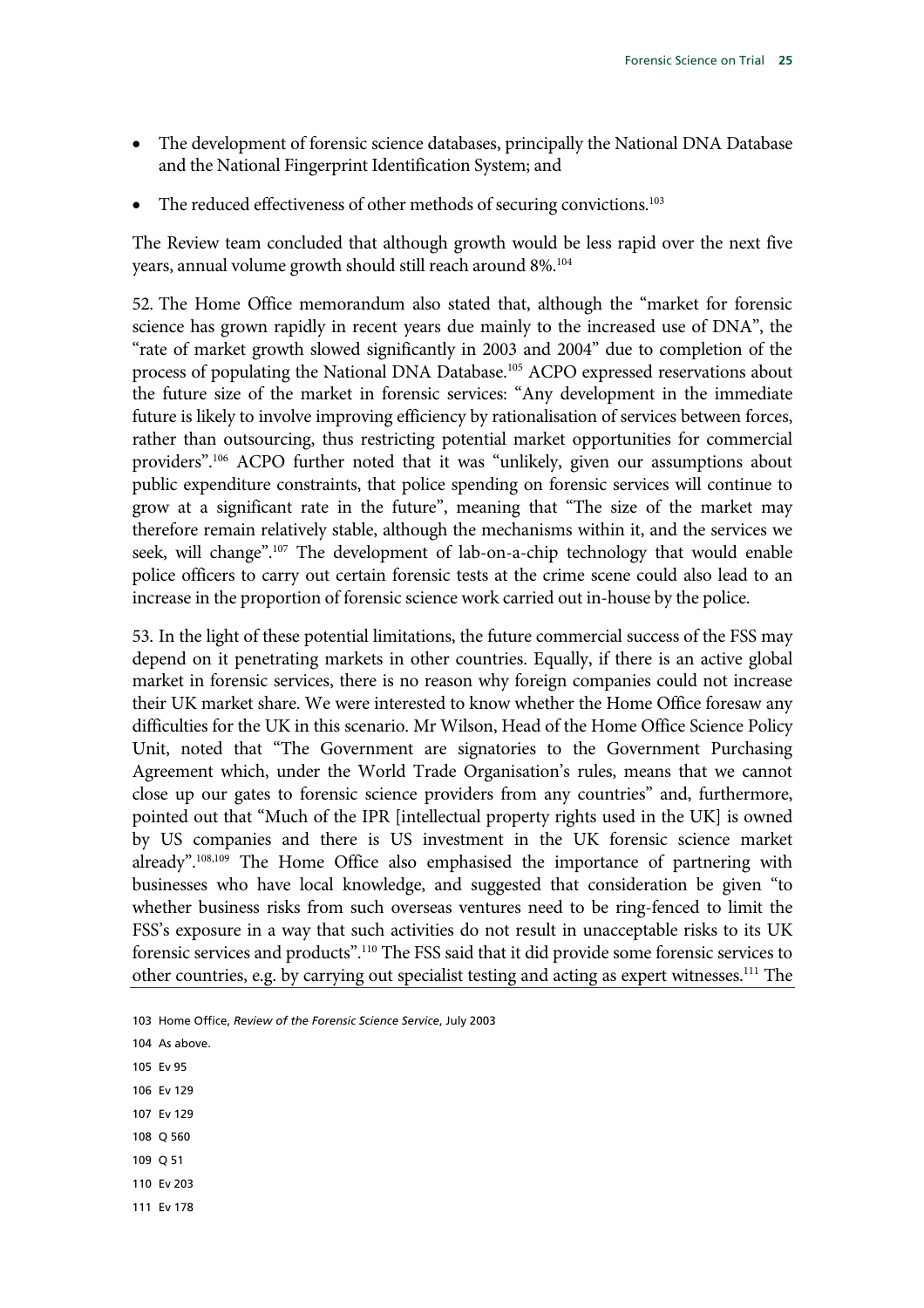barriers experienced by the FSS in the global marketplace included the attempts by overseas judicial systems "to create their own abilities and retain funding within their system".<sup>112</sup> The FSS also pointed out that "Many countries do not have the necessary understanding of the investment necessary to ensure Forensic Services can be supplied and therefore funding resources are not in place".<sup>113</sup>

54. It is common knowledge that the existence of WTO rules does not guarantee free trade. In the case of forensic services, security restrictions in some countries may act as barriers to foreign companies seeking to enter their domestic market; some in the UK would argue that genuine security concerns make such restrictions not just legitimate but desirable. **The Home Office appears to view a future global market in forensic services, where the UK provides an increasing proportion of services to other countries and foreign companies have an ever more significant role in the UK, as a natural extension of the status quo. We have seen no evidence that this view is based on a thorough analysis of the longterm implications of this scenario, either in terms of the realistic opportunities for the FSS (and other UK based companies) to gain a significant foothold in overseas markets, or in terms of whether extensive foreign involvement in the provision of services to the UK criminal justice system could jeopardise security or affect public confidence. We recommend that it undertakes such an analysis.**

# **Regulation of the market**

55. Much of the evidence received identified a need for a regulator to oversee the development of the forensic services market. At present, the Council for the Registration of Forensic Practitioners (CRFP) accredits individual forensic practitioners (see paragraph 132), while the UK Accreditation Service is recognised by the Government as the body for accreditation of all types of laboratories in conjunction with the two major standards: ISO/IEC 17025 and ISO 9000:2000. The arrangements for the National DNA Database are discussed in chapter four. The Forensic Science Society has only recently become a professional body and sees its role as providing "a coherent source of advice and knowledge to support the establishment of standards, working practices and policies that enable a more effective contribution to the criminal justice system from forensic science".<sup>114</sup>

56. We heard a range of opinions about who the regulator should be and what powers they should have. LGC was concerned that "continuing with a 'winner takes all' approach to awarding long-term multi-force contracts could rapidly destroy the market" and said there was therefore "a clear role for an independent custodian to oversee the operation of the forensic market".115 Forensic Alliance told us that "The whole question of laboratory accreditation for criminal justice purposes should be properly tackled, perhaps through an extension of the database Custodian function, or the appointment of a Forensic Regulator or, conceivably, through The Council for the Registration of Forensic Practitioners (CRFP)

```
115 Ev 127
```
<sup>112</sup> Ev 178

<sup>113</sup> Ev 178

<sup>114</sup> Ev 157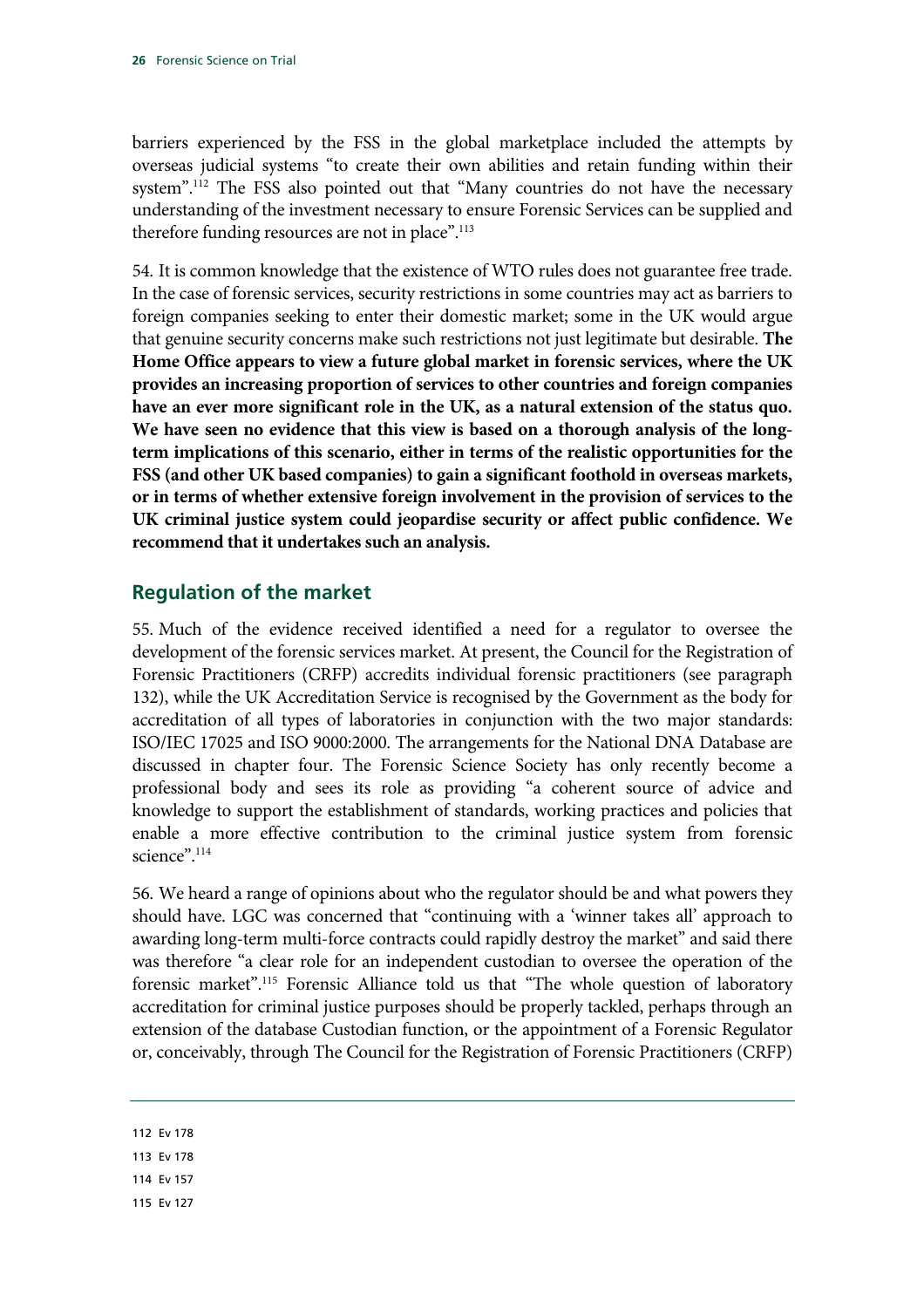which is already performing the vital analogous function of accrediting individual practitioners".116

57. Other memoranda pointed out the potentially disruptive effects that the development of novel technologies could have on the forensic services market. ACPO told us: "The forensic field is one in which any major technological or scientific breakthrough, particularly if it involves miniaturisation or portability, could result in short-term gain, but long-term loss of commercial opportunities for providers".117 ACPO gave the example of "hand-held devices based on 'lab-on-a-chip' technology, linked directly to forensic databases" that would allow the police forces "to move more forensic analytical processes back 'in-house', as the need for laboratory based services decreases".118 LGC also commented on the "need to ensure that the introduction of new technologies and techniques does not destroy the market".119 LGC raised the possibility that if "a single supplier either develops or purchases rights to a particular technique, service or database which then becomes essential to forensic service provision, and secures a monopoly in its use, it will effectively prevent police forces from using a supplier without access to that technique".120 It therefore advocated "a licensing system to be put in place, so that developers of new techniques can be appropriately rewarded for their innovation, but all suppliers can, on payment of an appropriate licensing fee and demonstration of competence, use the technique".121

58. The Home Office acknowledged that, whilst they were satisfied that the three main suppliers all had "a strong emphasis on the quality of service provided to the CJS […] further commercialisation of the forensic science market, especially with untested new entrants, could however change this position".122 The Home Office has put forward a model for regulation that involves "the creation of a single quality assurance regulator (building on the experiences of the Custodian of the National DNA Database) accrediting suppliers who wish to provide services to the police and, by arrangement, other entities within the CJS".<sup>123</sup> According to this model, "accreditation would be granted at the corporate level but the accreditation process would be based on appropriate quality standards applying to:

- The corporate body;
- The products and services provided; and
- The individuals responsible for the service".<sup>124</sup>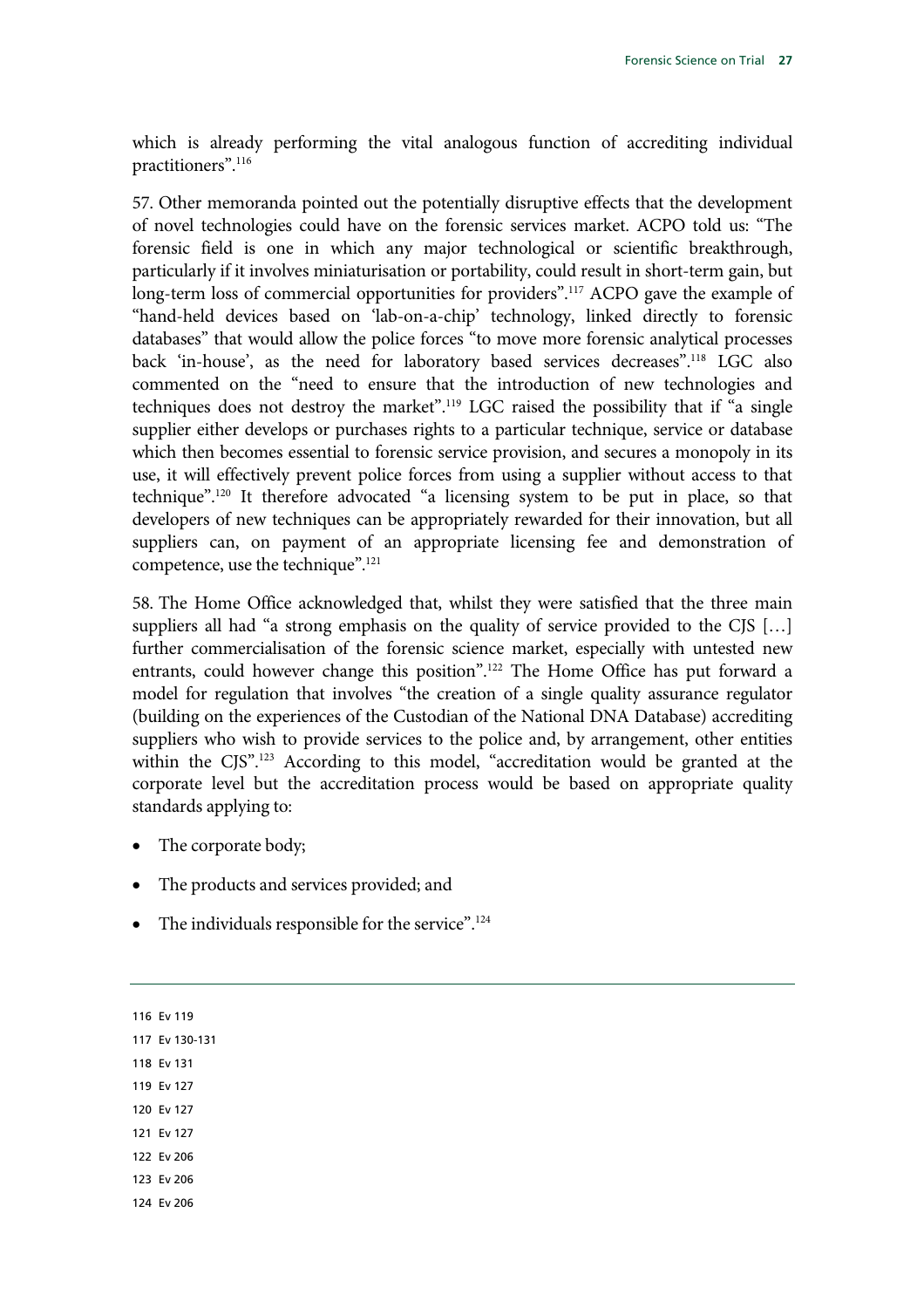The standards set would be minimum standards and it would be up to police forces to demand higher standards in any particular area. We do not believe that the Home Office model for regulation based on the National DNA Database custodianship arrangements would provide for sufficient independent monitoring of the sector. We comment on the related but distinct issue of the custodianship arrangements for the National DNA Database in paragraph 76.

59. Historically, the FSS has also had responsibility for advising the Government on forensic science matters. This is no longer an appropriate arrangement in view of the changes taking place in the FSS and the forensic science market more generally. LGC, for example, noted that "the FSS's traditional position as both scientific advisors to their parent department, the Home Office, and custodian of national forensic intelligence resources, such as the National DNA Database, mean that careful separation of the commercial and strategic (national interest) functions of the FSS will be vital".125 The FSS's role in the custodianship of the NDNAD is discussed in chapter four.

60. The Runciman Royal Commission on Criminal Justice recommended as early as 1993 that a Forensic Science Advisory Council should be created to serve as the regulator for the forensic science community and an independent source of advice.<sup>126</sup> Strathclyde University told us that, providing it included representatives of all the relevant stakeholders, such a Council could be an effective mechanism for ensuring "scientific standards, integrity, and continuity of provision of forensic science to the criminal justice system".127 **At this time of transition in the forensic services market, the need for an independent regulator is becoming ever more critical. We recommend that the Government establish a Forensic Science Advisory Council to oversee the regulation of the forensic science market and provide independent and impartial advice on forensic science.** The Council should be an independent body but will need to include representatives of all the major stakeholders, such as the Home Office, the police, the FSS, Forensic Alliance and LGC, the Crown Prosecution Service, and the Bar. **The Council would also be ideally placed to review, or to commission inspections of, the use of forensic science across the whole of the criminal justice system, and to propose improvements where necessary.** The Council could additionally oversee the work of the Forensic Science Society and the Registration for the Council of Forensic Practitioners, which should also be able to put forward representatives to sit on the Council.

<sup>125</sup> Ev 125

<sup>126</sup> Royal Commission on Criminal Justice 151 (Cm. 2263), July 1993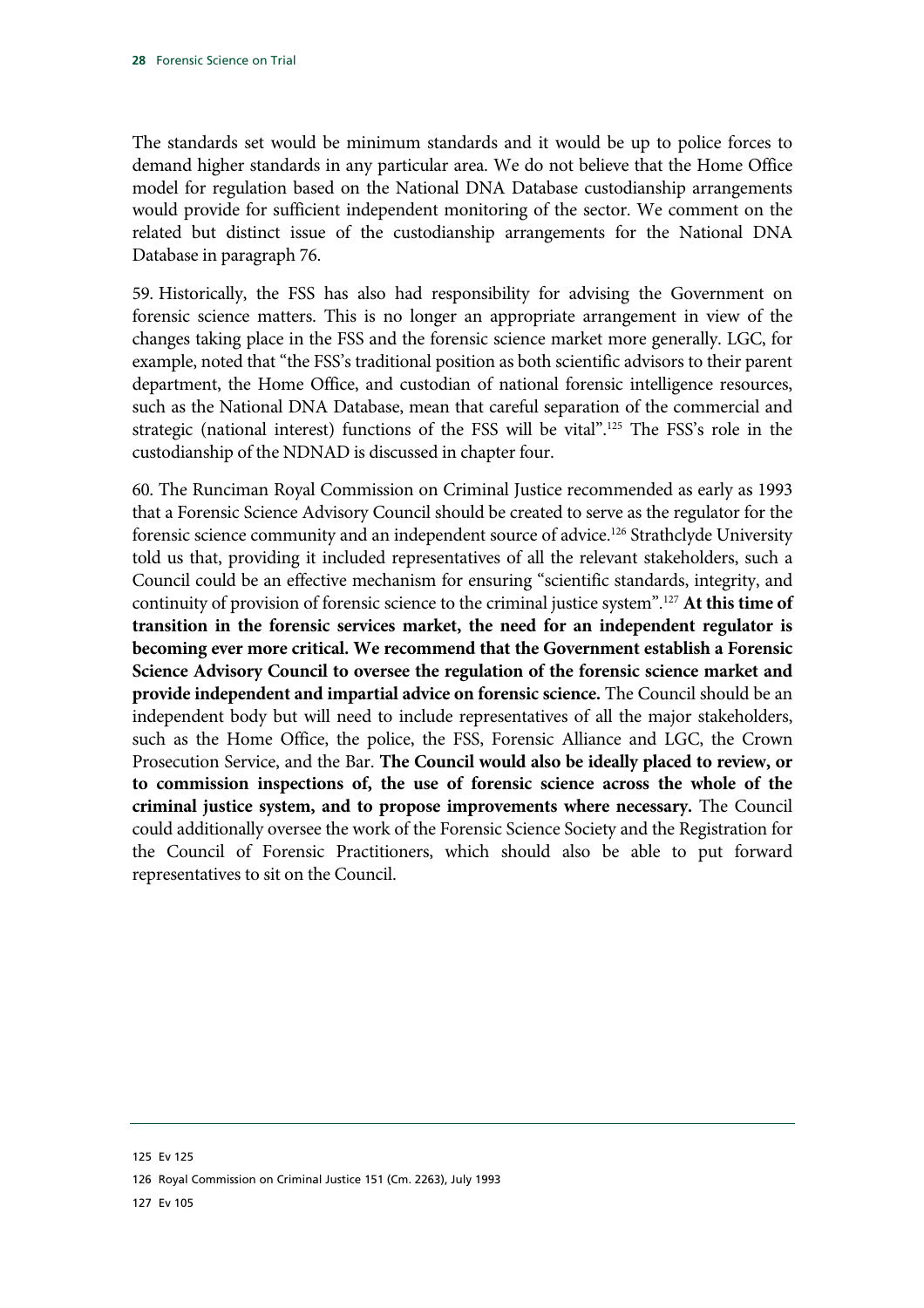# 4 National Databases

## **National DNA Database**

#### *History*

61. The technology underlying DNA profiling (also known as DNA fingerprinting) was developed as a result of a serendipitous discovery by Professor Sir Alec Jeffreys and colleagues in the 1980s in the course of research into DNA variation and the evolution of families of genes.<sup>128</sup> The potential of the technology was soon realised: DNA was sufficiently stable and resilient to be extracted from samples of body fluids; the same DNA profile was found in all cells of an individual; and DNA profiles could be obtained that were effectively unique to an individual. The first use of DNA profiling for crime detection was in Leicestershire in 1986 during a rape and murder investigation that subsequently became known as the "Pitchfork Case" after the man eventually identified as the perpetrator, Colin Pitchfork. DNA evidence went on to be successfully used on a case-bycase basis in a number of investigations but the power of the technique was limited by the absence of a permanent collection of reference profiles to which samples obtained at the crime scene could be compared. The Home Affairs Select Committee was amongst those arguing, as early as 1989, for a DNA database analogous to the fingerprint database to be established, "Once a method of encoding DNA profiles has been established [and] provided that the expensive computer equipment [is] available".<sup>129</sup>

62. The National DNA Database of England and Wales was established in April 1995 under the aegis of the FSS. It represented the first national DNA intelligence database and remains the world's largest. The DNA Expansion Programme launched in 2000 was hailed by the Prime Minister as "an acceleration in the high-tech drive against crime" that would lead, by 2004, to a database of "3 million suspect samples—virtually the entire criminally active population".130 In fact, the latest figures available show that the NDNAD now contains more than 2.7 million profiles and 243,627 crime scene stains.<sup>131</sup> Since its establishment in 1995, there have been 584,539 suspect to scene matches and 38,417 scene to scene matches.132 In a typical month, matches are found linking suspects to 15 murders, 45 rapes and other sexual offences and 2,500 motor vehicle, property and drug crimes.<sup>133</sup> There is now a one in two chance that a suspect will be identified for an offence when a profile from DNA at a crime scene is added to the database.<sup>134</sup> Furthermore, the availability of a DNA profile improves the chances of a crime being solved. This is reflected in the fact that, for crimes where a DNA profile has been obtained, the rate of detection increases to 43% from the average detection rate of 24%. However, crime scene examination takes place

130 HO Announcement 269/2000

<sup>128</sup> A.J. Jeffreys, V. Wilson, S.L. Thein, *Hypervariable minisatellite regions in human DNA*, Nature, 314(6006): 67-73, 1985

<sup>129</sup> Home Affairs Committee, Session 1998–99, *The Forensic Science Service*, HC 26-I

<sup>131</sup> *Hitting the mark*, *Jane's Police Review*, 18 February 2005

<sup>132</sup> *Hitting the mark*, *Jane's Police Review*, 18 February 2005

<sup>133</sup> Forensic Science Service factsheet on the National DNA Database, July 2004 http://www.forensic.gov.uk/forensic\_t/inside/news/docs/NDNAD.doc

<sup>134</sup> Forensic Science Service, *The National DNA Database Annual Report 2003–04*, 2004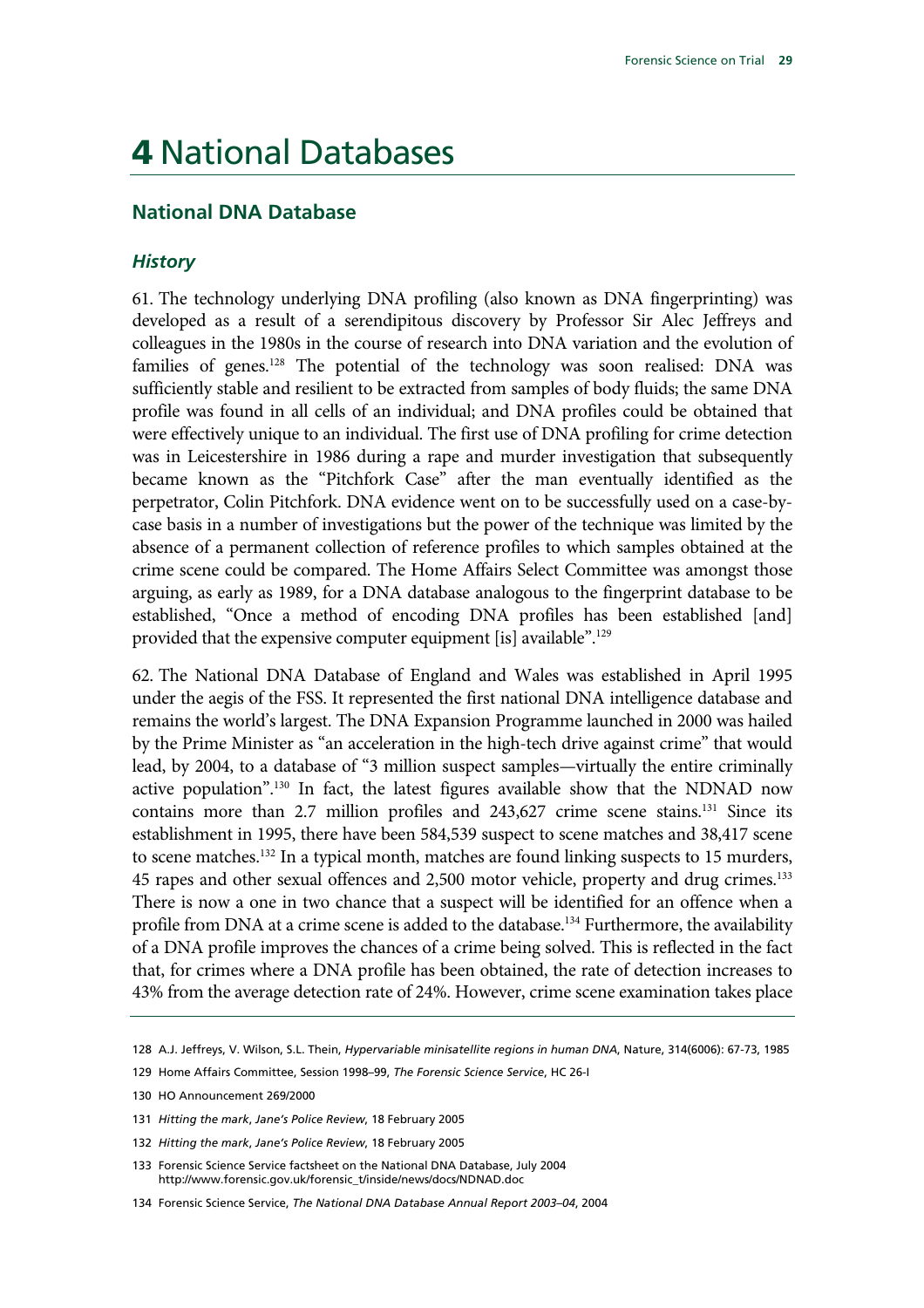following only 17% of all recorded crimes, and only 5% of crime scene examinations lead to DNA profiles being successfully loaded onto the database. This means that searchable DNA profiles are currently obtained from less than 1% of all recorded crimes.<sup>135</sup>

#### **Figure 4**

#### What is a DNA profile? A DNA profile is the pattern of DNA characteristics used to identify an individual. It can be visualised as a pattern of bands on a computer screen, as a graphic representation known as an electropherogram, or as a numeric code on the National DNA database. A DNA profile is obtained by… 1. Extracting the DNA from a sample, 2. Measuring the amount of DNA obtained, 3. Producing multiple copies of specific areas of DNA of interest (these correspond to the "markers" referred to below), 4. Separating the resulting pieces of DNA by size, and 5. Analysing the pattern formed by the pieces of DNA. The DNA profiles on the NDNAD were not all produced using the same method. Between 1995 and 1999, a method known as the Second Generation Multiplex (SGM) system was used. This looked at six different markers (areas of interest within the DNA) and tested for the gender of the individual. The probability that two unrelated people would have the same **SGM** profile is quoted by the FSS as being roughly 1 in 50 million. A chance match between DNA profiles from two individuals who are not identical twins is sometimes referred to as an "adventitious match". In 1999 the SGM Plus system was introduced. DNA profiles obtained using this method include the same six markers as used in SGM profiling, and the gender marker, but also include another four markers. The technique is more sensitive than SGM and allows a greater degree of discrimination between samples. The probability of a match between two full SGM Plus profiles from unrelated individuals is in the order of 1 in a billion. However, matches involving partial profiles or relatives are more likely to occur by chance, reducing the discriminatory power considerably. 22% of DNA profiles from criminal justice samples are SGM profiles and the remaining 78% are SGM Plus. DNA profiles obtained using the two different methods can still be compared because they have six markers in common.

*Source: NDNAD Annual Report 2003–04 and FSS* 

## *Taking and retention of samples*

63. There are, broadly speaking, three categories of samples taken for the purposes of obtaining DNA profiles to be loaded onto the database. The first category refers to samples taken from the crime scene—these are collected when police or SOCOs identify potential biological material that could be relevant to an investigation. Samples in the second category, usually called criminal justice samples, are taken from known individuals who are suspected of involvement in crime. The final category comprises samples taken from volunteers, usually obtained by police in the process of mass screening during a criminal investigation. DNA samples from individuals are generally taken as mouth swabs or pulled hairs. If the DNA profile obtained from crime scene sample matches a DNA profile on the database, this is known as an "intelligence match". Until recently, the intelligence match was not sufficient for an offender to be charged, and is still not admissible as evidence for a prosecution. Instead, a second sample is taken from the suspect and the Crown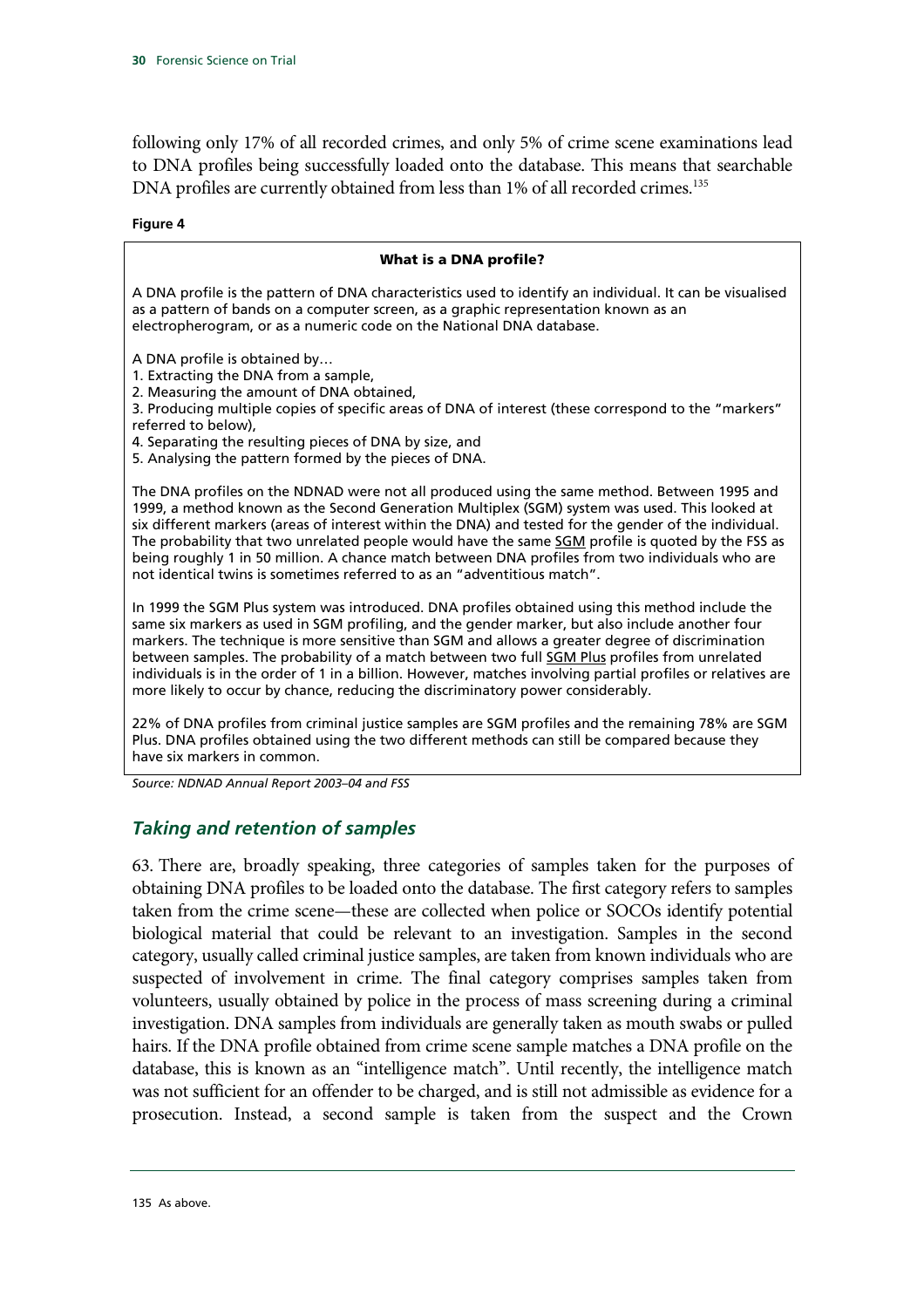Prosecution Service (CPS) can only proceed with the prosecution if the DNA profile obtained from this also matches. This second match is often called the "evidential match".

### *Criminal justice samples*

64. The legislative framework for the taking and retention of samples for DNA profiling was provided originally by the Police and Criminal Evidence Act 1984 (PACE), which set out the circumstances under which suspect samples, known as "evidential samples", could be taken for use in the investigation of an offence. PACE differentiated between intimate and non-intimate samples and permitted intimate samples to be taken only in connection with *serious* arrestable offences. Under PACE, samples obtained for DNA analysis were classified as intimate samples. The Criminal Justice and Public Order Act 1994 (CJPOA) provided the legal framework for the establishment of the NDNAD and reclassified saliva, swabs from the mouth, and hair with roots as non-intimate samples. Under CJPOA, nonintimate samples were allowed to be taken without consent from individuals charged with a recordable offence (or individuals who had been informed that they would be reported for such an offence).<sup>136</sup> In addition, CJPOA permitted DNA profiles from such samples to be compared with other recorded profiles in a so-called speculative search, with the proviso that the person must have been informed about why the sample was being taken, and about the fact that it could be used for speculative searching.

65. Under CJPOA, DNA samples and the profiles obtained from them could not be retained if the individual from whom they were derived was acquitted or not prosecuted. However, the 2000 HMIC thematic inspection report, *Under the Microscope*, noted that in the order of 50,000 samples and profiles had been improperly retained on the database.<sup>137</sup> In due course, the use of matches between newly taken samples and profiles improperly retained on the database for the purposes of intelligence was challenged in the courts. In the case of *R v B* the judge refused to admit the DNA evidence, and in the case of *R v Weir* the Court of Appeal quashed the conviction for murder, on the grounds that the DNA evidence (an intelligence match which led to the identification of the offender) should not have been admitted.<sup>138</sup> The House of Lords later ruled that it should be left to the discretion of the judge to decide whether to admit such evidence.<sup>139</sup> The Criminal Justice and Police Act 2001 (CJPA) addressed this problem by allowing the retention of samples and profiles from individuals who had not been prosecuted, or who had been acquitted, with retrospective effect to resolve the status of the samples that were then being improperly held on the database.

66. The powers awarded to police under PACE were further expanded by the Criminal Justice Act 2003, which allows DNA samples to be taken from any individual arrested for a recordable offence and detained in a police station. These samples may be retained irrespective of whether the person is cleared of the offence, or not prosecuted, providing

<sup>136</sup> Recordable offences are generally those offences that could lead to a custodial sentence and represent the majority of crimes investigated by the police.

<sup>137</sup> Home Office, *Under the Microscope*, Her Majesty's Inspector David Blakey, July 2000

<sup>138</sup> *R v Weir* [2000] EWCA Crim 43 (26 May 2000): http://www.bailii.org/ew/cases/EWCA/Crim/2000/43.html. See also Forensic Science Service, *The National DNA Database Annual Report 2003–04*, 2004

<sup>139</sup> Forensic Science Service, *The National DNA Database Annual Report 2003–04*, 2004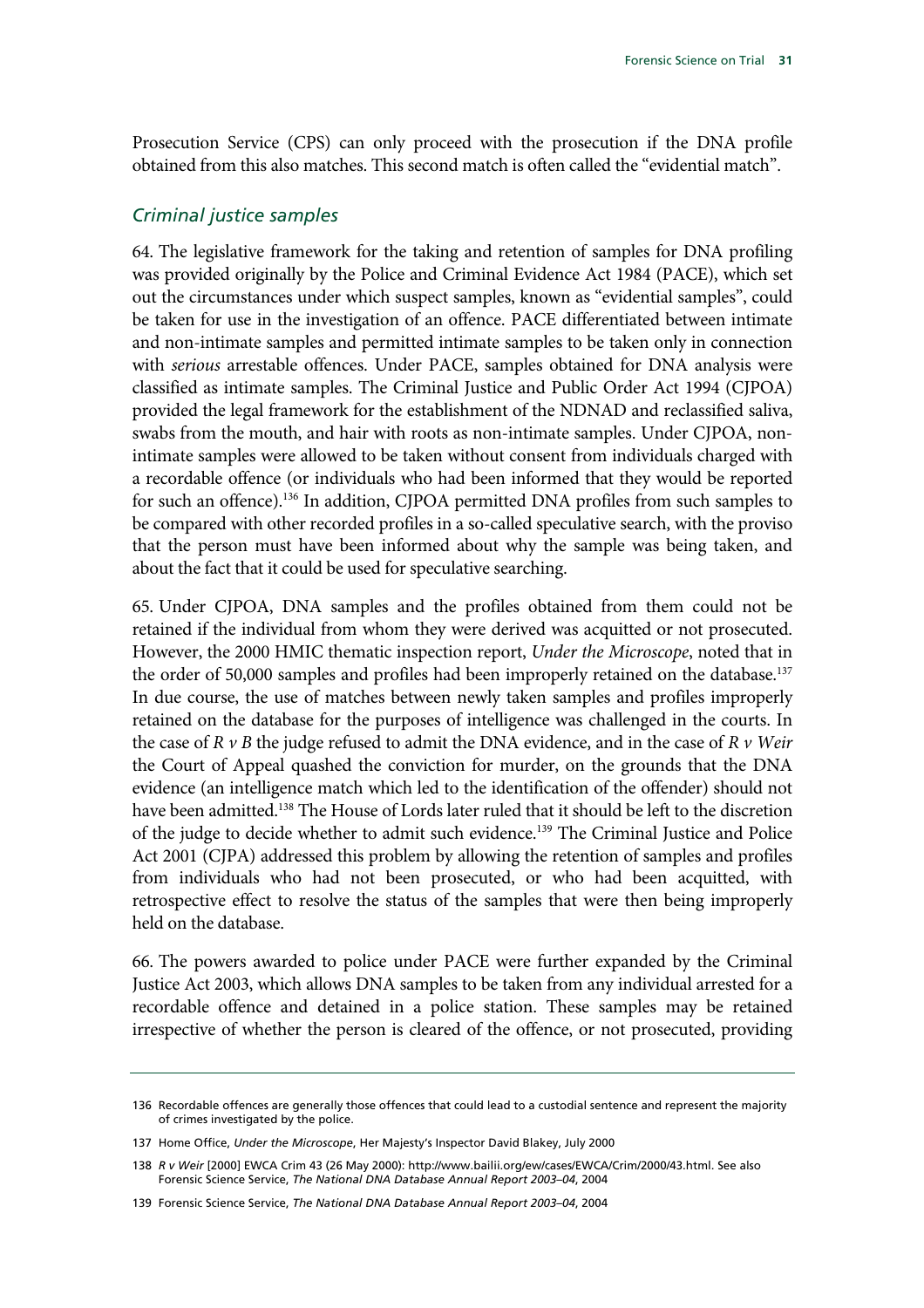that they are used for the purposes of prevention and detection of crime; the investigation of an offence; or the conduct of a prosecution.<sup>140</sup>

67. The extension of police powers as described above has not been without controversy. The provisions under PACE relating to the retention of suspects who are not subsequently prosecuted or who are acquitted have been the subject of legal challenge. In the case of *R v Chief Constable of South Yorkshire ex parte S and Marper*, where an appeal was brought on the basis of the fact that retention of DNA samples under these circumstances was a breach of Articles 8 and 14 of the European Convention on Human Rights, the Court of Appeal ruled that the breach of Article 8 was proportionate and justifiable and found no breach of Article 14.<sup>141</sup> This decision was subsequently upheld by the House of Lords.<sup>142</sup>

68. During this inquiry we also heard reservations about the practice of retaining DNA profiles of suspects who are never charged with an offence, or found not guilty. Professor Sir Alec Jeffreys told us that he was "totally opposed to the extension of the database" in this way, regarding as "highly discriminatory" the fact that "you will be sampling excessively within ethnic communities, for example".<sup>143</sup> GeneWatch UK were similarly critical of the retention of DNA profiles from this group of individuals, telling us: "we are concerned that the legislative changes to date have been introduced too rapidly and in the absence of any meaningful public debate […] There are no data available to evaluate whether crime detection will be improved by including DNA profiles from people who are arrested and not charged, or by continuing to hold data on people whose charges are later dropped or are found innocent".144 GeneWatch called on the Home Office to bring the NDNAD policy closer into line with that used on the Police National Computer (PNC): "PNC records for serious violent and sexual offences are kept indefinitely, but most other records are eventually removed. On the PNC, records from people who have been acquitted may be retained only in some specific circumstances (mainly related to sexual offences) and for fixed time periods".145

69. The Home Office was vigorous in its defence of the practice of retaining the DNA profiles of suspects who are not ultimately convicted, citing the fact that from the approximately 175,000 DNA profiles that would have been removed without this provision, an estimated 7,005 profiles of individuals have been linked with crime scene stains involving 8,498 offences. These offences included 68 murders, 38 attempted murders, 116 rapes, 52 sexual offences, 78 aggravated burglaries and 80 offences for the supply of controlled drugs.<sup>146</sup> However, this argument could equally be used to justify the sampling of the entire population. Professor Sir Alec Jeffreys has indeed advocated such an approach on the grounds that this would be less discriminatory than current practice. This suggestion was dismissed by the Minister: "Because I think it is about being proportionate",

143 Q 399

144 Ev 142

145 Ev 142

146 Q 569

<sup>140</sup> Forensic Science Service, *The National DNA Database Annual Report 2003–04*, 2004

<sup>141</sup> *R (S) v Chief Constable of the South Yorkshire Police, R (Marper) v Chief Constable of the South Yorkshire Police*  [2002] 1 WLR 3223 CA, http://www.bailii.org/ew/cases/EWCA/Civ/2002/1275.html

<sup>142</sup> *R (S) v Chief Constable of the South Yorkshire Police, R (Marper) v Chief Constable of the South Yorkshire Police*  [2004] 1 WLR 2196 HL, http://www.pubs1.tso.parliament.uk/pa/ld200304/ldjudgmt/jd040722/york-1.htm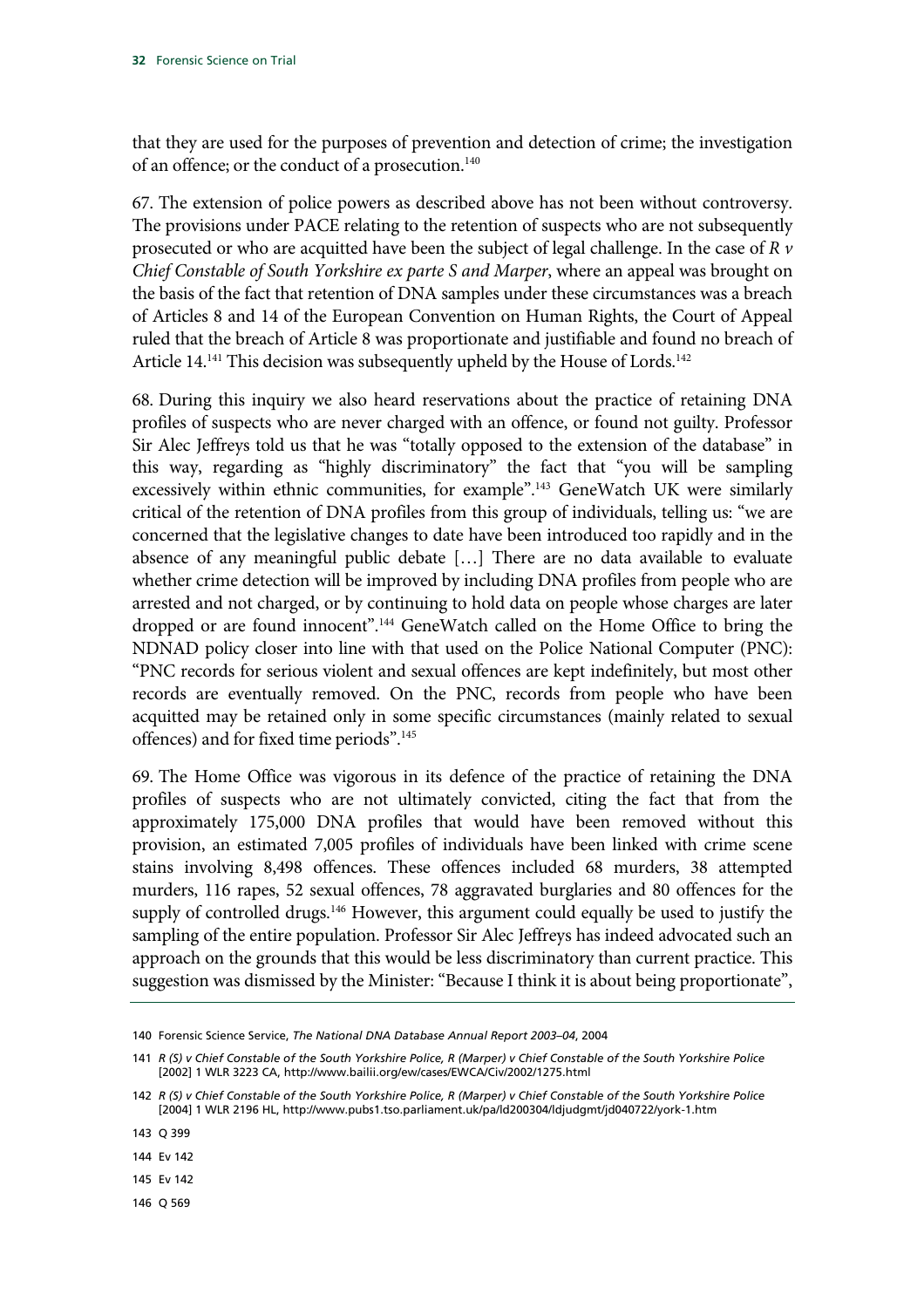although she was keen to point out that she personally "would not mind" having her profile stored on the database.<sup>147</sup> The arguments for the retention of DNA profiles of **suspects who are not ultimately convicted in the interests of fighting crime need to be balanced against any potential infringement of civil liberties arising from this policy.**

70. Whilst this policy of retaining DNA profiles may have its critics, the retention of DNA *samples* represents an even bigger bone of contention. Samples are retained (linked to the record on the NDNAD via a barcode reference) by the laboratory which originally analysed them, although they remain police property. They are retained, in the first instance, to enable the profile to be checked and, in the second instance, in case a decision is taken to change the testing platform used for the database (see paragraph 86). The data that is entered into the NDNAD only carries information about a person's identity and, to a small extent, ethnic origin. It does not provide information about a person's medical history or physical characteristics. On the other hand, the sample from which the DNA profile on the database is derived does have the potential to reveal highly significant amounts of sensitive and personal information. In the words of Sir Alec, "If you have a DNA profile it is just a bunch of numbers on the computer and it really does not matter, but if you have the original DNA sample then you have the potential to extract absolutely every scrap of genetic information of that individual".<sup>148</sup>

71. GeneWatch argues that destroying samples once the initial checks have been carried out would not compromise current or future investigations since "All the information that is needed is stored in the DNA profile held on the computer database" and "Physical samples do not need to be retained to prevent errors because a fresh sample must be taken anyway before DNA evidence can be used in court".<sup>149</sup> GeneWatch has therefore called for "an independent review of whose DNA profiles should be collected and retained on the NDNAD", with "Research on the use of the NDNAD database, its effectiveness and the justification for including innocent people" conducted "to inform the debate".150 **DNA evidence now represents a vital instrument for facilitating investigations and securing convictions. We believe that the recent expansion of the database would make a review of the impact of the NDNAD on the detection and deterrence of crime timely.** 

72. Professor Sir Alec Jeffreys has also called for "very strict legislation that would limit the police in what they could do with those samples that had been retained".151 Current legislation requires that samples may only be used for purposes related to prevention and detection of crime, investigation of offences or conduct of a prosecution.152 As demonstrated by the fact that DNA samples taken for the purposes of obtaining DNA profiles have already been the subject of research projects (see paragraph 81), this definition is open to interpretation. **Independent research should be undertaken to assess the public attitude towards retention of DNA samples (both from convicted criminals and others), and the evidence of benefits associated with this practice.**

- 148 Q 400
- 149 Ev 141
- 150 Ev 142
- 151 Q 400

152 Forensic Science Service, *The National DNA Database Annual Report 2003–04*, 2004

<sup>147</sup> Q 570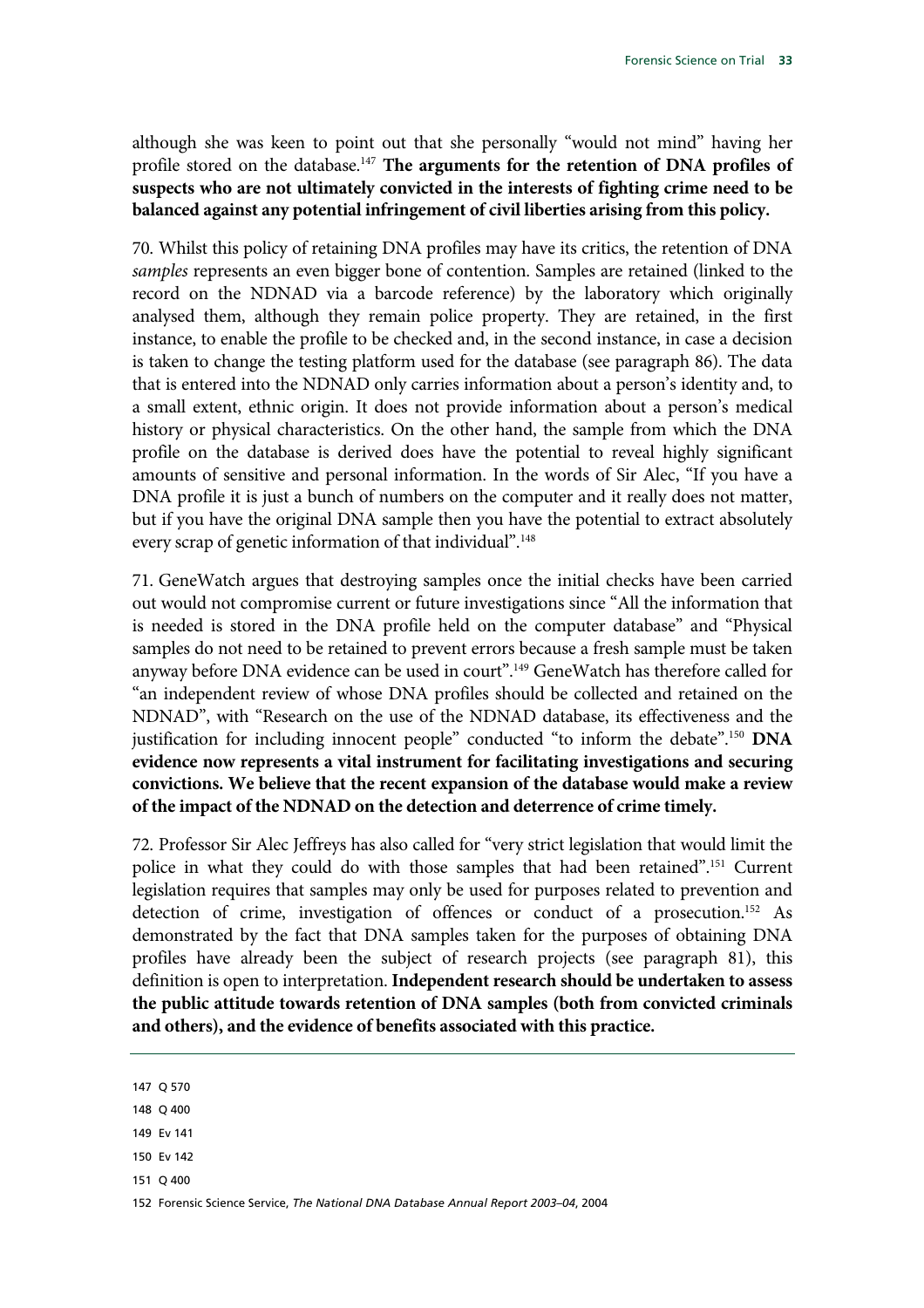## *Voluntary elimination samples*

73. A small proportion of DNA samples taken by the police are voluntary elimination samples. These are usually taken from known individuals who need to be eliminated as possible sources of crime scene samples, or in the course of mass screenings of a particular subgroup of the population from which the suspect is thought to come. It is noteworthy that SOCOs may not request samples from the victims of crime in all cases, thus a proportion of crime scene profiles on the database may actually be derived from victims, rather than perpetrators, of crime.

74. Approximately 75,000 police personnel have also submitted samples and the profiles derived from these are stored on the Police Elimination Database to facilitate the identification of instances of contamination of evidence.153 Although the provision of samples was voluntary for existing staff, it has been made a condition of employment for staff who have joined the police since the Police Elimination Database was founded in 2000.154 The Police Elimination Database is anonymised and, since it is not part of the main NDNAD, is not subjected to speculative searches. Suppliers to the NDNAD also maintain Staff Elimination Databases for analogous reasons.

75. The Criminal Justice and Police Act (Commencement No. 8) Order 2002 that came into force on 1 January 2003 amended the existing legislation to allow samples given voluntarily for the purposes of elimination to be retained indefinitely and used for speculative searches, providing written consent is obtained from the individual concerned. Importantly, once consent has been given it cannot be withdrawn. The NDNAD Annual Report 2003–04 explains that "The wider use now permitted will avoid the need for some individuals to be asked for further samples if they fall in the target population of other intelligence-led screens".155 The latter explanation does not address the reasons why an individual should be prevented from withdrawing consent at a later date, as is standard practice for the donation of tissue samples for the purposes of medical research. **We do not understand why consent should be irrevocable for individuals who are giving DNA samples on a voluntary basis.**

## *Custodianship arrangements*

## *Background*

76. When the NDNAD was first established, oversight and operation of the database was shared by ACPO and the FSS as joint chairs of the User Board. The User Board later became the National DNA Database Board, which had a more strategic role and was chaired by the ACPO portfolio holder for forensic science. The Board also included representatives from the police forces in England and Wales, the Association of Chief Police Officers in Scotland and the Home Office. The FSS was represented as both supplier and custodian of the database. With the emergence of a competitive market in forensic services, other organisations began to seek recognition as approved suppliers of DNA

<sup>153</sup> Forensic Science Service, *The National DNA Database Annual Report 2003–04*, 2004

<sup>154</sup> As above.

<sup>155</sup> As above.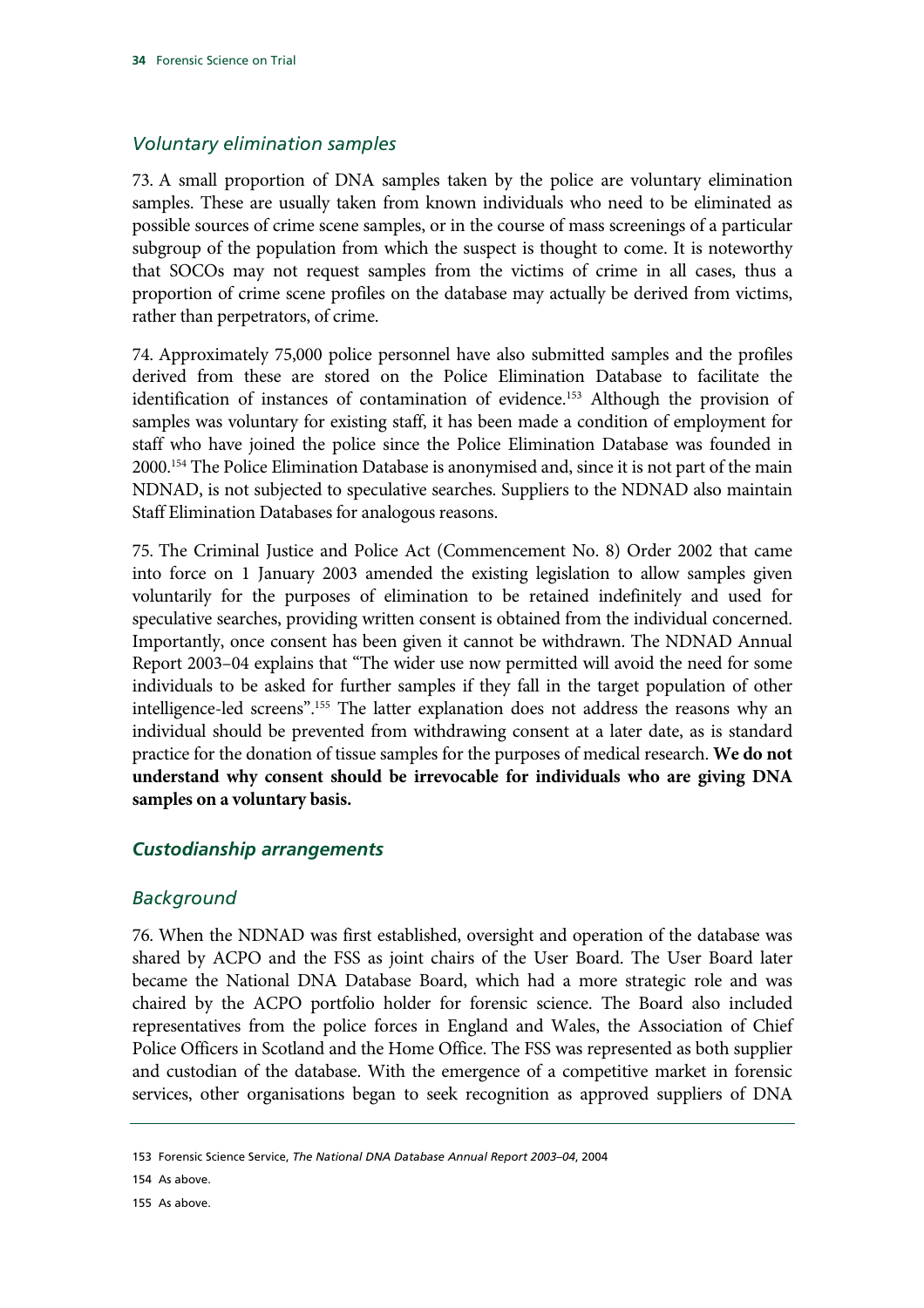profiles. In 1997, therefore, the Chief Scientist of the FSS was allocated the role of custodian of the database and "Chinese walls" were constructed between the custodian and the FSS as a supplier, in order to prevent conflict of interests and safeguard the confidentiality of any sensitive information provided by other suppliers to the custodian. Dr Bob Bramley, the first and current custodian of the database, described his responsibilities as:

- Ensuring that all prospective suppliers could produce reliable, compatible DNA profiles for the Database;
- Recommending to the Board their approval as suppliers;
- On-going monitoring of their standard of performance on behalf of the Board;
- Efficient and effective provision of the Database services specified by the Board;
- Maintaining the integrity of the data held on the Database; and
- Ensuring the highest possible standards in the management of the Database.156

In order to be recognised as an approved supplier, companies have to complete proficiency tests set by the custodian, be accredited by the UK Accreditation Service for their DNA work, and prove that they have adopted the internationally recognised quality assurance procedures for DNA analysis. All suppliers to the NDNAD are subject to various forms of on-going monitoring, such as blind and declared proficiency tests provided by the custodian. The custodian also chairs a Suppliers Group that could provide advice to the Board on scientific and technical standards and developments.157

## *Problems with the custodianship arrangements*

77. A number of people have expressed unease about the custodianship arrangements for the NDNAD. In its 2001 Report, *Human Genetic Databases: challenges and opportunities*, the House of Lords Science and Technology Committee noted the "clear potential for conflicts of interest" in the current arrangements and recommended "that the Government should establish an independent body, including lay membership, to oversee the workings of the National DNA Database, to put beyond doubt that individuals' data are being properly used and protected".158 In addition, the 2002 Human Genetics Commission (HGC) report, *Inside Information: balancing interests in the use of personal genetic data*, stated that "at the very least, the Home Office and ACPO should establish an independent body, which would include lay membership, to have oversight over the work of the National DNA Database custodian and the profile suppliers".159 The HGC further recommended that a separate national ethical committee be set up to approve all research projects involving the use of DNA samples. The latter point is discussed in paragraph 81. In response to these recommendations, the NDNAD Board invited the HGC to nominate one of its Commissioners to sit on the Board "to advise on ethical issues and matters of

<sup>156</sup> Ev 192

<sup>157</sup> As above.

<sup>158</sup> HoL S&T Cttee, 4th Report Session 2000–01

<sup>159</sup> HGC, *Inside Information: Balancing interests in the use of personal genetic data*, DoH, 2002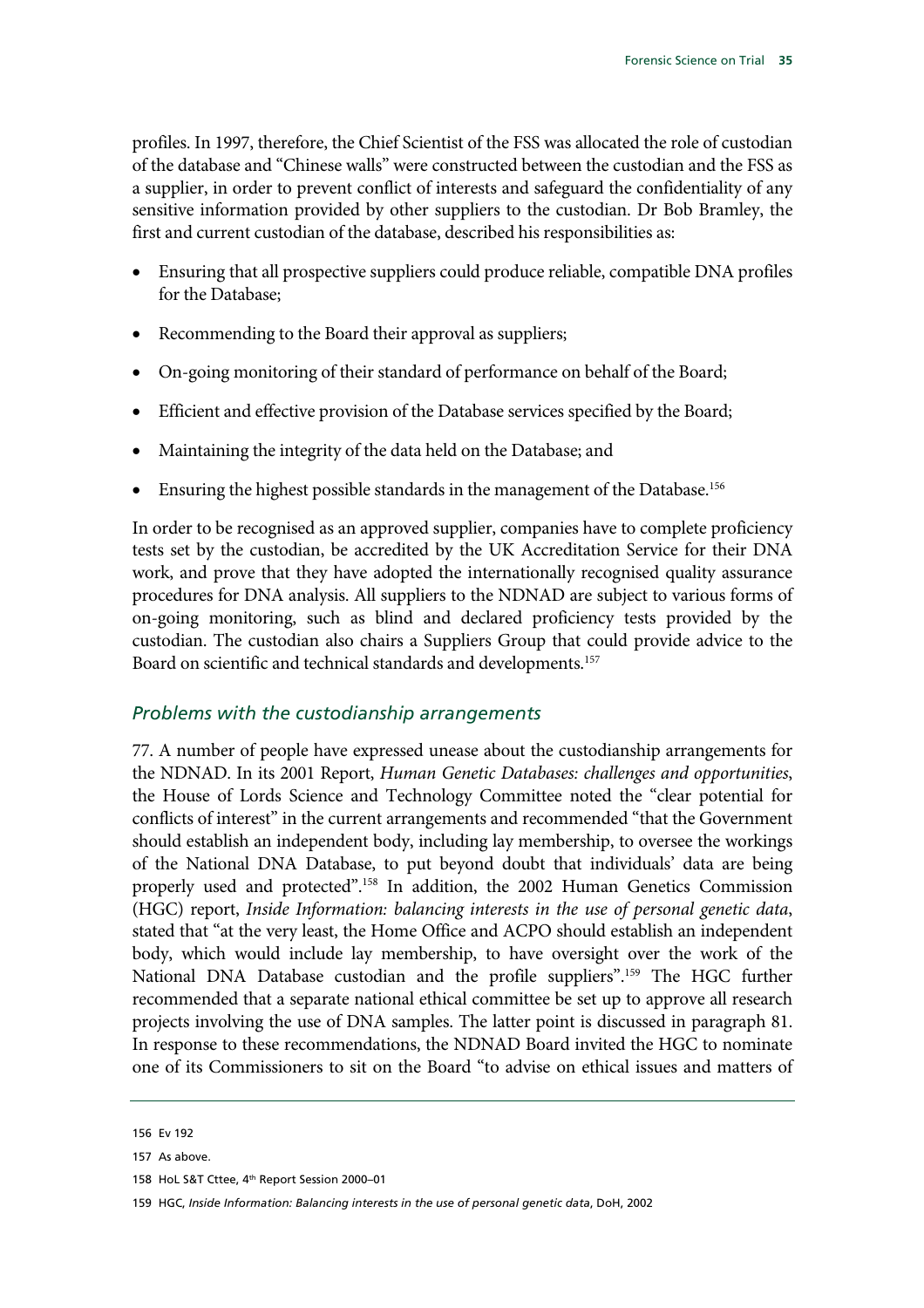wider public interest relating to the management and operation of the Database and the use of the DNA samples and data for research purposes".160 **Inviting a member of the Human Genetics Commission to sit on the NDNAD Board does not substitute for instigating proper arrangements for ethical and lay input. In failing to respond more positively to the calls for independent oversight of the database, the Home Office gave the impression that it was not a high priority.**

78. Not surprisingly, doubts have remained over whether the custodianship arrangements for the database are sufficiently independent and accountable. The memoranda submitted by LGC and Forensic Alliance to this inquiry both noted the need to make the custodian function fully independent of the FSS.<sup>161</sup> Moreover, the McFarland Review acknowledged the concerns about the current arrangements and recommended that the NDNAD custodianship be removed from the FSS.162 The Home Office has accepted this recommendation and work is now underway to revise the custodianship of the NDNAD. These changes are discussed in paragraph 80.

79. The police have also commented on the need to ensure that changes to the custodianship of the database do not in any way restrict their ability to access data. ACPO told us: "Currently, there are signs that the FSS, and other providers, see the holding of such data [as is held in NDNAD] as a means of generating business opportunities. ACPO will resist this. We consider that the bulk of data derived from forensic testing on behalf of agencies in the Criminal Justice System should be regarded as public property, under the control of the public authorities. We cannot support a situation in which the police service has to pay for access to its own data".<sup>163</sup> The Metropolitan Police Service similarly remarked that "it is critical to the future development of forensic science that this data is publicly held and securely available to all law enforcement agencies".<sup>164</sup>

## *Future custodianship arrangements*

80. Dr Bramley, custodian of the NDNAD, explained that "The strategic goal, within 3 to 7 years, […] is for independent governance and oversight of the National DNA Database wholly within the public sector, with Database operations and development run under competitive contract(s) and fully connected to the National Intelligence System".165 In the short term, Board meetings will continue to be chaired by the ACPO portfolio holder for forensic science; Board members will comprise representatives from the Home Office, ACPO and the Association of Police Authorities; and the lay representative nominated by the HGC and the custodian will be permanent invitees. In the long term, "it is envisaged that there will be physical separation of the National DNA Database from FSS premises and the FSS IT network, and co-location of the Home Office based Custodian group with the facilities for the provision of database operational services in new accommodation in

- 163 Ev 131
- 164 Ev 116
- 165 Ev 193

<sup>160</sup> Forensic Science Service, *The National DNA Database Annual Report 2003–04*, 2004

<sup>161</sup> Ev 116, Ev 125

<sup>162</sup> Home Office, *Review of the Forensic Science Service*, July 2003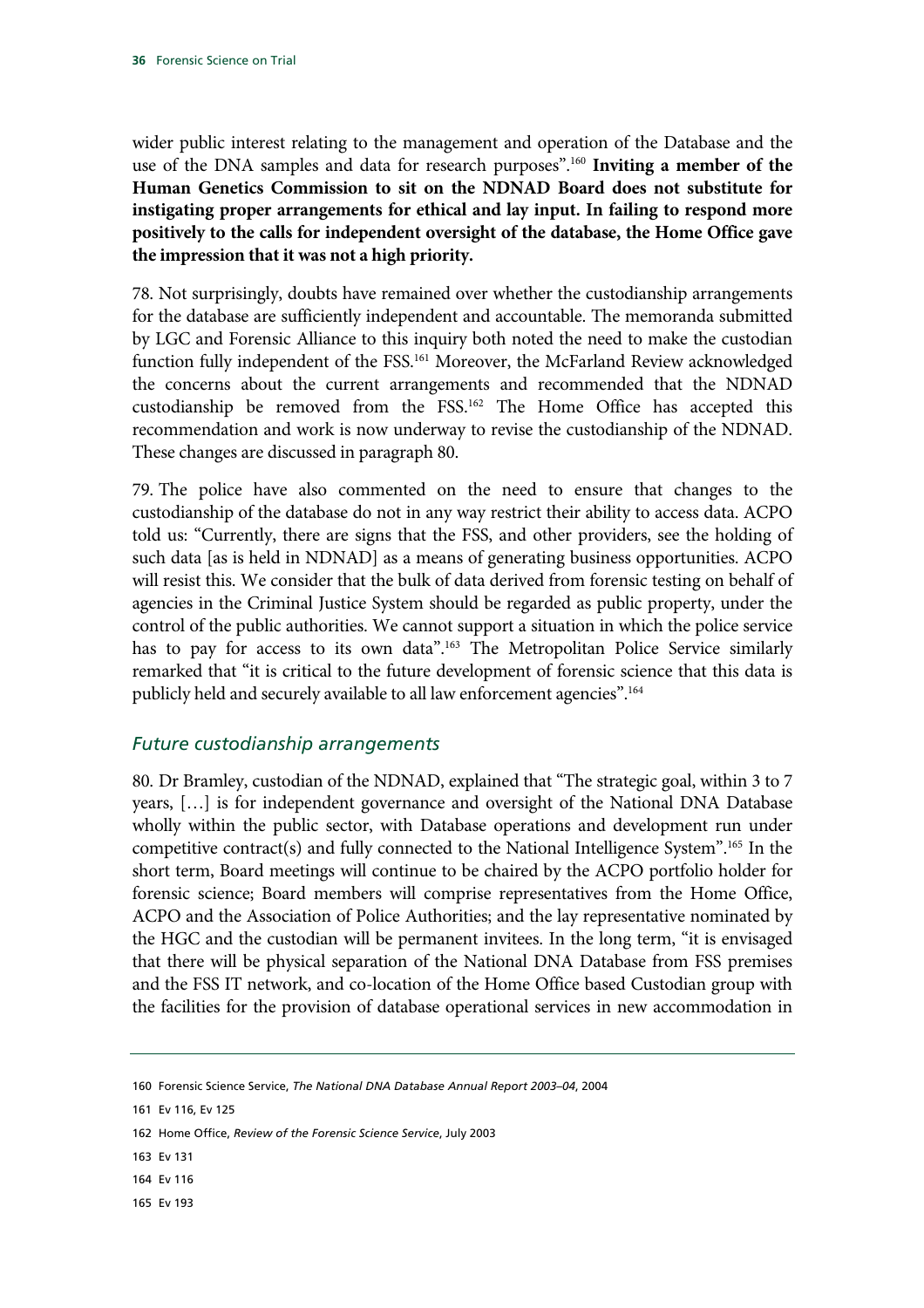the Birmingham area".166 **We welcome the fact that the Home Office is to revise the custodianship arrangements for the NDNAD, and in particular the decision to remove the custodianship function from the FSS. However, we have not heard any firm commitment by the Home Office to establish an independent body with full ethical and lay input to oversee the workings of the database, in accordance with the recommendations of the Human Genetics Commission and others. Failure to do this at this juncture would be a wasted opportunity.**

#### *Research*

81. GeneWatch UK told us of its concern that "Research using the NDNAD can currently be conducted with the approval of the NDNAD Board, without any ethical oversight".<sup>167</sup> In oral evidence to the Committee, Mr Wilson from the Home Office responded to this criticism: "The Human Genetics Commission are represented on the National DNA [Database] Board; they ensure that nothing is done as far as the database and the retained samples are concerned that would compromise ethical standards in research; they are our conscience".168 Dr Fereday, DNA Expansion Programme Manager at the Home Office, also commented that the Human Genetics Commission had visited the database and "were satisfied with the procedures".169 In addition, she told us that "a member of the Commission routinely attends and is able to comment and so far there have been no negative comments".170 However, the HGC told us in written evidence that it stood by its recommendations in *Inside Information* concerning the need for an independent body to oversee the work of the NDNAD custodian.171 Moreover, the HGC stated: "Currently, there is no ethics structure that properly assesses the research proposals which are submitted to the National DNA Database Board. The presence of an HGC member on the Board does not provide for adequate consideration on the ethical issues involved in research proposals".172 This clearly contradicts the impression given to us by the Home Office. **We regret the Home Office's misleading representation of the position of the Human Genetics Commission and its failure to take on board the Commission's criticisms.**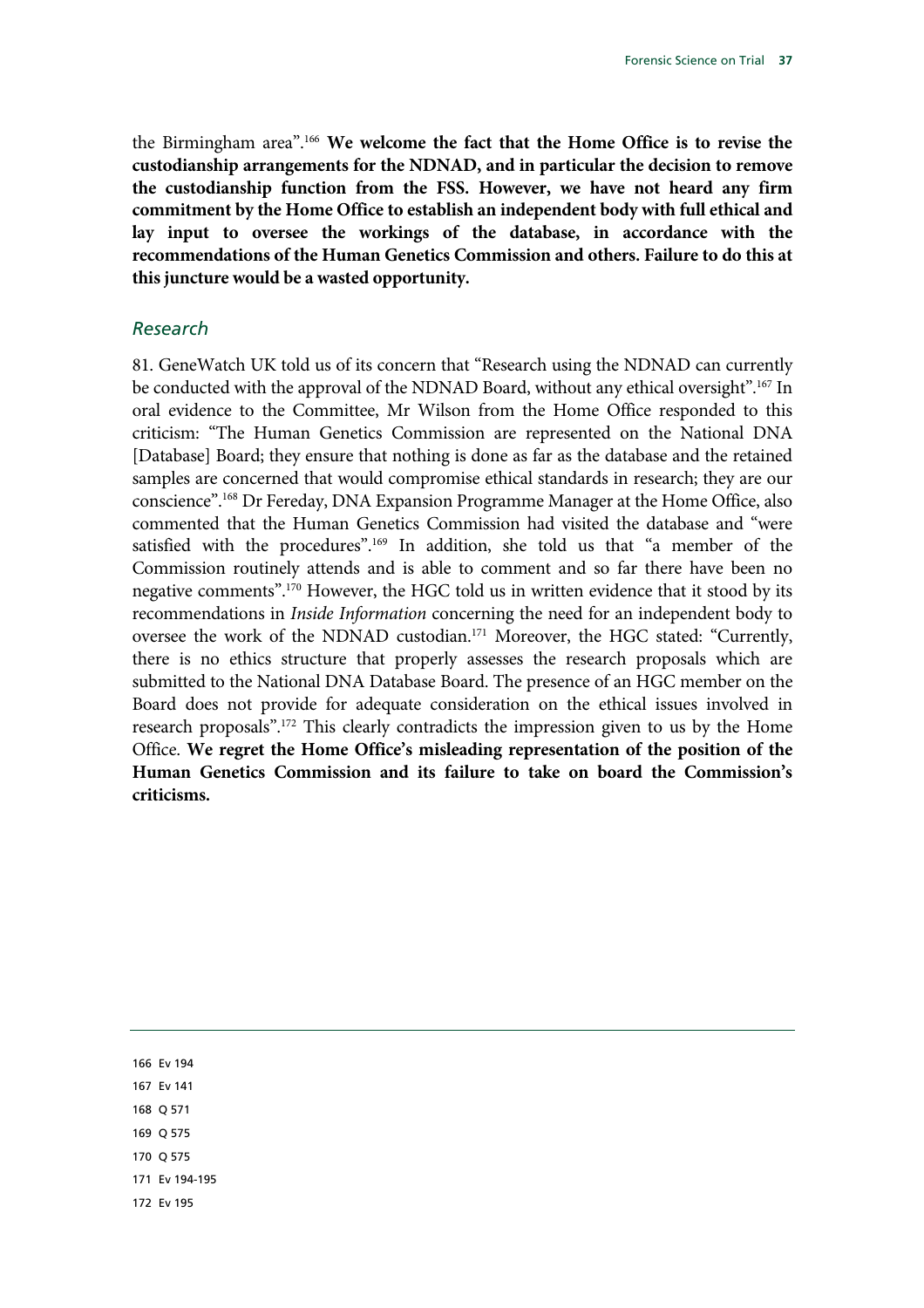| Table 1: Research requests to the NDNAD custodian |  |  |
|---------------------------------------------------|--|--|
|---------------------------------------------------|--|--|

| From                                                                                                         | <b>Received</b> | Agreed |
|--------------------------------------------------------------------------------------------------------------|-----------------|--------|
| External research request from universities etc.                                                             | 6               |        |
| Police operational requests relating to specific investigations, including<br>familial searching             | 4               |        |
| Requests to assist forensic providers for R&D papers, for future use in cases<br>not specific investigations | 11              | 6      |
| Database improvements                                                                                        |                 |        |

*Source: Home Office173*

82. The HGC also raises the fact that, although few external applications have been submitted to the Board that would require the use of NDNAD samples, "requests to carry out internal development, for example to develop familial testing, are more frequent".174 In the past, research of this kind could be undertaken without ethical review and, whilst these proposals are now discussed by the board, "they are discussed in the absence of formal ethical oversight".175 According to GeneWatch, since 1995 the FSS has submitted five research proposals to the Board, two of which—both relating to identification of ethnic and familial traits—have been granted.<sup>176</sup> At no stage is there a requirement for consent to be given by the individual from whom the sample was taken. We understand that the NDNAD Board is now discussing with the Central Office for Research Ethics Committees the setting up of a protocol to obtain independent ethical opinion on future research and policy proposals.177 **It is extremely regrettable that for most of time that the NDNAD has been in existence there has been no formal ethical review of applications to use the database and the associated samples for research purposes. The recent initiation of negotiations with the Central Office for Research Ethics Committees is too little too late.** 

#### *New applications*

#### *Familial testing*

83. Familial searching, whereby a list is assembled of possible relatives of the owner of a particular DNA sample from the database, is now being promoted by the FSS to police forces to help identify those responsible for serious crime through their relatives.178 The technique works by identifying an individual whose profile on the database shows a statistically significant similarity to a profile from a crime scene sample, but whose profile does not exactly match the crime scene profile and is therefore not the offender. There is a greatly increased probability of similarity between DNA profiles of individuals with a direct

<sup>173</sup> Ev 213

<sup>174</sup> Ev 195

<sup>175</sup> Ev 195

<sup>177</sup> Forensic Science Service, *The National DNA Database Annual Report 2003–04*, 2004

<sup>178</sup> New Scientist, *Guilt by association*, Frederick Bieber and David Lazer, 23 October 2004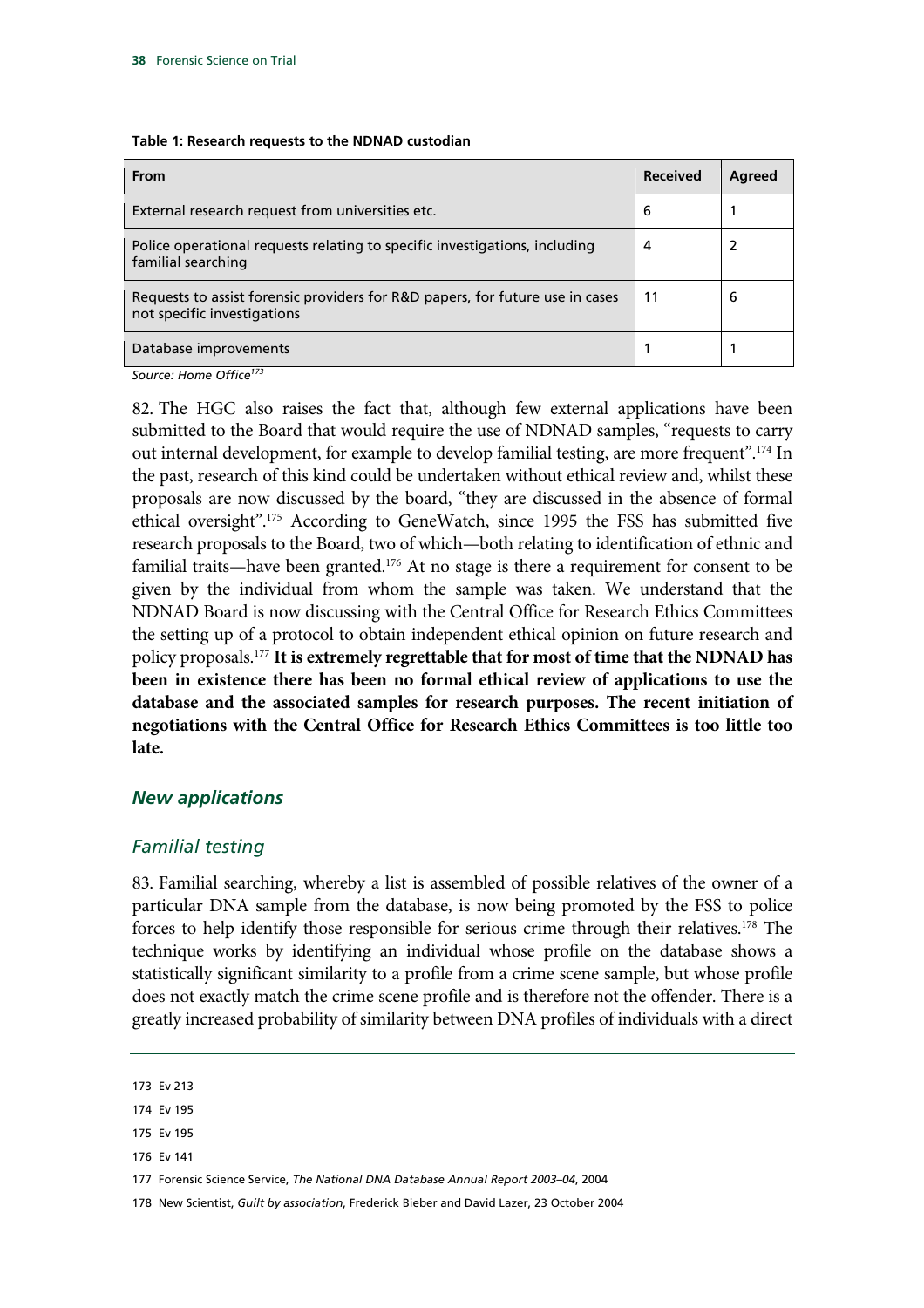genetic relationship. The technique exploits this, relying on the fact that there is a high probability that a full match to the crime scene profile lies within the direct genetic relatives of the individual whose DNA profile on the database gave a partial match. In April 2004 Craig Harman became the first person to be convicted using evidence based on a link between DNA retrieved at the crime scene and the DNA profile of a relative of the accused. Employing familial searching for solving crimes can involve taking DNA from multiple relatives of the person on the database (ten or more would not be uncommon).

84. Familial searching carries with it ethical and human rights implications. Professor Sir Alec Jeffreys told us in oral evidence: "You are now using the database in addition for implicating relatives and I think that does raise some civil liberties issues".179 The recent report on the social, ethical and policy implications of the NDNAD, *Genetic Information & Crime Investigation*, highlights a number of potential difficulties with the technique:

"There are several fundamental problems. A genetic link between individuals might be previously unknown by one or both parties and police investigations may make such information known to them for the first time (and, as a by product, may reveal the absence of genetic links which participants assumed to have existed—estimates of the non-paternity rate in the UK vary between 5 and 20%). There is also the question of whether the use of an individual's databased DNA in this way violates existing promises of privacy and confidentiality made when genetic material was originally collected. Furthermore, the implicit assumptions made about criminality and relatedness may also be problematic".180

**We are concerned that the introduction of familial searching has occurred in the absence of any Parliamentary debate about the merits of the approach and its ethical implications.** 

#### *Extraction of other information*

85. The DNA profiles stored on the database are made up of a series of markers that correspond to non-coding regions of the genome. It is therefore commonly stated that no information about the physical characteristics or the health of the individual can be gleaned from the DNA profile. There is no indication that the ability to derive significant information about a person's health or physical appearance from the DNA profiles currently used is imminent or even possible. Nevertheless, there are a few exceptions. *Genetic Information & Crime Investigation* noted the existence of "evidence that at least one currently used marker can be linked to a particular medical condition (type 1 diabetes)".181 The authors point out that "If any of the loci [markers] currently used in forensic DNA profiling become established reference points for the diagnosis of further medical traits in the future, then it may be necessary for all stakeholders in the NDNAD to revisit their understandings of the adequacy of current arrangements for ensuring informational privacy".182 In addition, the FSS already offers an ethnic inference service

<sup>179</sup> Q 387

<sup>180</sup> Williams, Johnson and Martin, *Genetic Information & Crime Investigation*, November 2004

<sup>181</sup> Williams, Johnson and Martin, *Genetic Information & Crime Investigation*, November 2004

<sup>182</sup> As above.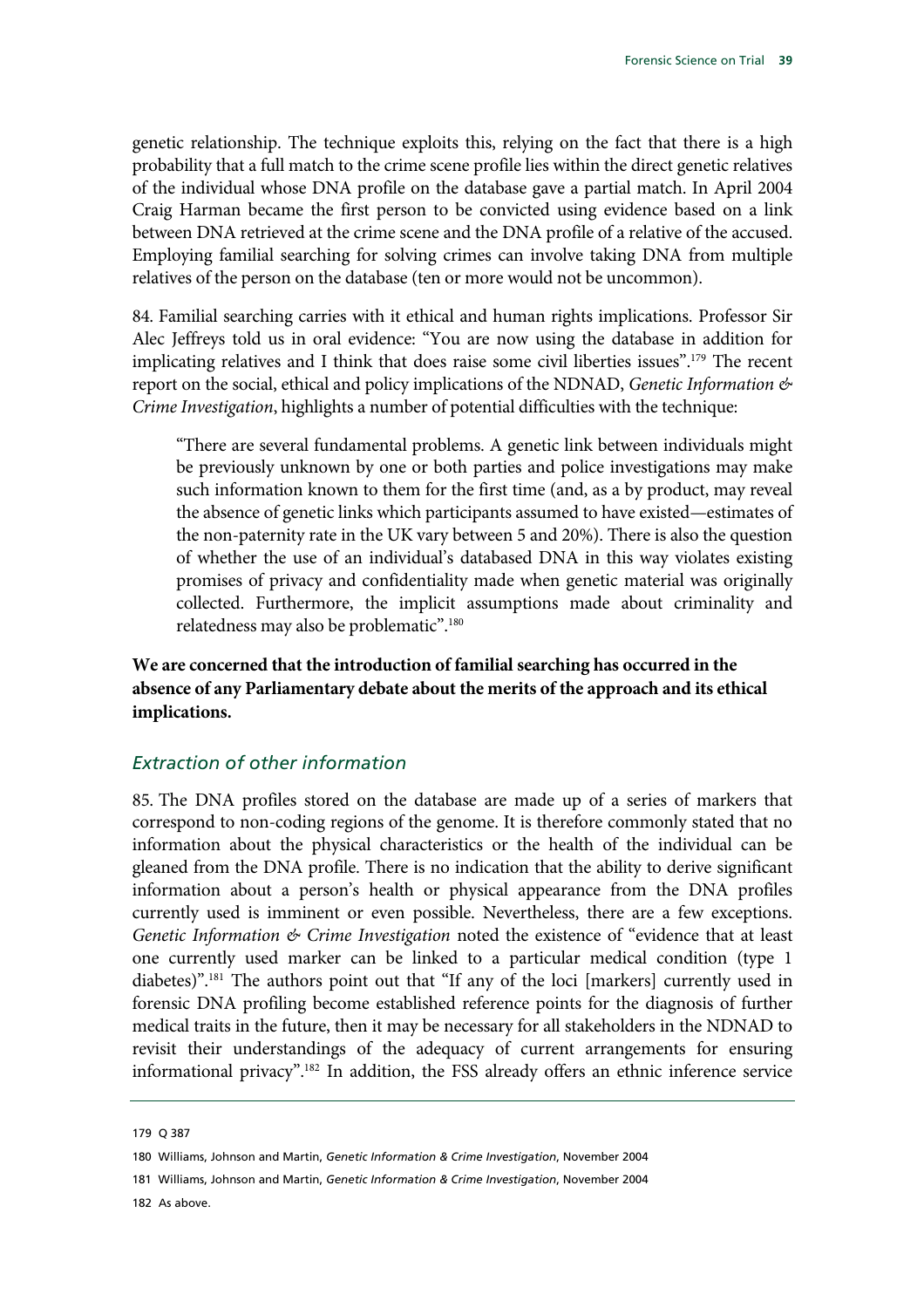that can calculate the likelihood of an individual being of a particular race on the basis of the prevalence of certain genetic markers in different ethnic groups. Furthermore, the Police Science and Technology Strategy identifies "Use of DNA to predict physical characteristics" as a project required to meet more than one priority capability (although there is no suggestion that such information could be acquired from the DNA profile).<sup>183</sup> **Any future extension to the applications for which the data in the NDNAD can be used must be subject to public scrutiny.**

## *Platform technology*

86. The police currently record 10 DNA markers per individual in order to generate a profile for the NDNAD. Professor Sir Alec Jeffreys asserted that this was insufficient, arguing that the number of markers collected should be raised to 15 or 16: "If you look, for example, at the Tsunami disaster, the identification there is done on the sixteen marker system and I would argue that the UK should be running at about that sort of number".<sup>184</sup> Sir Alec explained his reasoning as follows:

"10 markers give a chance of a match between two unrelated people of, on average, 1 in 10,000,000,000,000. While this is extremely low, the current size of the DNA database coupled with very large numbers of speculative searches means that even extremely rare chance matches will arise. This possibility is admitted in the DNA database annual report […] The chance of a fluke match will be increased in those people who carry common markers, to whom the 1 in 10,000,000,000,000 figure does not apply. It will also be increased substantially in close relatives; for example, siblings will have a roughly 1 in 250,000 chance of matching over 10 markers".<sup>185</sup>

The additional six markers (to the 10 already used) would, according to Sir Alec, "guarantee, with better than 99.9% certainty, that any false match would be detected in a given case".186

87. Professor Jeffreys told us in oral evidence that there would not be significant cost implications associated with collecting sixteen markers for each profile: "There are kits out there that will enable you to do a sixteen marker test with no extra time or very little cost implication compared to the ten marker test at the moment".187 On the other hand, he pointed out that changing the technology platform of the NDNAD would be less than straightforward: "The major problem is what we are going to do with the two and a half million databases that are primarily ten marker. Do we go back and re-test everybody and get them up to sixteen markers?".188

88. It has been argued that, since in the UK a conviction could not be based on DNA evidence alone, the NDNAD should be seen primarily as a screening tool. Dr Fereday used

- 187 Q 391
- 188 Q 391

<sup>183</sup> Home Office, *Police Science and Technology Strategy 2004–09*, May 2004

<sup>184</sup> Q 389

<sup>185</sup> Ev 170

<sup>186</sup> Ev 170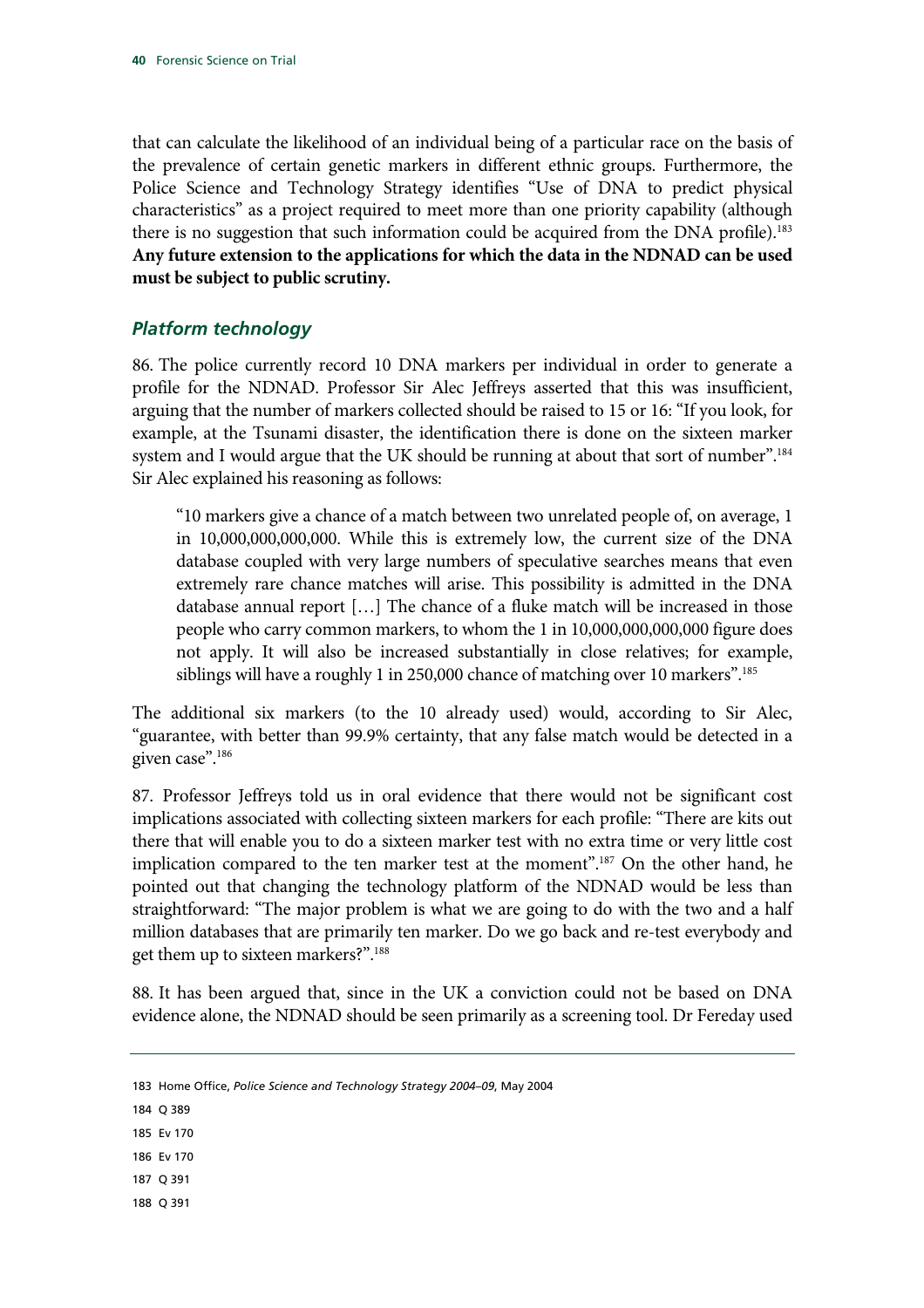this latter point as justification for not increasing the number of markers utilised.189 Dr Fereday's view neglects to take into account the fact that the same ten markers are employed for the "evidential match". Nimesh Jani, Policy Advisor at the CPS, also told us that, as a prosecutor, he would like to be able to work with DNA profiles that were essentially unique, which would argue for increasing the discriminatory power of a DNA match.<sup>190</sup> Sir Alec suggested that "it would be reasonable for the database to remain with 10 markers and for the additional 6 markers to be used, following the identification of a suspect, to verify or disprove the authenticity of the match".<sup>191</sup> This would enable the discriminatory power of the DNA analysis to be improved without necessitating a logistically difficult and expensive change to the database technology platform. **We recognise that adventitious matches are extremely unlikely under the current regime. Nevertheless, we find Professor Sir Alec Jeffreys' warning that the "consequences of even one false match leading to a conviction that was subsequently overturned could be severe for the DNA database and its public acceptability" sufficiently persuasive to merit a thorough investigation of the benefits and risks of staying with the current 10 marker system and moving to, for argument's sake, a 16 marker system. We therefore recommend that the Government commission a cost-benefit analysis for this move.**

89. We also note that the new CPS guidance on DNA charging states that a suspect may now be charged on the basis of a DNA intelligence match, derived from the scene of the crime, and a sample of DNA kept on the NDNAD, providing there is some further supporting evidence.<sup>192</sup> Moreover, whereas the previous ACPO guidance stated that where a DNA match was based on SGM to SGM profiles (i.e. on six markers only) it should be upgraded before charging, this may no longer be deemed necessary depending on the strength of other supporting evidence and what issues are raised by the defence.<sup>193</sup> We are concerned that such decisions may be being taken without proper scrutiny or adequate scientific input. Judge Thorpe, Resident Judge at Chichester Crown Court, additionally drew our attention to the need to review old cases where DNA profiles had been collected using methods with less discriminatory power. He told us that "Frankly, people on the FSS say, 'perhaps we ought to go and look at it but nobody has asked me and nobody is paying'. It is a matter of considerable concern".<sup>194</sup> We agree, not least in light of the alarming statistic in the NDNAD Annual Report 2003–04 that around 26% of matches between SGM criminal justice sample profiles and crime scene profiles were re-categorised as adventitious matches when the criminal justice sample was upgraded from SGM to SGM Plus.195 **The Government should continue to make funding available to enable the upgrading of SGM profiles currently stored in the NDNAD to SGM Plus profiles. We further recommend that cases where DNA evidence has been used to convict someone who continues to protest their innocence should be kept live so that if another profile is added to the NDNAD that matches that used in the conviction of the individual, it will be spotted and acted upon.** We understand that the FSS will alert the police to instances

<sup>189</sup> Q 579

<sup>190</sup> Q 501

<sup>191</sup> Ev 170

<sup>192</sup> The Prosecution Team, *Guidance on DNA Charging,* 16 July 2004

<sup>193</sup> Presentation by Karen Squibb-Williams, *Science and Criminal Justice Working Together*, 4 February 2005

<sup>195</sup> Forensic Science Service, *The National DNA Database Annual Report 2003–04*, 2004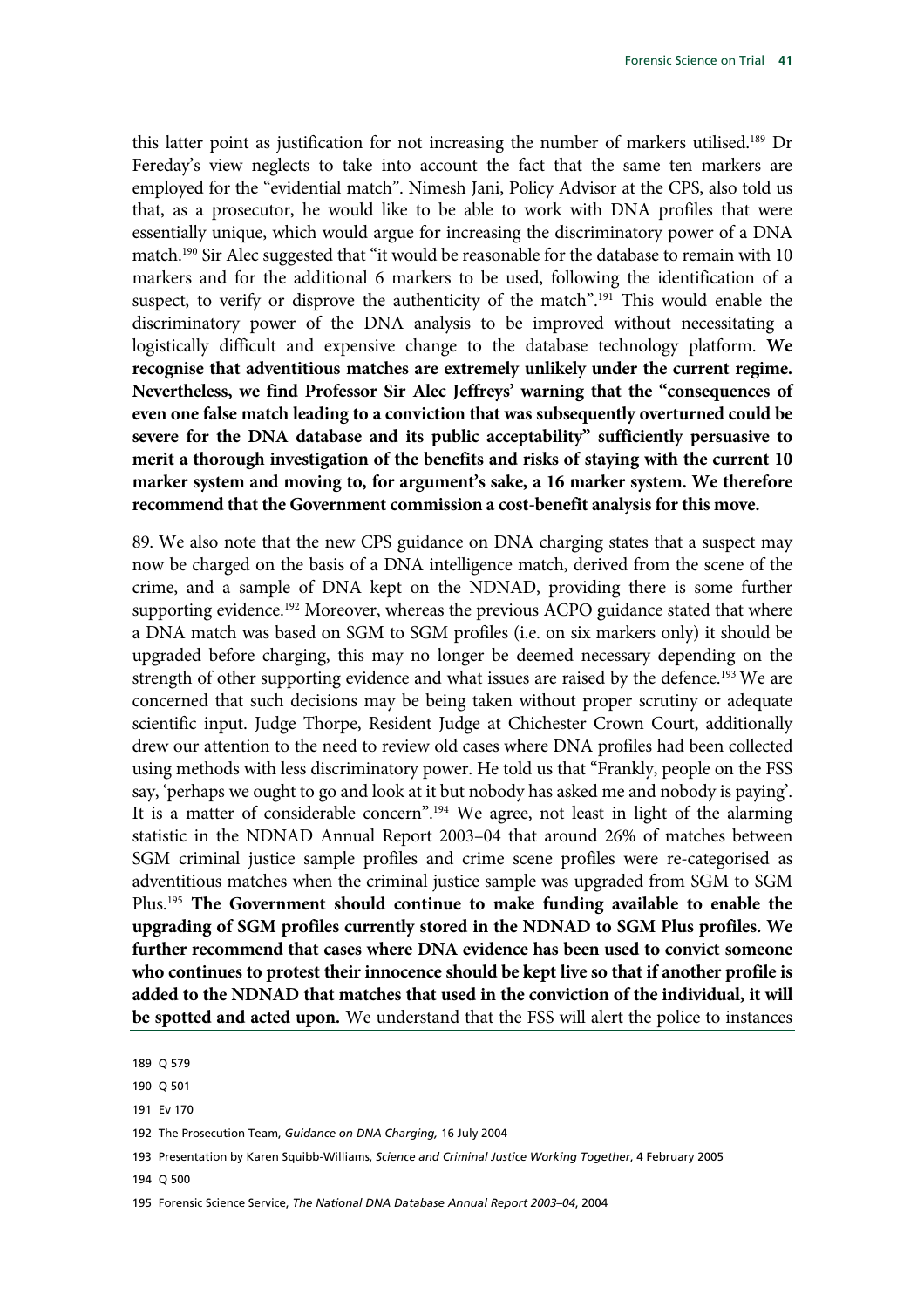where a newly added profile matches a profile that has already been used for a conviction. It is essential that the police then take appropriate action.

## **Other national databases**

90. The police, understandably, are seeking to maximise the value of the data that they already hold. One means of doing this is through better use of, and greater connectivity between, the existing police databases. The National Intelligence Model is encouraging integration of intelligence sources, and the 2004 Bichard report into child protection, record keeping and information sharing in Humberside Police and Cambridgeshire Constabulary highlighted the need for better police intelligence handling.196 Nevertheless, we heard in this inquiry that the police and Home Office were not giving the necessary attention to the custodianship arrangements for some of the other national forensic databases. Tom Palmer from Forensic Alliance, for instance, informed us of problems with access to the firearms database.<sup>197</sup> Despite this, the Home Office told us that it had "no immediate plans to alter the existing arrangements" for the firearms database.<sup>198</sup> Other key national databases include those that store information about footprints and drug analysis data. Forensic Alliance also highlighted the importance of sharing data between suppliers who are working on the same case, calling for guidelines to be drawn up "to ensure that as the market becomes more complex, common cause always prevails".199 **The police and the Home Office must ensure that they give adequate attention to the access and custodianship arrangements of other national forensic databases and put in place mechanisms for data sharing between suppliers where required.**

91. At the international level, there are also arguments for better harmonisation of national DNA databases to facilitate the fight against crime. The European Network of Forensic Science Institutes has been co-ordinating efforts to develop European DNA databases and there is a European Council Resolution that sets out the arrangements for the exchange of DNA profiles between countries in Europe in support of criminal investigations.<sup>200</sup> The Interpol DNA Gateway also provides for the transfer of DNA profile information between two or more countries and for access to a limited international database containing DNA profiles that conform to Interpol standards.<sup>201</sup> James Watson, co-discoverer of the structure of DNA, has additionally called for a global database to aid the fight against crime and terrorism.202 **Increasing the connectivity of different databases, whether at the national or international level, may have significant ethical implications. The Government must take this into account when considering the linking or cross-referencing of forensic databases.**

201 www.interpol.int

<sup>196</sup> *The Bichard Inquiry Report*, HC 653, June 2004

<sup>197</sup> Q 236

<sup>198</sup> Ev 204

<sup>199</sup> Ev 197

<sup>200</sup> Council Resolution of 25 June 2001 on the exchange of DNA analysis results (2001/C 187/01)

<sup>202</sup> Take everyone's DNA fingerprint, says pioneer, *The Independent*, 3 February 2003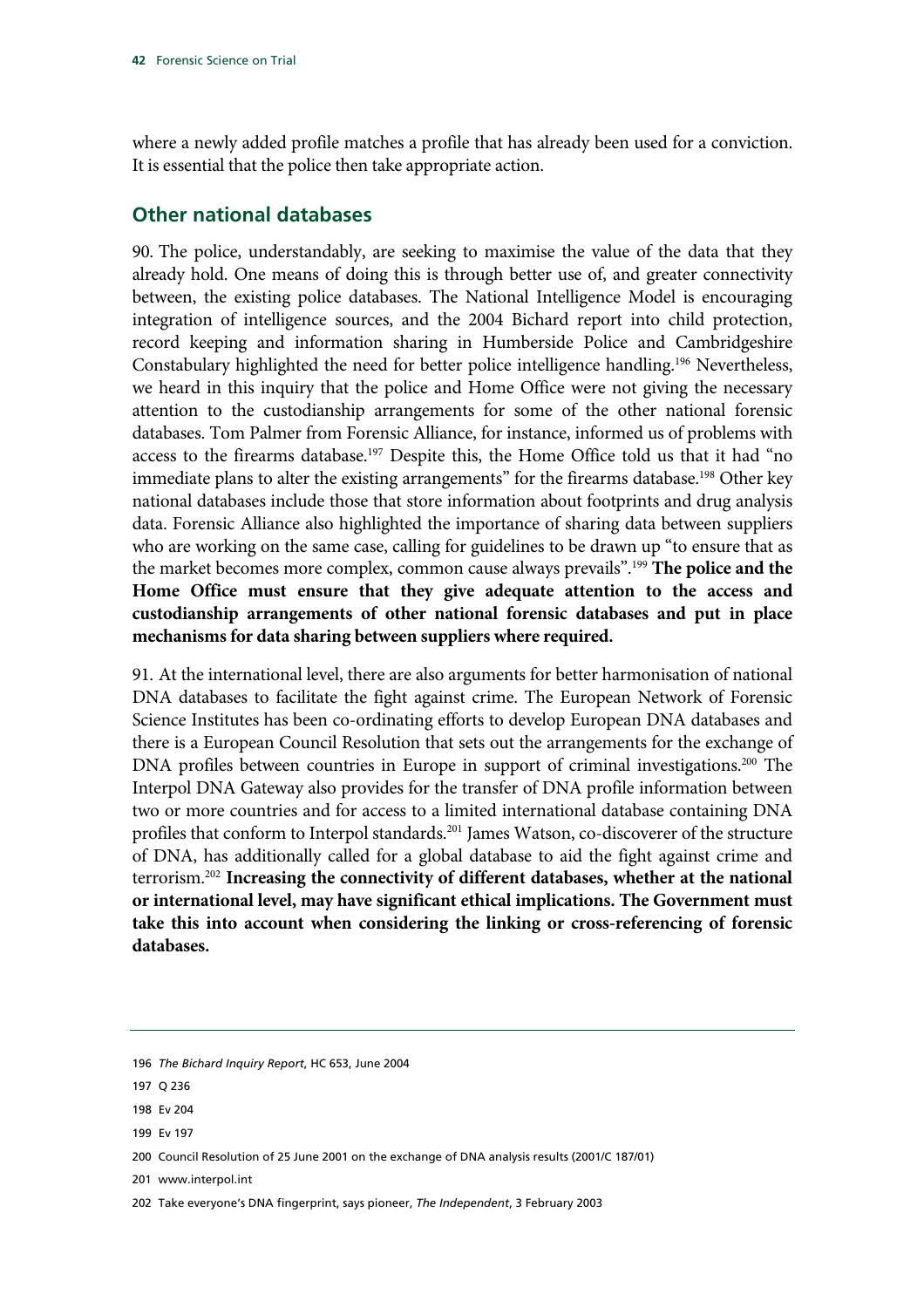# **5 Education and Training**

#### **University courses**

92. The number of forensic science courses available at UK universities has increased dramatically over the last five or ten years. A search of the Universities and Colleges Admission Service website for "forensic" undergraduate courses produces a list of 401 degree courses at 57 universities.203 These range from "Forensic Science" through to "Forensic Science and Human Resource Management" (Keele University), "Citizenship Studies and Forensic Science" (London South Bank University) and "Football Technology and Forensic Computing" (Staffordshire University). Various witnesses told us that the expansion in provision of forensic science degrees "does not reflect the limited employment prospects in forensic science nor is it in response to employers in the sector".<sup>204</sup> Rather, we heard that the growth was a result of student interest in forensic science, which was, at least in part, stimulated by television dramas featuring forensic scientists and high profile coverage of forensic science in books and by the media.<sup>205,206</sup> We are currently conducting an inquiry into strategic science provision in UK universities which will address the wider issues surrounding the action of market forces on science provision.

93. A recent report by SEMTA, the Sector Skills body for science, engineering, manufacturing and technology, on forensic science and higher education estimated that there are now approximately 3,000 forensic science undergraduates, which means that, in two years' time, 1,500 people are expected to graduate with a Forensic Science BSc.<sup>207</sup> This needs to be considered in the context of the evidence we heard that the already limited opportunities for people seeking employment in the forensic science sector were diminishing.<sup>208</sup> The SEMTA report notes that Forensic Alliance received 500 applications for 30 posts, while Clive Wolfendale, Deputy Chief Constable of North Wales Police, told us that in a recent selection process they had 50 applicants for three volume crime scene examiner jobs.<sup>209,210</sup> In a sector with very few employers these success rates reflect very restricted opportunities. Furthermore, Mr Wolfendale pointed out that "About half the individuals coming forward had BSc forensic science and for the three posts on offer we did not take any of them".<sup>211</sup>

- 210 Q 293
- 211 Q 293

<sup>203</sup> http://www.ucas.ac.uk/

<sup>204</sup> Ev 104

<sup>205</sup> SEMTA, *Forensic Science: Implications for Higher Education 2004*, 2004

<sup>206</sup> *CSI shows give 'unrealistic view'*, *BBC News*, 21 February 2005 and FOS 14

<sup>207</sup> SEMTA, *Forensic Science: Implications for Higher Education 2004*, 2004

<sup>209</sup> SEMTA, *Forensic Science: Implications for Higher Education 2004*, 2004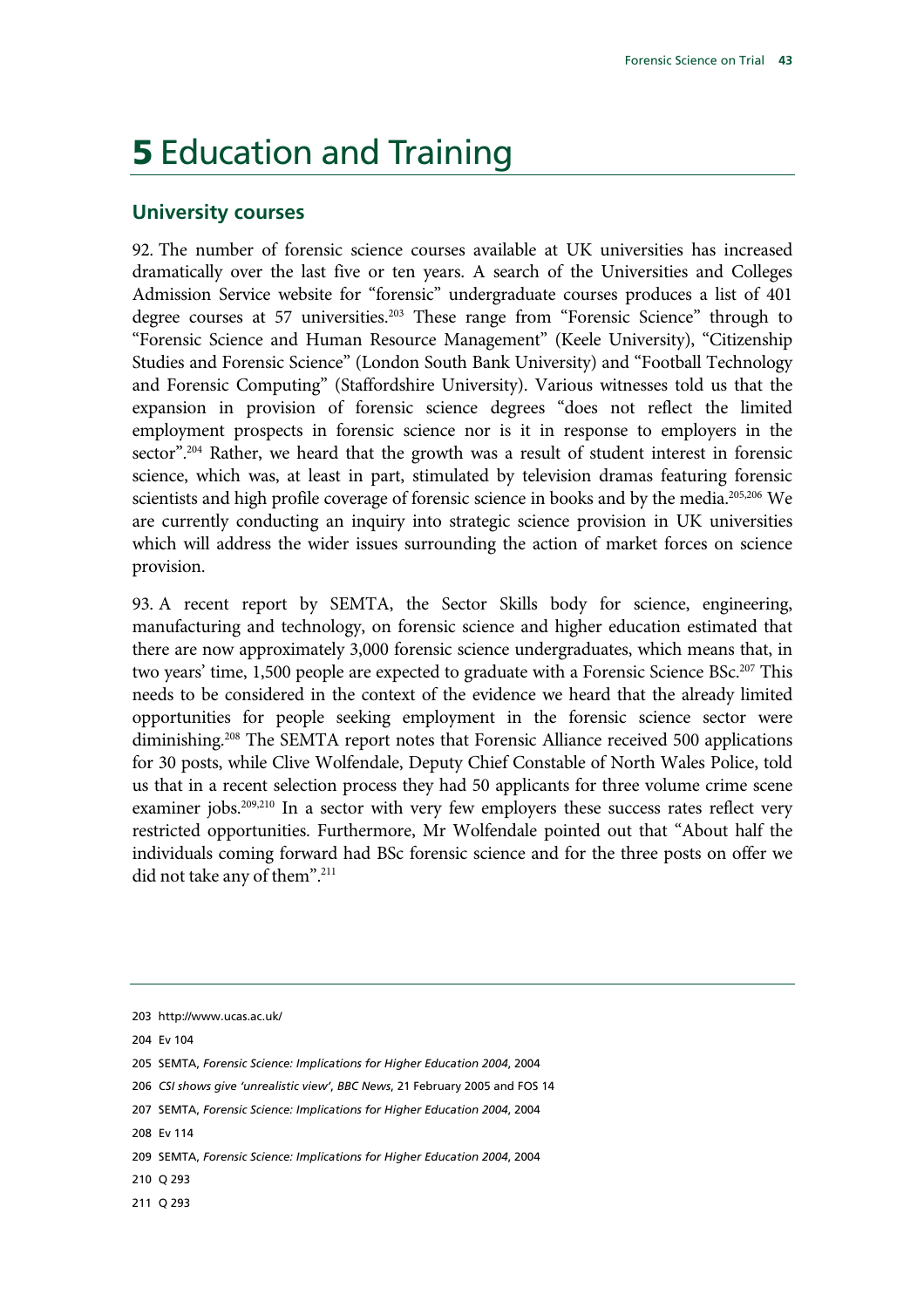| <b>Employer</b>                       | <b>Number of employees</b> |
|---------------------------------------|----------------------------|
| <b>Forensic Science Practitioners</b> | 3,430                      |
| FSS                                   | 2,500                      |
| LGC                                   | 700                        |
| <b>Forensic Alliance</b>              | 140                        |
| <b>Police</b>                         | 990                        |
| <b>Fire</b>                           | 190                        |
| <b>Education</b>                      | 60                         |
| Total                                 | 4,680                      |

**Table 2: Numbers of staff employed in the forensic science sector in the UK** 

*Source: SEMTA, Forensic Science: Implications for Higher Education 2004, November 2004* 

94. Indeed, we heard extensive evidence that a large proportion of the forensic science courses on offer provide poor preparation for a career in forensic science. Clive Wolfendale called the majority of forensic science degree courses "a savage waste of young people's time and parents' money".<sup>212</sup> ACPO also commented in written evidence on the fact that "degree courses and other higher education opportunities are of widely differing standards and content, often hybrid in order to attract a wide range of students, often unsuited to the needs of employers, and sometimes encouraging unrealistic employment expectations among students".213 CRFP told us that "A forensic scientist first has to be a scientist" and asserted that there was "at present no qualification which, of itself, equips an individual for forensic practice".214 These observations are all in accordance with the finding of the SEMTA report on forensic science and higher education that "Both Forensic Science and other science employers consider a degree in Chemistry or some other pure science to be preferable to a degree in Forensic Science".215

95. We asked the Home Office whether they shared the concerns of the other witnesses about the quality of forensic science education. The Minister told us: "What worries me and obviously we are not the lead department in this area—is if young people apply for courses and, at the end of the day, those courses do not equip them in what they expect to be their future career".216 In view of the Department for Education and Skills' (DfES) responsibilities in this area, we asked the Home Office what discussions it had had with colleagues at the DfES regarding the quality of forensic science undergraduate courses. The Home Office response was as follows: "The Home Office has made no approach to colleagues, nor has that Department sought Home Office views on the quality of forensic science courses".217 **The two largest employers of forensic scientists in the UK are the** 

212 Q 305

213 Ev 130

214 Ev 108

215 SEMTA, *Forensic Science: Implications for Higher Education 2004*, 2004

216 Q 591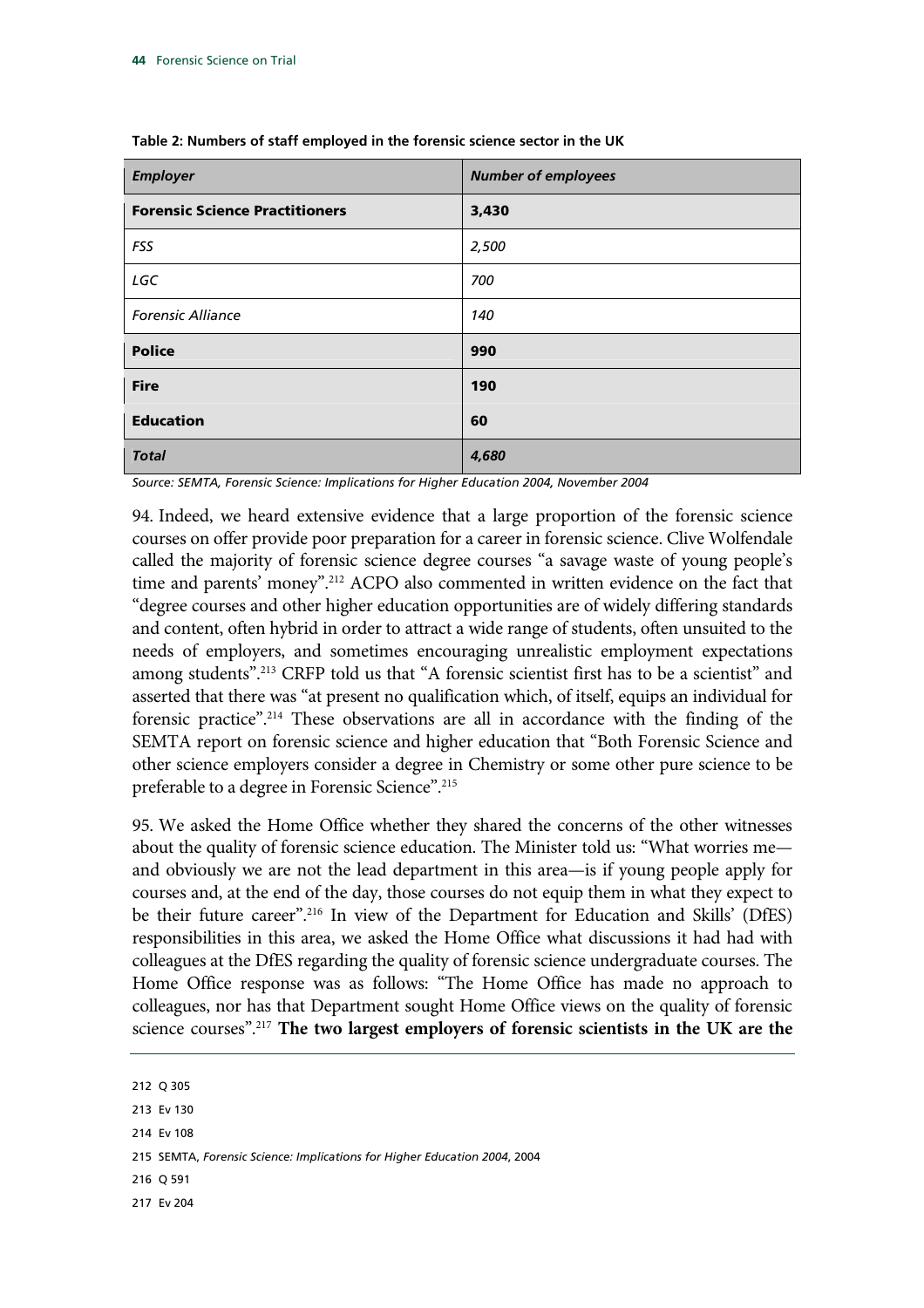**police and the Forensic Science Service, responsibility for which falls within the remit of the Home Office. It is disappointing that, in view of the concerns expressed to us by the police and the wider forensic science community over standards in forensic science education, the Home Office has taken no action to communicate the existence of these problems to colleagues at DfES. We regret this lack of co-ordination between the Home Office and DfES.**

96. Despite the criticisms levelled at the providers of forensic science higher education courses, there are many reputable courses on offer. The University of Central Lancashire, for example, told us that the employment rates for graduates of its forensic science course had been "excellent".<sup>218</sup> Tracking of the University's first graduating cohort of 98 students revealed that, of the 87% who replied, none was unemployed or not in full time study.<sup>219</sup> In addition, it needs to be recognised that there is a wide range of roles associated with the forensic science sector, all necessitating different skills and levels of education and training. A scientific background, preferably a chemistry (or other pure science) degree followed by a Masters, is essential for forensic scientists and researchers. For SOCOs, "Basic literacy and numeracy combined with good inter-personal skills are valued" by the police.<sup>220</sup> According to the Metropolitan Police Service, "footwear and ballistics examination […] require pattern recognition more akin to that of the fingerprint expert".<sup>221</sup> Furthermore, for most forensic science roles, educational qualifications are just a starting point; on-the-job training and experience are ultimately essential.

#### *Accreditation scheme*

97. The Forensic Science Society told us that its increasing apprehension over "the huge growth in educational courses in forensic science" was behind the development of its accreditation programme for university forensic science courses.<sup>222</sup> To date, 24 universities are participating in this programme and the Society told us that it planned "to continue and expand this program in partnership with other organisations that have a common interest in setting standards such as other professional bodies and the sector skills organisations".223 The University of Central Lancashire (UCLAN) was emphatic about the need for quality control of courses through an accreditation system, but more dubious about whether the Forensic Science Society's scheme in its current incarnation could meet that need.224 The main criticisms of UCLAN related to the expense of the scheme, the fact that "it does not consider National Occupational Standards, despite these being enshrined in many courses", and the concern that "the scheme is not robust enough to distinguish between those courses that are worthy of accreditation and those that offer Forensic Science education on the cheap".225 **We trust that the Forensic Science Society will take**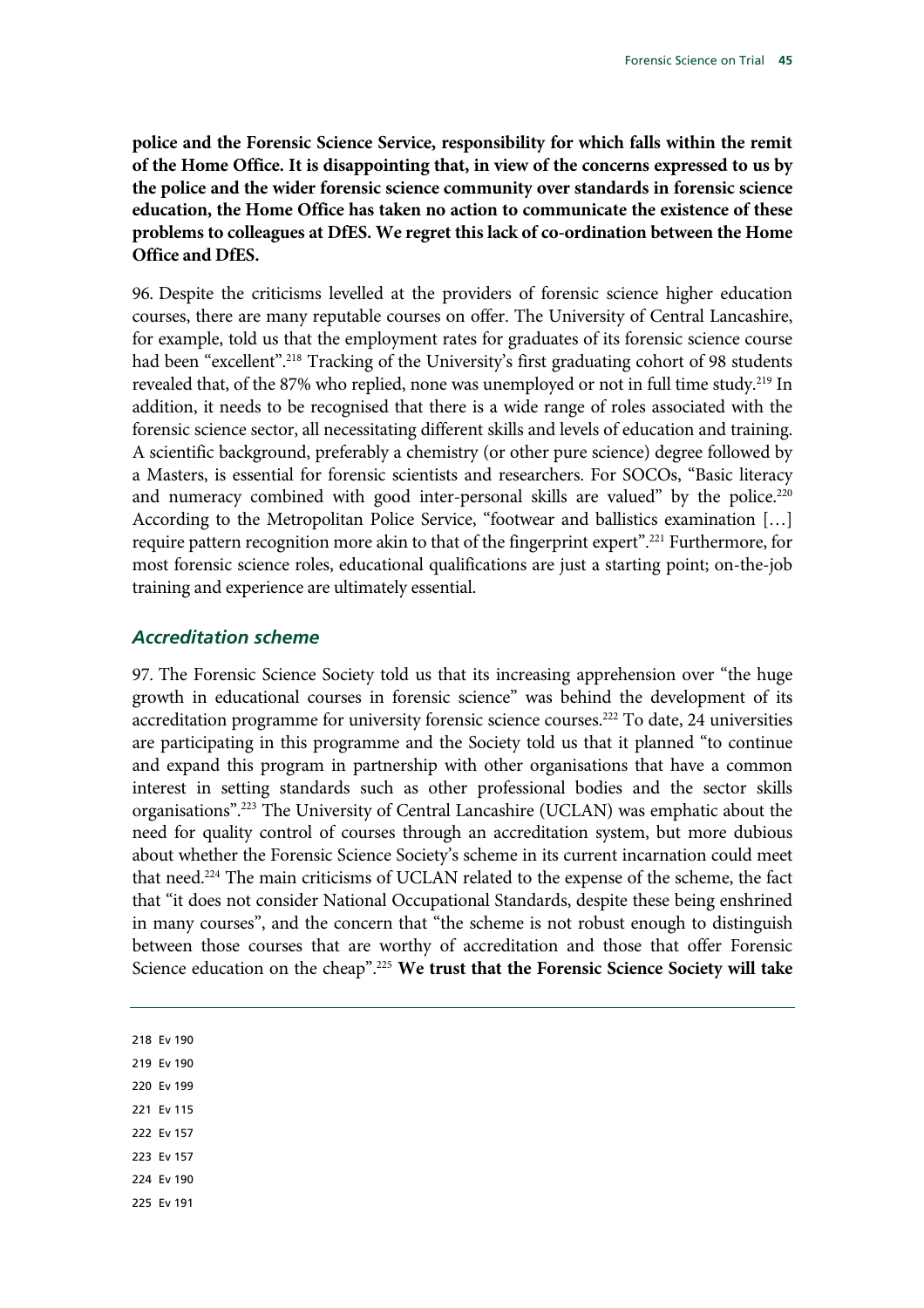### **on board the criticisms of major providers of forensic science courses in the further development of its accreditation scheme.**

98. The success of the accreditation scheme requires not just the participation of the relevant universities but also buy-in from the main employers of forensic science graduates (see table 2). The two main employers, the police and the Forensic Science Service, have both expressed their support for the scheme. However, when we asked whether they would give preferential treatment to graduates of accredited courses when recruiting staff, they both said that they would not do this. ACPO told us that it had had no input into the Forensic Science Society's accreditation scheme, noting that "graduate qualifications are not sought in respect of most of the roles, e.g., crime scene examiner or fingerprint officer. [...] There are no plans, therefore, for ACPO to give preferential treatment to graduates of accredited courses".226 The FSS, which employs forensic scientists who are qualified to at least graduate level, told us: "The FSS criterion for recruiting scientists at trainee Reporting Officer level remains—a good science degree (chemistry, biochemistry, genetics etc). Any 'forensic science' qualification should be at Masters level. It follows that applicants from FS [Forensic Science] Society accredited courses would be unlikely to be given any preference".227 **Although we recognise the need for some kind of quality control system to be put in place, the fact that the two main employers in the forensic science sector will not give preferential treatment to graduates of accredited courses somewhat undermines the value of the Forensic Science Society's scheme. Furthermore, it sends out a confusing message to students and may give them the erroneous impression that opting for an accredited course will automatically increase their chances of subsequent employment in the sector.**

#### *Implications for pure science*

99. As noted above, employers of science graduates both within the forensic science sector and outside of it have expressed a preference for graduates of pure science degrees, in particular, chemistry graduates. Whilst forensic science higher education is undergoing rapid expansion, other branches of science have been experiencing a marked drop in popularity. There have been high profile closures of chemistry departments, e.g. at the University of Exeter, and other higher education institutions are ceasing to offer chemistry except in support of forensic science, e.g. Anglia Polytechnic University.<sup>228</sup> Interestingly, the SEMTA report found that 44% of forensic science students would have studied another science subject if they had not been able to study forensic science, with biology and chemistry being the most popular choices.229 This tallies with the fact that 45% of the students surveyed cited an "interest in science" as the main reason for deciding to study forensic science.<sup>230</sup> The SEMTA report also observes that women outnumber men on

229 SEMTA, *Forensic Science: Implications for Higher Education 2004*, 2004

230 As above.

<sup>226</sup> Ev 199

<sup>227</sup> Ev 177

<sup>228</sup> *CSI fans force chemistry on to the back burner*, *The Daily Telegraph*, 1 December 2004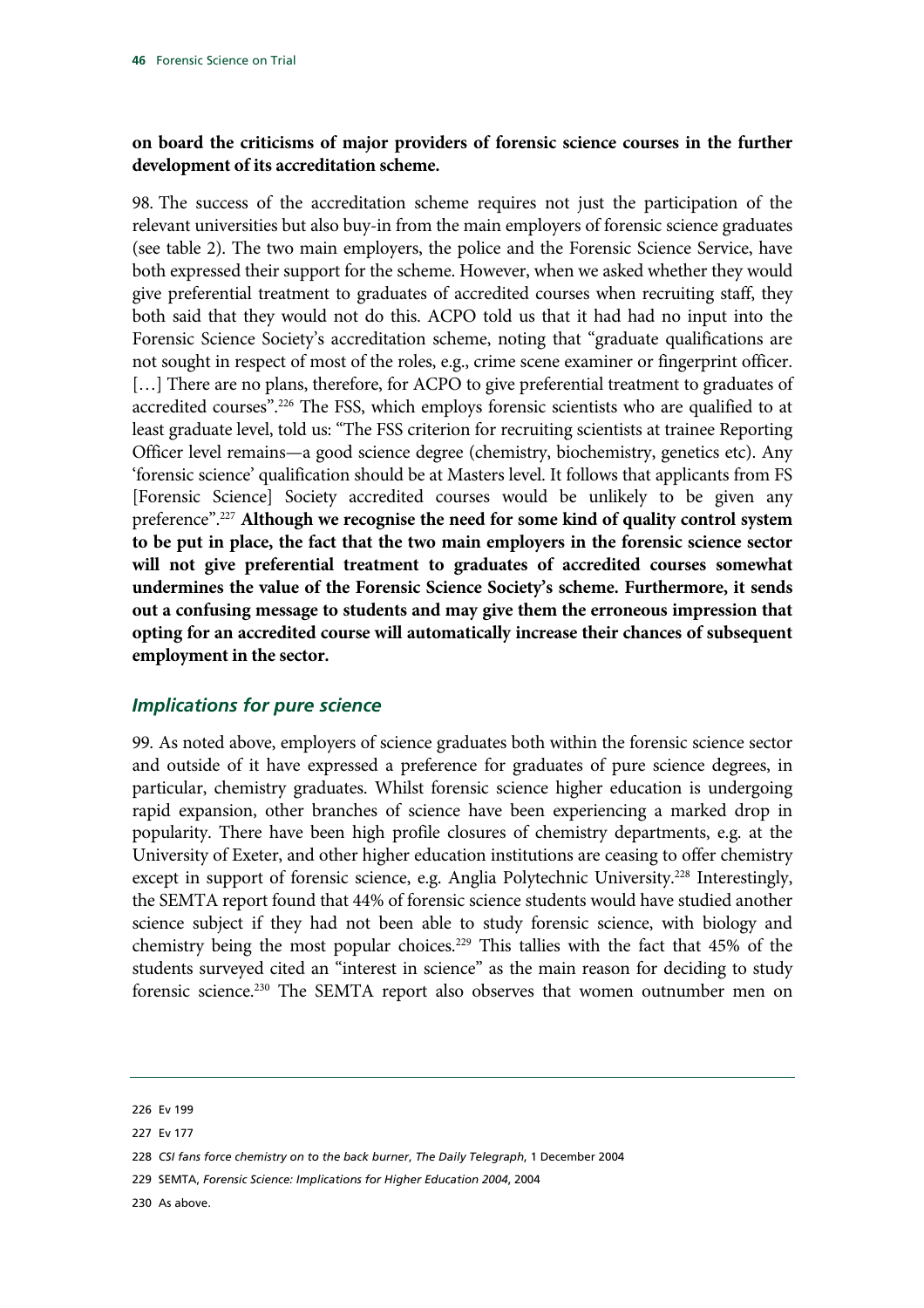forensic sciences courses by a ratio of 2:1, making forensic science the most popular science-based degree course with women.<sup>231</sup>

100. On the one hand, this could be interpreted as representing the siphoning off of potential students of chemistry and other pure science degrees into forensic science. On the other hand, it could be seen as offering a route to increase the attractiveness of science education, particularly for women, who are traditionally under-represented in the physical sciences. Professor Steve Haswell, Professor of Analytical Chemistry at the University of Hull, commented that "forensic science courses are tracking students into science at some level that perhaps would not have been there at all".232 Professor Sir Alec Jeffreys concurred, saying "kids are very excited about forensic science now for whatever reason and if we can use that to bring them into the basic sciences I think that is extremely valuable".233 We agree. **There is an opportunity to harness the excitement surrounding forensic science to promote interest in science more generally. Academically rigorous and scientifically sound joint honours degrees in forensic science and chemistry, biology etc. could build on the appeal of forensic science while providing students with the analytical skills and scientific background required by employers. These degrees need to be developed in close collaboration with the main employers in order to ensure that graduates would be well qualified for the roles for which these organisations recruit.**

101. The University of Central Lancashire (UCLAN) also drew attention to the role that forensic science can play in supporting chemistry within higher education institutions: "In our case, although our chemistry department was closed in the 1990s, we have been able to retain research and education in chemistry within our department: without the Forensic Science course, this would not have been possible […] Indeed, we have expanded chemistry provision to support forensic science, and are now able to re-open BSc (Hons) Chemistry in 2006/7".234 Nevertheless, UCLAN described the demise of chemistry in higher education as "a grave national concern for large numbers of other employers [as well as those in the forensic science sector]".235 **We recommend that the Forensic Science Society, SEMTA and the main employers work together with the Royal Society of Chemistry to promote an understanding of the value of chemistry as a route into forensic science. This could be done, for example, through visits into schools by practising forensic scientists.**

# **Training of forensic scientists**

102. In the main, we did not hear criticism of the quantity or quality of training given to practising forensic scientists. However, there was some suggestion that LGC and Forensic Alliance tended to recruit trained scientists from the FSS rather than training them from scratch themselves. The FSS told us that "Until recently, the FSS was the sole source of trained forensic scientists in England and Wales" and noted that "Training costs can run to

231 As above.

232 Q 361

233 Q 363

234 Ev 190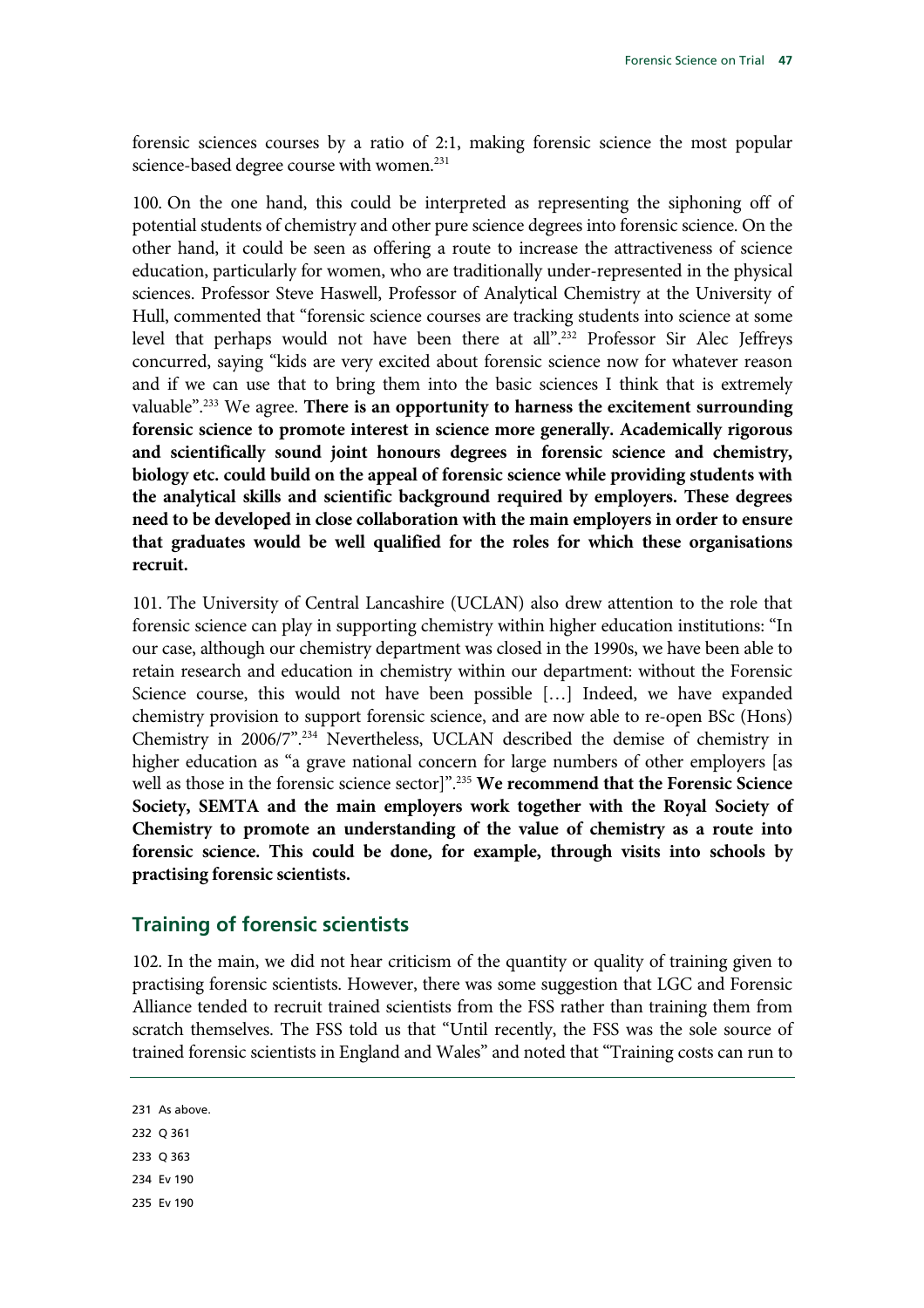£100k per individual".236 Forensic Alliance refuted these allegations, saying that it was a "myth" that the FSS was "the only training ground for forensic scientists" and pointing out that it had "trained 25% of its staff from scratch and augmented the training of many others".237 Forensic Alliance also told us that it now has "an advanced training facility running carefully structured courses covering all scientific aspects of forensic science, crime scene investigation and court work".238

103. The popularity of forensic science means that most employers have plenty of applicants to choose from to fill their posts. Nevertheless, we received evidence of skills shortages in a few specialities. The Royal Society of Edinburgh commented that in the field of forensic psychology there was the "acute problem with the training and a shortage of supply of suitably qualified personnel".<sup>239</sup> In addition, ACPO told us of difficulties in accessing experts "who are up to date in the rapidly moving areas of digital forensics".<sup>240</sup> We also heard that Forensic Alliance and LGC recruit a small percentage of scientists from overseas (approximately 9% in the case of Forensic Alliance).<sup>241</sup> Forensic Alliance explained that this was "partly because there is a shortage of UK scientists but […] also very much to enrich the scientific culture in this country because scientists coming from overseas bring with them a slightly different mix of skills and experience".<sup>242</sup> Increasing competition in the forensic services market at both the national and international level could well increase the proportion of overseas scientists working in the UK. The Forensic Science Advisory Council could play a useful role in helping to standardise training for forensic scientists working in the UK. Introducing a requirement for CRFP registration for court-going scientists, as discussed in paragraph 139, should also help to ensure that scientists working in the UK criminal justice system have the necessary skills and experience, irrespective of where they trained originally.

# **Police training**

104. Professor Jim Fraser, President of the Forensic Science Society and a former police Scientific Support Manager, told us in oral evidence that "The documented evidence in relation to police knowledge of forensic science, in terms of making the best use of forensic science, is consistently clear, that their knowledge needs to improve and therefore their training needs to improve".<sup>243</sup> He noted that "senior investigating officers in homicides and specialist elements of policing are usually much better trained" and said that the "real difficulty" was how to get an understanding of "the level of sophistication of some of the scientific techniques or the investigative value" at ground level in the average police force  $244$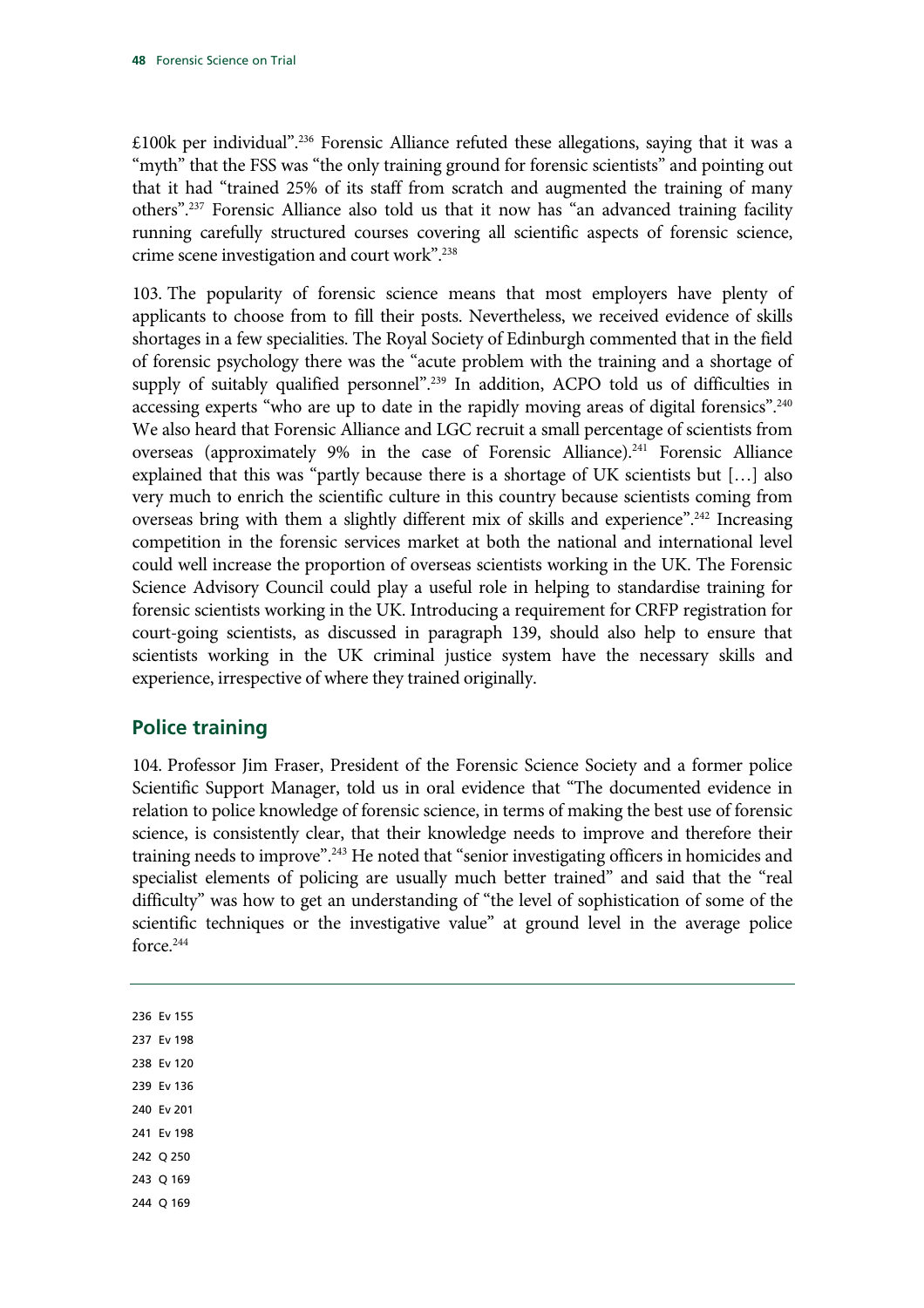105. The documented evidence referred to by Professor Fraser includes the 2000 HMIC thematic inspection report, *Under the Microscope*, which identified the absence of a comprehensive training strategy within the police and highlighted a need for both awareness training amongst operational officers and better specialist training for forensic practitioners in the police service*. <sup>245</sup>* HMIC set out overall guidance on the training of specialist and non-specialist staff in the report. The Public Accounts Committee also identified problems with police training in forensic science in its 2003 Report, *Improving service delivery: the Forensic Science Service*, commenting that whilst the FSS "contributes to national police training courses and provides training directly to individual forces as and when they request it  $[...]$  Only half of police forces undertook such training in 2001–02".<sup>246</sup>

106. In response to *Under the Microscope*, the ACPO Forensic Science Training Working Group (part of the forensic science training portfolio) was set up and steps were taken to reduce the fragmentation of police training. ACPO told us that the service has also "responded to the need to keep patrol officers updated" and revised the material delivered to basic recruits.<sup>247</sup> An interactive training package, known as "Think Forensic" has been developed for awareness training of officers outside the training period and this is in the process of being updated, under the leadership of the FSS. Despite this, ACPO acknowledged that much still needed to be done, warning us that "The scale of the problem should not be underestimated".<sup>248</sup> ACPO summarised the problem as follows: "With all the other training that police officers and staff need and the turnover we experience, we need novel and different means of raising awareness and increasing knowledge, which minimise time lost from front line policing duties".<sup>249</sup> This view was echoed by the Metropolitan Police Service who told us in written evidence that "The knowledge levels and awareness of all police and criminal justice personnel as a major enabler to the effective use of forensic science should not be underestimated. Raising awareness and ensuring that forensic science is used effectively is a critical part of building capacity in the MPS".<sup>250</sup>

107. **We welcome the actions taken by ACPO to improve police training in forensic science and urge it to continue, and enhance, these efforts in the future. Forensic science is not just a means of proving someone's guilt or innocence. If used properly, forensic techniques can serve as vital intelligence tools to underpin the entire investigative process. Forensic science has a key role to play in enabling the intelligenceled approach to policing embodied by the National Intelligence Model. It is thus essential that police training in forensic science is delivered within the context of the National Intelligence Model. This should help to ensure that forensic awareness becomes embedded in the wider police force, rather than being confined to those in specialist roles or who have had specific training.**

108. A further weakness identified by Under the Microscope and Under the Microscope Refocused was the "lack of full engagement amongst Chief Officers" in forensic science

- 247 Ev 200
- 248 Ev 200
- 249 Ev 200
- 250 Ev 115

<sup>245</sup> Home Office, *Under the Microscope*, Her Majesty's Inspector David Blakey, July 2000

<sup>246</sup> Public Accounts Committee, *Improving service delivery: the Forensic Science Service*, 2003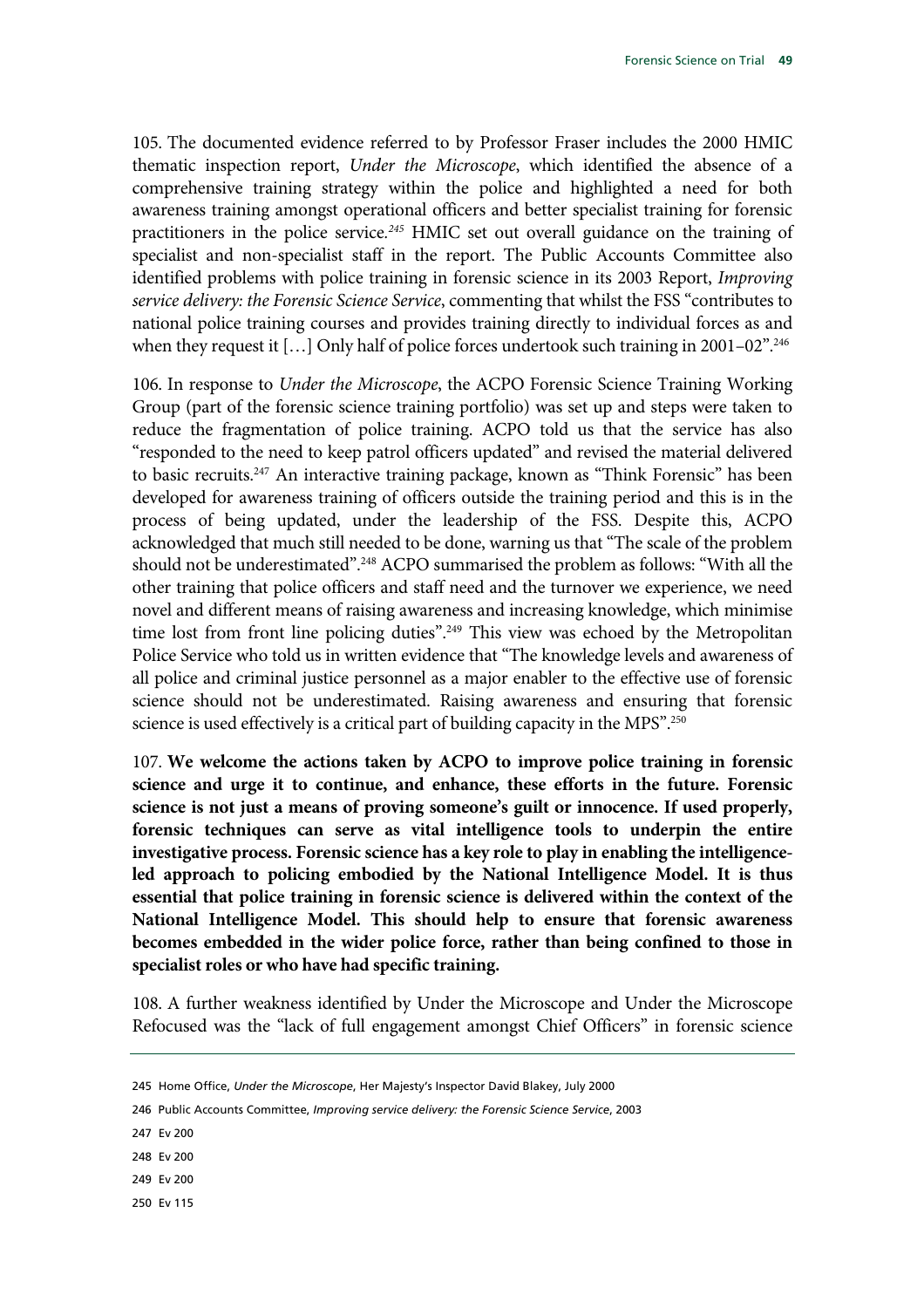issues.251 ACPO told us that "the situation has improved significantly" since then with each ACPO Forensic Science Sub-Committee regional group now having an ACPO chair.<sup>252</sup> ACPO nevertheless acknowledged that there was no room for complacency and commented that "it has sometimes proved difficult to achieve the required level of ACPO involvement".<sup>253</sup> It is encouraging to see that progress has been made in identifying ACPOlevel "champions" for forensic science. There is now a need to ensure that these officers are properly briefed and fully engaged. **We recommend that the Home Office, ACPO and the Association of Police Authorities ensure that regular seminars are held to keep those Chief Officers with responsibilities for forensic matters in a force up to date and active.**

## **Identification of best practice**

109. Professor Jim Fraser, President of the Forensic Science Society told us in oral evidence: "There are a large number of police forces and […] a lot of unexplained variation" in their use of forensic science, noting the fact that "There is no model for good practice".254 *Under the Microscope Refocused*, a follow-up to the 2000 report, also observed that there was still a great deal of variation in performance of different forces.255 The report further highlighted the fact that "Many forces still have a great deal of difficulty in managing the process of turning identifications into detections and this is rooted in a paucity of quality performance information".<sup>256</sup> The Home Affairs Select Committee has also recently commented on the "unacceptable variation in the adoption of DNA technology by individual forces" and recommended that the Government review police use of DNA, with a view to addressing the growing problem of multiple identities associated with a single DNA profile on the NDNAD.<sup>257</sup>

110. We asked ACPO who had responsibility for the collation and dissemination of best practice in the use of forensic science by the police. ACPO described a "somewhat confused picture with agencies having overlapping responsibilities" and acknowledged the need for "Further rationalisation".258 ACPO listed nine distinct organisations or committees with a role to play in this area: these are summarised in table 3. ACPO specifically identified the need to reduce overlap between the roles of HMIC, the Police Standards Unit, the National Centre for Policing Excellence and the National Policing Improvement Agency.259 **The multiplicity of organisations involved in identifying and disseminating good practice in forensic science to the police is unhelpful and wasteful. We support ACPO's view that there is a need to rationalise the functions of these bodies and recommend that a single organisation be given overall responsibility for coordinating best practice in forensic science for the police. This should be done without** 

253 Ev 200

254 Q 170

255 Home Office, *Under the Microscope Refocused*, Her Majesty's Inspector David Blakey, June 2002

256 Home Office, *Under the Microscope Refocused*, Her Majesty's Inspector David Blakey, June 2002

257 Home Affairs Select Committee, Fourth Report of Session 2004–05, *Police Reform*, HC 370-I

258 Ev 200

<sup>251</sup> Home Office, *Under the Microscope Refocused*, Her Majesty's Inspector David Blakey, June 2002

<sup>252</sup> Ev 200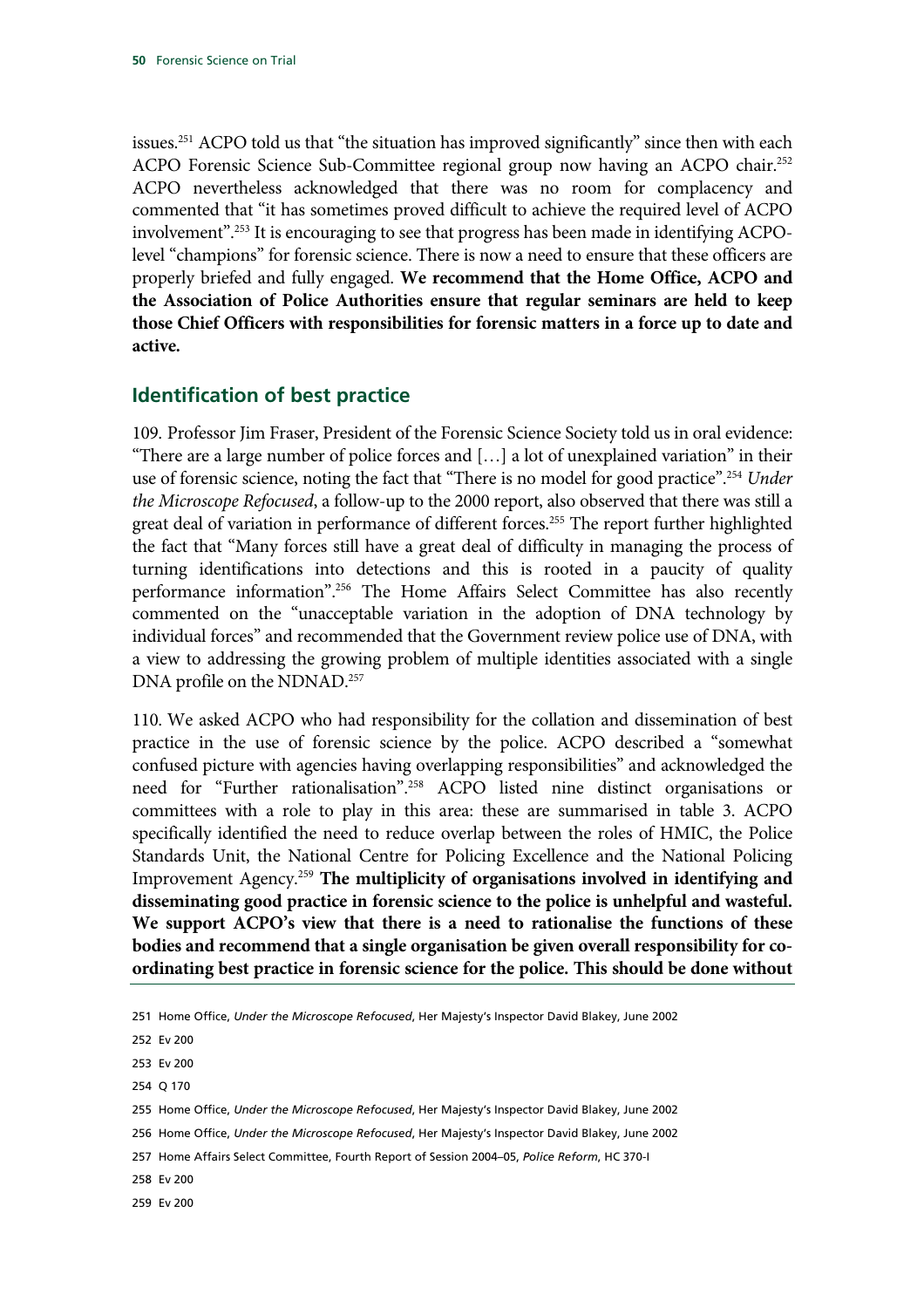**delay to prevent further duplication of effort and expenditure.** This should additionally facilitate uptake of best practice by ensuring that there is one clear and consistent message conveyed to forces.

| <b>Entity</b>                                         | Role                                                                                                                                                                                                                                                                                                                                                                                                                                     |
|-------------------------------------------------------|------------------------------------------------------------------------------------------------------------------------------------------------------------------------------------------------------------------------------------------------------------------------------------------------------------------------------------------------------------------------------------------------------------------------------------------|
| <b>Within ACPO</b>                                    |                                                                                                                                                                                                                                                                                                                                                                                                                                          |
| <b>ACPO Forensic Science Sub-</b><br>Committee (FSSC) | Has authority on behalf of ACPO for ensuring that national guidance<br>and policy is maintained.<br>Encompasses various thematic portfolio groups and National Boards.<br>Sponsors and maintains DNA Good Practice Guide in conjunction with<br>NDNAD Board.                                                                                                                                                                             |
| <b>NDNAD Board</b>                                    | Chaired by ACPO Forensic Science portfolio holder.<br>Has overall authority and responsibility for police practice and policy<br>in relation to DNA matters.<br>Issues policy directions and guidance in liaison with FSS.                                                                                                                                                                                                               |
| <b>National Fingerprint Board</b>                     | Set up in 2003 under auspices of FSSC and chaired by ACPO.<br>Has overall authority and responsibility for police practice and policy<br>in relation to Fingerprint matters.<br>Beginning to issue policy directions and guidance.                                                                                                                                                                                                       |
| <b>Crime Scene Management</b><br>Board                | Set up in 2004, chaired by ACPO.<br>Has overall authority and responsibility for police practice and policy<br>in relation to crime scene preservation and management.                                                                                                                                                                                                                                                                   |
| <b>Outside ACPO</b>                                   |                                                                                                                                                                                                                                                                                                                                                                                                                                          |
| Centrex                                               | Trading name for Central Police Development and Training Agency,<br>formerly National Police Training.<br>In liaison with above bodies has responsibility for overall design and<br>accreditation of training to meet force requirements.                                                                                                                                                                                                |
| <b>National Centre for Policing</b><br>Excellence     | Under auspices of Centrex has authority under Police Reform Act to<br>issue Doctrine, Codes of Practice, and Guidance on policing matters.<br>There are ongoing negotiations between the National Centre for<br>Policing Excellence and FSSC over a project to produce a Physical<br>Evidence Doctrine.                                                                                                                                  |
| <b>Police Standards Unit</b>                          | Specific role to improve performance within the police service.<br>FSSC has co-operated with the Police Standards Unit on several major<br>projects mostly arising from the DNA Expansion Programme.<br>Over the last two years the Unit has been working with Derbyshire<br>Constabulary to produce and roll out a diagnostic tool for the<br>improvement of forensic processes and timeliness using commercial<br>simulation software. |
| Her Majesty's Inspectorate<br>of Constabulary (HMIC)  | Thematic, Baseline and Basic Command Unit inspection programmes<br>ensure that forces are using forensic science effectively and applying<br>the most up-to-date techniques and processes.                                                                                                                                                                                                                                               |
| <b>National Policing</b><br><b>Improvement Agency</b> | Expected that this newly-proposed Agency will take on responsibility<br>for ensuring that nationally agreed good practice on certain policing<br>issues is implemented in all forces.                                                                                                                                                                                                                                                    |

**Table 3: Entities involved in identifying and disseminating best practice to the police** 

*Data source: ACPO*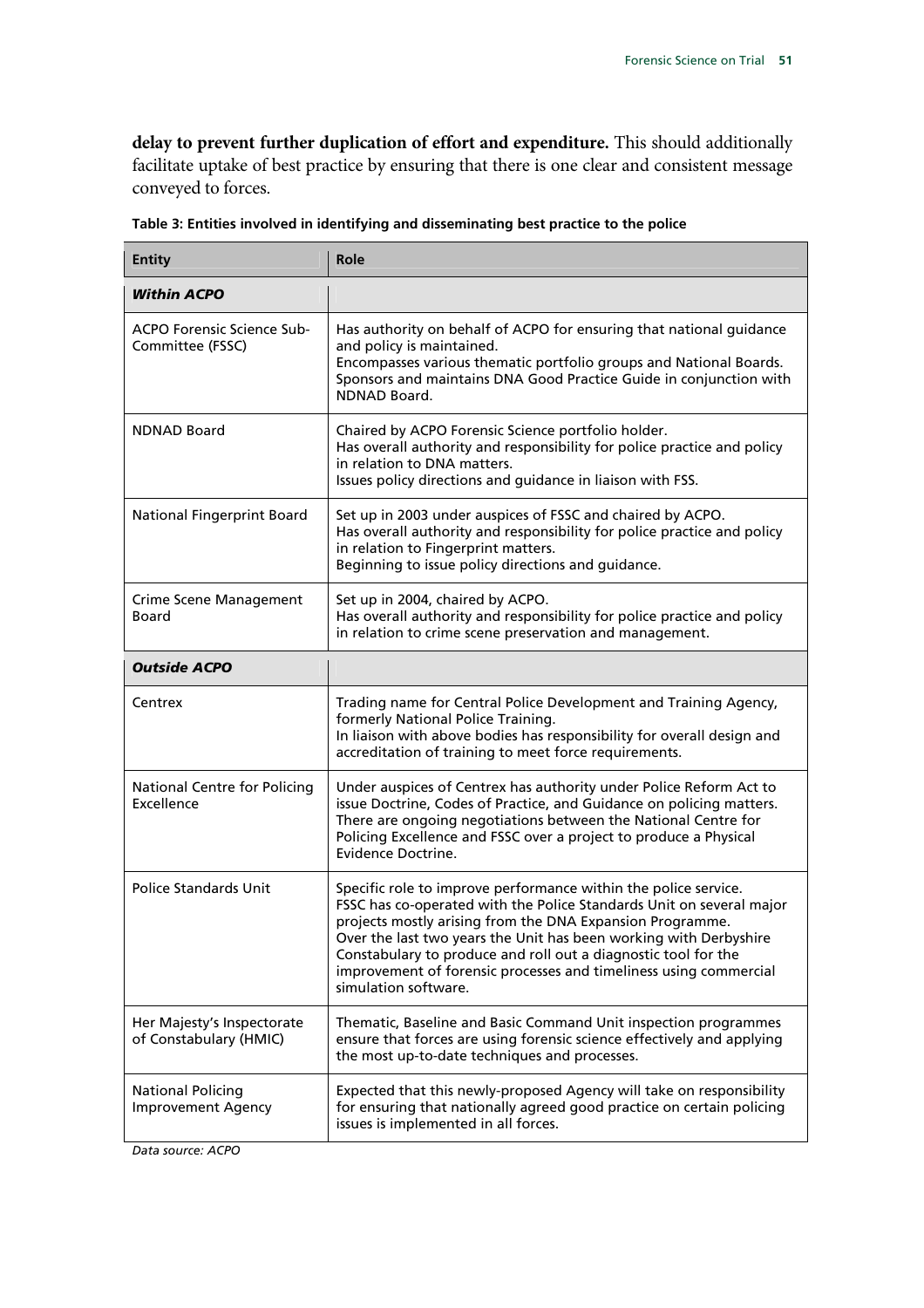## **Implications of GovCo/PPP**

111. More than 90% of police training in forensic science is provided in-house, with less than 5% being provided by the FSS and private sector suppliers, respectively.260 The majority of the in-house training is delivered through two national training centres: the Centrex facility at Harperley Hall, Durham, and the Crime Academy used by the Metropolitan Police Service.261 Internal training is more likely to improve the ability of police to make the most of their in-house forensic services than external training and should therefore be more cost effective. Nonetheless, the small proportion of police training in forensic science provided by the FSS and other forensic suppliers is important since it (a) gives the police an opportunity to learn how to make best use of the external forensic services that they procure, and (b) injects external knowledge into police training, which is especially important for specialist areas that rely on external expertise. ACPO told us that they tended "to use forensic science providers on demand".262 We were pleased to hear that, for the most part, forensic science providers were "keen to provide training without too much emphasis on generating income".<sup>263</sup>

112. We noted in paragraph 33 the concern that, if the FSS became a PPP, the external training currently given to customers on a cost-neutral basis would have a profit element introduced.264 The Royal Society of Edinburgh told us, for example, "If a significant commercial cost is involved in [the customer] training process, then bodies such as police authorities could be deterred from availing themselves of such services".265

113. We asked the FSS what changes it would make to the availability and charging basis for training for the police and other customers once it became a GovCo. The FSS replied that its Customer Training and Development Unit had "undergone development over the last year and more changes are planned".<sup>266</sup> As a result, the number and range of forensic training courses and seminars available to police and other customers in the criminal justice system would increase. The charging scheme for customers would move from a block fee based on FSS staff costs to a charge per attendee with discounts for high users. The FSS told us that this would bring it "into line with other training organisations such as Centrex". 267 In addition, the FSS plans to "continue to provide some training at no charge and seek external funding from sources such as the Home Office to sponsor the production and supply of training packages and courses".268

114. The present level of awareness training amongst police uniform and detective staff is insufficient and needs to be improved and increased, particularly with regard to how to properly protect crime scenes for examination. Any reduction in the availability or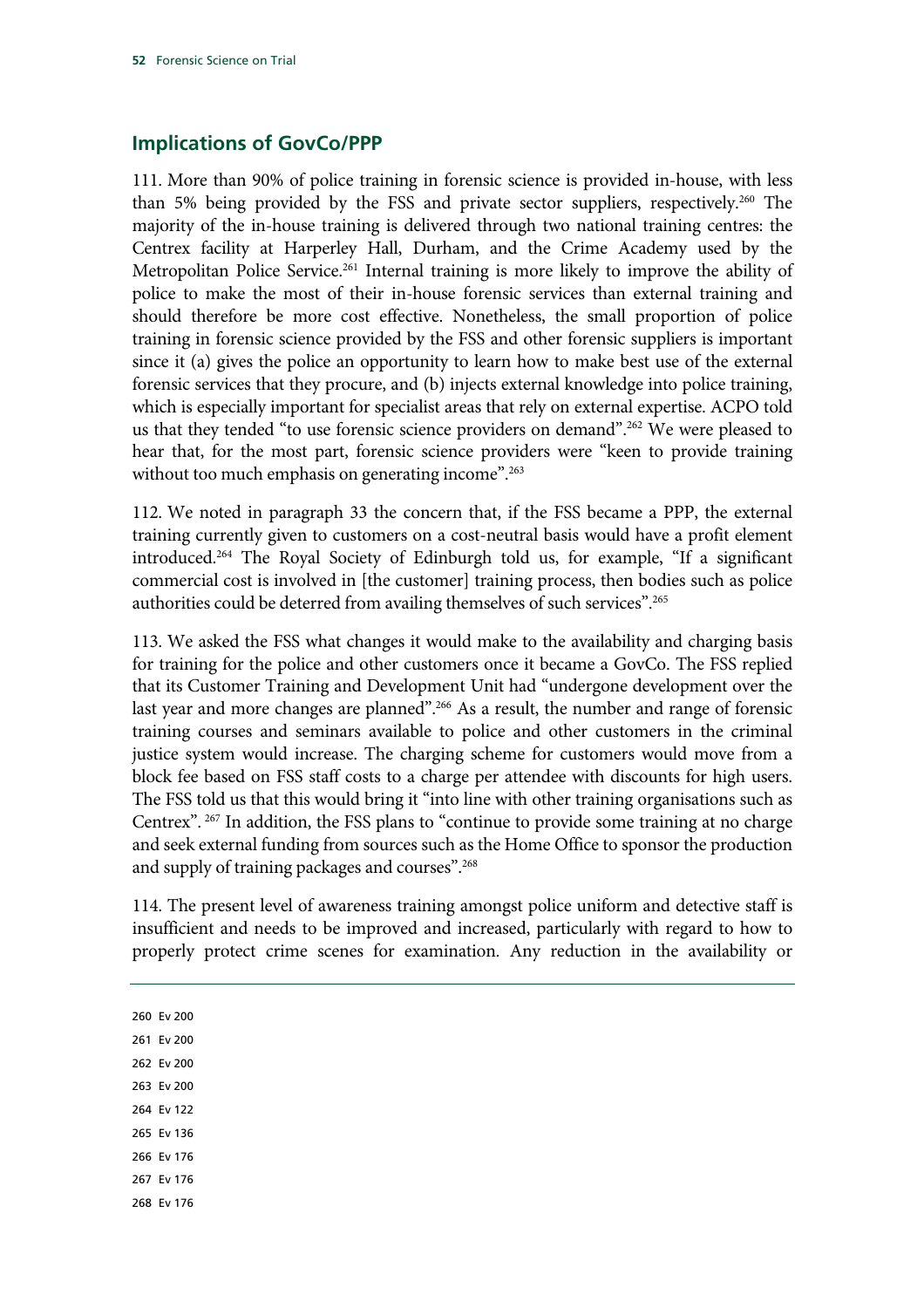comprehensiveness of training offered by the FSS would therefore be of concern. Training is also a resource-intensive activity for suppliers, taking skilled staff away from the bench. On the other hand, it is reasonable to assume that the increasingly competitive market in forensic services will incorporate a market in forensic training: spreading awareness of the possible use of forensic science should make good commercial sense. Furthermore, as noted above, there is a relatively small percentage of police training currently delivered by the FSS, and it is by no means clear that development of the FSS as a GovCo and potentially as a PPP will threaten the quality or affordability of customer training provided by the FSS (and its competitors). The proposed Forensic Science Advisory Council should be well placed to monitor the situation and advise of any need for intervention, should it arise.

115. The FSS also fulfils an advisory role to the police and, as illustrated by table 3, plays a part in drawing up guidance and best practice for them. Once the FSS is developed as a GovCo, this relationship may need to be reviewed. Indeed, ACPO told us: "The police service has hitherto relied upon the advice of the Chief Executive or Chief Scientist of the Forensic Science Service to provide advice as to the reliability of forensic techniques […] when the FSS moves into private sector classification and operates in a competitive market, for commercial reasons it will no longer be appropriate to seek or receive advice in this way".<sup>269</sup> This, once again, emphasises the need for an independent regulator and source of advice. **The Forensic Science Advisory Council will be essential for ensuring that the police continue to have access to independent and impartial expert advice on forensic science in a competitive marketplace.**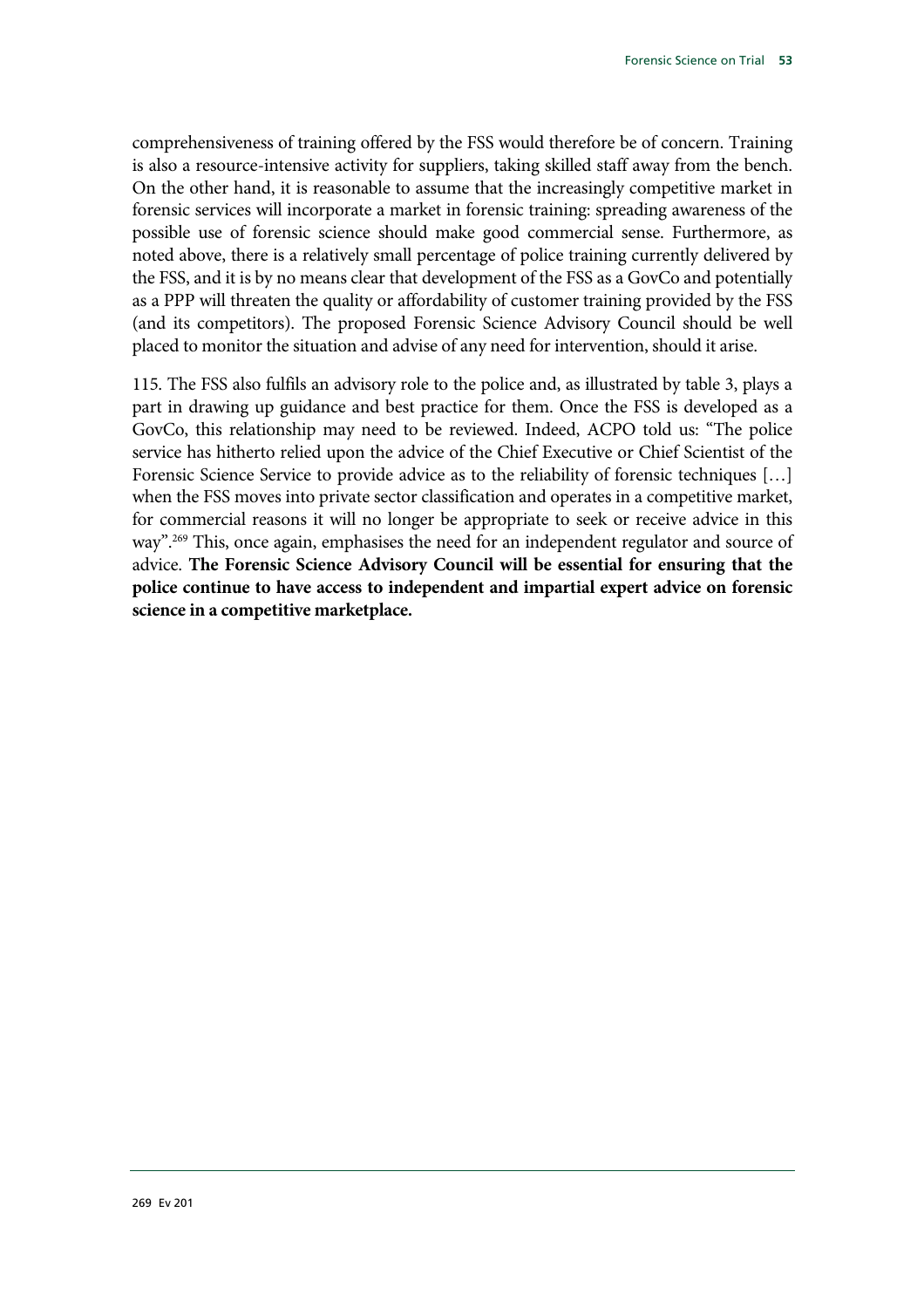# 6 Research and Development

# **Home Office and police R&D**

## *Police Science and Technology Strategy*

116. On 26 May 2004 the Home Office published the Police Science and Technology Strategy 2004–2009.<sup>270</sup> The Strategy "deals with the application of technology and the physical sciences to policing in England and Wales" and "includes, but is not limited to, ICT, forensic science and technical equipment".<sup>271</sup> The three core aims of the strategy are as follows:

- To establish priorities for current and future science and technology applications and research;
- To co-ordinate the development and implementation of technology between users and suppliers to ensure a coherent and effective process;
- To implement processes for future scanning to ensure that the police service can exploit new technology at the earliest opportunity and is prepared for new technologybased threats.272

117. The Police Science and Technology Strategy Group, which plays a key role in drawing up and implementing the Strategy, includes representatives from the Home Office, ACPO, Association of Police Authorities, FSS, Police IT Organisation, Home Office Police Scientific Development Branch and staff associations. It also has independent input from the Office of Science and Technology and the Royal Academy of Engineering.<sup>273</sup>

## *Forensic Integration Strategy*

The Forensic Integration Strategy 2004–08 is the successor to the DNA Expansion Programme, which ran from 2000–04. It is comprised of a number of workstreams, including R&D, DNA, forensic medicine and integrated intelligence, the aim being to develop a more co-ordinated approach to the various different elements and activities associated with forensic science in the police. The strategic vision of the Forensic Integration Strategy is: "the optimal use of forensic science and technology to reduce crime, bring more offenders to justice and increase public confidence".<sup>274</sup> The Forensic Integration Strategy is being developed by the Police Science and Technology Strategy Group.

- 271 As above.
- 272 As above.
- 273 As above.
- 274 Ev 207

<sup>270</sup> Home Office, *Police Science and Technology Strategy 2004–09*, May 2004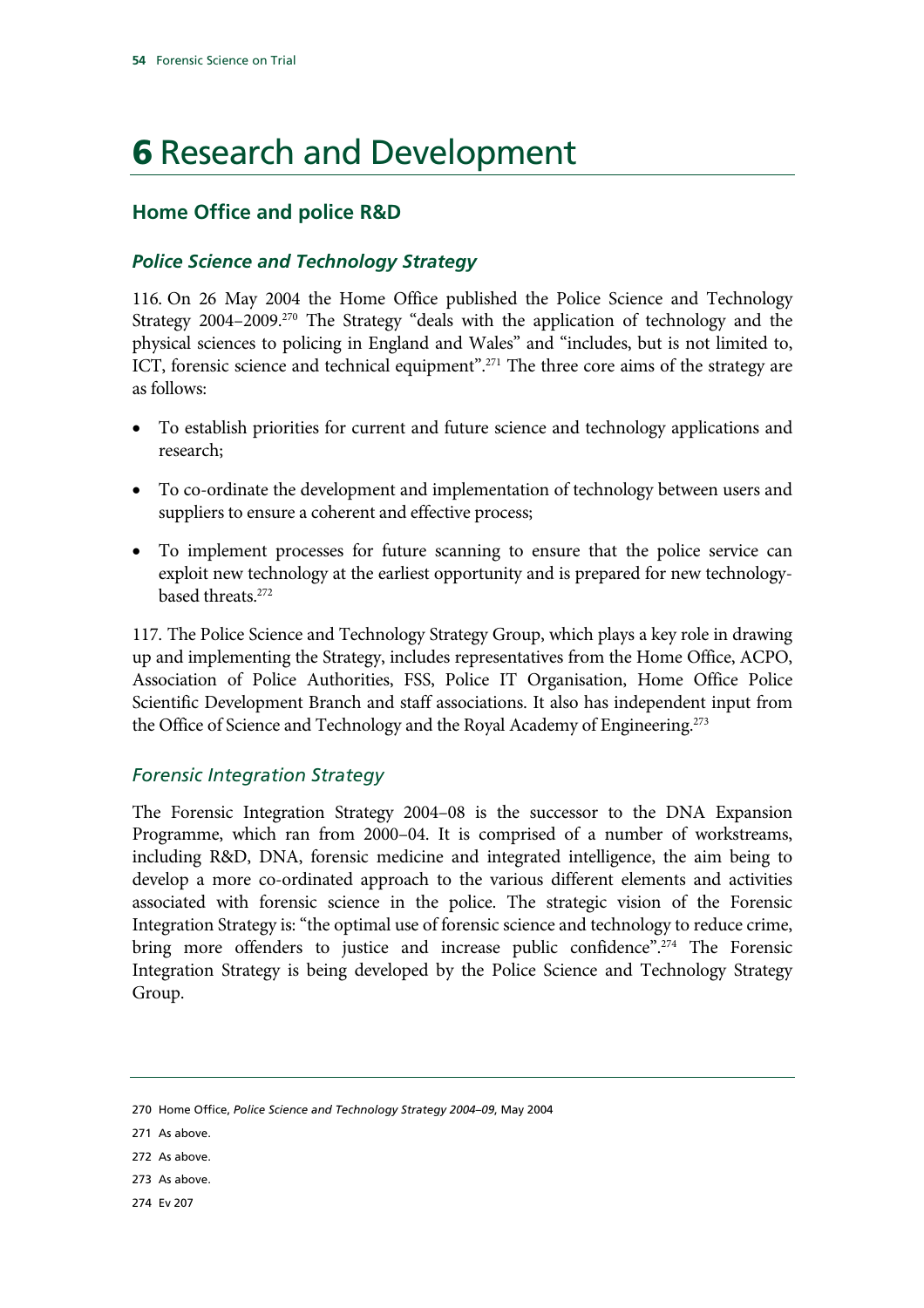#### *Police Technology Database*

118. The Police Science and Technology Strategy Group is also in the process of establishing a Police Technology Database. This will contain "information about the science and technology initiatives being conducted by the 43 forces in England and Wales as well as data on crime and policing projects being carried out by the Home Office".275 The database will be hosted by the Criminal Justice Extranet and will provide a central information resource for forces, with the aim of giving the police an insight into developments taking place across the service and reducing duplication. The project is currently in the data collection phase.

#### *Funding for R&D*

119. We were interested to know what funding the Home Office was providing for forensic science R&D. Mr Wilson, Head of the Home Office Science Policy Unit, said: "We have very modest amounts of investment going into forensic sciences but we do invest directly and about £500,000 a year has regularly gone to the FSS to support their R&D work […] The Home Office more widely is engaged in a very broad range of scientific and technological research but clearly that is very much prioritised".276 Police expenditure on R&D is also low. Only 0.01% of expenditure on science and technology by police forces is committed to R&D (compared with 57% on operational costs, 13% on deployment, and 30% on maintenance).277 If total expenditure on police S&T, including funding from the Home Office, is taken into account, the percentage rises to 1.3% spending on R&D.<sup>278</sup> The Police Science and Technology Strategy 2004–2009 notes that "Although the figure of just over 1% spend on research and development appears to be rather low, it must be remembered that most police use of science and technology is of commercial 'off the shelf' equipment provided by industry".279

#### **Other sources of funding**

120. We heard from various sources that it was difficult to find funding for forensic science R&D. The Forensic Science Society, for instance, complained that: "Forensic science as an interdisciplinary activity is not well served by the normal funding processes via the UK research councils".280 Professor Sir Alec Jeffreys also pointed out the difficulty of finding funding for research in forensic applications: "My own research is funded by the Medical Research Council and it was made very clear to me that now that it had gone forensic it was a job for the Home Office and the MRC at that stage were no longer terribly interested in supporting it. […] I think that is a culture that is somewhat alarming, that forensic science belongs to the Home Office and medical science belongs to the MRC".<sup>281</sup> We have drawn attention to the problems faced by researchers working in interdisciplinary subject areas

275 Ev 204

276 Q 602

277 Home Office, *Police Science and Technology Strategy 2004–09*, May 2004

278 As above.

279 As above.

280 Ev 157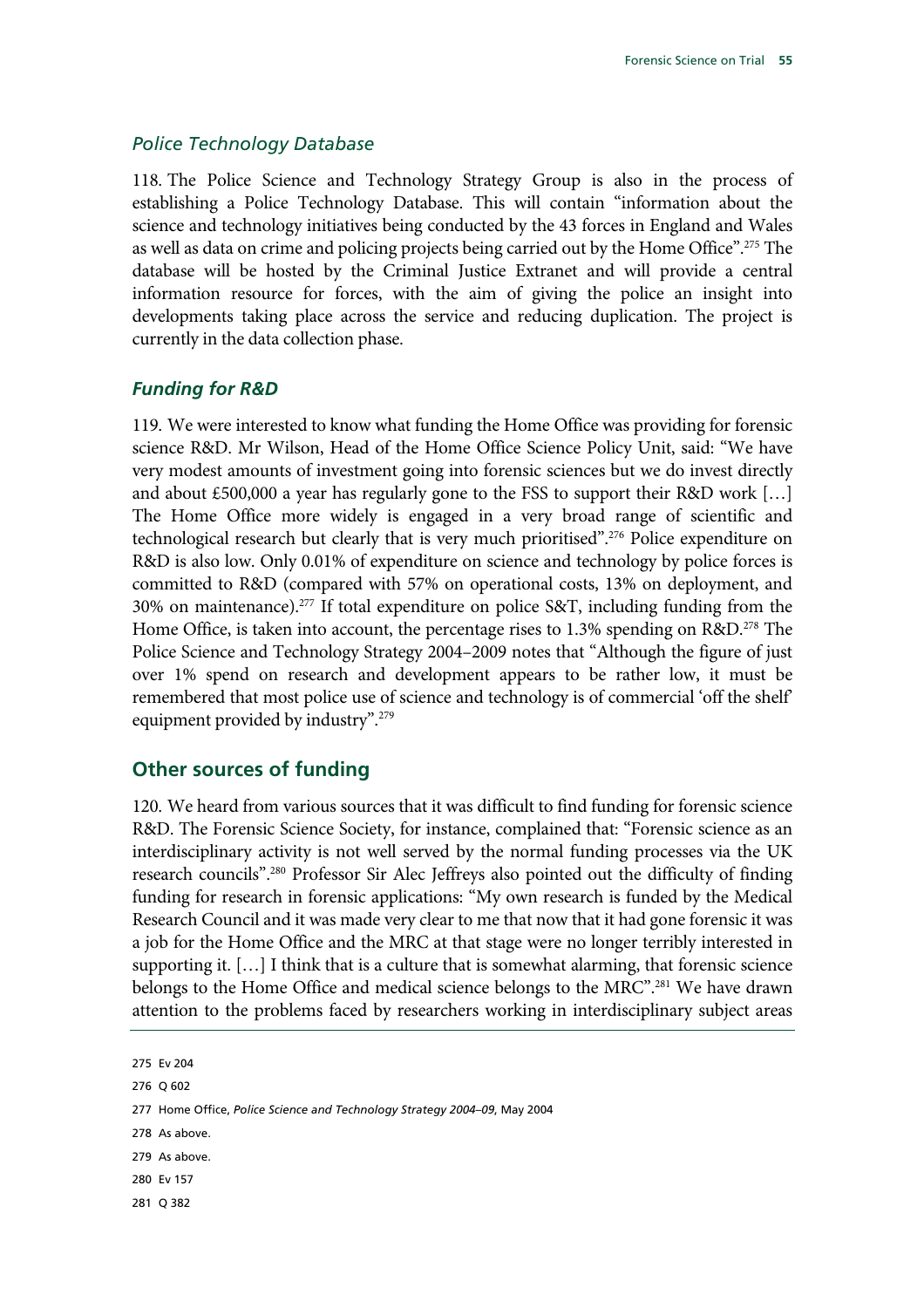and on applied research, as opposed to more blue skies research, in a number of recent Reports.282

#### *EPSRC Think Crime Programme*

121. One of the few sources of funding specifically targeted at research of relevance to the police and criminal justice system is the EPSRC "Think Crime" initiative.<sup>283</sup> This programme, which provides funds for research on crime prevention and detection technologies, was praised by researchers and the Home Office alike, although the funding available is limited. In addition, Professor Steve Haswell, a Professor in Analytical Chemistry from the University of Hull and chair of the next EPSRC Think Crime Programme, drew attention to the fact that applications from researchers in biology and chemistry were poorly represented: of the 29 projects that have been funded under the EPSRC Think Crime programme, only four or five were in biology or chemistry; most of them were in the area of digital processing data and manipulation.<sup>284</sup>

#### **Exploitation of research**

122. Professor Haswell interpreted the low numbers of applications in biology and chemistry as a reflection of the lack of awareness by researchers in these fields of the relevance of their research to forensic applications. He told us: "the academic community out there—which is a formidable resource in terms of the UK being equipped to pull on that resource—are not guided well and they are not informed well of what the needs are".285 We put Professor Haswell's points to the Minister, who "noted the concern" and told us that communication between researchers and practitioners was "clearly fundamental to the future success of the FSS" and expressed her intention to tackle the issue when agreeing the capital structure for GovCo.<sup>286</sup>

123. Professor Haswell was also troubled by the UK's weakness in exploiting research of relevance to forensic science. He told us: "When I look around at what people do in their research profiles you can always see tremendous opportunities to develop forensic support and forensic technology. That is simply not being tapped into. I think it is a kind of management problem more than a science based problem. It is just not being managed properly and exploited properly".287 These sentiments are reminiscent of a *Nature* article in 2003 in which Ken Pease, a visiting criminology fellow at University College London, said that so many opportunities for exploitation of science for crime prevention were being missed that he "could walk into any laboratory and generate a crime-prevention application from their last few papers".288 QinetiQ additionally commented on the "highly fragmented" approach to public sector procurement in the field of law enforcement and

283 http://www.epsrc.ac.uk/ResearchFunding/Programmes/Cross-

EPSRCActivities/CrimePreventionAndDetectionTechnologies/default.htm

- 286 Ev 213
- 287 Q 369

<sup>282</sup> e.g. House of Commons Science and Technology Committee, Eleventh Report of Session 2003–04, *Research Assessment Exercise: a re-assessment*, HC 586

<sup>285</sup> Q 368

<sup>288</sup> Jim Giles, *Crime prevention: The lab arm of the law*, *Nature* 422: 13-14, 6 March 2003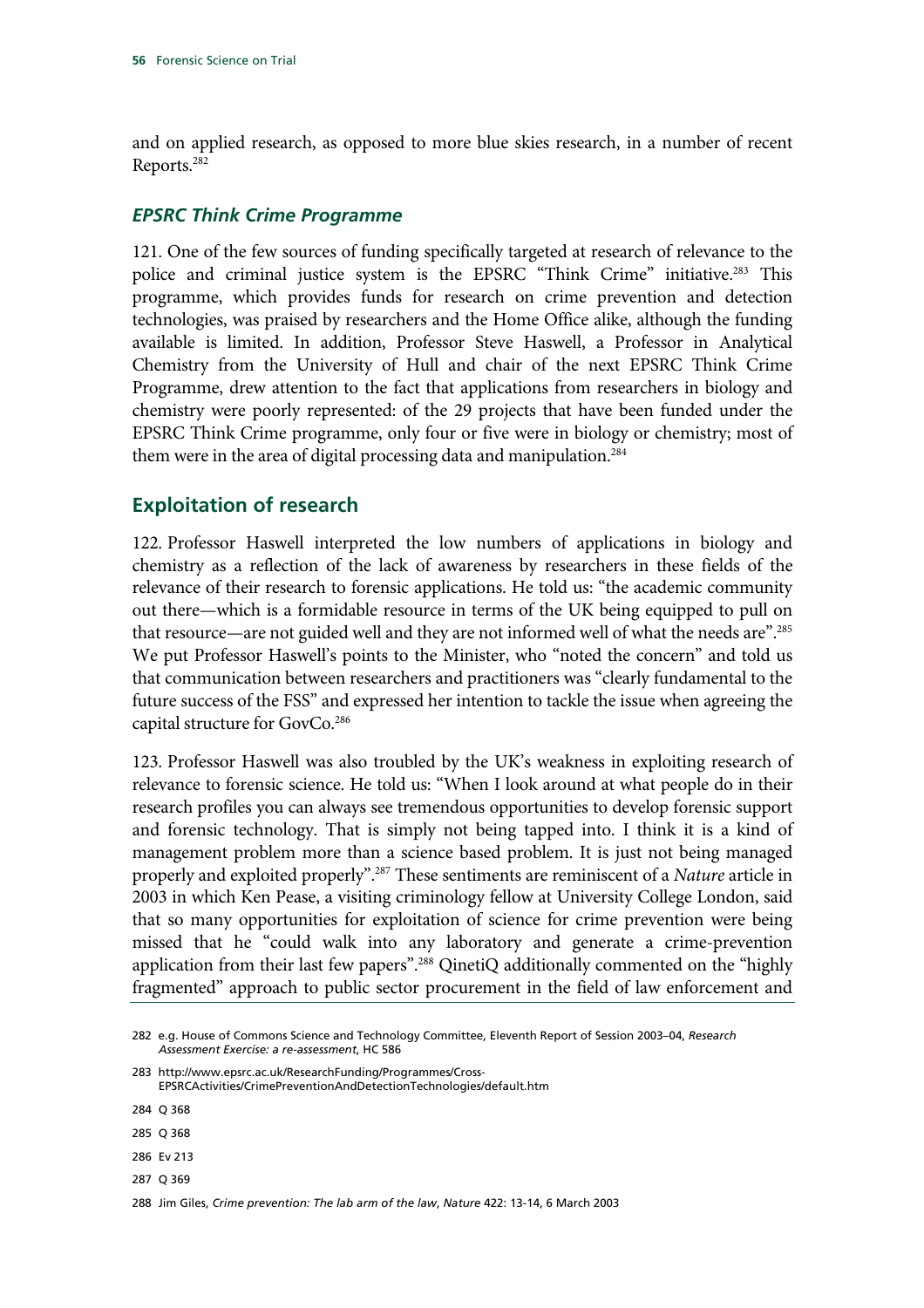the "reluctance of any one organisation to take the lead", which together generate a "strong disincentive to companies and organisations with ground-breaking technologies to develop them into product".289 **At this time of heightened security, it is unacceptable that so many opportunities to develop technologies that could assist in the battle against crime and terrorism are being squandered due to a lack of information for researchers and poor management of the research process. We recommend that the Home Office, Police Science and Technology Strategy Group and the Research Councils examine ways to resolve this.**

124. The Police Science and Technology Strategy provides a framework identifying areas of priority for R&D for crime prevention and detection and was developed in consultation with bodies such as the Royal Academy of Engineering. However, the evidence we have received suggests that there are poor channels of communication between the Police Science and Technology Strategy Group and the researchers who will play a key role in making the aims of the Strategy a reality. We asked the Home Office in writing what action it was taking, apart from having developed the Police Science and Technology Strategy, to accelerate the development of key forensic technologies. The only action cited by the Home Office was the Forensic Integration Strategy, which is actually a workstream of the Police Science and Technology Strategy.<sup>290</sup> In oral evidence, the Home Office also pointed to its support for the EPSRC Think Crime initiative and said that the Science Policy Unit was beginning to have direct engagement with universities.291 **The Home Office has published a high level Police Science and Technology Strategy and developed complex vehicles for its delivery. Yet it has singularly failed to engage with the scientists and engineers working in academia whose research is so essential for meeting the objectives identified in the Strategy.**

125. The police have expressed particular interest in "lab-on-a-chip" technology which could enable them to undertake DNA testing and other forensic analyses at the scene of the crime.292 A recent policy seminar on Science and Crime heard that microfabrication combined with solid-state technology is enabling the miniaturisation of chemical analysis and researchers from the Open University have already produced a miniature automated analytical laboratory that was carried on board the Beagle 2 lander.<sup>293</sup> We asked Professor Haswell what progress was being made by the UK in creating lab-on-a-chip technologies that could be used by the police. Professor Haswell's response reflected his frustration: "It is painfully slow. We have taken quite an early lead in this I believe in this country and it has all slowed down, part of that is due to the very slow through-put through the research councils. It can take two years from an idea to funding, by the time you have gone through an outline and a full proposal. Fast-tracking has to be looked into; we need better focus; management has to be looked into".<sup>294</sup> It is disheartening for researchers who have helped to give the UK a competitive advantage in a particular technology to see their efforts going

289 Ev 145

<sup>290</sup> Ev 202

<sup>291</sup> Q 603

<sup>292</sup> Ev 131

<sup>293</sup> *Science & Crime*, Report of a seminar organised jointly by the Institute of Physics, the Royal Society of Chemistry, and the Institute of Biology, 10 June 2004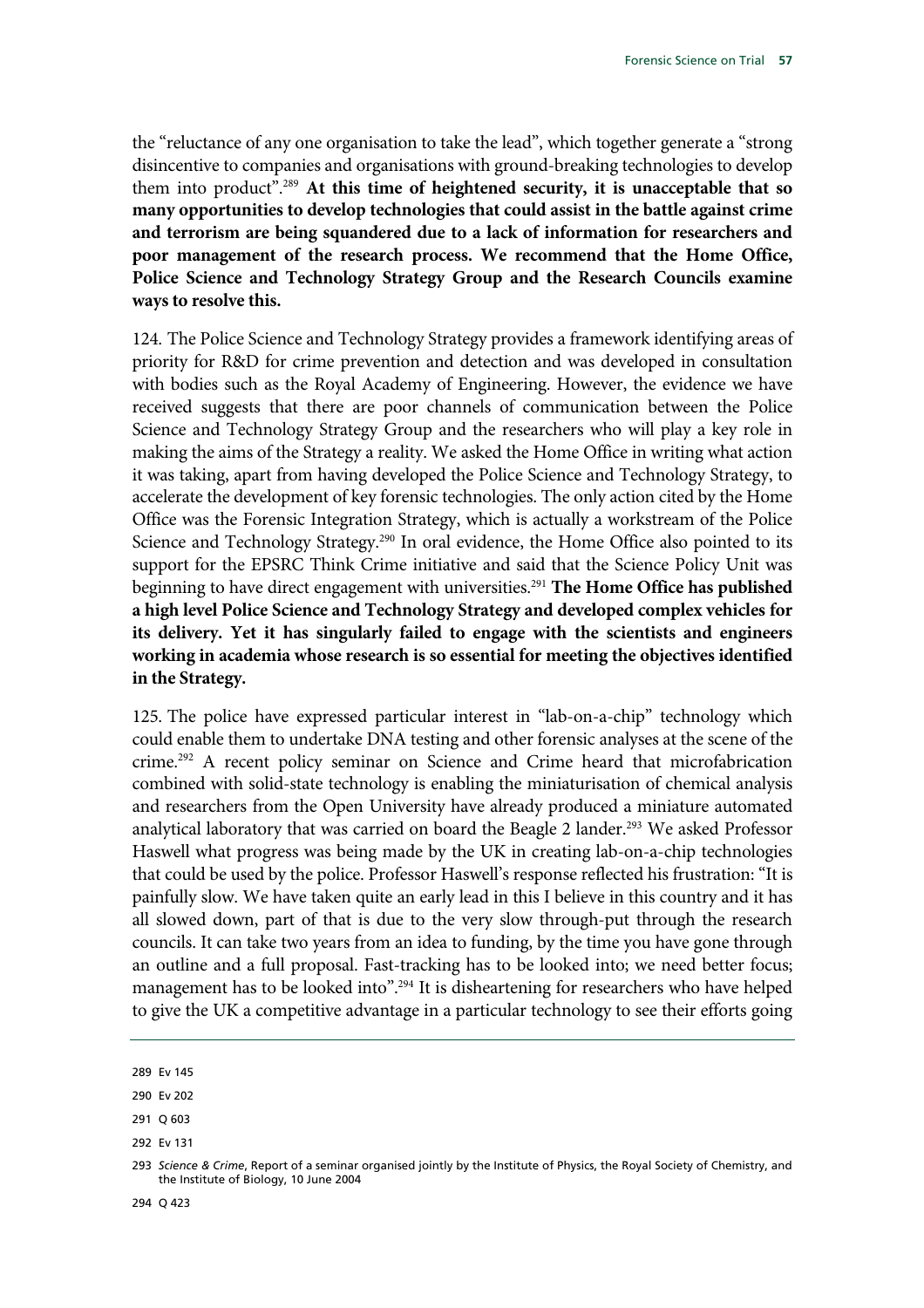to waste due to bureaucracy and a lack of vision. Current police and Home Office expenditure on R&D is very limited. **We recommend that the Home Office introduce fast-track grants for moving promising technologies from the proof-of-concept to the market-ready stage. In addition to funding, these grants should incorporate support to expedite the technology transfer process.**

### **Implications of GovCo/PPP**

126. The FSS told us in its written memorandum that, in 2003–04, it invested 12% of turnover ( $\text{\textsterling}18$  million) on development and business processes.<sup>295</sup> However, the amount spent on scientific research was equivalent to only 2% of turnover (£2.6 million); the remaining 10% was spent on other product and service development activities, the DNA automation strategy and information services strategy development.<sup>296</sup> Forensic Alliance, by comparison, invests approximately 3% of revenue on self-funded R&D.<sup>297</sup> However, Prospect and PCS noted in their memorandum that whilst "FSS staff have authored or been co-authors of 84 scientific papers" between 2000 and 2004, which "have been cited a total of 300 times", Forensic Alliance has in the same period "published only 6 scientific papers, only one of which has been cited and then only once".298

127. There is no consensus on how PPP is likely to affect the amount or quality of R&D conducted by the FSS. Prospect and PCS trade unions told us: "As a trading fund the FSS has targets set with respect to investment in research and development [...] As a private sector company the FSS will no longer need to comply with these targets".<sup>299</sup> The Royal Society of Edinburgh was also of the view that R&D would be likely to suffer if the FSS became a PPP: "Investment in R&D by the FSS is likely to fall if more emphasis is put on purely commercial issues, and R&D can be a significant drain on the resources of a commercial enterprise in the short term. Any fall in R&D investment could be detrimental, but this may only come to light in 5 years or more".<sup>300</sup> However, the Home Office asserted that, as a result of Trading Fund status, the FSS "risks being left behind in the introduction and deployment of new technology".<sup>301</sup> The Home Office also commented that "the nature of the procurement procedures which the FSS is obliged to follow" as a Trading Fund "not only cause delays in research projects but also expose in the process matters of a business confidential nature which the FSS would rather not disclose".302 **It is not possible to predict with any certainty the impact that development as GovCo and possibly as a PPP will have on the amount of R&D undertaken by the FSS. We are concerned that this impact could be negative. Should there be any significant fall in the percentage of R&D conducted by the FSS, the Government may need to introduce incentives to stimulate R&D in this sector.** 

295 Ev 175

296 Ev 175

297 Ev 118

298 Ev 123

299 Ev 123

300 Ev 136

301 Ev 99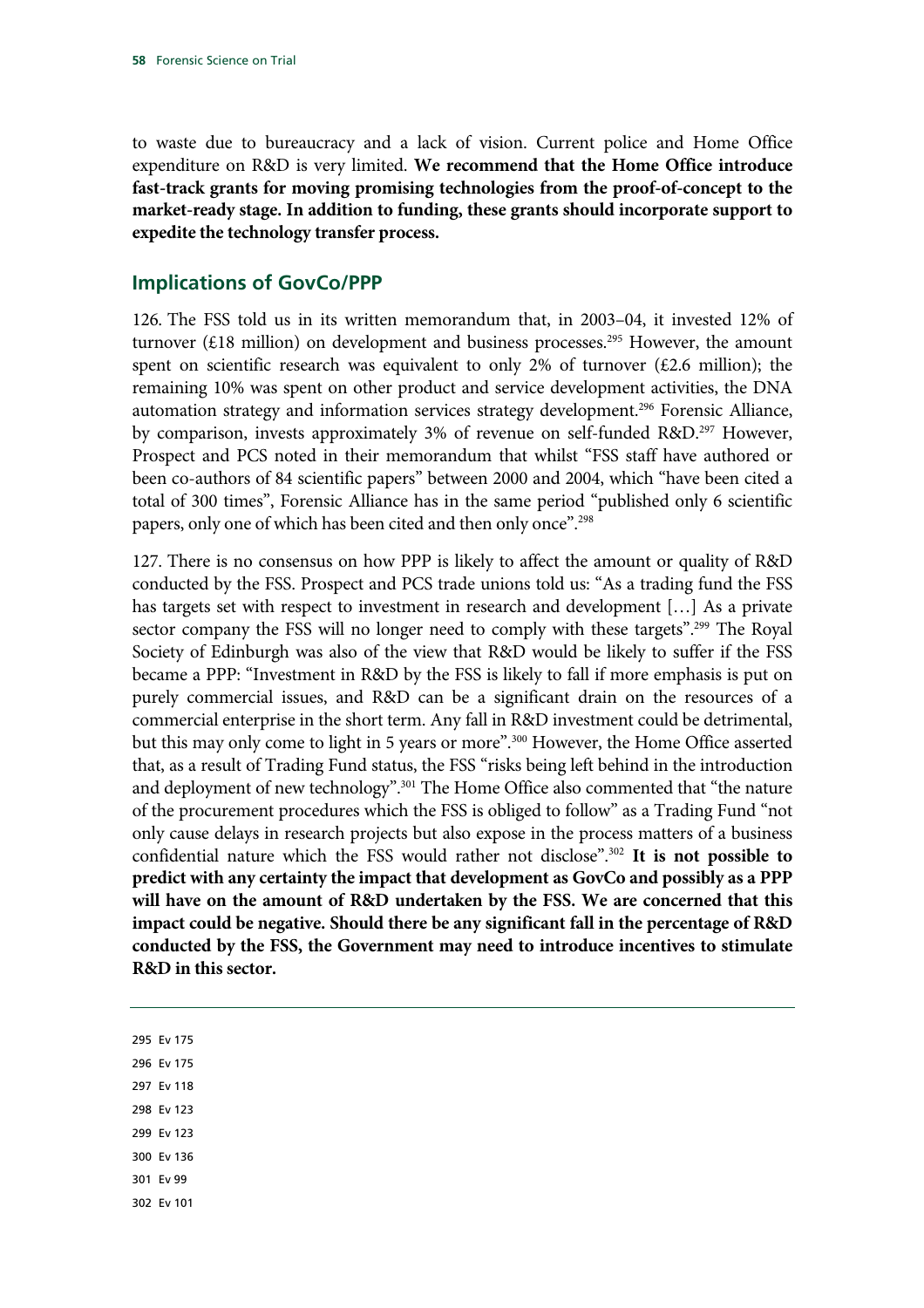## *Intellectual property rights*

128. ACPO suggested that "the police service has been slow to see the potential cost implications arising from the ownership of Intellectual Property Rights" and told us that there was "a strong argument for government to retain ownership of IPR currently owned, under government auspices, by the FSS, or at least make provision during the PPP process, for it to be freely available to Criminal Justice agencies", despite the effect that this could have on the sale value of the FSS.<sup>303</sup> When the majority of the Defence Evaluation and Research Agency was developed as a PPP, subsequently known as QinetiQ, most of the IPR generated within those parts of the Agency that were transferred to QinetiQ became QinetiQ's property. However, the Ministry of Defence retains the right to use this IPR free of charge for defence purposes and a procedure was put in place that compels QinetiQ to seek clearance from the Ministry of Defence for any proposal that would entail exploitation of sensitive technology.304

129. The Home Office told us that at present IPR developed within the FSS is held by the Crown. In view of the decision to develop the FSS as a GovCo, the Home Office said that the FSS management, the police and police authorities would be consulted regarding the future IPR arrangements, the objective being "to ensure an appropriate balance between public policy objectives, VFM [value for money] for the Police and the successful development of GovCo".305 **The IPR that has been developed within the FSS must remain freely available to the police once the FSS becomes a GovCo and potentially a PPP.**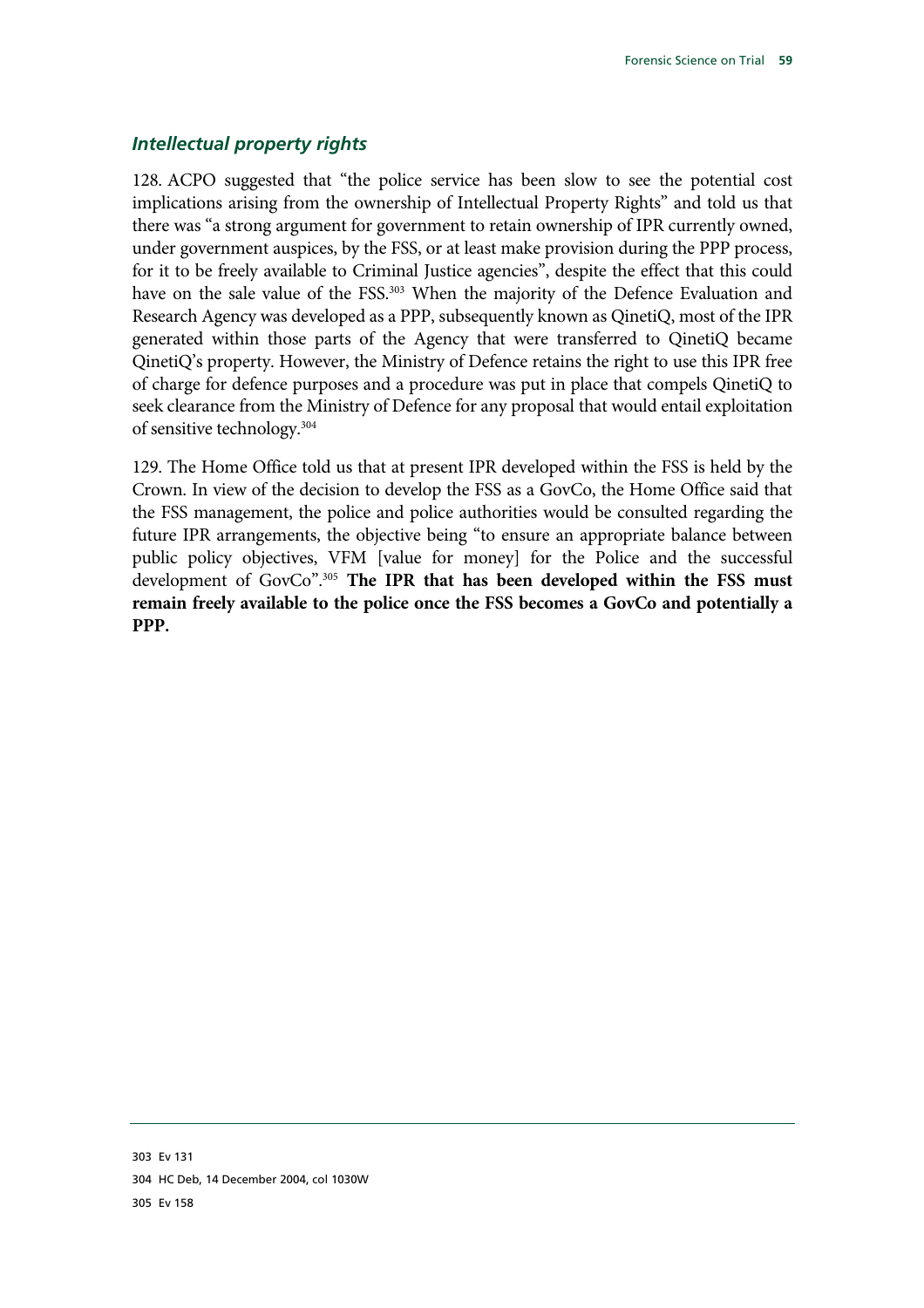# 7 Use of Forensic Evidence in Court

130. In recent years the spotlight has fallen on the use of expert evidence in court, triggered largely by the wrongful convictions of Sally Clark and Angela Cannings for murdering their babies. In both cases, Professor Sir Roy Meadow, a paediatrician of many years' experience, gave expert evidence at the original trials which included flawed statistical calculations. These cases were preceded by cases such as that of the "Birmingham Six", who were freed in 1991 having served 16 years in jail, after their convictions were overturned in part due to discredited forensic evidence. This inquiry has focussed predominantly on the use of forensic evidence by the criminal courts, although many of the points made are of relevance to the civil courts. We acknowledge that we are in danger of straying into areas beyond our remit in looking at the courts, so have sought to confine our comments to the use of science and expert evidence within the courtroom. Where we touch on more fundamental principles of the legal system this is primarily to provide the context for our observations about experts and expert evidence and is not intended to be a thorough analysis of those principles.

#### **Expert witnesses**

#### *Role of experts*

131. The purpose of expert evidence is to provide the court with information based on scientific results, the interpretation of which is outside the experience and knowledge of a judge and jury. It is the court's responsibility to decide whether there is a need for expert evidence and also to establish the competency of the expert witness. If the expert evidence is clear and not contradicted by any other evidence, the jury should accept it. If the evidence is not clear, or there is evidence which contradicts the expert's opinion, the jury may reject it. Furthermore, the judgement on Angela Canning's successful appeal against her conviction for murdering her two baby sons stated that "If the outcome of the trial depends exclusively, or almost exclusively, on a serious disagreement between distinguished and reputable experts, it will often be unwise, and therefore, unsafe to proceed".306

#### *Council for the Registration of Forensic Practitioners*

132. The Council for the Registration of Forensic Practitioners (CRFP) was established in 1999 to give the courts a single point of reference on the competence of forensic practitioners. The overriding aim of the CRFP is "to promote public confidence in forensic practice in the UK".<sup>307</sup> It will achieve this through publication of a register of currently competent forensic practitioners; ensuring that registered practitioners stay up to date and maintain competence; and disciplining registered practitioners who do not meet the required standards.308 As of February 2005, there were 1,691 names on the register in up to

<sup>306</sup> *R v Cannings* [2004] 1 WLR 2607, http://www.bailii.org/ew/cases/EWCA/Crim/toc-C.html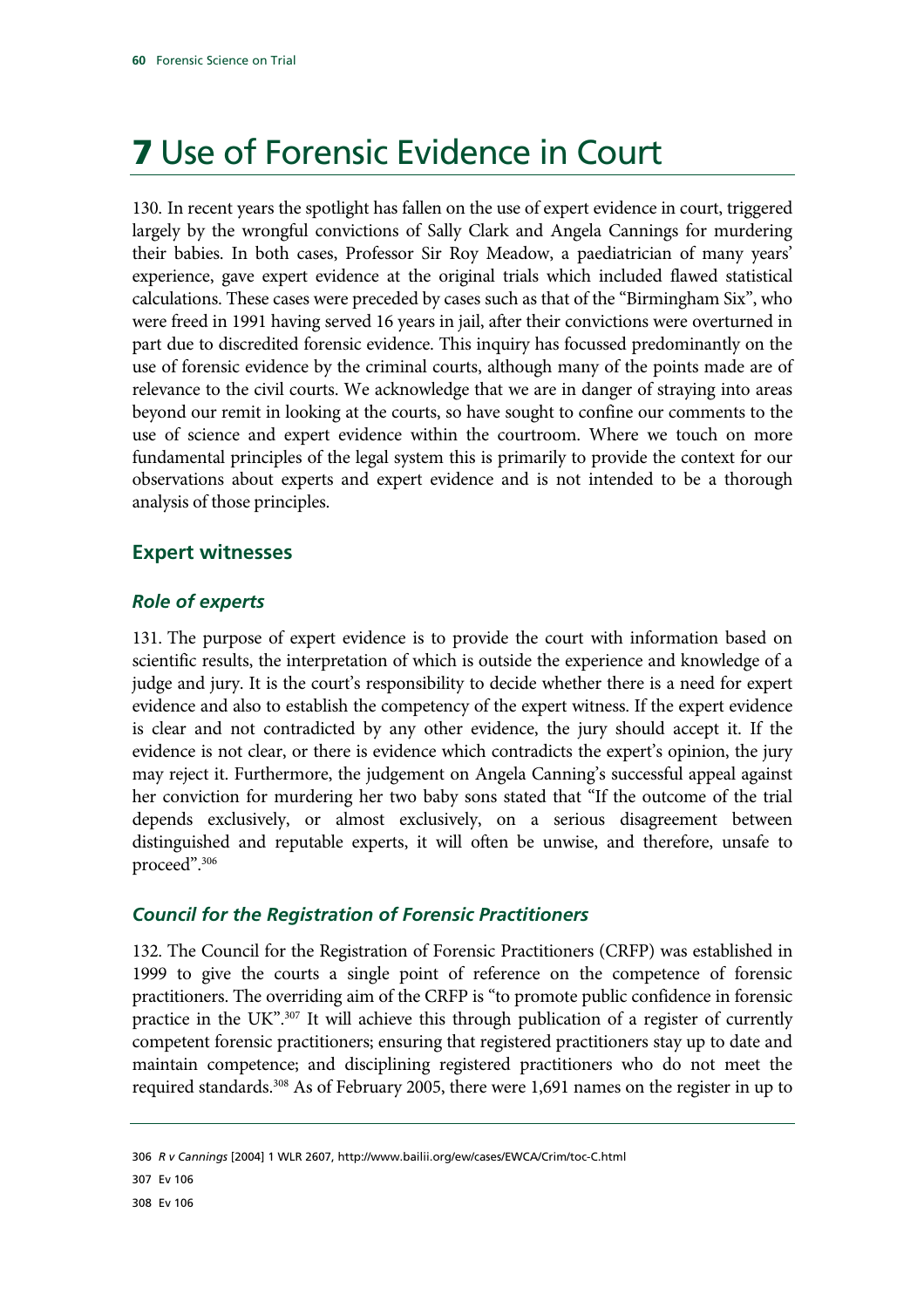18 specialist areas ranging from anthropology to road transport investigation.309 The range of specialities available is currently being expanded to include veterinarians, fire scene examiners, geologists and specialists in digital evidence (computing and imaging).<sup>310</sup> It should be noted that not all of the practitioners registered with CRFP are expert witnesses; many are SOCOs, for example. However, we have focussed our discussion on issues pertaining to CRFP registrants who act as expert witnesses in the courts.

133. The standard for registration is "safe, competent practice".311 Applicants wishing to join the Register are required to provide details of their qualifications and experience, references from colleagues and users of their services, and declarations about their past and future conduct. An assessor from the relevant specialty will also review a sample of their recent cases against competence criteria that have been developed in association with professional bodies. If successful, the applicant will be granted registration for four years. In order to renew their registration, the practitioner will need to "demonstrate that they have stayed up to date and maintained their competence" and their recent casework will be subjected to a further formal assessment.<sup>312</sup> Where there is a need for disciplinary action against a practitioner, "The action taken will often be educational and remedial; but the ultimate sanction is removal of the practitioner's name from the Register".<sup>313</sup> Since the inception of the Register, disciplinary proceedings have been taken against two practitioners; these were still in progress at the time of publication of this Report.<sup>314</sup>

134. The CFRP register has been welcomed by many as an important step towards a quality control system that ensures that those who present themselves as expert witnesses are competent to fulfil that role.<sup>315</sup> The Prime Minister has said: "Ensuring high standards of professional competence of those experts called to give evidence is crucial to the credibility of the judicial system and the Register is a tool that can do much to underpin that credibility".316 The FSS has demonstrated its support for the Register by requiring all its reporting officers (court-going scientists) to be registered, and ACPO policy is that police force forensic personnel should be CRFP accredited.317

## *Limitations of the Register*

135. Despite the widespread support for the CRFP, various people have identified problems and limitations with the Register as it stands. It has, for example, been asserted that now discredited expert witnesses, including perhaps Professor Meadow, would have had no difficulty in obtaining CRFP registration.<sup>318</sup> Indeed, Professor Meadow became discredited for the flawed statistical evidence that he gave—an area in which he was not

309 Ev 107-108 and memorandum from Alan Kershaw [not printed] 310 Ev 108 311 Ev 106 312 Ev 107 313 Ev 107 314 Q 221 315 e.g. Ev 166 316 Letter from the Prime Minister to Judge Anthony Thorpe [not printed] 317 Ev 100, Ev 131

318 *Experts in the Dock*, *New Law Journal*, 26 November 2004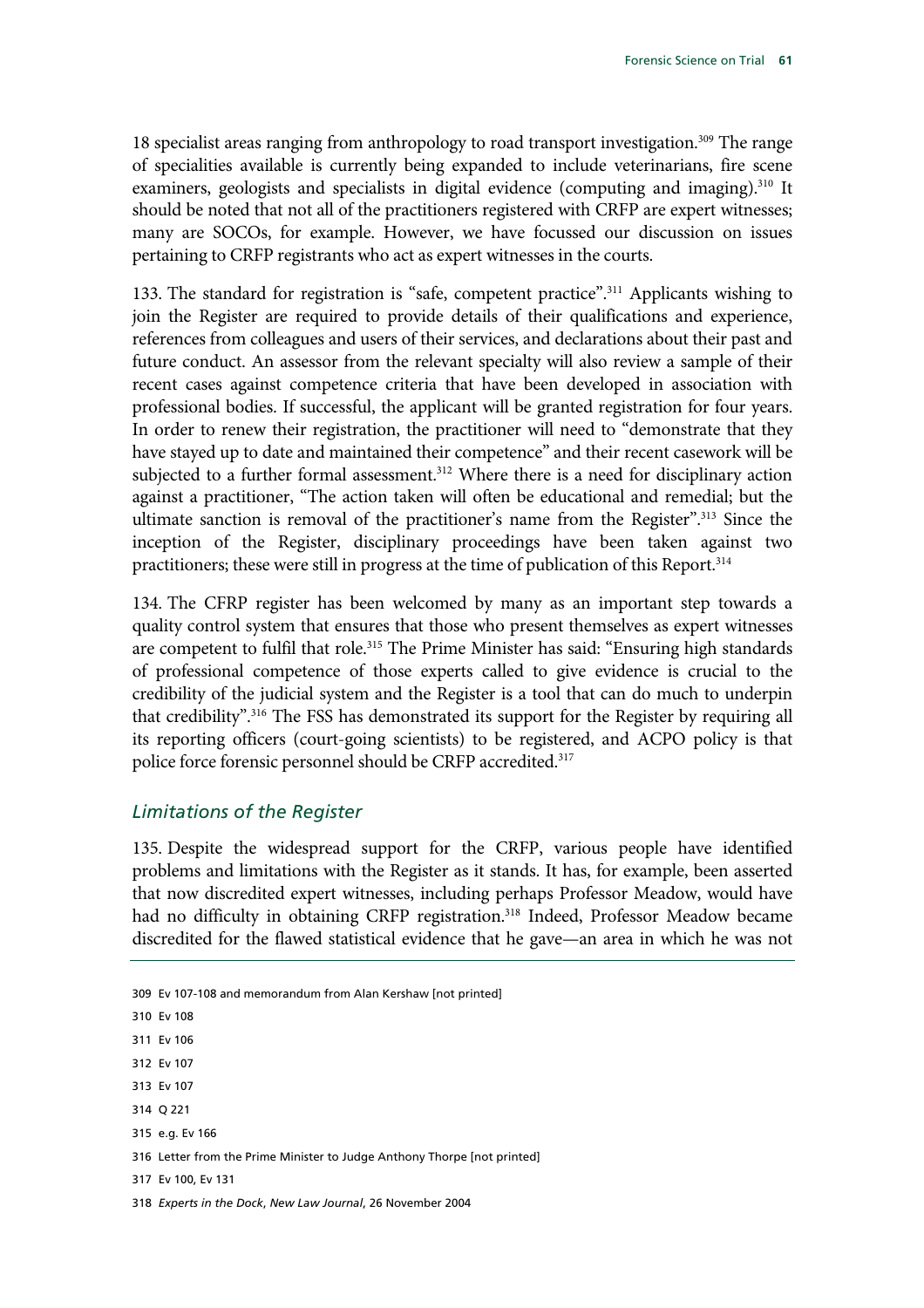expert; his speciality was in paediatrics. Andrew Keogh from Tuckers Solicitors recently criticised the fact that "there is nothing within CRFP that is committed to a remit of evidence-based practice", and suggested that "it would be of more benefit to the criminal justice system if a comprehensive process of research, evaluation and peer review took place on a rolling basis".319 Karen Squibb-Williams, lawyer and Policy Adviser for the CPS, also expressed concerns about the CRFP. She told us that "registration cannot be a panacea for exercising a judge's discretion" and called for "absolute independence and integrity in the auditing of that registration and validation of the accreditation that goes with it".320 **The CRFP must itself be subject to regular independent auditing of the assessment processes used to grant accreditation and renewal of accreditation, as well as the disciplinary procedures. It is essential that the CRFP is, and is seen to be, transparent, accountable and independent. It must also be seen to exercise its duty of care by vigorous and appropriate actions in respect of malpractice allegations about registrants.**

136. Professor Sue Black, a CRFP-registered forensic anthropologist, also highlighted the limitations of the CRFP register for a small specialist community such as hers. She pointed out that the members of this community were all responsible for accrediting each other and that they had a vested interest in increasing the number of people in their field with CRFP registration since this would eventually bring more people into the discipline.<sup>321</sup> Equally, there could be a problem of competition between members of a specialism interfering with the peer review process that underpins accreditation. **As the community of registrants grows in an emerging specialism, the problems associated with the small number of possible assessors should diminish. In the meantime, CRFP must take care to monitor the assessment process carefully, if necessary using the services of overseas experts with appropriate experience and expertise.**

# *Voluntary/mandatory registration*

137. At present, CRFP registration is voluntary for expert witnesses and the CRFP, Bar Council and Crown Prosecution Service (CPS) all indicated that they opposed the idea of mandatory registration. The CRFP, for example, stated in written evidence that "in a free society no one should seek to constrain the courts as to the evidence they can hear; and there will always be situations where evidence is required from an expert in a very small specialty or one whose expertise is needed in court too rarely to justify maintaining a registration scheme". A requirement for an expert witness to have CRFP registration could also be problematic for cases where forensic practitioners based outside the UK are called to give expert evidence.

138. Professor Evelyn Ebsworth, Chairman of the CRFP, told us that he would be "very happy if all the organisations employing people to give evidence regularly in courts were to insist, as employers, that people should be registered", and hoped that, as the Register expands, "courts will ask if [expert witnesses] are registered, and, if they are not, they will

319 *Experts in the Dock*, *New Law Journal*, 26 November 2004

321 Q 407-408

<sup>320</sup> Q 470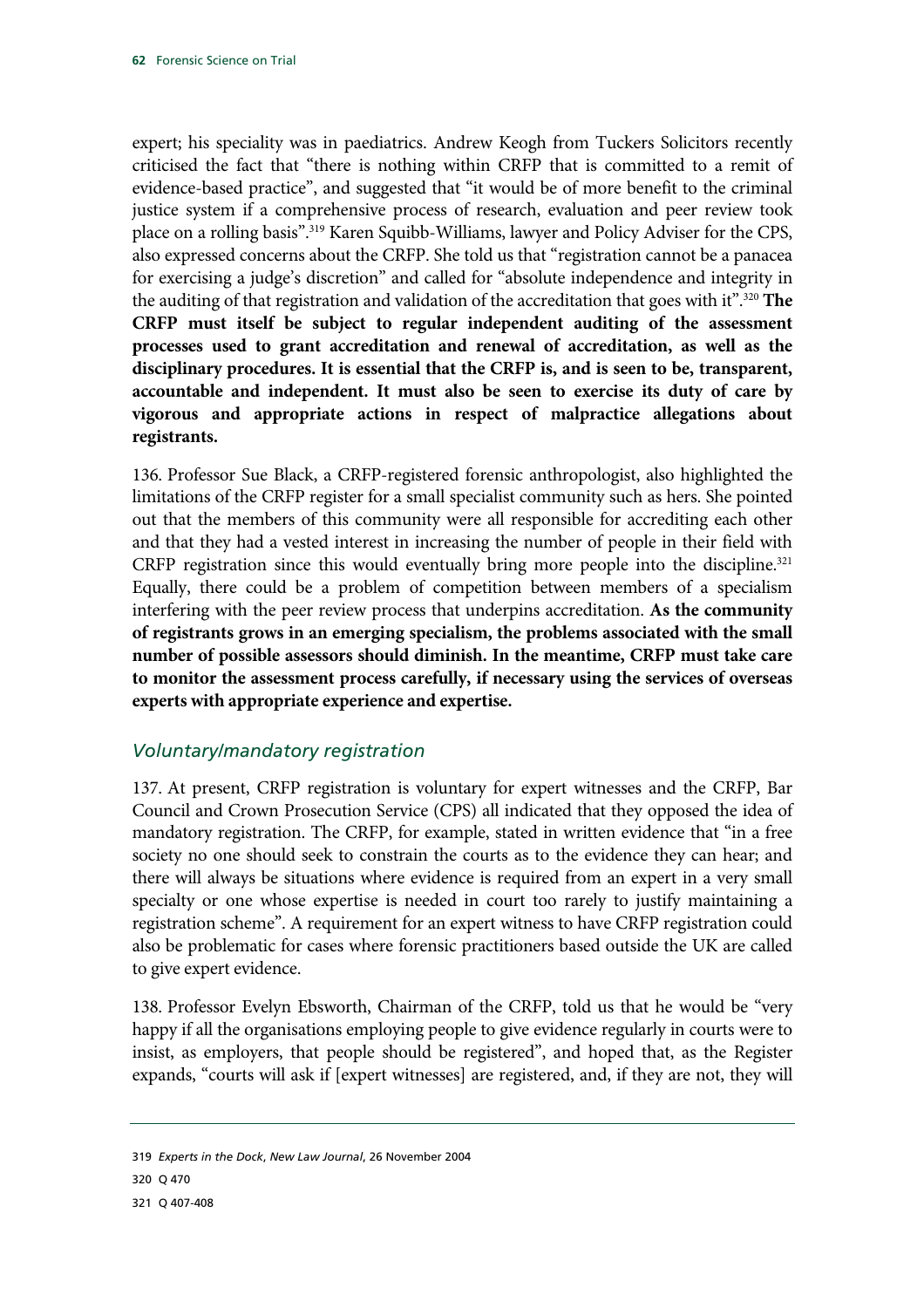ask why not".322 CRFP also told us that the Legal Services Commission, which must authorise the use of experts by solicitors in order to guarantee payment, was in the process of considering whether to use the CRFP Register "as an indicator, so that solicitors who use registered practitioners will have to provide less justification than those who do not".<sup>323</sup>

139. Alan Kershaw, Chief Executive of the CRFP, estimated that, "in the mainstream specialities", around 40% of the potential pool of practitioners have taken CRFP registration to date.324 **Providing that the current problems with the Register can be resolved, as the percentage of registered practitioners in the mainstream specialities increases, there will be a strong case for CRFP registration being made mandatory for experts in those specialities presenting evidence to the courts.** This would not prevent the courts from hearing evidence from an expert in a speciality for which CRFP had not achieved a critical mass of registrants, or from experts based overseas. **The Forensic Science Society should also consider making CRFP registration a condition of membership for active practitioners in order to stimulate uptake of accreditation.**

#### *Presentation of evidence*

140. During the course of this inquiry we heard much evidence to suggest that the weight ultimately attached to expert evidence by juries is determined in significant part by the way in which the evidence is presented. Professor Sir Alec Jeffreys told us in oral evidence: "I lost my faith in the adversarial system the first time I stood up in court", due to the realisation that "it all depends on the chemistry between the witness and the jury".<sup>325</sup> In addition, following the successful appeal of Angela Cannings, Dr Chris Pamplin, editor of the UK Register of Expert Witnesses, asserted that "Roy Meadow did come to have that element of desirability in the eyes of the CPS" and warned that "Undoubtedly, there are some expert witnesses which when they stand up in court bring with them a very strong persuasive element to their evidence. And their evidence takes on a greater weight because of the way they deliver it".326 It is worth noting that forensic science textbooks even advise experts to consider their manner of dress and appearance when giving expert testimony: a recently published book by the Royal Society of Chemistry observes that "it may be that the demeanour of the expert leaves as much of an impression on the jury as what was actually said. For these reasons an expert who is to appear in court must take particular care with such fundamental items as dress and appearance".<sup>327</sup>

141. Professor Sue Black, a forensic anthropologist with considerable experience of appearing as an expert witness, identified a related problem: "when the defence ask who is the prosecution witness on this then frequently there are a number of people who will back down and will not go up in court against them".<sup>328</sup> She attributed this to the fact that "they

<sup>322</sup> Q 175

<sup>323</sup> Ev 110

<sup>324</sup> Q 177

<sup>325</sup> Q 416

<sup>326</sup> BBC News, *Expert evidence under spotlight*, Tuesday 20 January 2004, http://news.bbc.co.uk/1/low/uk/3412713.stm

<sup>327</sup> *Crime Scene to Court: The Essentials of Forensic Science*, Second Edition, Edited by P.C. White, the Royal Society of Chemistry, 2004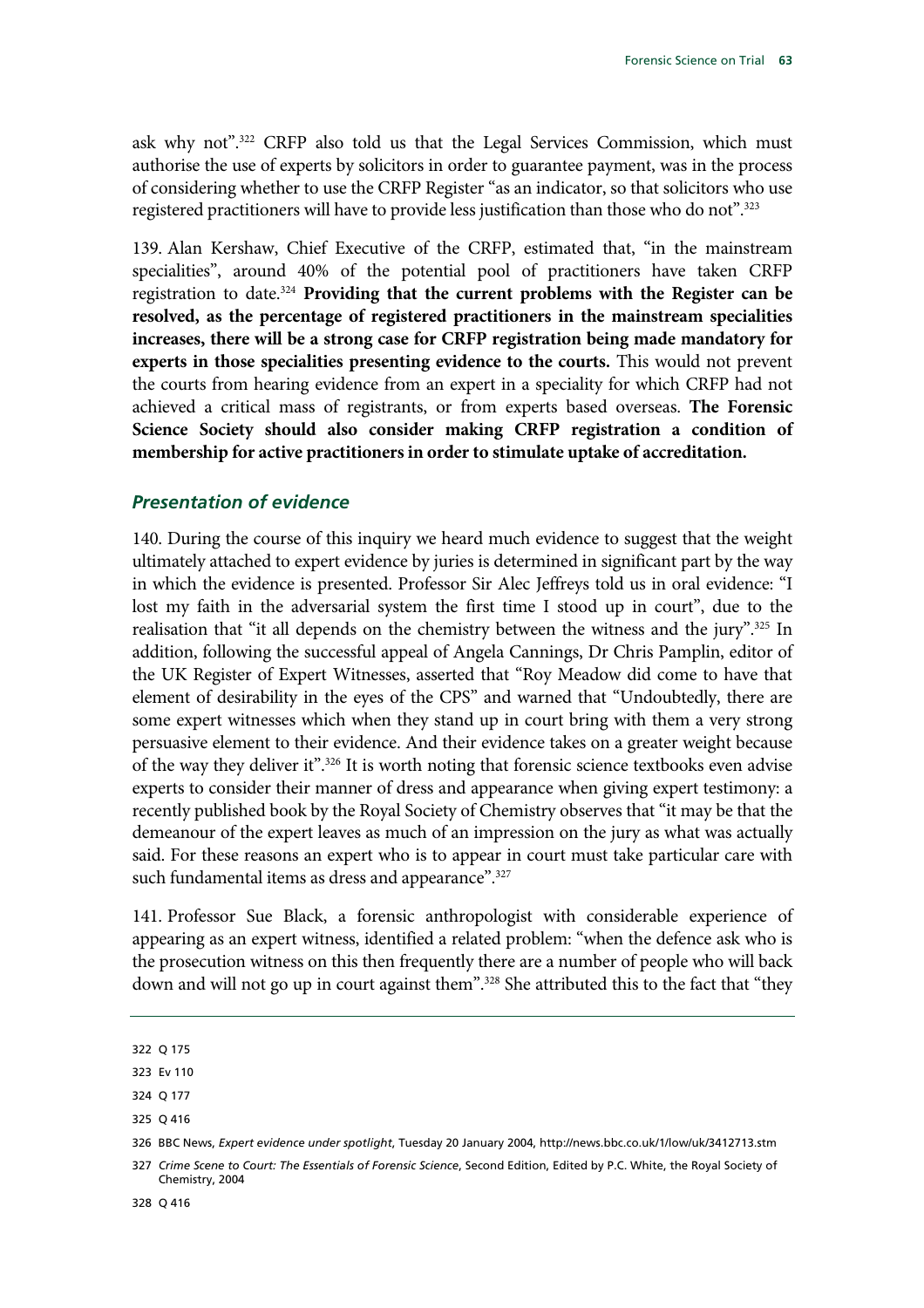believe that the person the prosecution has aimed for is going to have greater credibility, greater presence and greater ability in court" and described the "great scrambling in a lot of police forces to make sure that they get the person they want in the prosecution".329 She herself said she had "first-hand experience of that, of being brought into a number of police forces to ensure that I was not brought in with the defence" and said that there was "unquestionably a league table among expert witnesses".330 ACPO subsequently stated that they agreed with Professor Black's observation, conceding that "some experts are perceived to have more credibility and are more persuasive than others", although noting that the police preference for certain witnesses may also reflect their greater skill or experience.<sup>331</sup> Either way, this does not seem to be likely to advance the prospects of a fair trial.

142. We put these points to the CPS and received the following answer from Nimesh Jani, Policy Adviser and lawyer for the CPS: "That may be true of any evidence that juries will hear, and it is probably true whether it be the defence lawyer or the prosecution lawyer, if they have the charisma to entertain juries properly […] At the end of the day, juries are there to judge the facts and that includes how people come across—inappropriately of course not, but appropriately yes".332 **We are disappointed to discover such widespread acknowledgement of the influence that the charisma of the expert can have over a jury's response to their testimony, without proportional concomitant action to address this problem. If key players in the criminal justice system, including the police and experienced expert witnesses, do not have faith in a jury's ability to distinguish between the strength of evidence and the personality of the expert witness presenting it, it is hard to see why anyone else should. There is clearly no easy answer to this problem, but that does not justify the complacent attitude of the CPS.** Possible steps that could be taken to ameliorate the situation are discussed in below.

# *Training of experts*

143. In view of the emphasis placed on the importance of presentation of evidence, we were interested to know what training experts typically received in this area. Staff of the FSS and the other main providers are likely to receive training in the presentation of evidence to courts from their employer and the CPS drew our attention to the many seminars and courses provided by bodies such as the Expert Witness Institute. However, we heard that not all independent forensic practitioners, for example academics, were obtaining adequate training. Professor Black from the University of Dundee told us in oral evidence that "many of the professionals who are considered to be expert witnesses in court […] frequently receive no instruction of what is required of them". As a result, "they find the experience to be wholly unpleasant and feel that they have not presented in the way in which they had anticipated they would".<sup>333</sup>

144. The report of the working group of the Royal College of Pathologists and the Royal College of Paediatrics and Child Health on sudden unexpected death in infancy also

329 Q 417 330 Q 418-419 331 Ev 201 332 Q 474 333 Q 406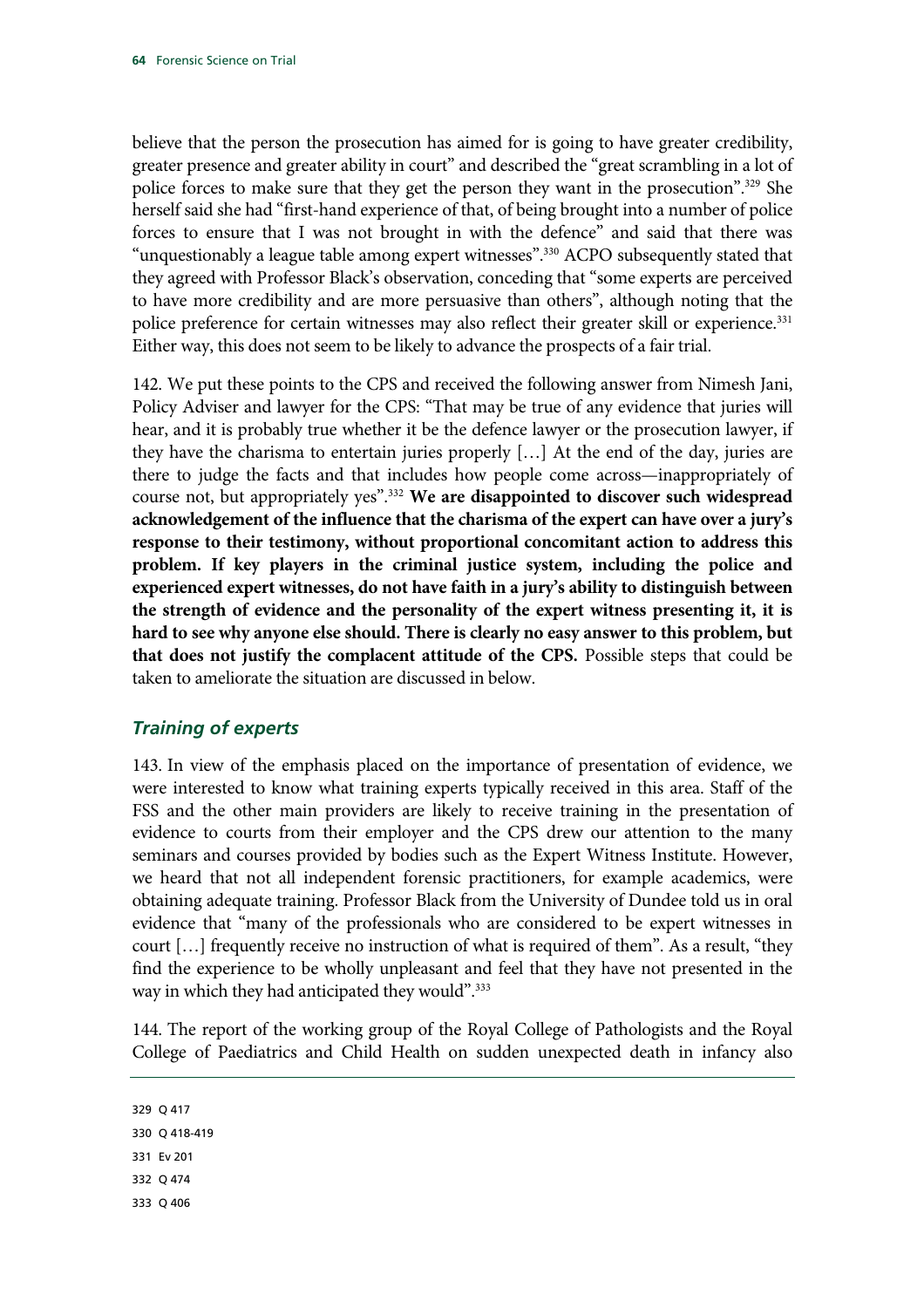commented on the detrimental effect of the lack of appropriate training for doctors appearing as expert witnesses: "Unfortunately, there is insufficient training emphasis on the necessity of a scientific foundation for expert testimony. Nor are doctors sufficiently trained in the differences between the [family and criminal] courts".334 The report further recommended that "Doctors should have special instruction on the role of the expert witness before holding themselves out as court experts" and that "Such instruction should be renewed at least every five years".<sup>335</sup> In addition, the Bar Council said that training of expert witnesses would be "a welcome development" and asserted that a "government grant for training experts in presentational skills and the legal process would be justified in terms of the value it would give to the system".336 **The training of expert witnesses in the general principles of presentation of evidence to courts and the legal process is essential. For independent forensic practitioners and those who would not otherwise receive such training, the Department for Constitutional Affairs should make funding available to ensure that they do have access to this training in advance of their appearance in court.**

145. A recent article in the *New Law Journal* pointed out that "there is no such thing as registered or approved witness preparation trainer, and no code of practice specifically on the topic".337 This is important because there is a need to distinguish between legitimate witness training and prohibited witness "coaching". The case of *R v Salisbury* (June 2004) established the legitimacy of training to familiarise witnesses with the general principles of giving evidence in court and how best to prepare for this experience. The training concerned was not tailored to the case in question, did not rehearse any possible lines of questioning, nor discuss any of the evidence relating to the case, all of which could have fallen into the realm of witness coaching. Nevertheless, this is a thorny subject, as reflected by the recent ruling in the Court of Appeal which stated that "training or coaching witnesses in criminal proceedings, whether for prosecution or defence, was not permitted".338 In our view, in interpreting these rulings a distinction must also be made between ordinary witnesses and expert witnesses since the jury's expectations of these two classes of witness are likely to be very different. The credibility of an expert witness may well be undermined if they appear confused or unsettled by the court process, irrespective of the strength of their expertise. **There is a need for clear guidelines to be issued setting out the acceptable areas of training for witnesses. These guidelines must also take into account the special status of expert witnesses, as distinct from ordinary witnesses. In addition, the guidelines should clearly differentiate between the roles of experts in the family, civil and criminal courts.**

336 Ev 168

338 *R v Momodou, R v Limani* [2005] EWCA Crim 177, http://www.bailii.org/ew/cases/EWCA/Crim/2005/177.html

<sup>334</sup> The Royal College of Pathologists and The Royal College of Paediatrics and Child Health, *Sudden unexpected death in infancy: A multi-agency protocol for care and investigation*, September 2004

<sup>335</sup> The Royal College of Pathologists and The Royal College of Paediatrics and Child Health, *Sudden unexpected death in infancy: A multi-agency protocol for care and investigation*, September 2004

<sup>337</sup> Penny Cooper, *Witness preparation—staying within the rules*, *New Law Journal*, 26 November 2004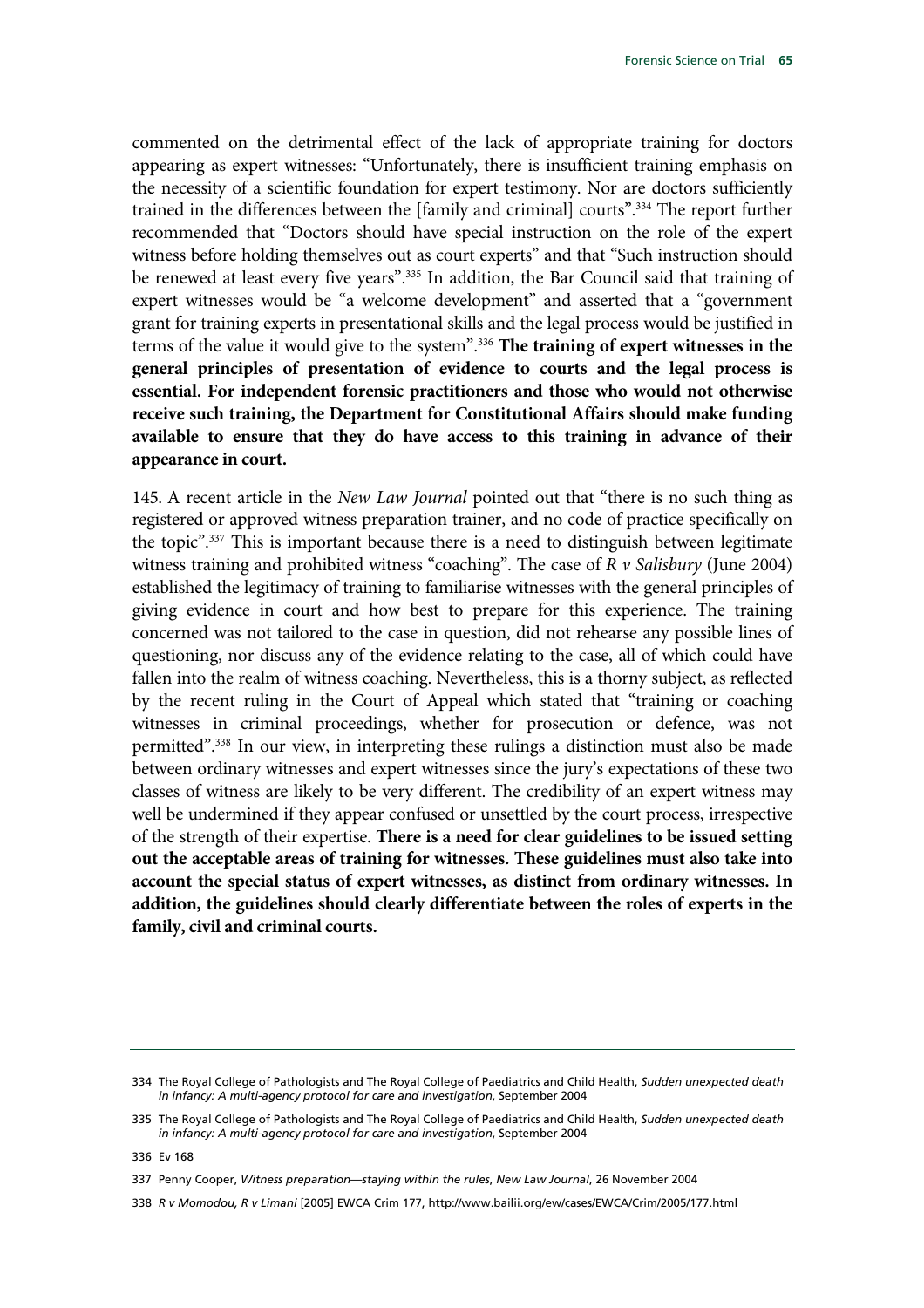## **Adversarial system**

146. The UK—like the US and most other Commonwealth—uses an adversarial system for trials. This is in contrast to the inquisitorial approach of civil law followed by many European countries. According to the UK common law tradition, witnesses are called by the prosecution or defence for the purposes of answering questions and are subsequently subjected to cross-examination by the other party. The judge does not call or examine witnesses: the role of the judge is to make decisions on points of law. In an adversarial system, expert witnesses, like ordinary witnesses, are called to provide evidence to strengthen the case of the relevant party. Opinions expressed by ordinary witnesses are not admissible by evidence: it is the responsibility of the judge, in civil cases, and the jury, in criminal cases, to draw inferences from the facts before the court. However, expert witnesses may assist the judge and jury in drawing these inferences and are therefore permitted to express their expert opinion.

147. It is clearly stated that the primary responsibility of the expert witness must be to the court. It is also clear that the expert must not present a biased opinion, the test for impartiality being whether the same expert opinion would have been given if the other party had commissioned the report. Nevertheless, there is a commonly held perception that expert witnesses are effectively "hired guns". An anonymous survey of 133 expert witnesses conducted by the training firm Bond Solon in November 2002 revealed that 58% of expert witnesses did not think that lawyers encouraged their expert to be a "truly independent witness" and 53% of respondents said that there were firms of solicitors with whom they would never work again (although the reasons for this were not explored).<sup>339</sup>

148. The 2002 review of the investigation and prosecution arising from the murder of Damilola Taylor also highlighted the need to ensure that the defence does not "shop around" for an expert whose evidence is most favourable to their case, recommending that "there should be a general principle of reciprocity attaching to the duty of disclosure, including that the defence should be obliged to reveal to the prosecutor any expert evidence they have obtained, but which they do not propose to use".<sup>340</sup> The Criminal Justice Act 2003, section 35, is intended to address this by introducing a new obligation on the defence:

"If the accused instructs a person with a view to his providing any expert opinion for possible use as evidence at the trial of the accused, he must give to the court and the prosecutor a notice specifying the person's name and address".

This requirement will come into force in April 2005. The CPS is also running a "Disclosure Project" that aims to raise awareness of the importance of disclosure and the role of experts in this process.<sup>341</sup>

<sup>339</sup> Bond Solon Training, *Results of an anonymous survey of 133 expert witnesses conducted in November 2002*, 11 February 2003

<sup>340</sup> *Review of the investigation and prosecution arising from the murder of Damilola Taylor*, December 2002, http://www.met.police.uk/damilola/damilola.rtf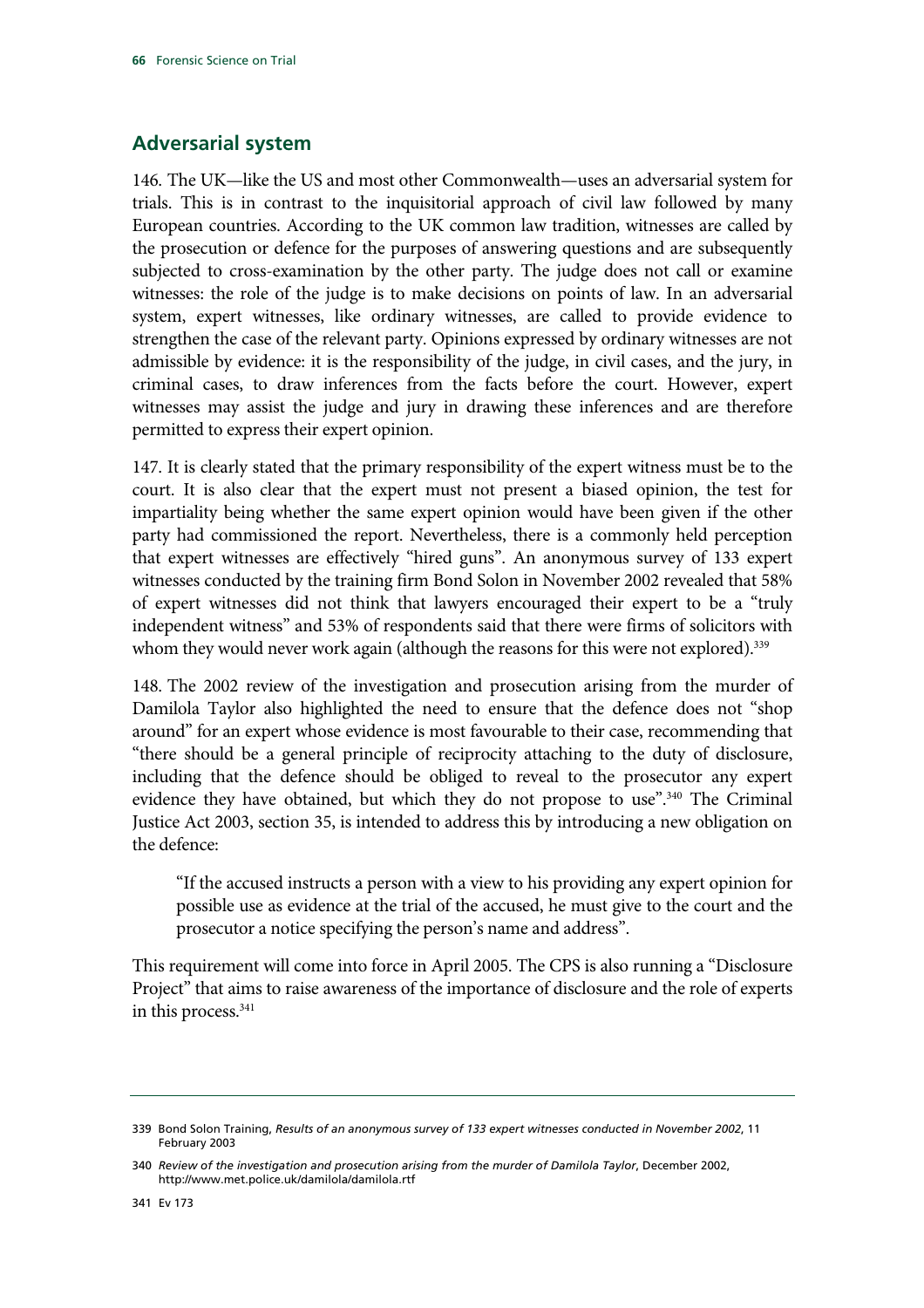### *Single joint experts*

149. Chief Constable David Coleman, former holder of the ACPO forensic science portfolio, when asked what could be done to minimise the problems associated with the adversarial nature of the UK criminal justice system, commented: "I'm tempted to say change the adversarial nature of the process".342 David Coleman criticised the fact that the adversarial system "creates doubt and uncertainty in the mind of the jury when there is no need to do that".<sup>343</sup> One approach to this problem is the use of a single joint expert. Part 35 of the Civil Procedure Rules introduced in 1999 states that "Where two or more parties wish to submit expert evidence on a particular issue, the court may direct that the evidence on that issue is to be given by one expert only". Single joint experts are not used for criminal cases in the UK.

150. The single joint expert has been increasingly used in civil cases but it seems to be accepted that the use of a single joint expert is not suitable for all cases. Criticisms levelled at the approach include the fact that there is decreased opportunity for informal discussion of issues between the lawyer and the expert; and the fact that parties often decide to appoint a shadow expert to assess the case as well (thereby negating the cost savings associated with having a single expert).<sup>344</sup> Indeed, Mr Jani from the CPS indicated that if the defence did not agree with the expert appointed by the prosecution they may be entitled to have another appointed under the European Convention on Human Rights. Equally, the prosecution could seek their own experts if there were points of clarification required in the evidence of the expert appointed by the court.<sup>345</sup> Judge Thorpe was also of the view that it was rarely possible to use a single expert.<sup>346</sup> It has additionally been reported that some expert witnesses who have served as single joint experts in the civil courts have been reluctant to repeat the experience due to such factors as the increased workload and lack of a legal support team.<sup>347</sup>

#### *Pre-trial meetings*

151. Another practice from the civil courts that seems more likely to be adopted in the criminal courts is the use of pre-trial hearings to identify areas of agreement and disagreement between the experts for the prosecution and defence. These pleas and directions hearings do in fact happen already but Mr Jani from the CPS suggested that they were currently "not as effective as they should be" and Judge Thorpe said that his practice of holding a series of such hearings for serious cases was being criticised for "taking up court time".348 According to the CPS, these constraints should be alleviated by the Criminal Case Management Framework and Criminal Procedure Rules 2005. Karen Squibb-Williams told us that "these reforms are designed to narrow the issues in each case and

342 Q 347

343 Q 347

<sup>344</sup> Ian Walker, *The Single Joint Expert—A Leading Solicitor's View*, The Expert Witness Institute Newsletter, Summer 2004

<sup>345</sup> Q 478

<sup>346</sup> Q 479

<sup>347</sup> *Bias in expert witnesses*, Expert Witness Institute, 19 December 2003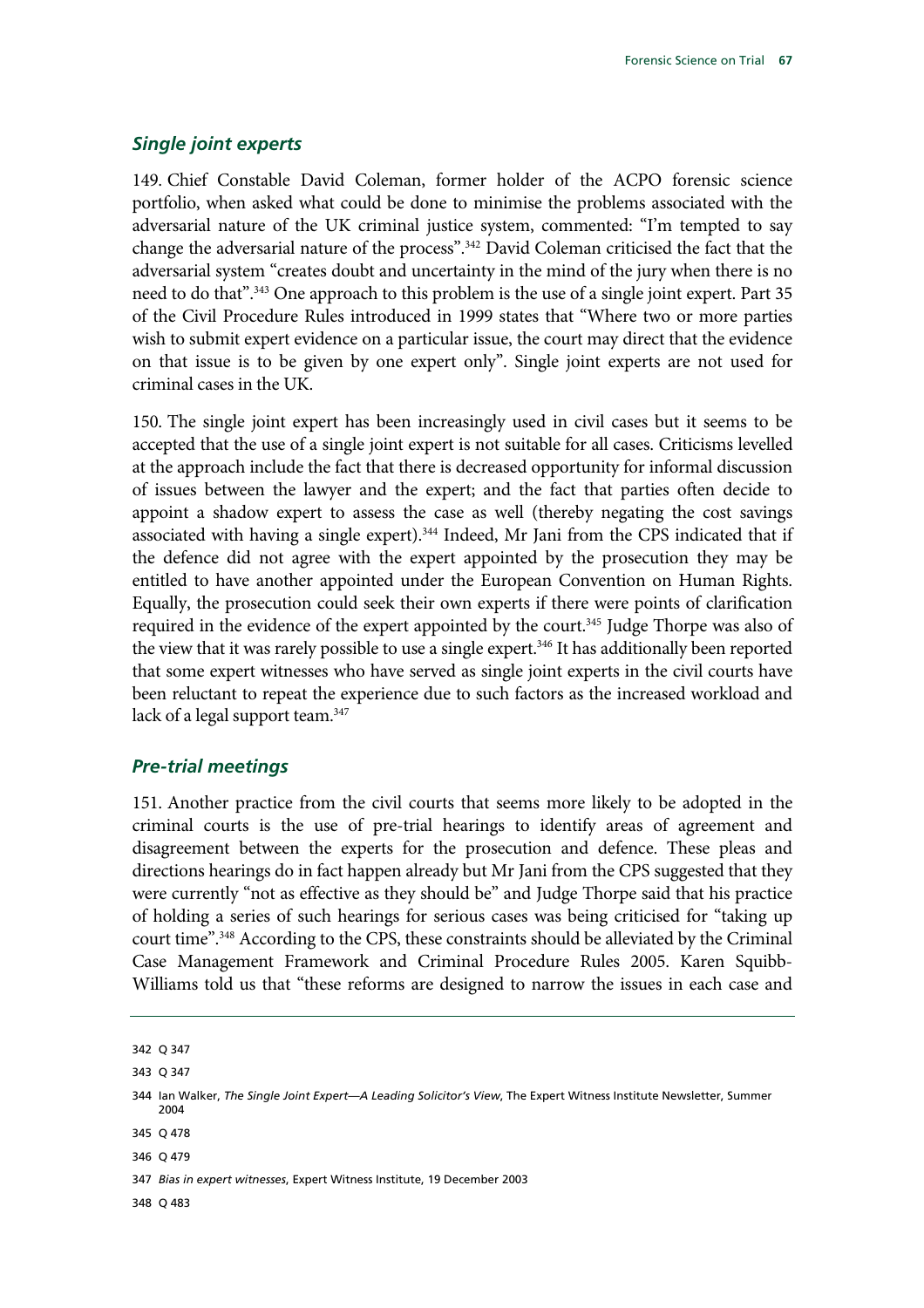weed out some of the need to call experts at trial; both parties are expected to identify what elements of the Crown's case are: a. agreed/non-contentious (s9, CJA 1988); b. admitted (s10, CJA 1988), or; c. in issue".<sup>349</sup> Significantly, pre-trial meetings seem to have almost unanimous support, with the Bar Council opining that "if experts speak to each other and compare notes, calculations and workings, or even perhaps run experiments together, then the area of dispute will be diminished; costs will be lowered, and perhaps only one expert will be necessary after all".<sup>350</sup> We agree with this assessment.

152. **Pre-trial meetings to identify areas of agreement and disagreement between experts must be held as a matter of routine; it is a false economy not to allow enough time for full discussion at this stage. We trust that the Criminal Case Management Framework and Criminal Procedure Rules 2005 will help to ensure that this happens in future but the Judicial Studies Board should ensure that its guidance emphasises the importance of this to the judiciary.** Effective use of pre-trial meetings should reduce the potential for juries to become confused by unnecessary adversarial questioning. It should also avert the collapse of trials due to a known but previously undisclosed piece of evidence being put forward mid-trial that causes the expert on the other side to change their view.

## *Services for the defence*

153. The CRFP posed the question in its memorandum: "Does the defence get as good a service as the prosecution?", telling us that this question was "central to the quality of justice".351 In oral evidence, both the CRFP and the Forensic Science Society agreed that the defence now had, in theory at least, sufficient access to forensic services and experts. However, Professor Fraser, President of the Forensic Science Society, told us that the "fundamental barrier" to the defence getting as good a service as the prosecution was the "lack of knowledge of the importance or significance of the scientific evidence" and Professor Ebsworth, Chair of CRFP, pointed out that resources may still be a limitation.<sup>352</sup> The view of the Bar Council was that the defence "can get as good a service, but they sometimes have to push harder and overcome more bureaucratic hurdles".<sup>353</sup>

154. A forensic scientist appointed by the defence will usually not have any involvement in the case until much of the initial forensic analysis for the prosecution has been carried out. This means that the scientist for the defence will rarely see the evidence in its original condition. As Judge Thorpe said in oral evidence, "It is the Crown expert who has measured the marks on the road or looked at the child. The defence expert by and large is looking at work the Crown expert has done. He was not there, he did not see the child, he did not see the road himself".354 The defence scientist also often has to collate their report within a much shorter timeframe than the prosecution scientist. On the other hand, the defence scientist has access to all the results of forensic tests carried out by the prosecution, even of these results are not used in the prosecution scientist's report. It is perhaps worth

349 Ev 173 350 Ev 167 351 Ev 109 352 Q 198, Q 200 353 Ev 167 354 Q 448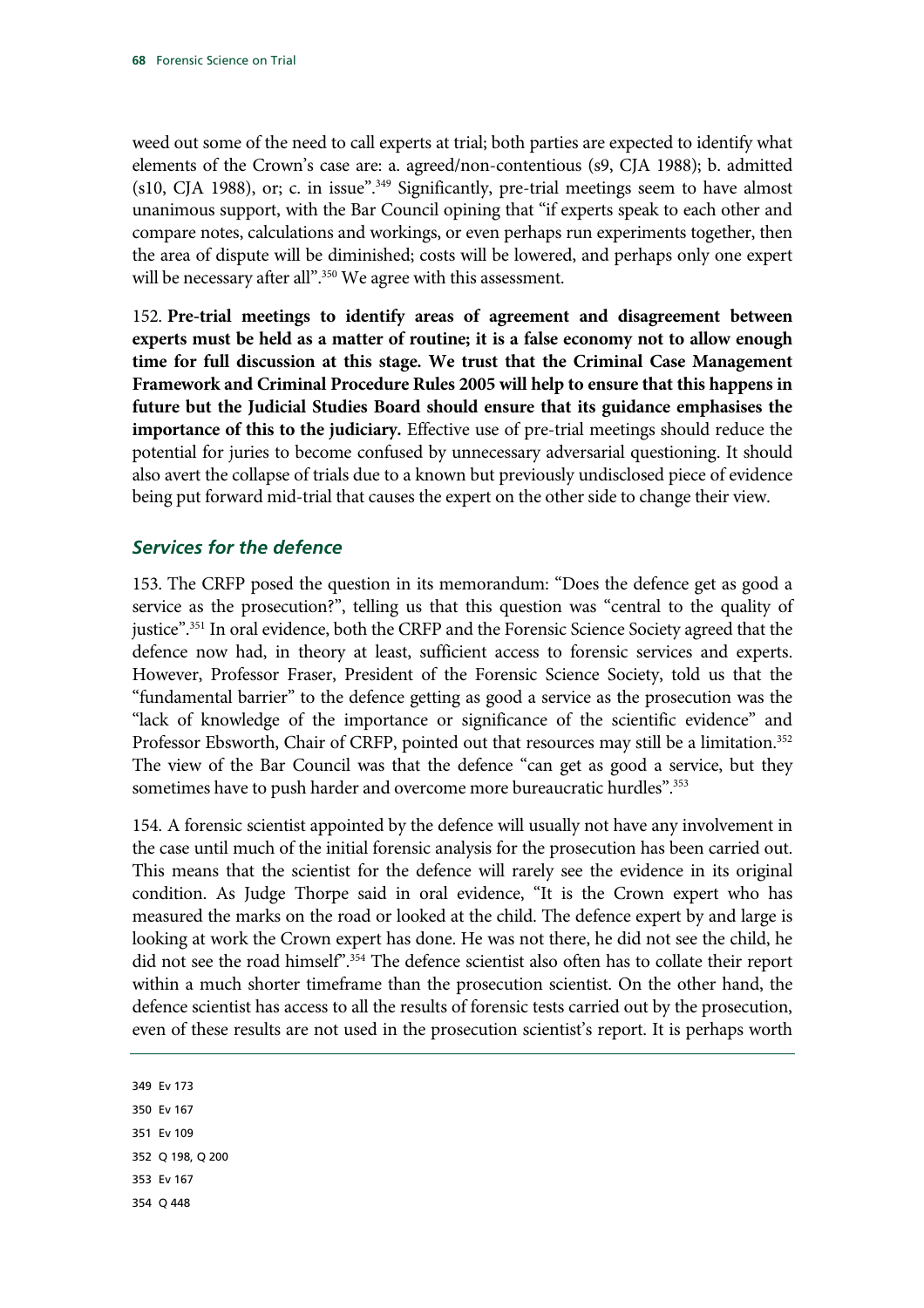noting here that the Bar Council experience is that "In practice there are often difficulties in obtaining the fullest disclosure of the note and workings of experts relied on by the prosecution, or access to their database, if any".355

155. Historically, the defence did not have such ready access to, or make such extensive use of, forensic services as the prosecution (e.g. because material for forensic testing by the FSS had to be submitted through the police). The establishment of private sector providers and the changing status of the FSS have somewhat ameliorated that problem. Nonetheless, it is interesting that even now the proportion of FSS work comprising services for the defence is only 0.12%.356 Mr Cooke offered one explanation for this, saying: "I will not use an FSS expert when I am defending because I believe—whether I am right or not is not the point there is a corporate spirit that will mean an expert from the FSS will not go against the party line".357 Judge Thorpe suggested Mr Cooke was not alone in this belief: "as a judge I very rarely see an expert for the defence who is an FSS man. It may be that they all share Graham's [Mr Cooke's] view".<sup>358</sup> Alternatively, this phenomenon may have more to do with that fact that, as noted by ACPO, "whatever one expert says, it is usually possible to find another expert who will disagree and often present an equally plausible explanation for a particular piece of evidence".<sup>359</sup> As a result, the jury may find itself in the very difficult position of having to evaluate the two alternative scientific interpretations.

156. The Bar Council raised another potential obstacle to be negotiated by the defence: "The Legal Services Commission often requires counsel's written advice before it will allow the necessary expenditure to instruct an expert for the defence […] The fee often has to be agreed before it is known how much work will need doing and what the costs involved in presenting the case in court might be".<sup>360</sup> Andrew Keogh of Tuckers Solicitors also expressed regret in a recent article in the *New Law Journal* at the failure to implement Lord Justice Auld's recommendation in his review of criminal courts that, where a judge thought an expert should be instructed, authorisation for funding should be automatic.<sup>361</sup> We urge **the Legal Services Commission to implement Lord Justice Auld's recommendation to provide for automatic authorisation of funding where a judge is of the view that an expert should be instructed.**

157. It is also interesting to note that a recent survey by the legal publisher Sweet and Maxwell found that 85% of expert witnesses are paid under £200 per hour, with 32% of all expert witnesses, and 68% of forensic experts, receiving less than £99 per hour. These figures need to be interpreted with regard to the fact that 81% of those expert witnesses had more than 10 years' experience of providing expert opinions to the courts, and roughly 25% had more than 20 years' experience.<sup>362</sup> This suggests that there is little foundation for

355 Ev 167

356 Ev 178

- 357 Q 526
- 358 Q 527
- 359 Ev 201
- 360 Ev 167

361 Andrew Keogh, *Experts in the Dock*, *New Law Journal*, 26 November 2004

362 Tracey McCarthy, *Expert witnesses, misunderstood*, *New Law Journal*, 26 November 2004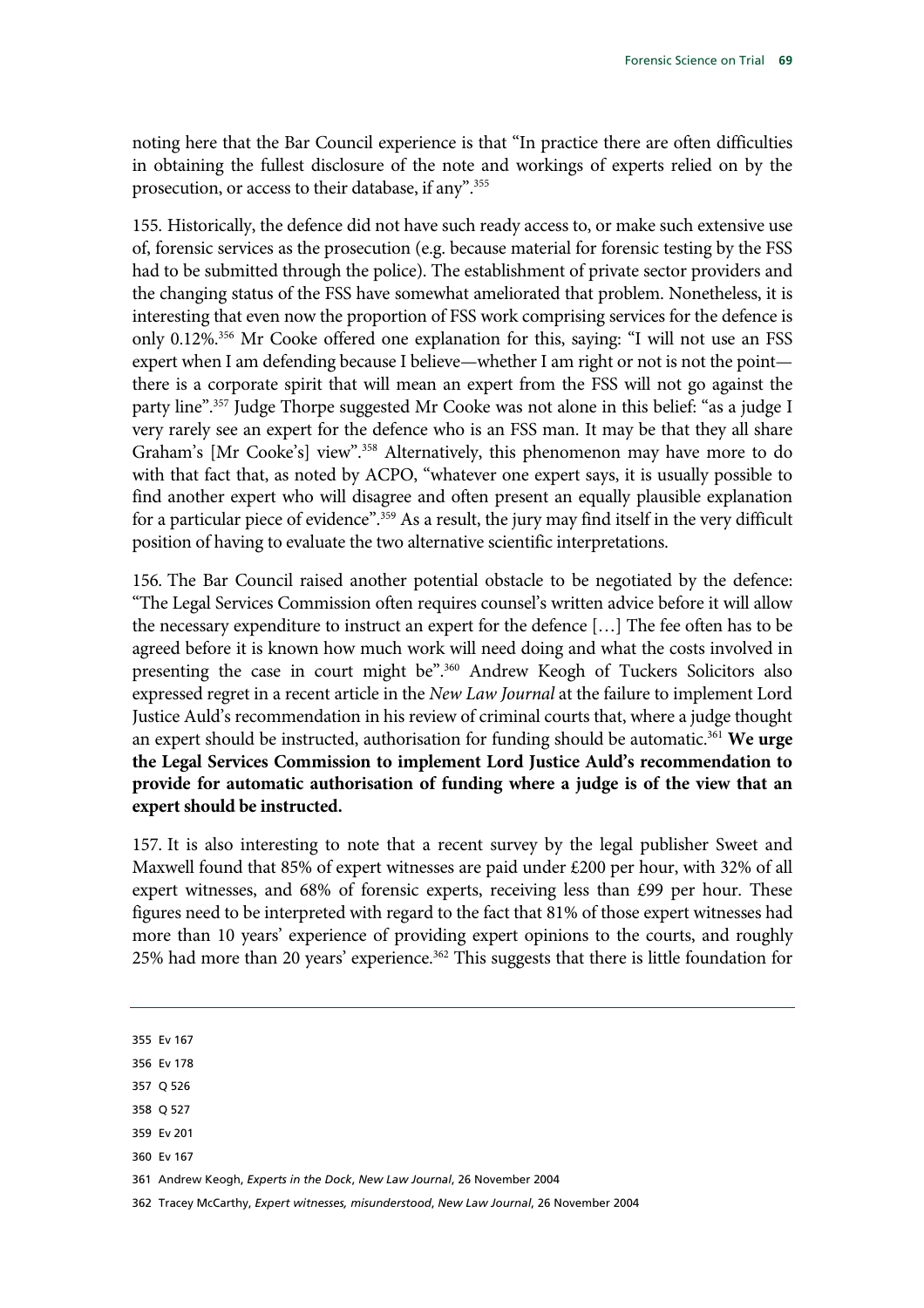the accusation occasionally levelled by some that expert witnesses routinely receive extortionate fees.<sup>363</sup>

### **Presentation of risk and probability**

158. A particular area of difficulty in the interpretation of expert evidence by courts arises in the communication of risk and probability. The courts ultimately have to make a clear judgement about the case. By contrast, scientists can rarely give black and white answers and instead have to present a range of possibilities with, as far as possible, an indication of their relative probabilities. Professor Sir Alec Jeffreys expressed this as "a fundamental gulf between the philosophy of science and the philosophy of law".364 If care is not exercised, the resulting tension can leave juries with a distorted understanding of the facts.

### *Presentation of DNA evidence*

### *The prosecutor's fallacy*

159. A common pitfall in the treatment of DNA evidence has been the so-called prosecutor's fallacy. It arises when the prosecution equates a statistical probability with the likelihood of guilt based on the statistical probability. For example, if the frequency of a particular DNA profile is one in a billion and there is a match between the DNA profile of the suspect and the DNA profile of a forensic sample from the crime scene, one way of presenting this would be: "the chance of obtaining this DNA profile if the DNA in the crime sample came from an individual other than the suspect is one in a billion". However, this is sometimes—inaccurately—presented in terms such as the following: "there is only a one in a billion chance the suspect is innocent". A more subtle, but equally misleading, variation would be: "the chance that the crime sample came from a person other than the suspect is one in a billion". In statistical terms, it is known as the "fallacy of the transposed conditional". It seems unreasonable to expect juries to recognise this trap, and experience has demonstrated that the fallacy can be overlooked by judges too.<sup>365</sup>

160. The judgement in *R v Doheny* and *R v Adams* (1996) is evidently designed to prevent scientists falling into this trap when presenting evidence to the court. It states:

"The scientist should not be asked his opinion on the likelihood that it was the defendant who left the crime stain, nor when giving evidence should he use terminology which may lead the jury to believe that he is expressing such an opinion".

In addition, the Court laid down three principles regarding the role of the expert. Firstly, the scientist should adduce the evidence of the DNA comparisons together with his calculations of the random occurrence ration. Secondly, the Crown should serve upon the defence details as to how the calculations have been carried out which are sufficient for the

<sup>363</sup> *The Express*, *Perils of Paying for Expert Evidence*, 2 February 2005

<sup>364</sup> Q 415

<sup>365</sup> For example, the judge in Sally Clark's trial failed to recognise that Professor Sir Roy Meadow's evidence had fallen into this trap.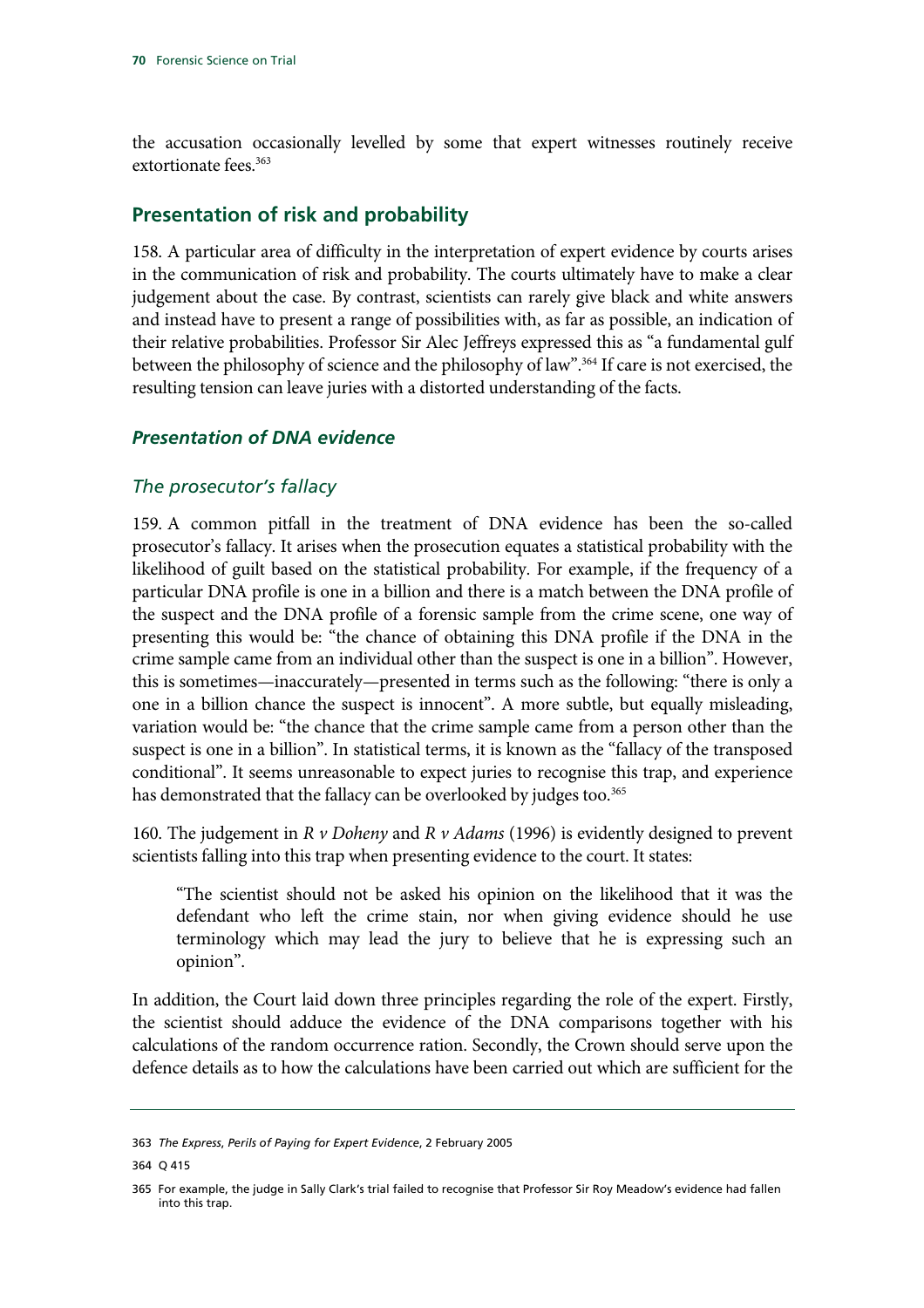defence to scrutinise the basis of the calculations. Thirdly, the FSS should make available to a defence expert, if requested, the database upon which the calculations have been based.

161. Current FSS policy is to quote a match probability in a statement along the lines of:

"If the DNA in the crime sample had come from some unknown person unrelated to the defendant, the probability of a match would be of the order 1 in X [the relevant figure]".366

The concept of a match probability has drawn criticism from some on the grounds that there is still too much potential for misinterpretation by the jury. Judge Anthony Thorpe has been a member of a working group of judges, lawyers and scientists set up to advise on a more appropriate way of communicating DNA evidence to the courts. The group has agreed a provisional form of words and is now hoping that the Court of Appeal will rule, when a suitable case is before them, that scientists should address DNA in the following way:

"The probability that an unknown person, unrelated to the defendant, would have the same profile as the crime sample is 1 in X [the relevant figure]".

This is also the wording favoured by Mr Cooke (who was part of the working group). In response to Mr Cooke's allegation that the current form of words used by the CPS is potentially misleading, Mr Jani, on behalf of the CPS, has "suggested that the public be consulted in a scientific poll to assess the validity of this claim".367

162. It is apparent that there is still a great deal of confusion regarding the best approaches for the presentation of statistical evidence to juries, even for DNA evidence which has now become a routine part of many criminal investigations. **We are of the view that there is significant room for improvement in the way that statistical evidence, including risks and probabilities, is presented to juries. In order for this to occur, there needs to be a better understanding of the forms of wording and presentation that are easiest to understand, and least misleading, to members of the general public. We do not make a judgement about which form of wording is most apposite for the presentation of DNA evidence but recommend that the decision be informed by research.** The training of judges and lawyers in the relevant areas of statistics, and of experts in the communication of this type of evidence, could also make an important contribution to improving the treatment of risk and probability in court, as discussed further in paragraphs 177-182.

### *Communication between scientists and legal profession*

163. The resolution of the conflicts and uncertainties surrounding the presentation of statistical and scientific evidence would be greatly facilitated by the existence of effective mechanisms to encourage interchange between scientists and lawyers and judges. Indeed, channels of communication between forensic experts and the legal profession are essential to give early warning of the existence of such problems. It was therefore troubling to hear Graham Cooke, a barrister, complaining that feedback of scientists and experts to the

<sup>366</sup> The Forensic Science Service, *Lawyers' Guide to DNA*, Version 2, 2004 367 Ev 170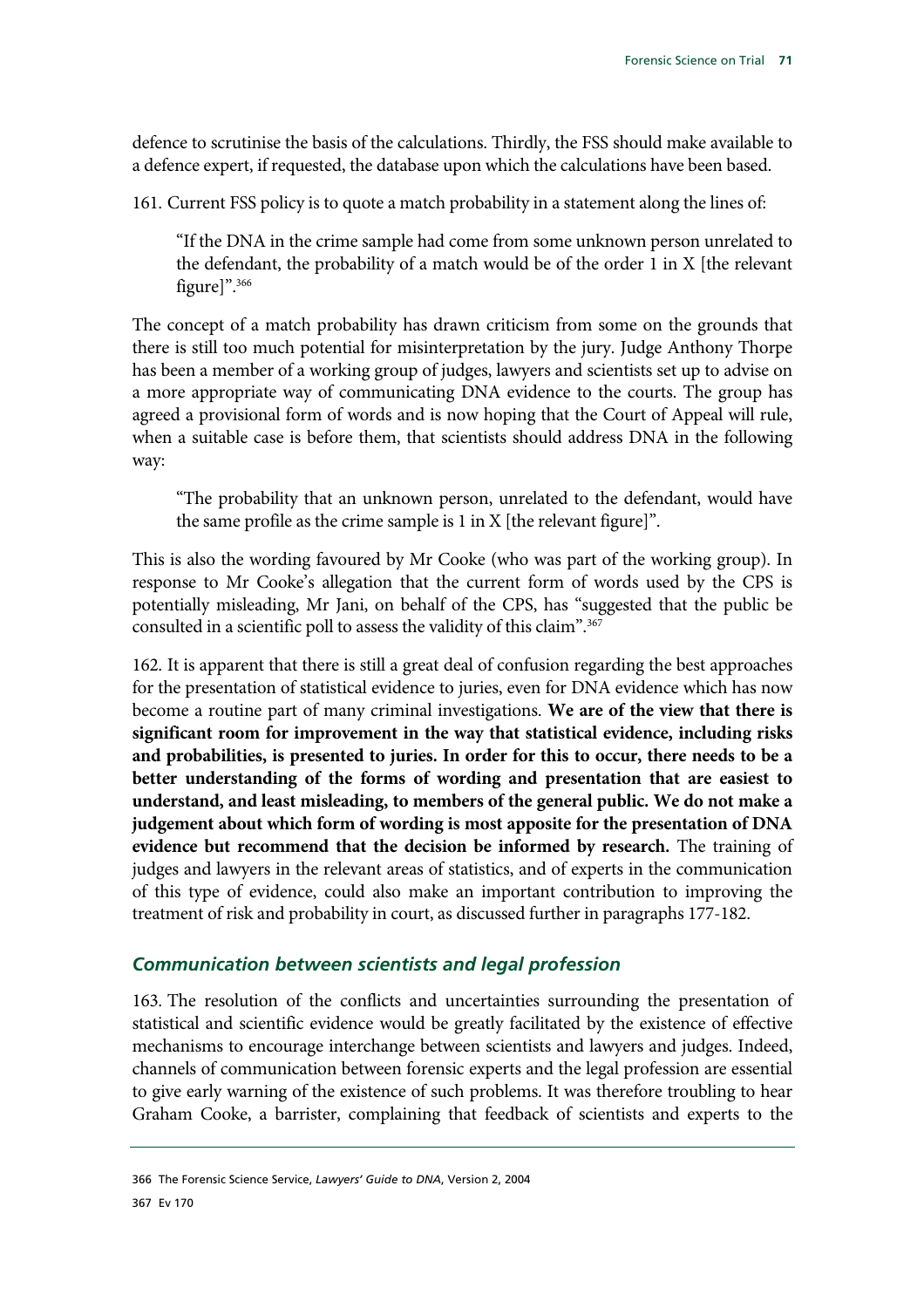courts was "non-existent".368 The Bar Council's assertion that "there are frequent opportunities, in conference, at seminars, and at lectures for members of the Bar and the judiciary to meet with professionals in other fields" and observation that "experts are invited to dine with the judges at the Inns of Court" were somewhat feeble and provided little reassurance.<sup>369</sup> The CPS noted that "the Office for Criminal Justice Reform has been extensively involved in discussions with the judiciary", and we are, of course, aware of the *ad hoc* group led by Judge Thorpe to review the wording used to present DNA evidence.<sup>370</sup> **The absence of formal and permanent channels for forensic scientists and experts to give feedback on their courtroom experiences seems to us to represent a serious flaw in the criminal justice system. We recommend that the Home Office establish a forum for Science and the Law, which meets at least every six months. If the recommendation to set up a Forensic Science Advisory Council is adopted, the forum should be subsumed into this body.** The Science and the Law Forum could play a vital role in drawing and disseminating lessons from the handling of scientific evidence in individual cases. It could also assist in considering how best to deal with evidence emerging from novel technologies (see paragraph 171 for further discussion).

#### **Juries**

164. It is not unreasonable to expect that juries may find it difficult to interpret the significance of some highly technical evidence. Yet jury research is currently prohibited in this country, making it difficult to assess conclusively the impact of complexity on juries. At present, section 8 of the Contempt of Court Act 1981 and the related common law assures the confidentiality of a jury's deliberations and precludes research into these deliberations. Limited research is permitted regarding the processes of selecting, informing and supporting jurors during their service, but none has been published that pertains specifically to forensic, or other expert, evidence. Judge Thorpe commented in oral evidence that the status quo means that "The plain fact is that none of us knows why a jury comes to the decision it does, whether it is complexity or not".<sup>371</sup>

165. The Home Office has recently published the results of a research project addressing the attitudes of jurors who have recently completed jury service. The study looked at "jurors' perceptions, understanding, confidence and satisfaction as a result of their service".<sup>372</sup> The study found that most respondents had a more positive view of the jury trial system after completing their service than they had before. While the "main impediment to understanding proceedings was the use of legal terminology […] jurors also felt that evidence could sometimes be presented more clearly".<sup>373</sup> However, the research did not address the impact of complexity, and Penny Darbyshire *et al* have also commented that "research which simply asks jurors, for instance, whether they understood instructions or evidence" is of "questionable value" since the fact that jurors claim to have understood

373 As above.

<sup>368</sup> Q 499

<sup>369</sup> Ev 169

<sup>370</sup> Ev 174

<sup>371</sup> Q 513

<sup>372</sup> Home Office, *Jurors' perceptions, understanding, confidence and satisfaction in the jury system: a study in six courts*, Roger Matthews, Lynn Hancock and Daniel Briggs, January 2004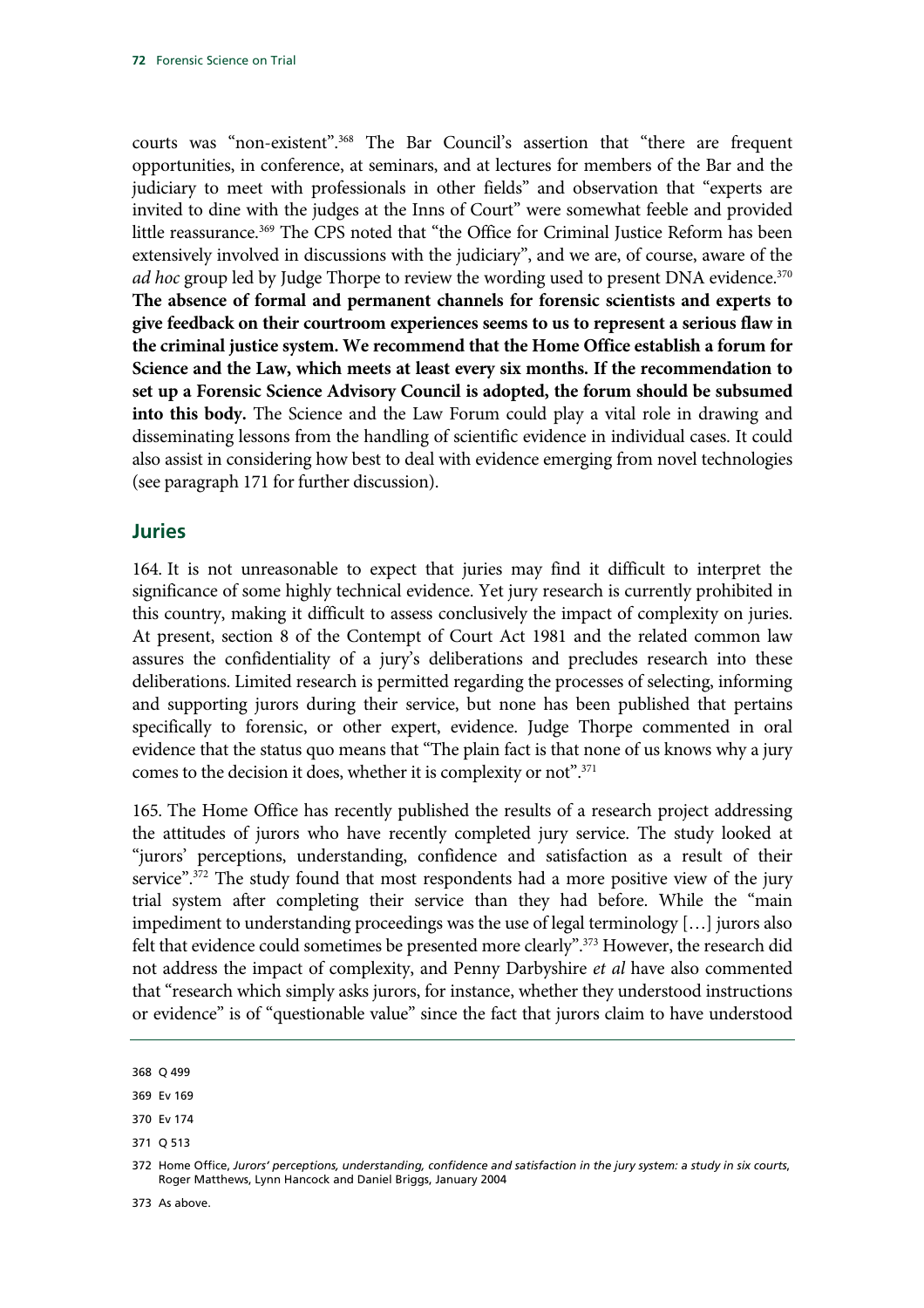something does not mean that they actually did understand it.<sup>374</sup> Jury research is permitted in some other jurisdictions and mock trials have also been used for research purposes, although this approach obviously has its limitations too. Darbyshire *et al* produced a paper entitled, *What can the English Legal System Learn from Jury Research Published up to 2001*, which reviewed a large body of the evidence available from research both in the UK and elsewhere, as input to the Auld review.<sup>375</sup> The paper cites various pieces of research relating to the credibility of expert witnesses. Amongst the findings noted are that jurors appear to evaluate credibility "by judging the status of the source combined with a subjective judgement of their knowledge and an assessment of their presentation"; and that, "when cross-examining expert witnesses, any questioning of that witness's reputation instantly damages their credibility, even when the accusations are without foundation".376

166. Further to a recommendation by the Home Affairs Select Committee that the Government should "consider the merits of repealing section 8 of the Contempt of Court Act 1981, in order to permit meaningful research into how the jury system operates", the Secretary of State for Constitutional Affairs has launched a public consultation on whether the restrictions on jury research should be lifted.<sup>377,378</sup> Both Judge Thorpe and Mr Cooke, a barrister, told us in oral evidence that they were wholly in favour of permitting jury research.379 It is also of note that the Royal Commission on Criminal Justice recommended in 1993 that section 8 be amended to allow properly authorised research into the way in which juries reach their verdicts. By contrast, Lord Justice Auld recommended in his 2001 review of the criminal courts that there be no amendment of section 8 to allow research into jurors' deliberations.380 **Jury research is vital to understand how juries cope with highly complex forensic evidence. Jury research would also be instructive for understanding differences in the way that jurors respond to oral and written reports by experts, and how easy they find interpretation of these reports. We recommend that section 8 of the Contempt of Court Act be amended to permit research into jurors' deliberations.**

167. The 1986 "Roskill Report" of the Fraud Trials Committee noted that the Committee was disadvantaged in its efforts to determine whether or not jurors could understand the technical evidence and complex issues in fraud trials by the fact that they were not allowed to discuss this topic with the jurors in such trials.<sup>381</sup> Nevertheless, the Roskill Report recommended that in serious fraud cases, jury trial be replaced by a Fraud Trials Tribunal, consisting of a judge and a small number of specially qualified lay members.<sup>382</sup> This recommendation was not adopted by the Government at that time, but Part 7 of 2003 Criminal Justice Act allows for trials on indictment without a jury on the application of the

382 As above.

<sup>374</sup> *What Can the English Legal System Learn From Jury Research Published up to 2001?*, Penny Darbyshire, Andy Maughan and Angus Stewart, Kingston Law School, 2001

<sup>375</sup> As above.

<sup>376</sup> As above.

<sup>377</sup> Home Affairs Committee Second Report of 2002–03:*Criminal Justice Bill*, HC 83

<sup>378</sup> Department for Constitutional Affairs, *Jury Research and Impropriety*, Consultation paper CP 04/05, 21 January 2005

<sup>379</sup> Q 513

<sup>380</sup> Lord Justice Auld, *Review of the Criminal Courts*, October 2001

<sup>381</sup> The Roskill Report, *Fraud Trials Committee Report*, London HMSO, 1986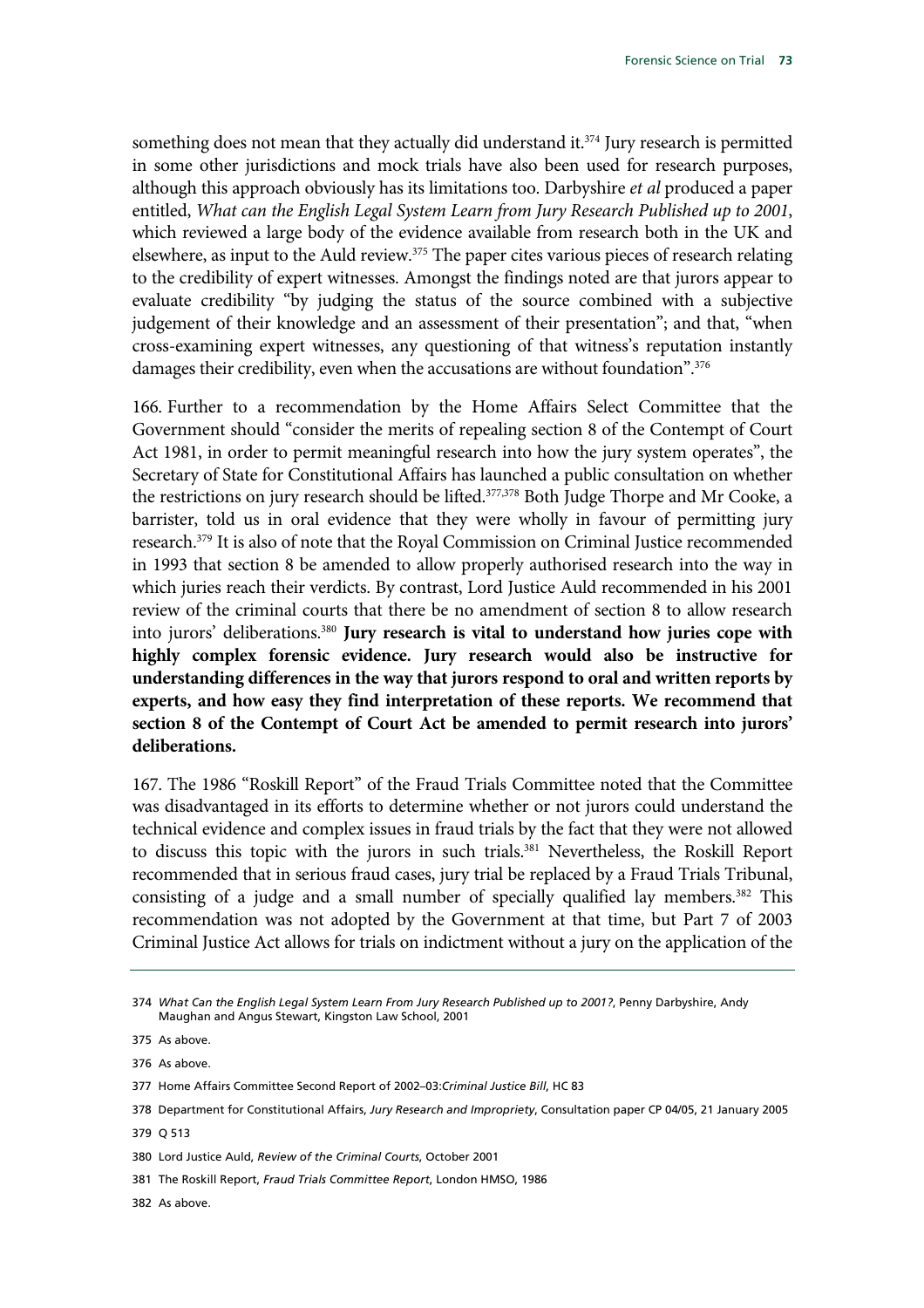prosecution in some fraud cases (Part 7 is not force yet). Jury trial is perceived by many to be a "hallowed democratic institution" that serves as the "best and fairest means available" of arriving at a judgement.383,384 However, there are already instances in which this principle is rightly departed from. **Advancements in science and technology impact on both the techniques used by criminals and the approaches employed in fighting and detecting crime. It is, therefore, highly likely that the number of cases which depend on complex forensic evidence will increase. This is already happening with regard to digital evidence. The Home Office should undertake research to test whether there would be value in extending the arrangements for complex fraud trials to be tried without a jury to other serious cases that rest on highly complex scientific evidence. This research must also address public attitudes towards this possibility.**

### **Scrutiny of expert evidence**

#### *Systems failure*

168. The prosecution of Sally Clark for murdering her two babies partly relied on an assertion by an expert witness, Professor Sir Roy Meadow, that the probability of the two deaths having been incidences of cot death (also known as Sudden Infant Death Syndrome or Sudden Unexplained Death in Infancy) was 1 in 73 million. Aside from the fact that the calculation underlying this probability is incorrect, it has also been pointed out that this calculation was never compared with an estimate of the probability that the two deaths were the result of a double murder.<sup>385</sup> Sir Roy was a paediatrician with no specific expertise in statistics and there were no other witnesses at the trial with qualifications in statistics. The court at Sally Clark's first appeal refused to hear oral testimony from two statistical expert witnesses, on the grounds that it was "hardly rocket science". The court ultimately concluded that "any error in the way in which statistical evidence was treated at trial was of minimal significance" and dismissed the first appeal.<sup>386</sup> The second—successful—appeal revolved around medical evidence that had previously not been disclosed by the pathologist, although the court also thought that the misleading impact of the statistical evidence at Sally Clark's first trial would in itself have been sufficient ground for declaring the conviction unsafe.<sup>387</sup>

169. Most informed observers seem to accept that Professor Sir Roy Meadow gave his evidence in good faith, no matter how erroneous it turned out to be. Yet he has been publicly vilified through the extensive media reports that focussed on his role in the miscarriages of justice in the Clark and Cannings cases.<sup>388</sup> By contrast, little attention was given, at least in public, to the lawyers and judges involved, who may have been able to prevent the miscarriage of justice from being carried out, but failed to do so. In oral evidence to this inquiry, Professor Sir Alec Jeffreys expressed his amazement that the flaws

<sup>383</sup> Lord Justice Auld's review

<sup>384</sup> Bar Council's response to White Paper, para 23

<sup>385</sup> Philip Dawid, *Statistics and the Law*, Research report No. 244, Department of Statistical Science, University College London, May 2004

<sup>386</sup> *R v Clark* [2000] EWCA Crim 54 (2 October 2000), http://www.bailii.org/ew/cases/EWCA/Crim/2000/54.html

<sup>387</sup> *R v Clark* [2003] EWCA Crim 1020 (11 April 2003), http://www.bailii.org/ew/cases/EWCA/Crim/2003/991.html

<sup>388</sup> e.g. *The old boys' club and its inexpert experts can still hold juries in thrall*, *The Times*¸ 13 January 2005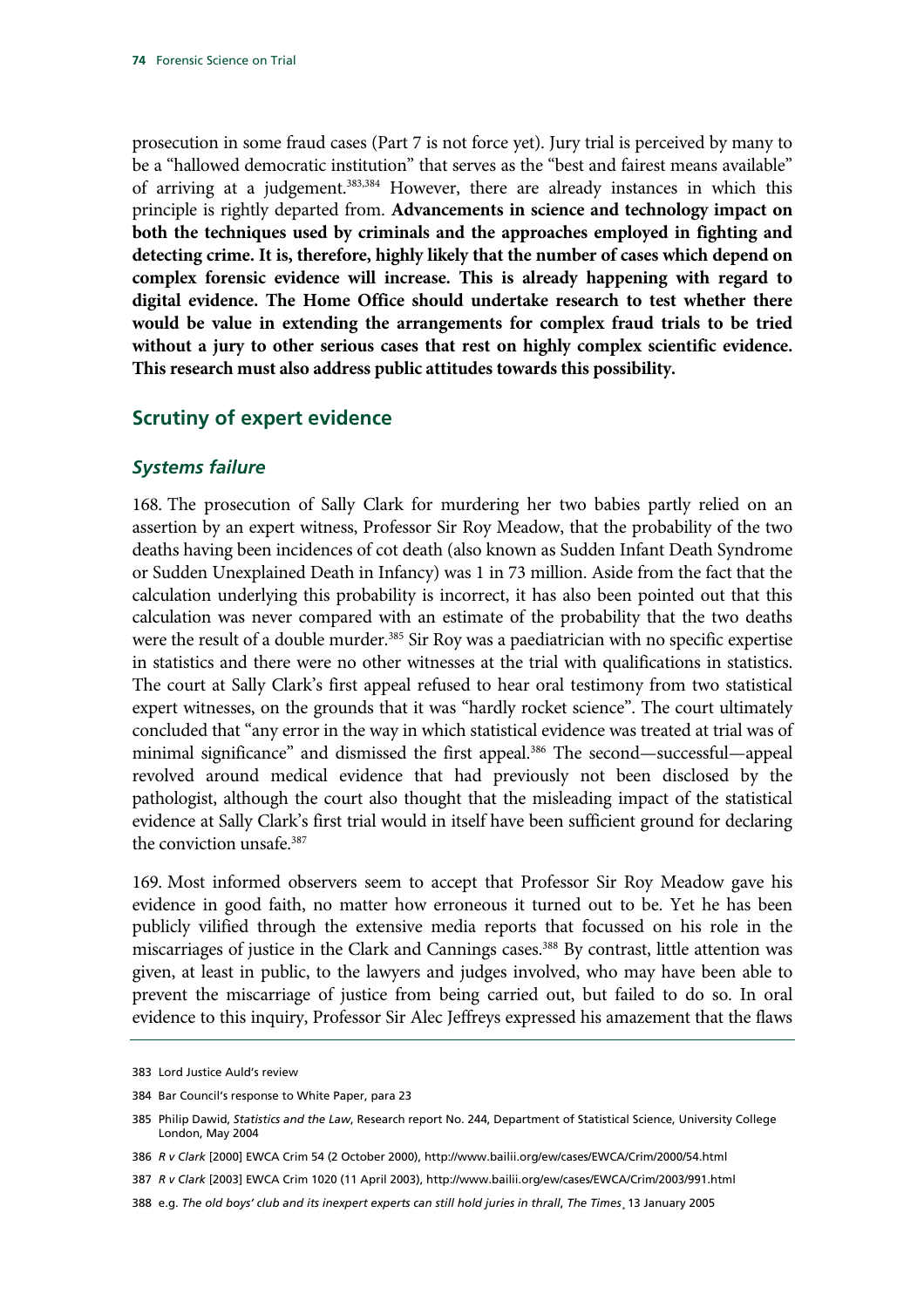in Professor Sir Roy Meadow's statistical evidence were "not tracked right at the beginning", describing it as "a failure not only of the experts but also of the courts".<sup>389</sup>

170. The treatment of this case has had many wider ramifications, one of which is the increasing reluctance of experts to risk their reputations by appearing as expert witnesses. There is anecdotal evidence that it is now even more difficult to find experts for child protection cases. Additionally, the Royal College of Paediatrics and Child Health recently found that 29% of doctors who had been the subject of complaints about their work said that their willingness to work in child protection had been affected.390 This was not dependent on the outcome of the complaint, the vast majority of which were either dropped or not upheld following investigation.<sup>391</sup> Expert witnesses have been penalised **far more publicly than the judge or lawyers in cases where expert evidence has been called into question. These cases represent a** *systems* **failure. Focussing criticism on the expert has a detrimental effect on the willingness of other experts to serve as witnesses and detracts attention from the flaws in the court process and legal system which, if addressed, could help to prevent future miscarriages of justice.**

#### *Admissibility of expert evidence*

171. Establishing the validity of new scientific techniques or theories, and the basis for their interpretation, is essential before evidence derived from them can be used in court. It is not always straightforward for judges to decide whether to admit forensic evidence. It is worth noting, for example, in the last year the Court of Appeal has considered ear-print, lipreading and facial mapping evidence in conjunction with criminal cases.<sup>392</sup> In addition, polygraphs, commonly known as "lie detectors", are currently used in criminal investigations in many countries including Belgium, Canada, Israel, Japan and the USA, despite evidence that the error rate of such tests can be significant.<sup>393</sup> Future improvements in polygraphic techniques could prompt the courts in the UK to reconsider whether to admit evidence derived from these techniques.

172. Most states in the US follow well defined procedures to establish whether evidence from a particular scientific technique should be admitted. According to the *Frye* test (named after the defendant in a murder case in 1923), courts can only admit evidence derived from novel scientific techniques once the technique has gained general acceptance in the scientific community to which it belongs. The test entails first identifying the field in which the theory underlying the new technique falls, and then determining whether the principle of the technique is widely accepted by most members in this field.<sup>394</sup> Most states now also apply the *Daubert* test to scientific or technical expert evidence.395 The *Daubert*  principles require expert testimony to be tested against four criteria:

<sup>389</sup> Q 422

<sup>390</sup> The Royal College of Paediatrics and Child Health, *RCPH 's Survey on Child Protection*, March 2004

<sup>391</sup> As above.

<sup>392</sup> *The computer detectives*, *The Times*, 18 January 2005

<sup>393</sup> The British Psychological Society, *A review of the current scientific status and fields of application of Polygraphic Deception Detection*, 6 October 2004

<sup>394</sup> Congress of the United States Technology Assessment Office, *Genetic Witness: Forensic Uses of DNA Tests*, 1990

<sup>395</sup> *Daubert v Merrell Dow Pharmaceuticals Inc* (1992) 509 US 579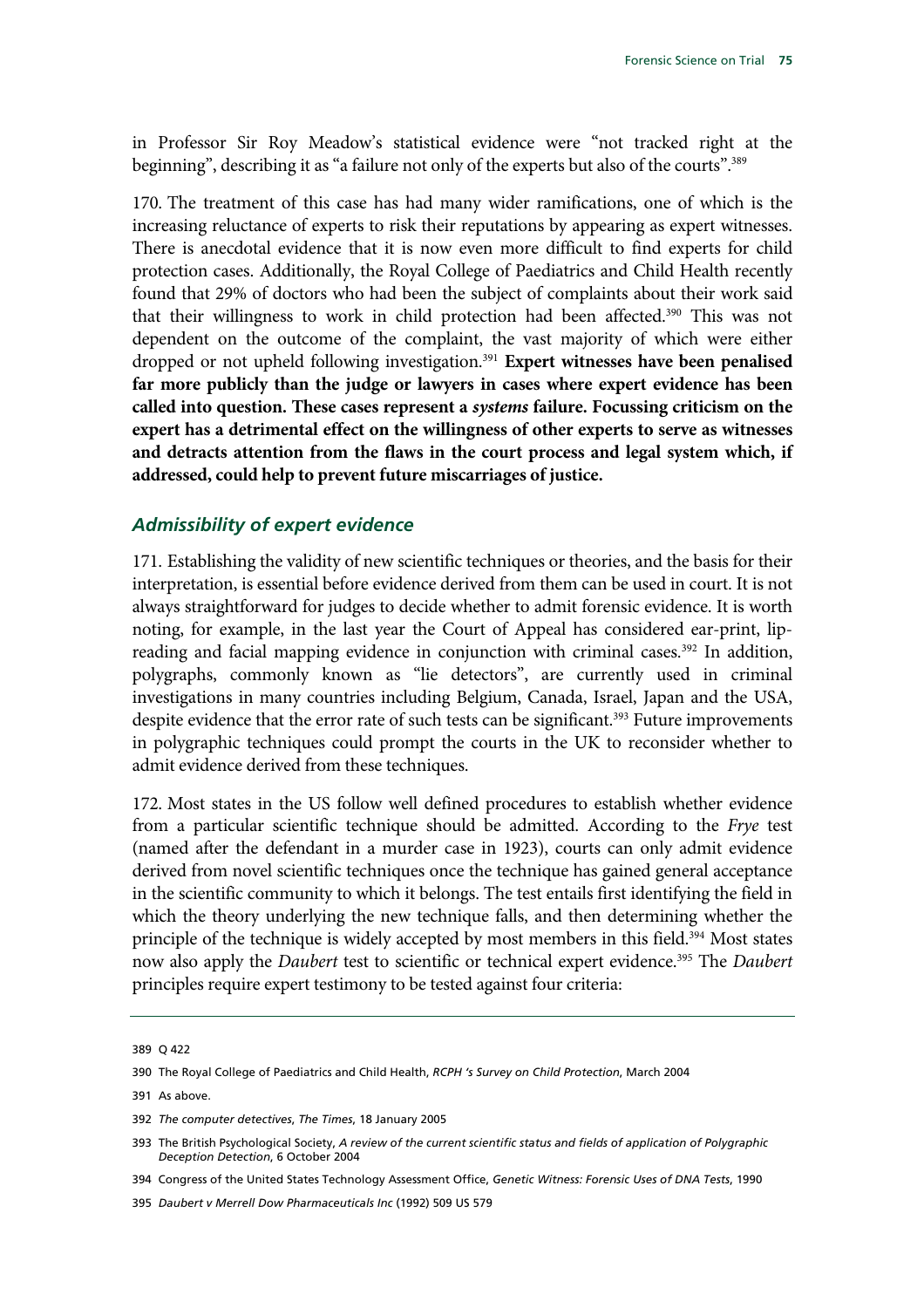- Whether the theory or technique can be (and has) been tested;
- Whether the theory or technique has been subjected to peer review and publications;
- In the case of a particular technique, what the known or potential rate of error is or has been; and
- Whether the evidence has gained widespread acceptance within the scientific community.396

Dr Chris Pamplin, editor of the UK Register of Expert Witnesses, has argued that "As a result of *Daubert*, expert evidence in the US is likely to come under close scrutiny at an earlier stage that in UK proceedings", averring that "it is time for our courts to formulate similar rules. They might do better than the American model, but they could, at least, do no worse".397

173. Professor Sir Alec Jeffreys also expressed his concern about the lack of established protocol in this country for deciding whether to admit scientific evidence.<sup>398</sup> ACPO is similarly unhappy with the current situation: "To a large extent we are at the mercy of the criminal justice system as we have no agreed method of getting new techniques validated", and refers to the US *Frye* and *Daubert* hearings as "an interesting development".399 We are aware that dogged adherence to criteria such as those commonly used in the US could stymie the use of less mainstream, but nonetheless valid, expert evidence. However, the idea of an objective, clearly defined test to establish whether a theory or technique is sufficiently robust and evidence-based to merit admission in court is highly attractive. **The absence of an agreed protocol for the validation of scientific techniques prior to their being admitted in court is entirely unsatisfactory. Judges are not well-placed to determine scientific validity without input from scientists. We recommend that one of the first tasks of the Forensic Science Advisory Council be to develop a "gate-keeping" test for expert evidence. This should be done in partnership with judges, scientists and other key players in the criminal justice system, and should build on the US** *Daubert* **test.** The development of such a test would complement the increasing emphasis on pretrial hearings in England and Wales discussed in paragraph 151.

#### *Early warning system*

174. The legal profession seems to be largely content that the adversarial system in the UK offers adequate opportunities for the testing of expert evidence. The Bar Council, for instance, told us:

"scrutiny takes place because the adversarial system provides for the independent challenge of the prosecution view. This is an important safeguard. The second line of protection is the defence advocate who can be expected to prevent improper evidence or unsupported assertion. A third line is the judge who is expected to do the

- 397 As above
- 398 Q 413
- 399 Ev 201

<sup>396</sup> Dr Chris Pamplin, *Taking experts out of the court*, *New Law Journal*, 26 November 2004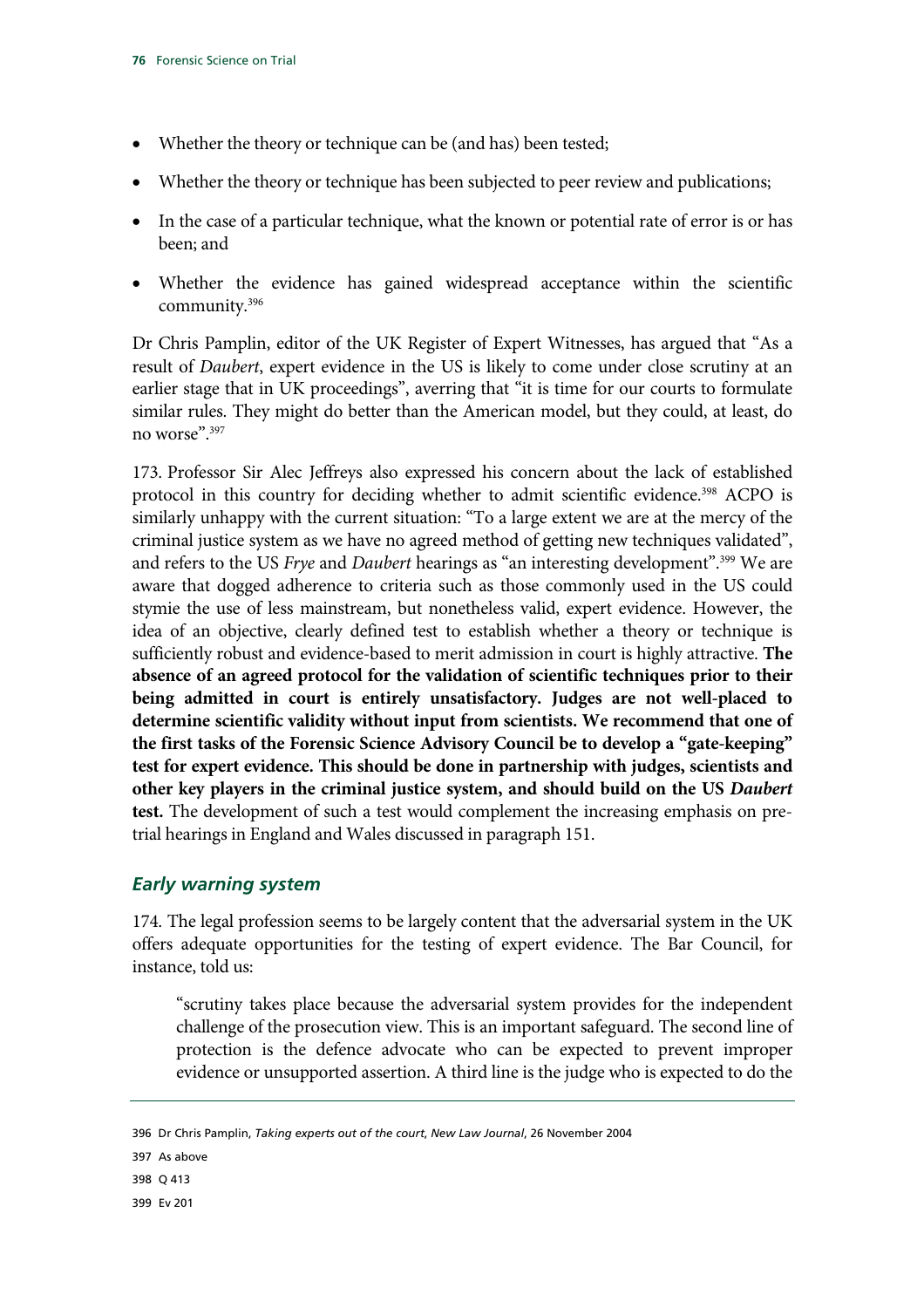same. In our view these safeguards in practice have proved sufficient albeit no system is perfect".400

The Home Office also asserted that the new Criminal Case Management Framework and Criminal Procedure Rules will help to "curb some of the extravagancies of the adversarial system".401 Staged reporting, as laid out in the *Prosecution Team DNA Guidance*, will also reduce the number of cases in which the expert is required to give full evidential statements and appear in court: the Crown will rely on an abbreviated statement from the forensic scientist where the contents are not in issue.<sup>402</sup> However, this is initially being restricted to cases involving DNA.

175. Despite these developments, the Metropolitan Police Service highlighted in its memorandum "the need for clarity in processes to deal with expert evidence that is called into question" and ACPO identified a "need for the Criminal Justice system to develop a consistent and clearly understood quality control and remedial process to cater for these eventualities".403 Gary Pugh, Director of Forensic Services for the MPS, expanded on this in oral evidence, telling us there should be "an early warning system" to raise the alarm when expert evidence has been called to into question, for example by the expert's peers.<sup>404</sup> ACPO further explained that it "would welcome an open system where professionals within the investigative process and criminal justice process: Senior Investigating Officers, Prosecutors, Counsel and Judges, or even members of the public, can report concerns to some central point".<sup>405</sup> Provision would then need to be made for rapid validation of the concerns and, where necessary, disciplinary action against the expert and a review of their current and previous cases. ACPO suggested that the CRFP, in partnership with the law enforcement agencies and the legal professions, might be best placed to fulfil this role, but noted that this would be more effective if CRFP registration was mandatory.406 **The stance of the Bar Council, Home Office and CPS that the adversarial system provides sufficient safeguards so as to obviate the need for independent scrutiny of expert evidence is complacent and at odds with the views of the police.** We accept that the criminal justice reforms that are being introduced may offer some improvements to the status quo in due course, although it seems that much will still be left to the discretion of the judge.

176. We recognise that the number of miscarriages of justice associated with flawed expert evidence is unlikely to be high, and the legal system as it stands should enable miscarriages in serious cases to come to light eventually. Nevertheless, there is no way of knowing the actual number of cases that have been adversely affected by problems with expert testimony or its interpretation, particularly more minor cases which are unlikely to have been the subject of an appeal. **Even if problems are rare, the human cost and damage to public confidence in the criminal justice system caused by the miscarriages of justice** 

400 Ev 168 401 Q 615 [Mr Wilson] 402 Ev 205 403 Ev 113, Ev 125 404 Q 346 405 Ev 201 406 Ev 201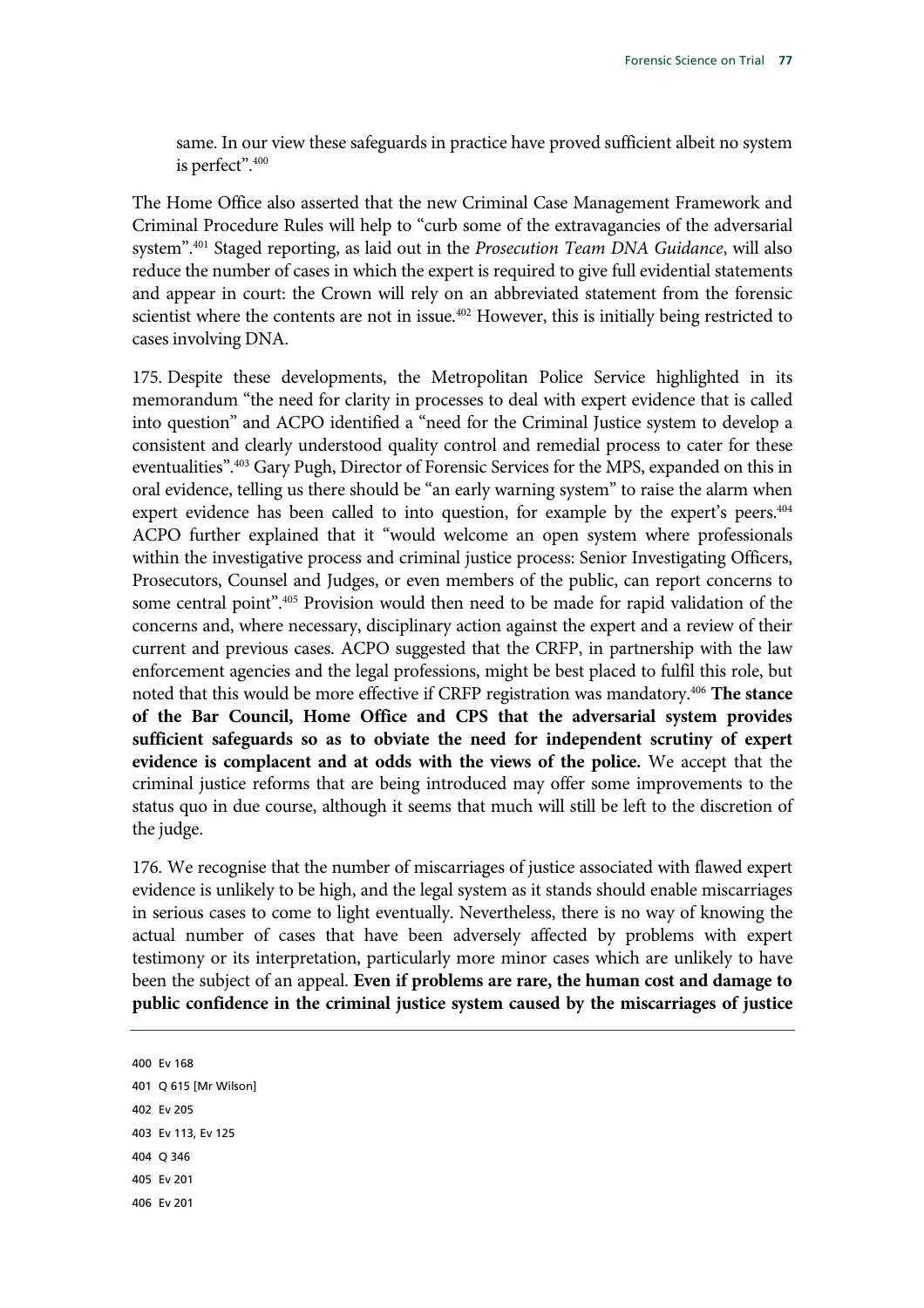**associated with flawed expert evidence that have already occurred must be taken into account. Moreover, we believe that steps could be taken that would reduce the potential for such miscarriages of justices to occur. We recommend that a Scientific Review Committee be established within the Criminal Cases Review Commission. This Committee would be charged with handling complaints about expert evidence and, even where there are no grounds for an appeal, should work closely with the main forensic providers and the CRFP to address any problems identified with an expert's conduct.** The Scientific Review Committee should also work closely with the Forensic Science Advisory Council once it is set up.

## **Training of judges and lawyers in forensic evidence**

177. Brian Thompson, secretary of the Expert Witness Institute, has pointed out that the success of the adversarial system in ensuring that expert witness testimony stands up to scrutiny depends on the proficiency of the lawyers involved, commenting that "There is a real danger that if lawyers do not understand expert evidence then it will not be properly tested".407 In the course of this inquiry, we heard repeated calls for better training of judges and the legal profession. We were particularly pleased to hear the Minister acknowledging that "it is an area we need to develop".<sup>408</sup>

#### *Lawyers*

178. Dr Ann Priston, Vice-President of the Forensic Science Society, told us in oral evidence of the "tremendous lacking in training [in forensic evidence] for lawyers at all levels" and said that "training should be part of a lawyer's training right at the very outset, from pupil barrister upwards".409 Graham Cooke, a barrister, also remarked: "There is a real problem with DNA evidence […] the Bar is taught nothing. It relies upon its general principle of doing the right thing, which is that in any area of law you should check your case and look up the authorities [...] the Bar is a disgrace in this".<sup>410</sup>

179. The Bar Council, unsurprisingly, did not accept this view, telling us that "the Bar is generally well skilled in this area", but it also admitted that "training [in forensic evidence] is not delivered to everyone, is not mandatory, and depends largely on the professionalism of the advocate".411 The Bar Council additionally noted that "All members of the Bar, however experienced, are now expected to receive a minimum period of 12 hours continuing education each year in order to acquire an annual practising certificate" and "Most do more than that anyway".<sup>412</sup>

180. The CPS also does not give its lawyers any mandatory training in the understanding and presentation of forensic evidence. However, all Chief Crown Prosecutors "received a brief awareness raising session (of the new Prosecution Team DNA Guidance)" and the

```
412 Ev 163
```
<sup>407</sup> Brian Thompson*, Expert Witnesses in the dock, The Barrister*, 2004

<sup>408</sup> Q 612

<sup>409</sup> Q 191, 194

<sup>410</sup> Q 515 411 Ev 163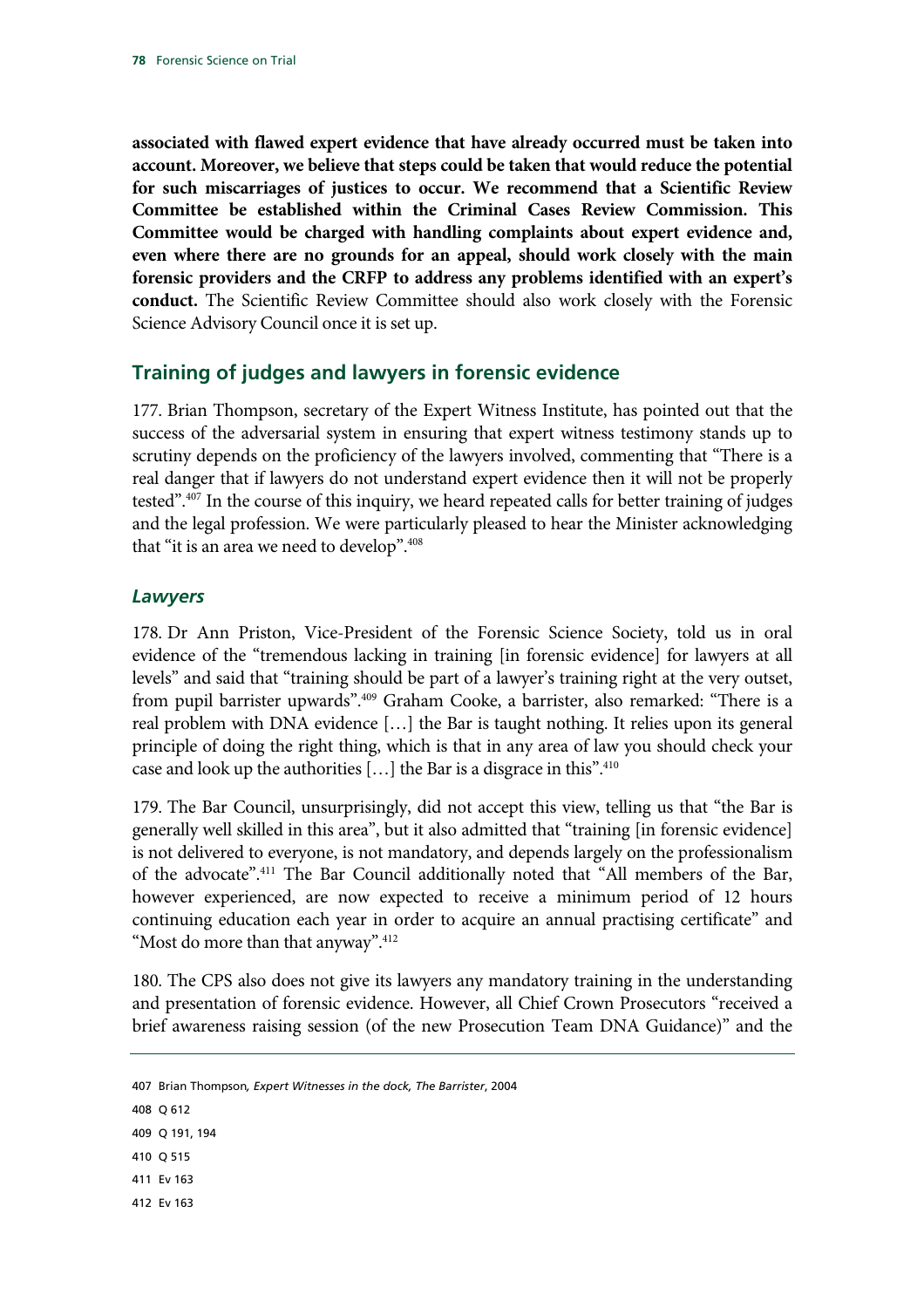CPS, like the Bar Council, drew our attention to the requirement for lawyers to undertake continuing professional development.413 In addition, guidance is made available to the prosecution team on topics such as the presentation of DNA evidence. The CPS sent us a number of examples of the available guidance, produced by the CPS and others such as the FSS and ACPO. **While we have no particular complaints about the quality of the guidance available to lawyers on the understanding and presentation of forensic evidence, it is of great concern that there is currently no mandatory training for lawyers in this area. In view of the increasingly important role played by DNA and other forensic evidence in criminal investigations, it is wholly inadequate to rely on the interest and self-motivation of the legal profession to take advantage of the training on offer. We recommend that the Bar make a minimum level of training and continuing professional development in forensic evidence compulsory.**

#### *Judges*

181. We were presented with a similarly disturbing picture of the levels of training given to judges. Judge Anthony Thorpe, Resident Judge at Chichester Crown Court, agreed with Mr Cooke's assessment that "When it comes to DNA I am afraid […] senior judges are innumerate".414 Judge Thorpe explained that "for most of the judges, apart from the lectures which you get at the seminars run by the Judicial Studies Board, it is probably onthe-job training".415 Dr Priston has herself run courses for circuit judges and said that, in her experience, "it is hard to get them [the judges] to come but, when they do come, they love it and they all say, 'We had no idea of the detail'".<sup>416</sup> It is also of interest that the joint report from the Royal College of Pathologists and the Royal College of Paediatrics and Child Health recommended that "Establishing the expertise of witnesses should be included in judicial training".417

182. The Government-funded Judicial Studies Board is responsible for delivering training material and courses to judges and magistrates. All circuit judges receive formal residential training for four days every three years (continuation seminars), as well as attending an annual one day session. Criminal continuation seminars always include "some input from an expert", whether from the medical, DNA or mental illness specialties. 418 In addition, judges authorised to try serious sexual offences cases receive specialist training which touches on issues of expert evidence. Both Judge Thorpe and the Bar Council pointed out that any increase in the amount of training given to judges must be considered in the context of the heavy costs associated with releasing judges from the courts. Improving the training given to lawyers in the understanding and presentation of forensic evidence should eventually produce judges with a more solid understanding of these topics. However, in light of the rapid pace of scientific progress, **we recommend that judges be given an annual update on scientific developments of relevance to the courts.** The

418 Ev 169

<sup>413</sup> Ev 174

<sup>414</sup> Q 432-433

<sup>415</sup> Q 427

<sup>416</sup> Q 195

<sup>417</sup> The Royal College of Pathologists and The Royal College of Paediatrics and Child Health, *Sudden unexpected death in infancy: A multi-agency protocol for care and investigation*, September 2004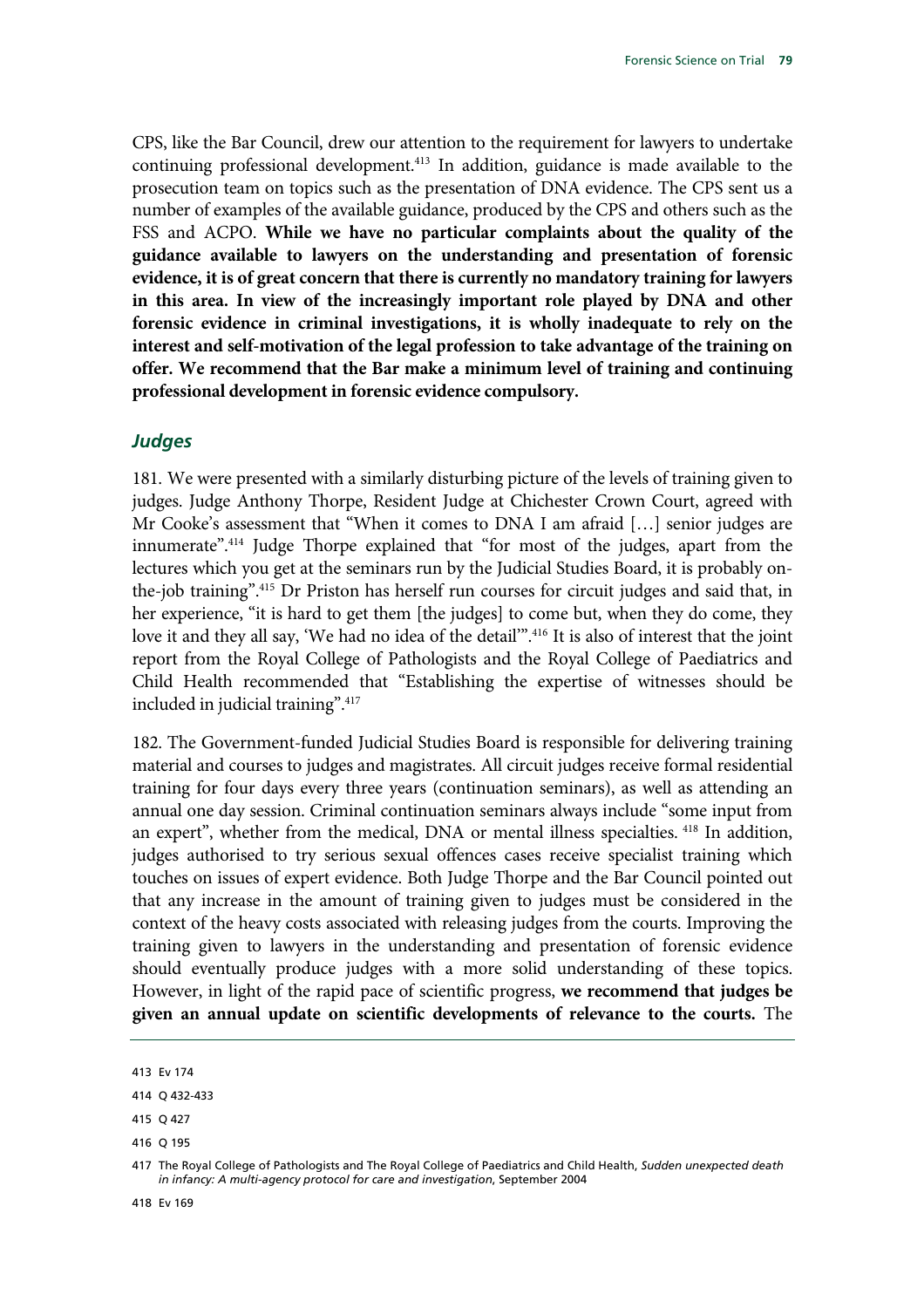introduction of mechanisms to enable scientists and experts to give feedback on their experience in court (see paragraphs 163 and 176) should enable production of better targeted training material, and the introduction of *Daubert*-style tests should also help to ensure that judges have more scientific input when making decisions about whether to admit expert evidence.

#### *Specialist judges and lawyers*

183. It is unrealistic to expect every barrister and judge to acquire a specialist's understanding of all the many elements of forensic science. It is more important that a good grounding in the most commonly encountered areas, such as DNA evidence, becomes a routine component of training for the legal profession. Nevertheless, there will be a minority of cases where the ability of the lawyer or judge to fully comprehend complex scientific or technical evidence could have a major bearing on the case. We asked the CPS whether it would support the development of a group of barristers and solicitors with specialist expertise. The CPS rightly pointed out that "Evidence (e.g. digital & DNA) is now no longer limited to serious crime, but is used throughout the criminal law, including volume crimes".419 The CPS used this to justify the assertion that "To support the creation of a narrow group of specialists would be counterproductive to the need for the widespread knowledge and skills of all prosecutors".<sup>420</sup> The Bar Council also expressed concern that direct training of judges in particular specialisms "would open them up to the criticism that they might be substituting their un-examinable views for the views of the expert before them. This would detract from the concept of open justice".<sup>421</sup>

184. We agree with the CPS that it is impractical and undesirable to have pools of expert lawyers for every potential speciality, and with the Bar Council that judges (or lawyers) should not usurp the role of witnesses. Nonetheless, we believe that the concept of specialist judges and lawyers for cases relying on complex forensic evidence has not been given sufficient consideration. There are certain areas, such as the digital evidence specialities, which are becoming critical in a growing number of cases. Furthermore, the potential complexity of such cases is escalating all the time. A spin off benefit to offering specialised training to lawyers would be an overall increase in the number of scientificallyliterate lawyers (and thus, in the fullness of time, judges). **We recommend that the Home Office issue a consultation on the development of a cadre of lawyers and judges with specialist understanding of specific areas of forensic evidence. An additional benefit to this would be the creation of a small group of judges and prosecution and defence lawyers with the ability and current knowledge to act as mentors to their peers when required.** The possibility of trials without jury is raised in paragraph 167. Whilst specialist lawyers and judges could obviously play a role in that system, they could equally make a useful contribution to jury trials.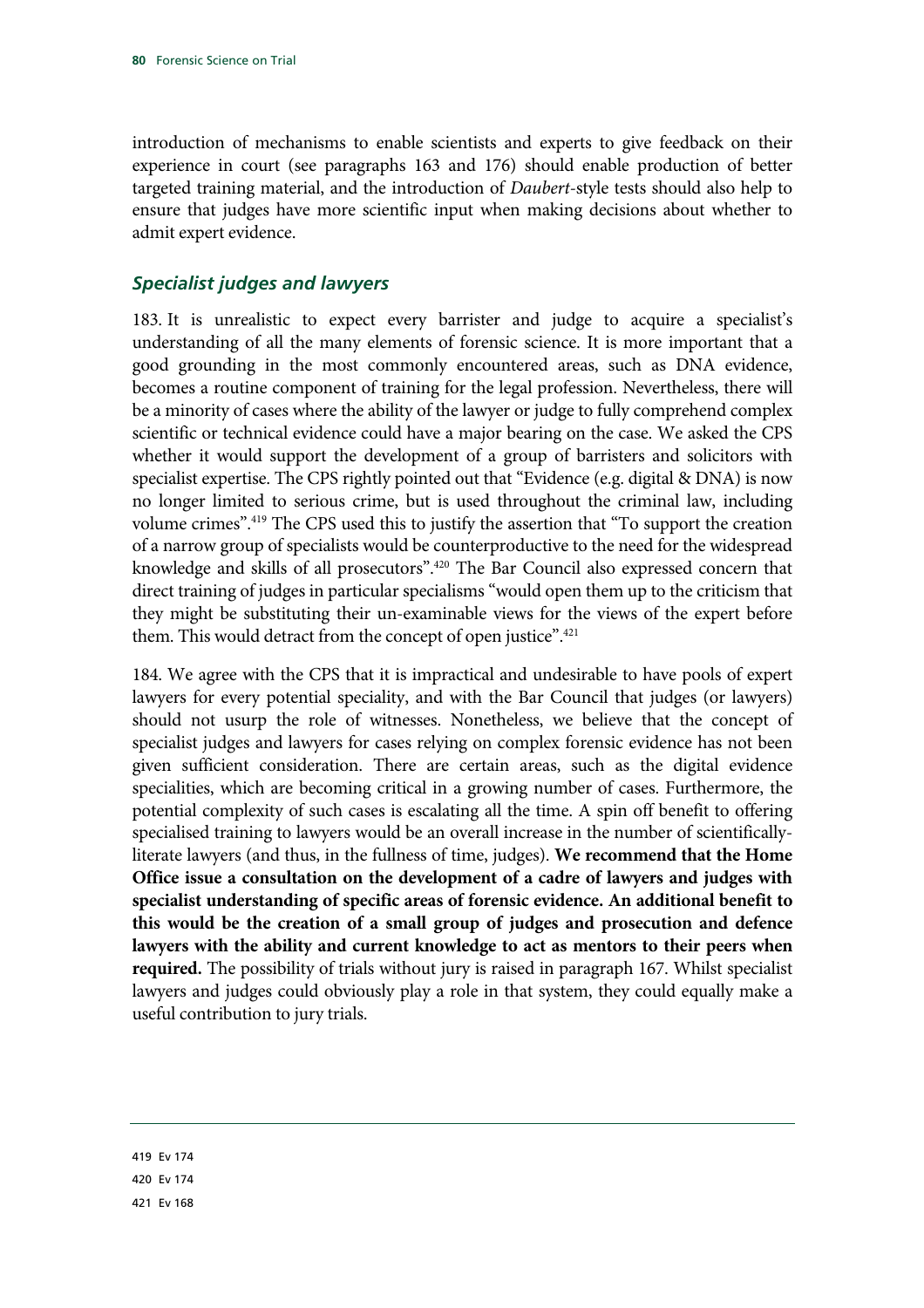# Conclusion

185. Forensic science is now central to the detection and deterrence of crime, conviction of the guilty and exculpation of the innocent. Moreover, the significance of forensic science to the criminal justice system can be expected to intensify in years to come.

186. The FSS has occupied a pivotal position in the forensic science arena in England and Wales for many years. In that time it has become the world leader in forensic science and a major asset to UK policing. It is generally acknowledged that the FSS could benefit from changes to its Trading Fund status in order to give it greater access to capital and commercial freedom, but the mechanism by which this should be achieved is a subject of contention. The Government has a responsibility to render the process of decision making over the future of the FSS as transparent as possible. If it fails to do so, this could do irreparable damage to the confidence and morale of the staff whose commitment has been essential to the past success of the FSS.

187. We urge the Government to fulfil its promise to fully test the merits of the GovCo model for the FSS: it must not be set up to fail. If the Government does decide to develop the FSS as a PPP, it is essential that it puts in place safeguards to guarantee continued access to the full range of services at affordable price and of the required quality standards for the police and criminal justice system. It is a risky and irresponsible strategy to rely on market forces to achieve this. The Government will also have to ensure that it does everything possible to maintain public confidence during this process.

188. At present, there is no one person or organisation with responsibility for taking an overview of forensic science, from education and training through to R&D and its use in court. We recommend the establishment of a Forensic Science Advisory Council to serve as a regulator for the developing market in forensic service and as an independent source of advice. The Forensic Science Advisory Council could also oversee cross-cutting inspections of the entire chain of processes by which forensic science is employed in the criminal justice system. We also highlight the need for proper independent oversight, with ethical and lay input, of the National DNA Database.

189. While we recognise that the number of miscarriages of justice associated with expert evidence may be relatively low, we are extremely concerned by the lack of safeguards to prevent such miscarriages of justice from happening, and the complacency of the legal profession in regard to these matters. The complexity and role of forensic evidence are ever increasing and we have not seen evidence to reassure us that the criminal justice system has kept pace with these developments, or will be able to do so in the future. We have made a number of recommendations that we believe could improve the quality and treatment of expert evidence and decrease the potential for miscarriages of justice due to flawed expert evidence. These include greater scientific input and oversight through the establishment of both a Scientific Review Committee within the Criminal Cases Review Commission and a Science and the Law Forum, increased use of pre-trial hearings (in line with the Criminal Procedure Rules), and forensic and process training for all those involved in the criminal justice system as a condition of the role.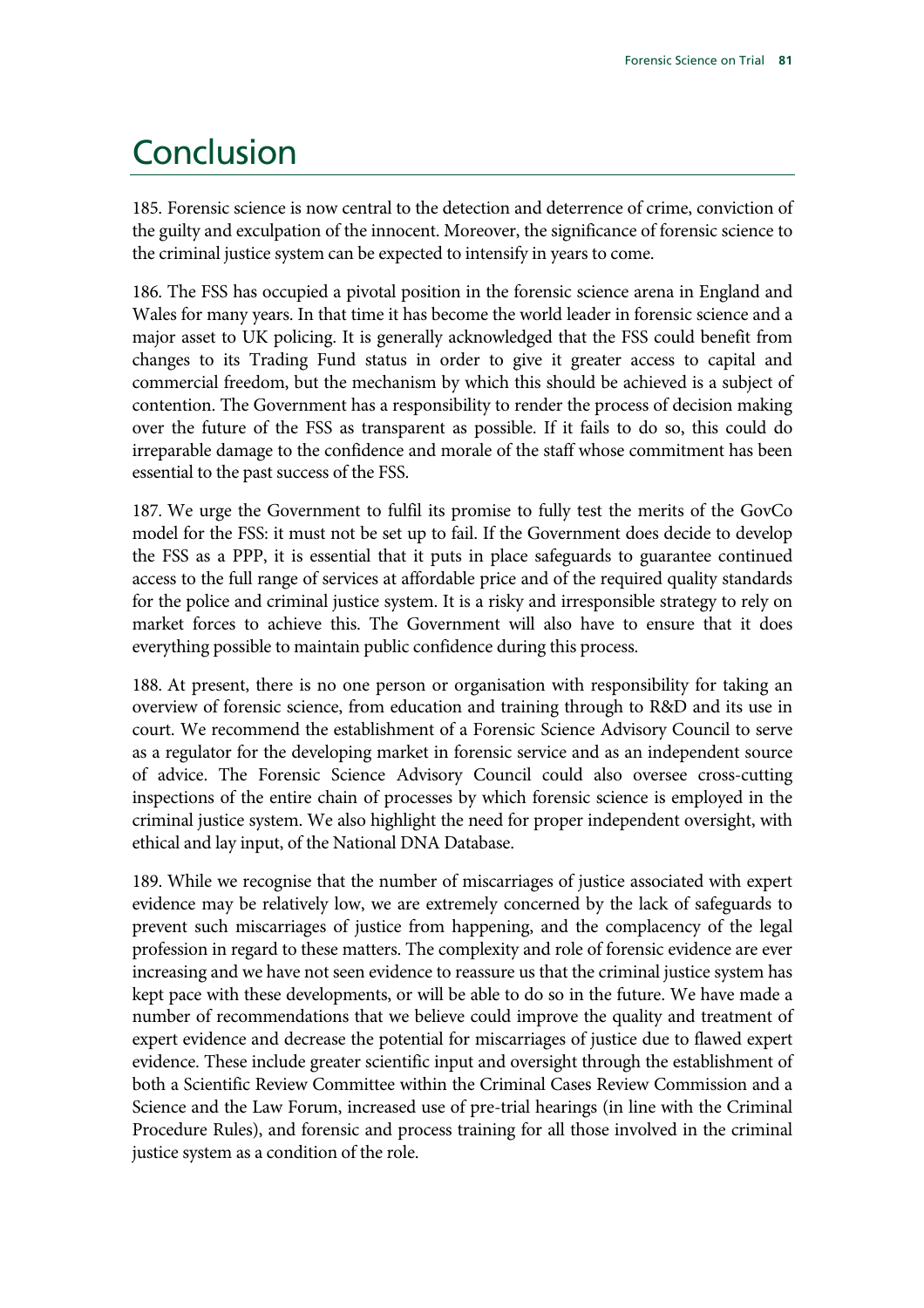# Conclusions and recommendations

- **1.** The low visibility of the Home Office Chief Scientific Adviser is a source of concern, particularly in view of the history of weak scientific culture in the department. (Paragraph 7)
- **2.** The Government's poor track record at managing PPP projects does not inspire confidence in its ability to make a success of developing the FSS as a PPP. (Paragraph 35)
- **3.** We believe that a decision to expand the duration of the GovCo phase from a matter of minutes to up to two years is a sufficiently drastic change of pace to constitute a change of policy. Furthermore, the statement of January 11 2005 which vowed to test the GovCo model for the PPP in its own right is not consistent with the original acceptance of the McFarland Review in July 2003, which invoked GovCo only as a precursor to PPP. The Government's presentation of the decision has been misleading and confusing. At a time when the FSS and its staff have been seeking reassurance and clarity over the future of the organisation, the mixed messages being sent out by the Government are regrettable and damaging. (Paragraph 41)
- **4.** The Home Office's evidence clearly implies that, contrary to the impression given in its earlier statement, progression to PPP could indeed occur in the absence of agreement by all stakeholders that this is the best way to proceed. It is hard not to interpret the statement as an attempt to mollify those who opposed the PPP by using deliberate obfuscation. (Paragraph 42)
- **5.** Other than the change in ministerial responsibilities, we have not heard any convincing reasons for the delay between the statement that the FSS would become a PPP and the announcement of further details on the plans to develop the FSS. This 18 month delay has been to the detriment of the FSS and its staff. It is also indicative of poor planning that, following this long delay, a very tight deadline was set for the FSS GovCo to come into being. (Paragraph 44)
- **6.** It is worrying that the Government will have full responsibility both for designing the criteria by which the success of the FSS GovCo and the desirability of PPP will be assessed, and for making the assessment of whether those criteria have been met. Moreover, the Government, as sole shareholder, will have a significant influence over the management of the FSS through this transition; this in turn impacts on the chances of success at each stage. There is a pressing need for greater transparency and independent oversight of this process. We recommend that the Government make public the specific criteria that will be used for evaluating the success of GovCo and the need for progression to PPP. In addition, we recommend that the National Audit Office report on the Government's management of the transformation of the FSS in order to provide some level of independent scrutiny of the process. (Paragraph 46)
- **7.** Very clear evidence would be needed to justify a transition from GovCo status to a PPP. It should not be assumed that a GovCo is merely a transition step leading to a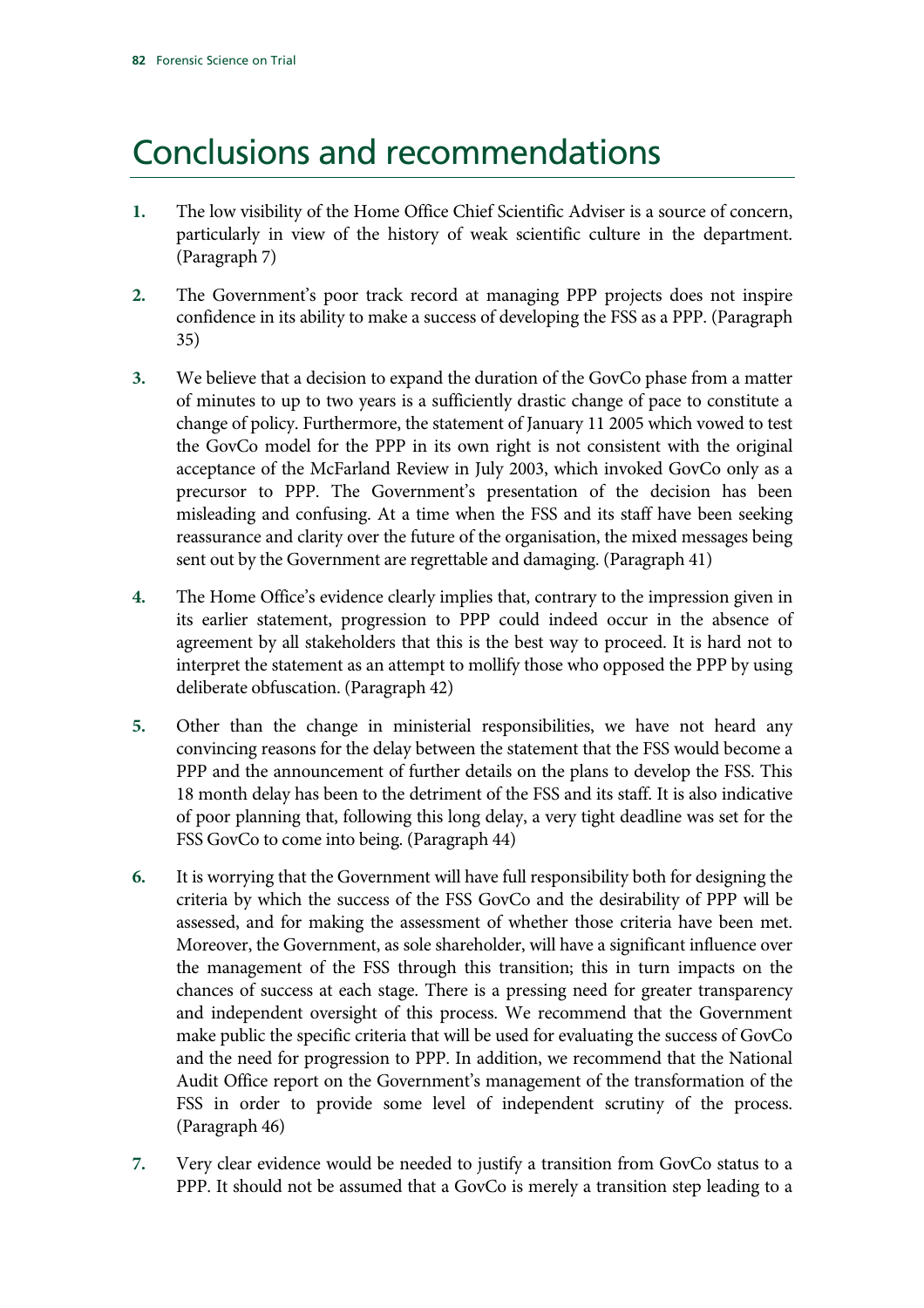PPP and, if the FSS is successful as a GovCo, it should remain as such. (Paragraph 47)

- **8.** If the FSS becomes a PPP, the Government must put in place measures to ensure that the criminal justice system has continued access to the full range of forensic services at an affordable price—whether provided by the FSS or another supplier. We recommend that this be done on a force by force basis through agreements between police forces and suppliers, within the framework of the police procurement strategy. (Paragraph 49)
- **9.** It is now up to both the Home Office and the FSS management team to take positive action to address the concerns expressed by staff over their own personal future at the FSS and their wider apprehensions about the future of the organisation. (Paragraph 50)
- **10.** The Home Office appears to view a future global market in forensic services, where the UK provides an increasing proportion of services to other countries and foreign companies have an ever more significant role in the UK, as a natural extension of the status quo. We have seen no evidence that this view is based on a thorough analysis of the long-term implications of this scenario, either in terms of the realistic opportunities for the FSS (and other UK based companies) to gain a significant foothold in overseas markets, or in terms of whether extensive foreign involvement in the provision of services to the UK criminal justice system could jeopardise security or affect public confidence. We recommend that it undertakes such an analysis. (Paragraph 54)
- **11.** At this time of transition in the forensic services market, the need for an independent regulator is becoming ever more critical. We recommend that the Government establish a Forensic Science Advisory Council to oversee the regulation of the forensic science market and provide independent and impartial advice on forensic science. (Paragraph 60)
- **12.** The Council would also be ideally placed to review, or to commission inspections of, the use of forensic science across the whole of the criminal justice system, and to propose improvements where necessary. (Paragraph 60)
- **13.** The arguments for the retention of DNA profiles of suspects who are not ultimately convicted in the interests of fighting crime need to be balanced against any potential infringement of civil liberties arising from this policy. (Paragraph 69)
- **14.** DNA evidence now represents a vital instrument for facilitating investigations and securing convictions. We believe that the recent expansion of the database would make a review of the impact of the NDNAD on the detection and deterrence of crime timely. (Paragraph 71)
- **15.** Independent research should be undertaken to assess the public attitude towards retention of DNA samples (both from convicted criminals and others), and the evidence of benefits associated with this practice. (Paragraph 72)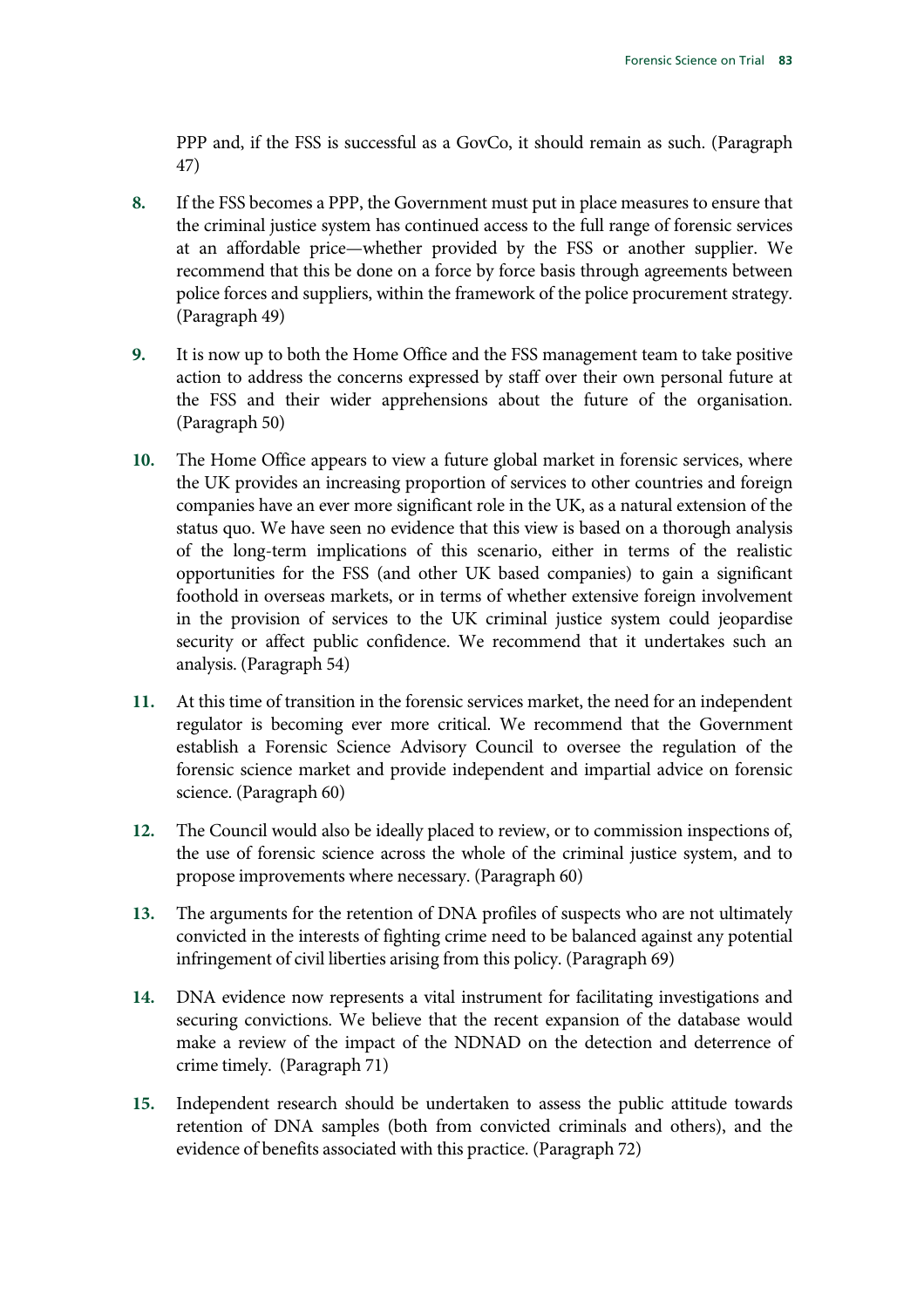- **16.** We do not understand why consent should be irrevocable for individuals who are giving DNA samples on a voluntary basis. (Paragraph 75)
- **17.** Inviting a member of the Human Genetics Commission to sit on the NDNAD Board does not substitute for instigating proper arrangements for ethical and lay input. In failing to respond more positively to the calls for independent oversight of the database, the Home Office gave the impression that it was not a high priority. (Paragraph 77)
- **18.** We welcome the fact that the Home Office is to revise the custodianship arrangements for the NDNAD, and in particular the decision to remove the custodianship function from the FSS. However, we have not heard any firm commitment by the Home Office to establish an independent body with full ethical and lay input to oversee the workings of the database, in accordance with the recommendations of the Human Genetics Commission and others. Failure to do this at this juncture would be a wasted opportunity. (Paragraph 80)
- **19.** We regret the Home Office's misleading representation of the position of the Human Genetics Commission and its failure to take on board the Commission's criticisms. (Paragraph 81)
- **20.** It is extremely regrettable that for most of time that the NDNAD has been in existence there has been no formal ethical review of applications to use the database and the associated samples for research purposes. The recent initiation of negotiations with the Central Office for Research Ethics Committees is too little too late. (Paragraph 82)
- **21.** We are concerned that the introduction of familial searching has occurred in the absence of any Parliamentary debate about the merits of the approach and its ethical implications. (Paragraph 84)
- **22.** Any future extension to the applications for which the data in the NDNAD can be used must be subject to public scrutiny. (Paragraph 85)
- **23.** We recognise that adventitious matches are extremely unlikely under the current regime. Nevertheless, we find Professor Sir Alec Jeffreys' warning that the "consequences of even one false match leading to a conviction that was subsequently overturned could be severe for the DNA database and its public acceptability" sufficiently persuasive to merit a thorough investigation of the benefits and risks of staying with the current 10 marker system and moving to, for argument's sake, a 16 marker system. We therefore recommend that the Government commission a costbenefit analysis for this move. (Paragraph 88)
- **24.** The Government should continue to make funding available to enable the upgrading of SGM profiles currently stored in the NDNAD to SGM Plus profiles. We further recommend that cases where DNA evidence has been used to convict someone who continues to protest their innocence should be kept live so that if another profile is added to the NDNAD that matches that used in the conviction of the individual, it will be spotted and acted upon. (Paragraph 89)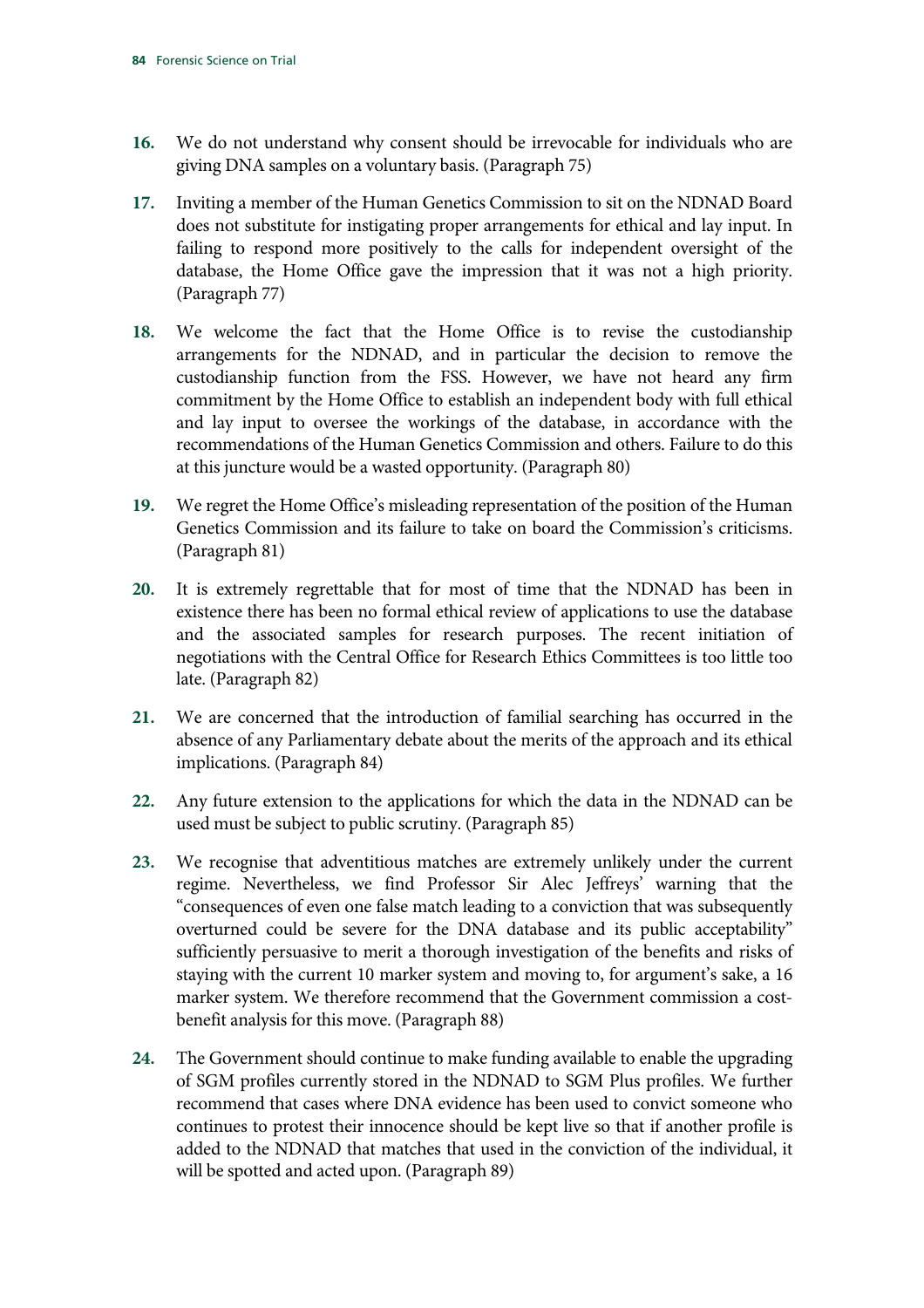- **25.** The police and the Home Office must ensure that they give adequate attention to the access and custodianship arrangements of other national forensic databases and put in place mechanisms for data sharing between suppliers where required. (Paragraph 90)
- **26.** Increasing the connectivity of different databases, whether at the national or international level, may have significant ethical implications. The Government must take this into account when considering the linking or cross-referencing of forensic databases. (Paragraph 91)
- **27.** The two largest employers of forensic scientists in the UK are the police and the Forensic Science Service, responsibility for which falls within the remit of the Home Office. It is disappointing that, in view of the concerns expressed to us by the police and the wider forensic science community over standards in forensic science education, the Home Office has taken no action to communicate the existence of these problems to colleagues at DfES. We regret this lack of co-ordination between the Home Office and DfES. (Paragraph 95)
- **28.** We trust that the Forensic Science Society will take on board the criticisms of major providers of forensic science courses in the further development of its accreditation scheme. (Paragraph 97)
- **29.** Although we recognise the need for some kind of quality control system to be put in place, the fact that the two main employers in the forensic science sector will not give preferential treatment to graduates of accredited courses somewhat undermines the value of the Forensic Science Society's scheme. Furthermore, it sends out a confusing message to students and may give them the erroneous impression that opting for an accredited course will automatically increase their chances of subsequent employment in the sector. (Paragraph 98)
- **30.** There is an opportunity to harness the excitement surrounding forensic science to promote interest in science more generally. Academically rigorous and scientifically sound joint honours degrees in forensic science and chemistry, biology etc. could build on the appeal of forensic science while providing students with the analytical skills and scientific background required by employers. These degrees need to be developed in close collaboration with the main employers in order to ensure that graduates would be well qualified for the roles for which these organisations recruit. (Paragraph 100)
- **31.** We recommend that the Forensic Science Society, SEMTA and the main employers work together with the Royal Society of Chemistry to promote an understanding of the value of chemistry as a route into forensic science. This could be done, for example, through visits into schools by practising forensic scientists. (Paragraph 101)
- **32.** We welcome the actions taken by ACPO to improve police training in forensic science and urge it to continue, and enhance, these efforts in the future. Forensic science is not just a means of proving someone's guilt or innocence. If used properly, forensic techniques can serve as vital intelligence tools to underpin the entire investigative process. Forensic science has a key role to play in enabling the intelligence-led approach to policing embodied by the National Intelligence Model.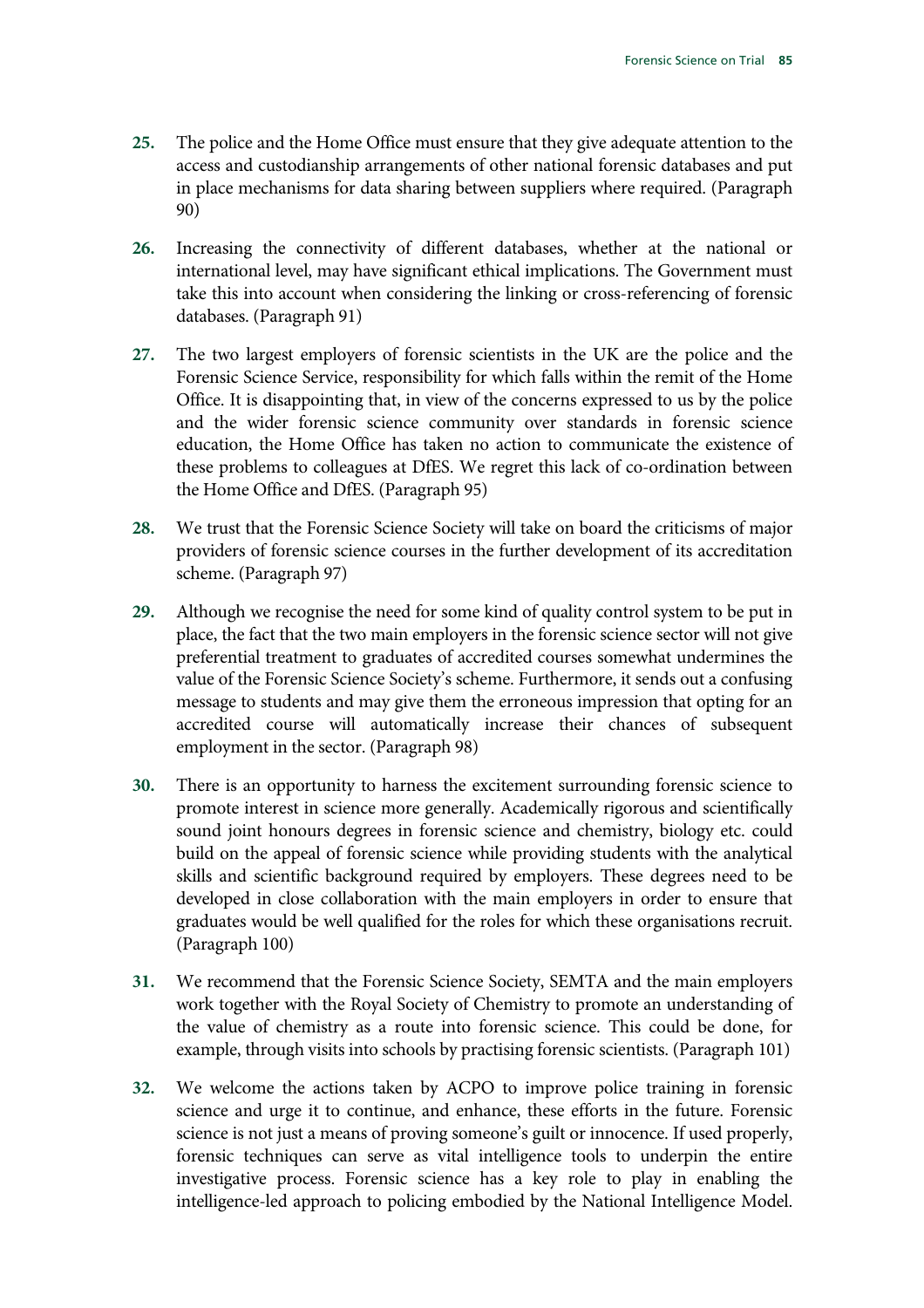It is thus essential that police training in forensic science is delivered within the context of the National Intelligence Model. This should help to ensure that forensic awareness becomes embedded in the wider police force, rather than being confined to those in specialist roles or who have had specific training. (Paragraph 107)

- **33.** We recommend that the Home Office, ACPO and the Association of Police Authorities ensure that regular seminars are held to keep those Chief Officers with responsibilities for forensic matters in a force up to date and active. (Paragraph 108)
- **34.** The multiplicity of organisations involved in identifying and disseminating good practice in forensic science to the police is unhelpful and wasteful. We support ACPO's view that there is a need to rationalise the functions of these bodies and recommend that a single organisation be given overall responsibility for coordinating best practice in forensic science for the police. This should be done without delay to prevent further duplication of effort and expenditure. (Paragraph 110)
- **35.** The Forensic Science Advisory Council will be essential for ensuring that the police continue to have access to independent and impartial expert advice on forensic science in a competitive marketplace. (Paragraph 115)
- **36.** At this time of heightened security, it is unacceptable that so many opportunities to develop technologies that could assist in the battle against crime and terrorism are being squandered due to a lack of information for researchers and poor management of the research process. We recommend that the Home Office, Police Science and Technology Strategy Group and the Research Councils examine ways to resolve this. (Paragraph 123)
- **37.** The Home Office has published a high level Police Science and Technology Strategy and developed complex vehicles for its delivery. Yet it has singularly failed to engage with the scientists and engineers working in academia whose research is so essential for meeting the objectives identified in the Strategy. (Paragraph 124)
- **38.** We recommend that the Home Office introduce fast-track grants for moving promising technologies from the proof-of-concept to the market-ready stage. In addition to funding, these grants should incorporate support to expedite the technology transfer process. (Paragraph 125)
- **39.** It is not possible to predict with any certainty the impact that development as GovCo and possibly as a PPP will have on the amount of R&D undertaken by the FSS. We are concerned that this impact could be negative. Should there be any significant fall in the percentage of R&D conducted by the FSS, the Government may need to introduce incentives to stimulate R&D in this sector. (Paragraph 127)
- **40.** The IPR that has been developed within the FSS must remain freely available to the police once the FSS becomes a GovCo and potentially a PPP. (Paragraph 129)
- **41.** The CRFP must itself be subject to regular independent auditing of the assessment processes used to grant accreditation and renewal of accreditation, as well as the disciplinary procedures. It is essential that the CRFP is, and is seen to be, transparent,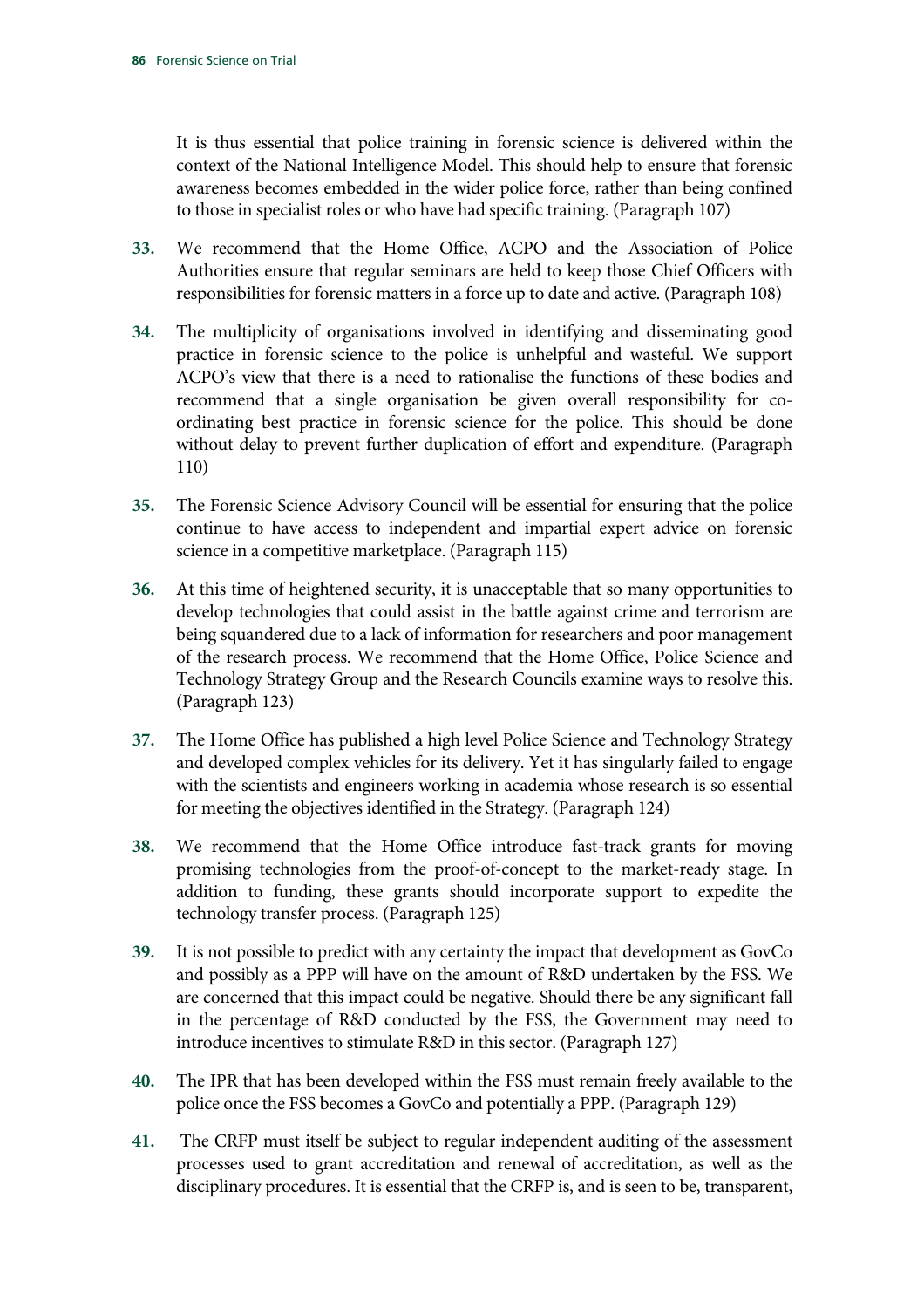accountable and independent. It must also be seen to exercise its duty of care by vigorous and appropriate actions in respect of malpractice allegations about registrants. (Paragraph 135)

- **42.** As the community of registrants grows in an emerging specialism, the problems associated with the small number of possible assessors should diminish. In the meantime, CRFP must take care to monitor the assessment process carefully, if necessary using the services of overseas experts with appropriate experience and expertise. (Paragraph 136)
- **43.** Providing that the current problems with the Register can be resolved, as the percentage of registered practitioners in the mainstream specialities increases, there will be a strong case for CRFP registration being made mandatory for experts in those specialities presenting evidence to the courts. (Paragraph 139)
- **44.** The Forensic Science Society should also consider making CRFP registration a condition of membership for active practitioners in order to stimulate uptake of accreditation. (Paragraph 139)
- **45.** We are disappointed to discover such widespread acknowledgement of the influence that the charisma of the expert can have over a jury's response to their testimony, without proportional concomitant action to address this problem. If key players in the criminal justice system, including the police and experienced expert witnesses, do not have faith in a jury's ability to distinguish between the strength of evidence and the personality of the expert witness presenting it, it is hard to see why anyone else should. There is clearly no easy answer to this problem, but that does not justify the complacent attitude of the CPS. (Paragraph 142)
- **46.** The training of expert witnesses in the general principles of presentation of evidence to courts and the legal process is essential. For independent forensic practitioners and those who would not otherwise receive such training, the Department for Constitutional Affairs should make funding available to ensure that they do have access to this training in advance of their appearance in court. (Paragraph 144)
- **47.** There is a need for clear guidelines to be issued setting out the acceptable areas of training for witnesses. These guidelines must also take into account the special status of expert witnesses, as distinct from ordinary witnesses. In addition, the guidelines should clearly differentiate between the roles of experts in the family, civil and criminal courts. (Paragraph 145)
- **48.** Pre-trial meetings to identify areas of agreement and disagreement between experts must be held as a matter of routine; it is a false economy not to allow enough time for full discussion at this stage. We trust that the Criminal Case Management Framework and Criminal Procedure Rules 2005 will help to ensure that this happens in future but the Judicial Studies Board should ensure that its guidance emphasises the importance of this to the judiciary. (Paragraph 152)
- **49.** We urge the Legal Services Commission to implement Lord Justice Auld's recommendation to provide for automatic authorisation of funding where a judge is of the view that an expert should be instructed. (Paragraph 156)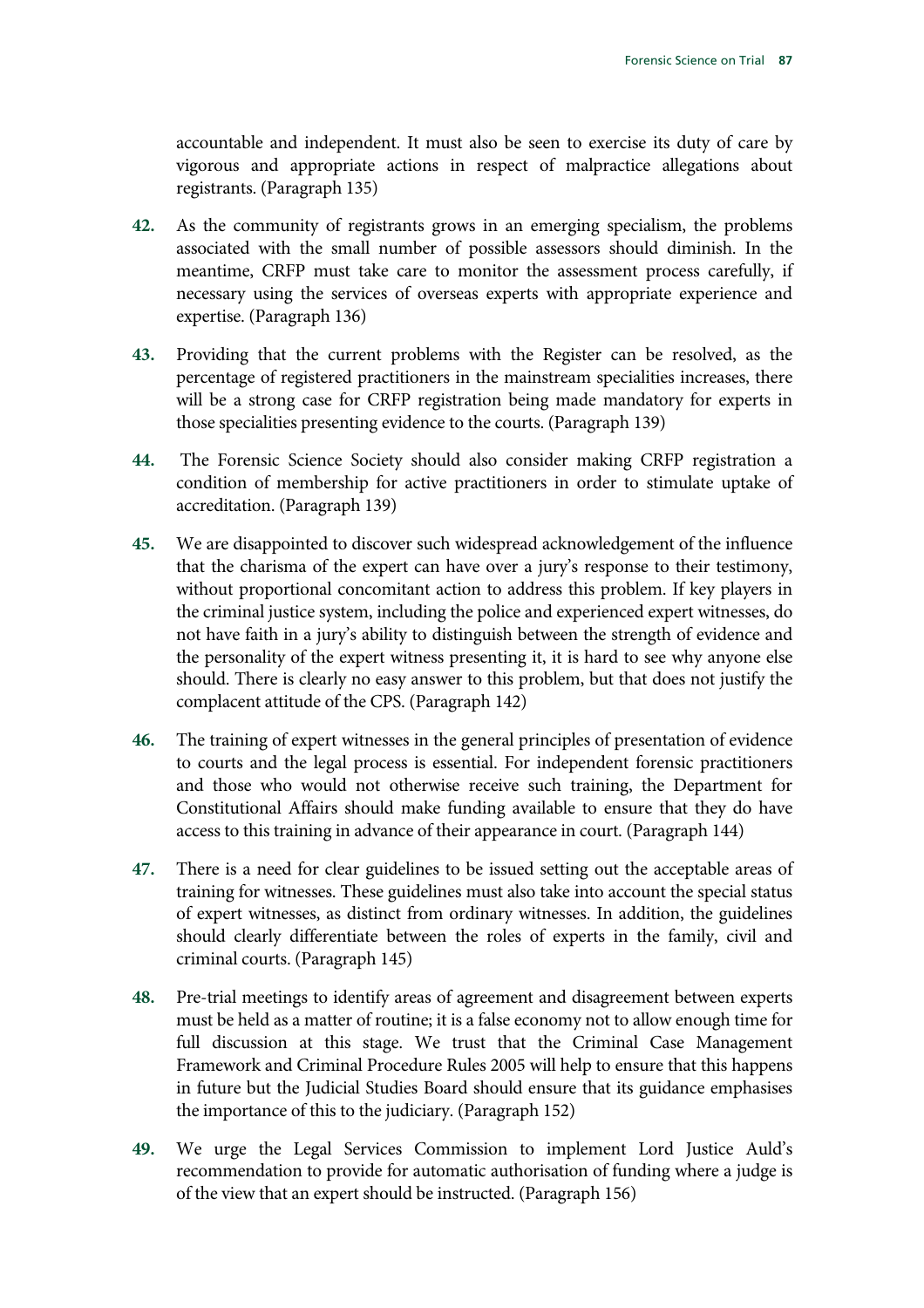- **50.** We are of the view that there is significant room for improvement in the way that statistical evidence, including risks and probabilities, is presented to juries. In order for this to occur, there needs to be a better understanding of the forms of wording and presentation that are easiest to understand, and least misleading, to members of the general public. We do not make a judgement about which form of wording is most apposite for the presentation of DNA evidence but recommend that the decision be informed by research. (Paragraph 162)
- **51.** The absence of formal and permanent channels for forensic scientists and experts to give feedback on their courtroom experiences seems to us to represent a serious flaw in the criminal justice system. We recommend that the Home Office establish a forum for Science and the Law, which meets at least every six months. If the recommendation to set up a Forensic Science Advisory Council is adopted, the forum should be subsumed into this body. (Paragraph 163)
- **52.** Jury research is vital to understand how juries cope with highly complex forensic evidence. Jury research would also be instructive for understanding differences in the way that jurors respond to oral and written reports by experts, and how easy they find interpretation of these reports. We recommend that section 8 of the Contempt of Court Act be amended to permit research into jurors' deliberations. (Paragraph 166)
- **53.** Advancements in science and technology impact on both the techniques used by criminals and the approaches employed in fighting and detecting crime. It is, therefore, highly likely that the number of cases which depend on complex forensic evidence will increase. This is already happening with regard to digital evidence. The Home Office should undertake research to test whether there would be value in extending the arrangements for complex fraud trials to be tried without a jury to other serious cases that rest on highly complex scientific evidence. This research must also address public attitudes towards this possibility. (Paragraph 167)
- **54.** Expert witnesses have been penalised far more publicly than the judge or lawyers in cases where expert evidence has been called into question. These cases represent a systems failure. Focussing criticism on the expert has a detrimental effect on the willingness of other experts to serve as witnesses and detracts attention from the flaws in the court process and legal system which, if addressed, could help to prevent future miscarriages of justice. (Paragraph 170)
- **55.** The absence of an agreed protocol for the validation of scientific techniques prior to their being admitted in court is entirely unsatisfactory. Judges are not well-placed to determine scientific validity without input from scientists. We recommend that one of the first tasks of the Forensic Science Advisory Council be to develop a "gatekeeping" test for expert evidence. This should be done in partnership with judges, scientists and other key players in the criminal justice system, and should build on the US Daubert test. (Paragraph 173)
- **56.** The stance of the Bar Council, Home Office and CPS that the adversarial system provides sufficient safeguards so as to obviate the need for independent scrutiny of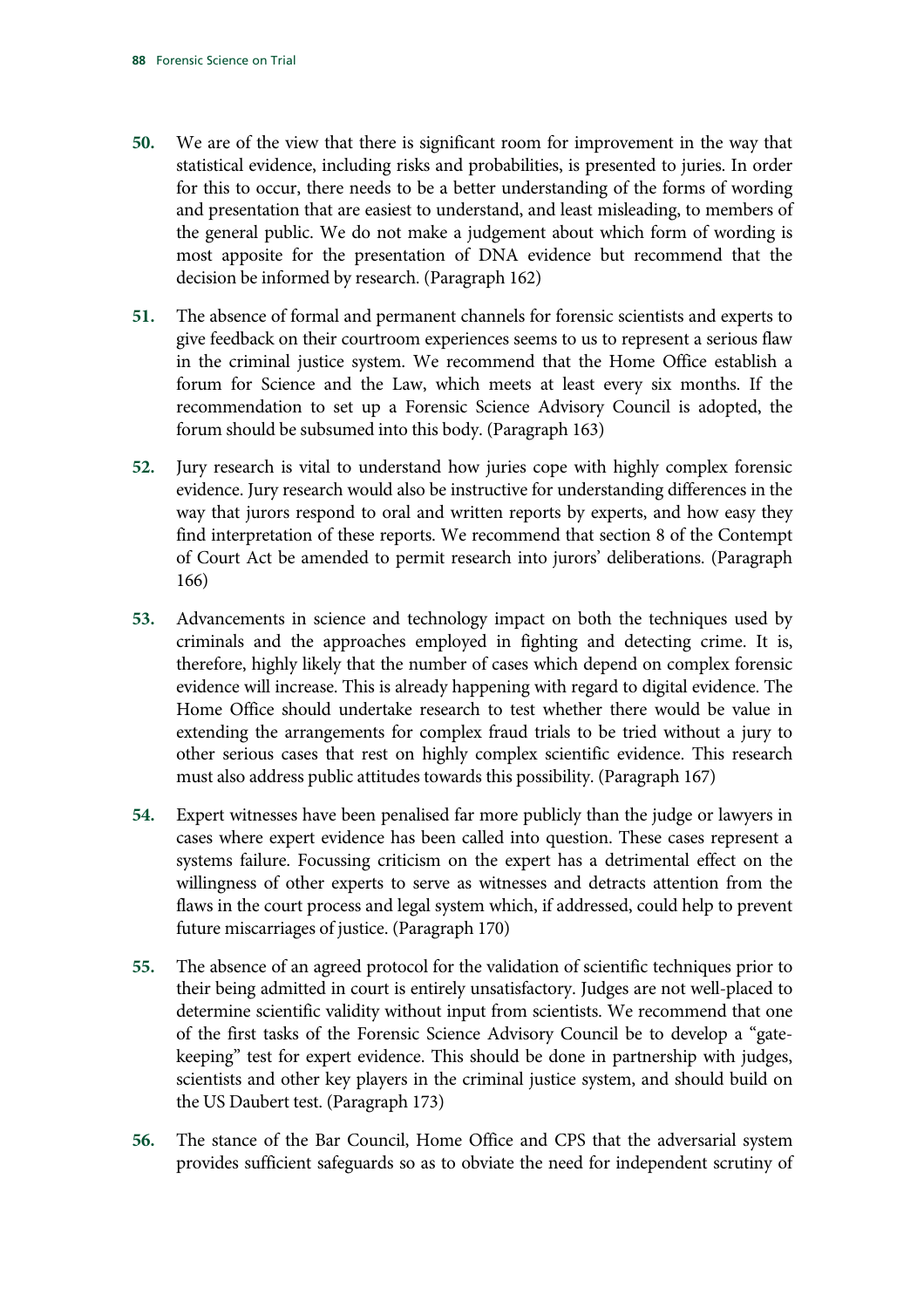expert evidence is complacent and at odds with the views of the police. (Paragraph 175)

- **57.** Even if problems are rare, the human cost and damage to public confidence in the criminal justice system caused by the miscarriages of justice associated with flawed expert evidence that have already occurred must be taken into account. Moreover, we believe that steps could be taken that would reduce the potential for such miscarriages of justices to occur. We recommend that a Scientific Review Committee be established within the Criminal Cases Review Commission. This Committee would be charged with handling complaints about expert evidence and, even where there are no grounds for an appeal, should work closely with the main forensic providers and the CRFP to address any problems identified with an expert's conduct. (Paragraph 176)
- **58.** While we have no particular complaints about the quality of the guidance available to lawyers on the understanding and presentation of forensic evidence, it is of great concern that there is currently no mandatory training for lawyers in this area. In view of the increasingly important role played by DNA and other forensic evidence in criminal investigations, it is wholly inadequate to rely on the interest and selfmotivation of the legal profession to take advantage of the training on offer. We recommend that the Bar make a minimum level of training and continuing professional development in forensic evidence compulsory. (Paragraph 180)
- **59.** We recommend that judges be given an annual update on scientific developments of relevance to the courts. (Paragraph 182)
- **60.** We recommend that the Home Office issue a consultation on the development of a cadre of lawyers and judges with specialist understanding of specific areas of forensic evidence. An additional benefit to this would be the creation of a small group of judges and prosecution and defence lawyers with the ability and current knowledge to act as mentors to their peers when required. (Paragraph 184)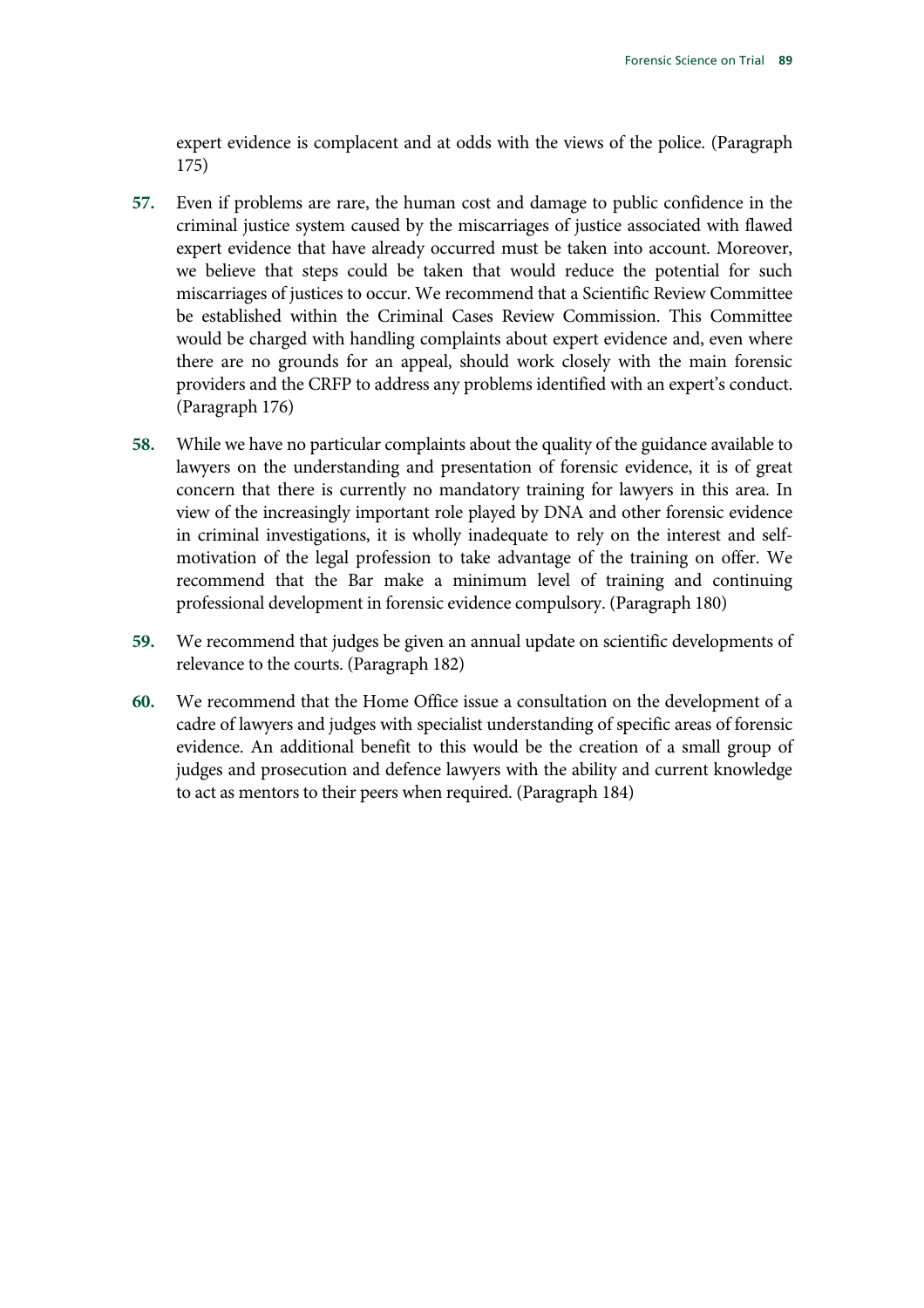# Formal minutes

#### **Wednesday 16 March 2005**

Members present:

Dr Ian Gibson, in the Chair

Dr Brian Iddon Mr Tony McWalter Mr Robert Key Dr Desmond Turner

The Committee deliberated.

Draft Report (Forensic Science on Trial), proposed by the Chairman, brought up and read.

*Ordered*, That the Chairman's draft Report be read a second time, paragraph by paragraph.

Paragraphs 1 to 189 read and agreed to.

*Resolved*, That the Report be the Seventh Report of the Committee to the House.

*Ordered*, That the Chairman do make the Report to the House.

*Ordered,* That the provisions of Standing Order No. 134 (Select Committee (reports)) be applied to the Report.

[Adjourned till Wednesday 23 March at nine o'clock.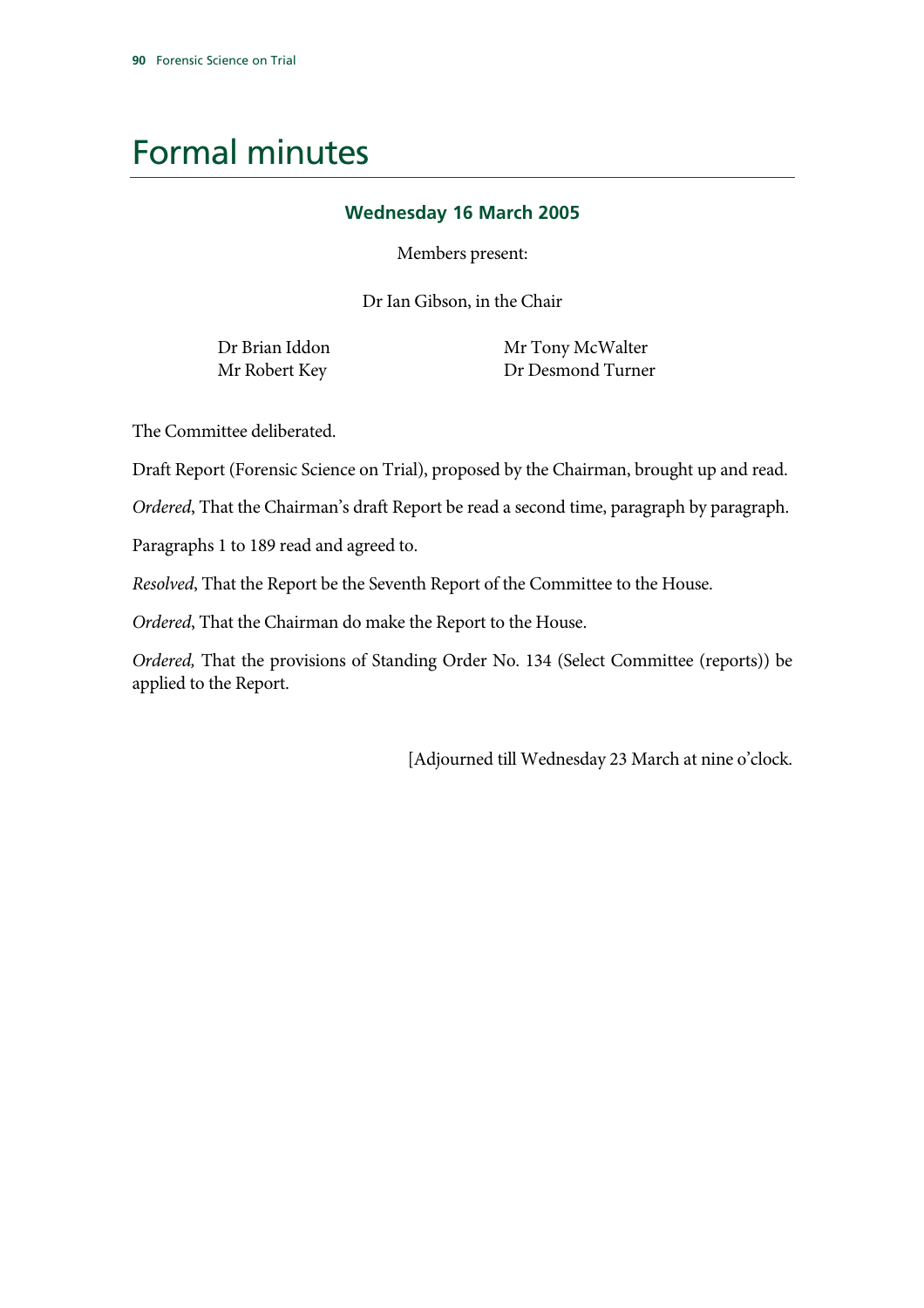# **Witnesses**

| Mr Stephen Rimmer, Director of Policing Policy, Mr Tim Wilson, Head, Science<br>Policy Unit, and Mr Mike Silverman, Forensic Pathology, Science Policy Unit,                                                                                                                                                                                                                        |                 |
|-------------------------------------------------------------------------------------------------------------------------------------------------------------------------------------------------------------------------------------------------------------------------------------------------------------------------------------------------------------------------------------|-----------------|
| <b>Home Office</b>                                                                                                                                                                                                                                                                                                                                                                  | Ev <sub>1</sub> |
| Dr Dave Werrett, Chief Executive, and Mr Bill Griffiths, Non-Executive<br>Chairman, Forensic Science Service                                                                                                                                                                                                                                                                        | Ev <sub>9</sub> |
| <b>Wednesday 12 January 2005</b>                                                                                                                                                                                                                                                                                                                                                    |                 |
| Mr Alan Kershaw, Chief Executive, and Professor Evelyn Ebsworth, Chairman,<br>Council for the Registration of Forensic Practitioners, Professor Jim Fraser,<br>President, and Dr Ann Priston, Vice-President, Forensic Science Society                                                                                                                                              | Ev 19           |
| Dr Angela Gallop, Chief Executive, and Mr Tom Palmer, Managing Director,<br>Forensic Alliance, Dr Nigel Law, Director of Group Operations, and Mr Richard<br>Treble, Forensic Quality Manager, LGC                                                                                                                                                                                  | <b>Ev 28</b>    |
| Mr Mike Sparham, Negotiations Officer, and Ms Helen Kenny, Prospect FSS<br>Branch Secretary, Prospect; Mr Jeremy Gautrey, Negotiations Officer, and Mr<br>Alan Organ, PCS FSS Branch Secretary, PCS                                                                                                                                                                                 | Ev 34           |
| <b>Wednesday 26 January 2005</b>                                                                                                                                                                                                                                                                                                                                                    |                 |
| Mr David Coleman, Chief Constable, Derbyshire Constabulary, Mr Clive<br>Wolfendale, Deputy Chief Constable, North Wales Police, Mr Barry Taylor,<br>Deputy Chief Constable, Dyfed Powys Police and Mr Gary Pugh, Directorate of<br>Forensic Services, Metropolitan Police Service                                                                                                   | Ev 38           |
| Professor Sir Alec Jeffreys, Department of Genetics, University of Leicester,<br>Professor Stephen Haswell, Analytical Science Group, University of Hull,<br>Professor Tony Sammes, Centre for Forensic Computing, the Royal Military<br>College of Science, Cranfield University and Professor Sue Black, Department of<br>Anatomy and Forensic Anthropology, University of Dundee | Ev 47           |
| <b>Monday 31 January 2005</b>                                                                                                                                                                                                                                                                                                                                                       |                 |
| Ms Karen Squibb-Williams, and Mr Nimesh Jani, Lawyers and Policy Advisers,<br>Crown Prosecution Service, Mr Graham Cooke, Barrister, Bar Council, and Judge<br>Anthony Thorpe, Resident Judge, Chichester Crown Court                                                                                                                                                               | Ev 57           |
| <b>Wednesday 9 February 2005</b>                                                                                                                                                                                                                                                                                                                                                    |                 |
| Caroline Flint, a Member of the House, Parliamentary Under-Secretary of State<br>for Reducing Organised and International Crime, Anti-Drugs Co-ordination and<br>International and European Unit, Dr Lyn Fereday, DNA Expansion Programme                                                                                                                                           |                 |

Manager, and **Mr Tim Wilson**, Head, Science Policy Unit, Home Office **Exam** Ev 73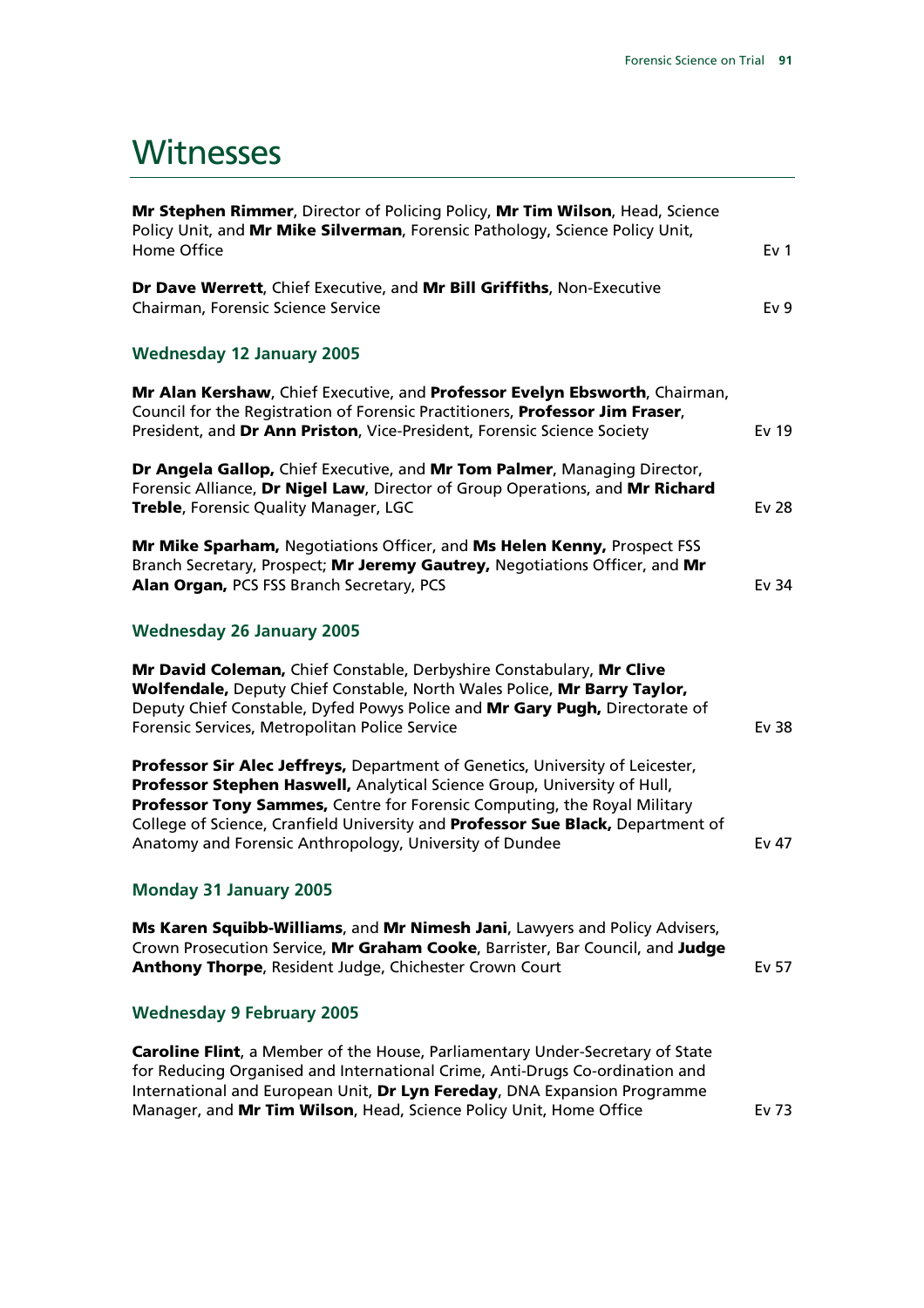# Written Memoranda

| 1  | Home Office                                                                                  | Ev 91, 157, 160, 202, 212 |
|----|----------------------------------------------------------------------------------------------|---------------------------|
| 2  | University of Strathclyde                                                                    | Ev 102                    |
| 3  | Council for the Council for the Registration of Forensic Practitioners (CRFP)                | Ev 105                    |
| 4  | <b>Metropolitan Police Service</b>                                                           | Ev 113                    |
| 5  | <b>Forensic Alliance Limited</b>                                                             | Ev 116, 195               |
| 6  | Prospect and the Public and Commercial Services Union (PCS)                                  | Ev 121                    |
| 7  | <b>LGC</b>                                                                                   | Ev 125                    |
| 8  | Association of Chief Police Officers of England, Wales and Northern Ireland Ev 128,199       |                           |
| 9  | Document Evidence Limited                                                                    | Ev 132                    |
|    | 10 Royal Society of Edinburgh (RSE)                                                          | Ev 135                    |
| 11 | <b>Biosciences Federation</b>                                                                | Ev 137                    |
|    | 12 GeneWatch UK                                                                              | Ev 140                    |
|    | 13 QinetiQ                                                                                   | Ev 144                    |
|    | 14 The Royal Society of Chemistry                                                            | Ev 146                    |
|    | 15 Ian W Parkinson                                                                           | Ev 147                    |
|    | 16 Engineering and Physical Sciences Research Council (EPSRC)                                | Ev 151                    |
|    | 17 Forensic Science Service                                                                  | Ev 154, 175               |
|    | 18 Forensic Science Society                                                                  | Ev 156                    |
|    | 19 Bar Council of England and Wales and the Criminal Bar Association                         | Ev 161                    |
|    | 20 Crown Prosecution Service                                                                 | Ev 169, 171               |
|    | 21 Professor Sir Alec Jeffreys                                                               | Ev 170                    |
|    | 22 Department of Forensic and Investigative Science, University of Central Lancashire Ev 189 |                           |
|    | 23 Dr Robert Keith Bramley, Custodian of the National DNA Database                           | Ev 191                    |
|    | 24 Human Genetics Association                                                                | Ev 194                    |
|    | 25 Graham Cooke, Barrister                                                                   | Ev 209                    |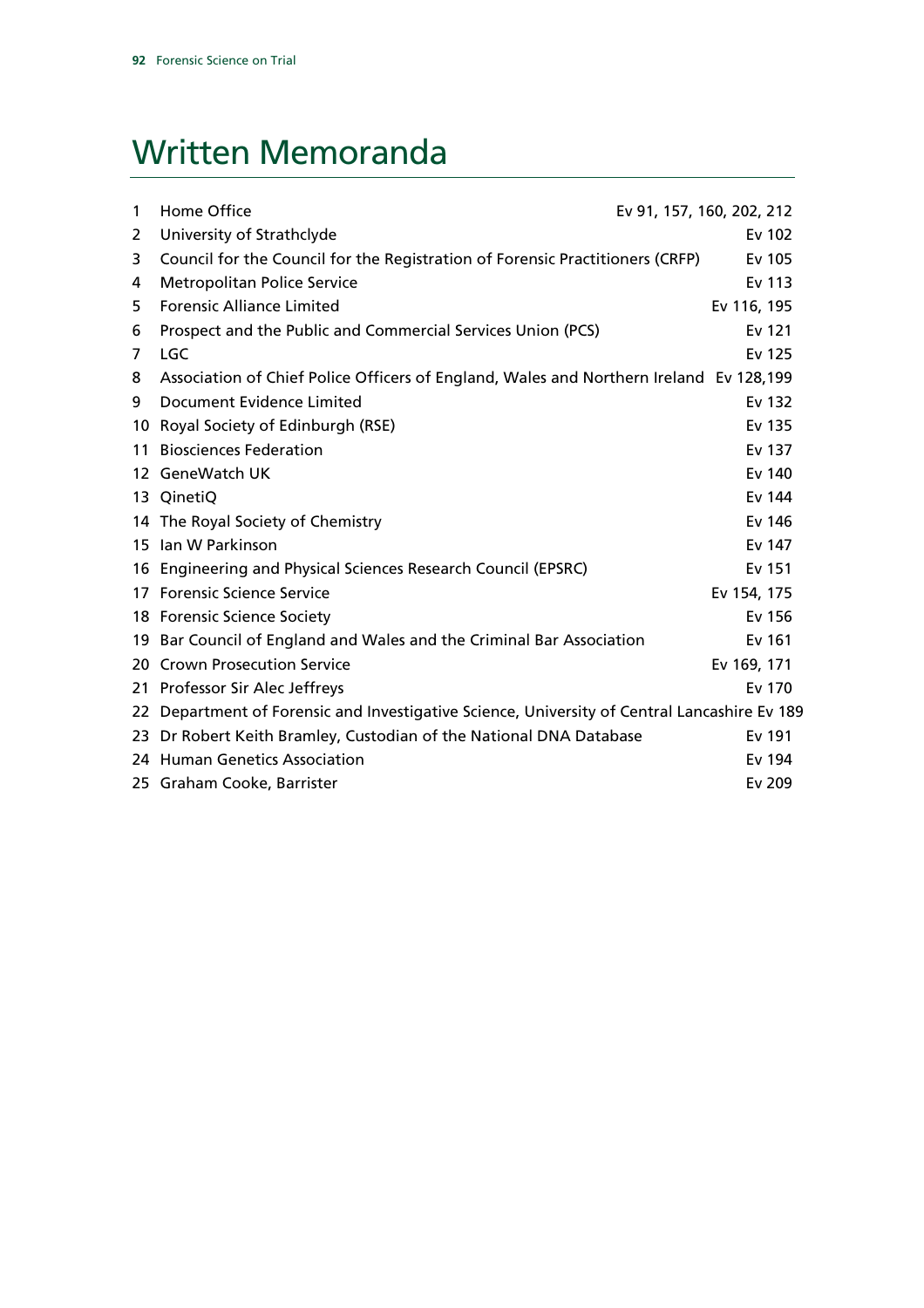# **Reports from the Science and Technology Committee since 2001**

| <b>Session 2004-05</b> |  |
|------------------------|--|
|------------------------|--|

| <b>First Report</b> | The Work of the Economic and Social Research Council<br>(Reply HC 401)                                                  | <b>HC 13</b>    |
|---------------------|-------------------------------------------------------------------------------------------------------------------------|-----------------|
| Second Report       | Annual Report 2004                                                                                                      | <b>HC 199</b>   |
| Third Report        | Office of Science and Technology: Scrutiny Report 2004<br>(Reply HC 453)                                                | HC 8            |
| Fourth Report       | The Medical Research Council's Review of the Future of<br>the National Institute for Medical Research<br>(Reply HC 454) | HC <sub>6</sub> |
| Fifth Report        | Human Reproductive Technologies and the Law                                                                             | HC 7            |
| Sixth Report        | The Work of Research Councils UK                                                                                        | HC 219          |

#### **Session 2003-04**

| Annual Report 2003                                                                                                               | <b>HC 169</b>   |
|----------------------------------------------------------------------------------------------------------------------------------|-----------------|
| Chief Executive of the Medical Research Council:<br>Introductory Hearing (Reply HC 629)                                          | <b>HC 55</b>    |
| The Work of the Biotechnology and Biological Sciences<br>Research Council (Reply HC 526)                                         | HC <sub>6</sub> |
| Office of Science and Technology: Scrutiny Report 2003<br>(Reply HC 588)                                                         | <b>HC 316</b>   |
| Too Little too late? Government Investment in<br>Nanotechnology (Reply HC 650)                                                   | <b>HC 56</b>    |
| Within REACH: the EU's new chemicals strategy<br>(Reply HC 895)                                                                  | <b>HC 172</b>   |
| Director General for Higher Education: Introductory<br>Hearing (Reply HC 1015)                                                   | <b>HC 461</b>   |
| The Work of the Council for the Central Laboratory of<br>the Research Councils (Reply HC 1199)                                   | <b>HC 462</b>   |
| Director General of the Research Councils: Introductory<br>Hearing (Reply HC 1059)                                               | <b>HC 577</b>   |
| Scientific Publications: Free for all?                                                                                           | <b>HC 399</b>   |
| Research Assessment Exercise: a re-assessment<br>(Reply HC 34, 2004-05)                                                          | <b>HC 586</b>   |
| Government support for Beagle 2<br>(Reply HC 301, 2004-05)                                                                       | <b>HC 711</b>   |
| The Use of Science in UK International Development<br>Policy (Reply HC 235, 2004-05)                                             | <b>HC 133</b>   |
| Responses to the Committee's Tenth Report, Session<br>2003-04, Scientific Publications: Free for all?<br>(Reply HC 249, 2004-05) | <b>HC 1200</b>  |
|                                                                                                                                  |                 |